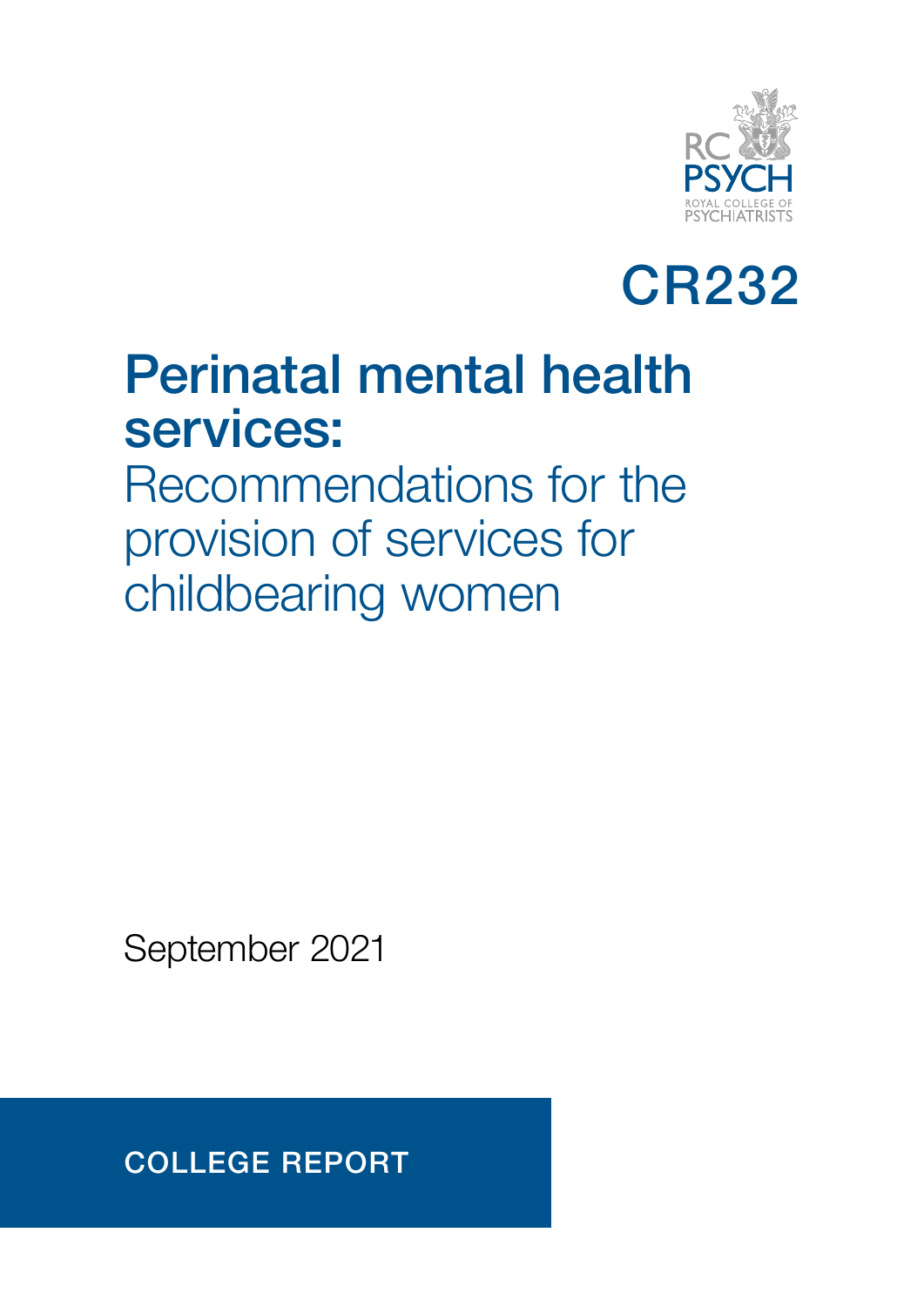# **Contents**

| <b>Working group</b>                                                             | 5              |
|----------------------------------------------------------------------------------|----------------|
| Co-chairs                                                                        | 5              |
| Authors                                                                          | 5              |
| <b>Members</b>                                                                   | 5              |
| Contributors                                                                     | 5              |
| Foreword                                                                         | 6              |
| <b>Executive summary: Principles and recommendations</b>                         | $\overline{7}$ |
| <b>Introduction</b>                                                              | 10             |
| What are specialist perinatal mental health services?                            | 11             |
| Why is perinatal mental health important?                                        | 12             |
| Perinatal mental health problems: An overview                                    | 12             |
| Impact of perinatal psychiatric disorders                                        | 15             |
| Perinatal mental health problems in fathers                                      | 17             |
| Opportunities for prevention, intervention and treatment                         | 17             |
| Good practice guidance for perinatal mental health care services                 | 19             |
| Specialist community perinatal mental health teams                               | 19             |
| Mother and baby units                                                            | 21             |
| Parent-infant mental health services                                             | 23             |
| Child and adolescent mental health services (CAMHS)                              | 24             |
| Adult mental health services                                                     | 25             |
| Maternity services                                                               | 26             |
| Neonatal services                                                                | 27             |
| GP and primary care teams                                                        | 28             |
| Health visitor services                                                          | 29             |
| The third sector and peer support                                                | 30             |
| Drug and alcohol services                                                        | 31             |
| Personality disorders services                                                   | 33             |
| Eating disorder services                                                         | 34             |
| Intellectual disability services                                                 | 35             |
| Forensic mental health services:                                                 | 36             |
| Diversity and inclusion                                                          | 37             |
| Strategic planning and quality of perinatal mental health services               | 39             |
| Clinical networks                                                                | 39             |
| Royal College of Psychiatrists' perinatal quality network and quality indicators | 39             |
| Data and outcome measures                                                        | 40             |
| Staffing and resources for specialist perinatal mental health services           | 41             |
| Remote and rural specialist service provision                                    | 44             |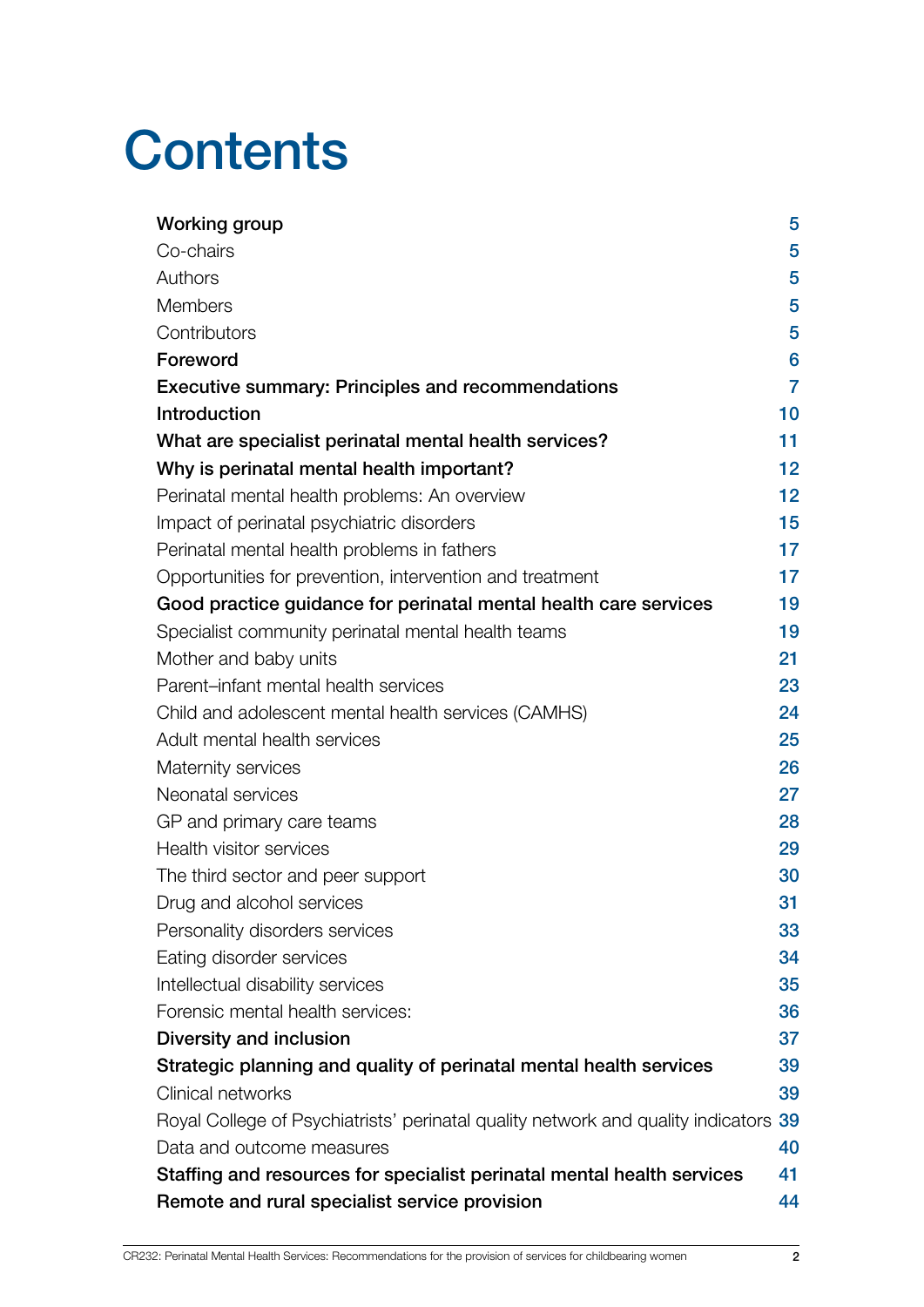| Recommended models of care                                                                                                   | 44 |
|------------------------------------------------------------------------------------------------------------------------------|----|
| Staff roles and responsibilities                                                                                             | 46 |
| Medical staff                                                                                                                | 46 |
| Perinatal mental health nursing                                                                                              | 46 |
| Clinical psychologists and other psychological therapy professionals<br>(including parent-infant therapists)                 | 47 |
| Nursery nurses                                                                                                               | 48 |
| Occupational therapists                                                                                                      | 48 |
| Social workers                                                                                                               | 49 |
| Peer support workers                                                                                                         | 49 |
| Perinatal pharmacists                                                                                                        | 49 |
| Specialist and link midwives                                                                                                 | 50 |
| Specialist and link health visitors                                                                                          | 50 |
| Team leaders and service managers                                                                                            | 51 |
| Workforce guidance for mother and baby units and community perinatal                                                         |    |
| mental health teams                                                                                                          | 52 |
| Specialist mother and baby units (MBUs)                                                                                      | 53 |
| Function                                                                                                                     | 53 |
| Number of beds                                                                                                               | 53 |
| The size of the unit                                                                                                         | 53 |
| Estates and physical resources                                                                                               | 54 |
| Staffing                                                                                                                     | 54 |
| Specialist community perinatal mental health teams                                                                           | 58 |
| Function                                                                                                                     | 58 |
| Staffing                                                                                                                     | 58 |
| England                                                                                                                      | 58 |
| Scotland: Community perinatal mental health teams                                                                            | 61 |
| Scotland: Maternity and neonatal psychological services                                                                      | 63 |
| Clinical psychology and other psychological therapies staff: CCQI and British<br>Psychological Society (BPS) recommendations | 63 |
| Healthy teams: Staff well-being                                                                                              | 64 |
| COVID-19 and perinatal mental health                                                                                         | 64 |
| <b>References</b>                                                                                                            | 66 |
| <b>Appendices</b>                                                                                                            | 73 |
| Appendix 1 Perinatal mental health service developments across the four UK<br>nations since 2015                             | 73 |
| 1 England                                                                                                                    | 73 |
| 2 Scotland                                                                                                                   | 74 |
| 3 Wales                                                                                                                      | 75 |
| 4 Northern Ireland                                                                                                           | 76 |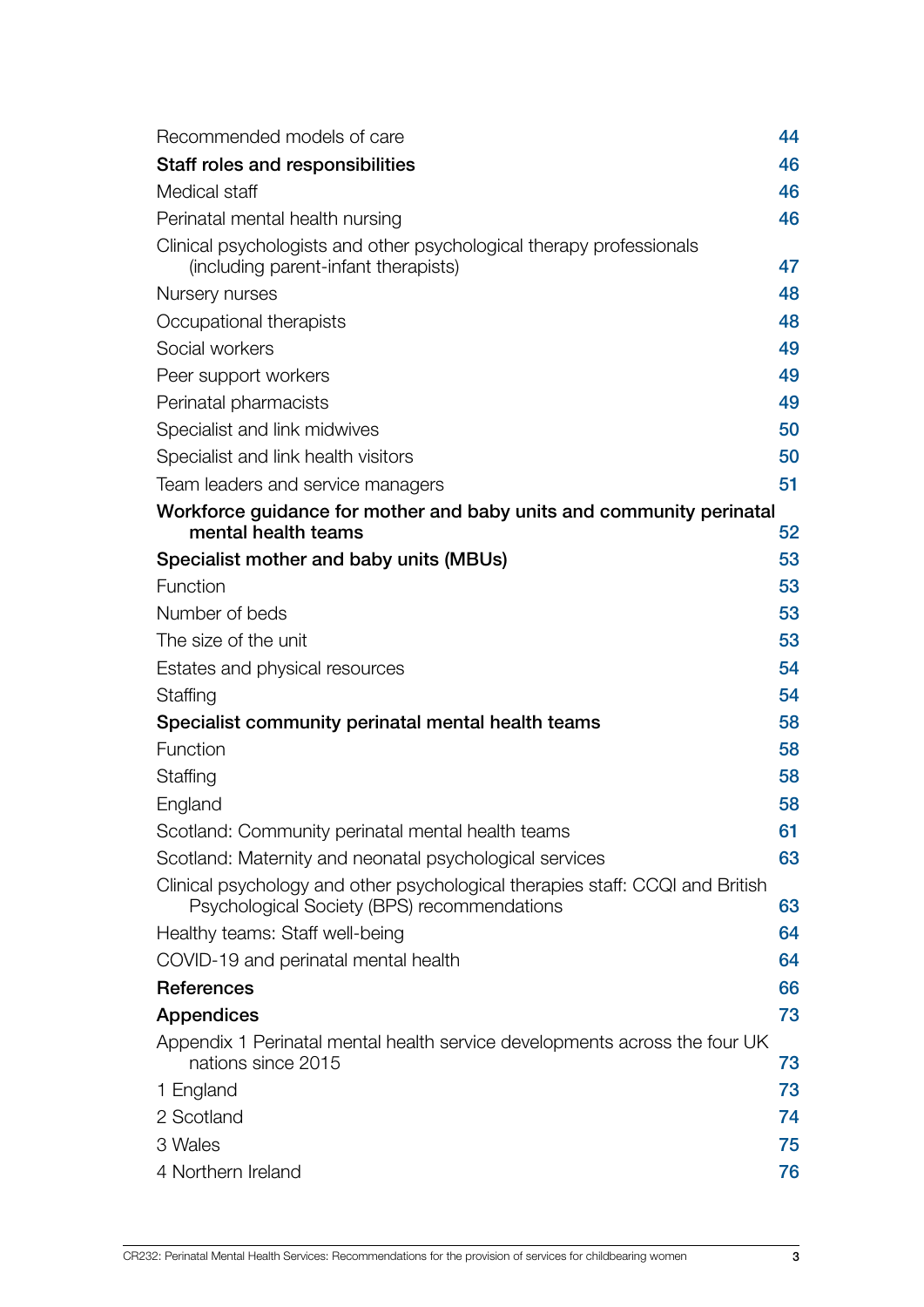| Appendix 2 Key governance bodies, policies, guidance and research reports<br>84 |
|---------------------------------------------------------------------------------|
| 89                                                                              |
| 90                                                                              |
| 91                                                                              |
| 92                                                                              |
|                                                                                 |

How to cite this publication: Royal College of Psychiatrists (2021) College Report CR232: 'Perinatal mental health services: Recommendations for the provision of services for childbearing women'

© 2021 The Royal College of Psychiatrists

College Reports and Position Statements constitute College policy and have been sanctioned by the College via the Policy and Public Affairs Committee (PPAC).

The Royal College of Psychiatrists is a charity registered in England and Wales (228636) and in Scotland (SC038369).

CR232: Perinatal Mental Health Services: Recommendations for the provision of services for childbearing women 4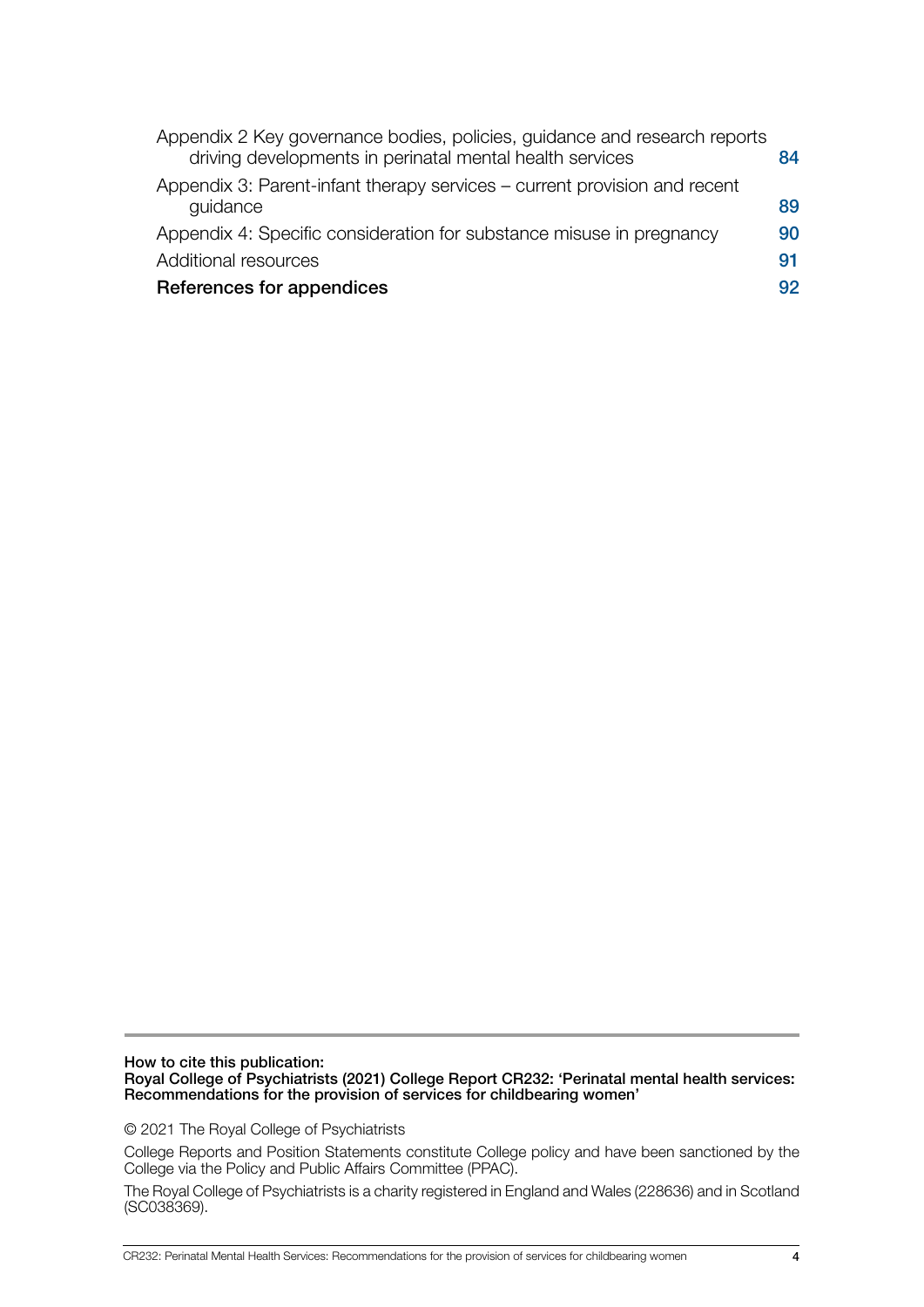### <span id="page-4-0"></span>Working group

### Co-chairs

#### Sarah Taha and Cressida Manning

#### **Authors**

Sarah Taha, Consultant Perinatal Psychiatrist, West London NHS Trust; Member of the Executive Committee, Faculty of Perinatal Psychiatry, The Royal College of Psychiatrists.

Cressida Manning, Consultant Perinatal Psychiatrist, Dorset Healthcare University NHS Foundation Trust; Vice-Chair, Faculty of Perinatal Psychiatry, The Royal College of Psychiatrists.

Hind Khalifeh, Consultant Perinatal Psychiatrist, South London and Maudsley NHS Foundation Trust; Visiting Researcher, Section of Women's Mental Health, IOPPN, King's College London; Academic Secretary, Faculty of Perinatal Psychiatry, The Royal College of Psychiatrists.

Jo Black, Consultant Perinatal Psychiatrist, Devon; Chair, Faculty of Perinatal Psychiatry, The Royal College of Psychiatrists.

#### Members

Julie Anderson Roch Cantwell Billy Gregg Louise Howard Archana Jauhari Clare Lamb Janine Lynch Karen Middleton Mary Murphy-Ford Rachel Mycroft Deborah Page Janice Rigby Trudi Seneviratne Helen Sharp Sue Smith Fionnuala Stuart Anne Ward Cerith Waters

### **Contributors**

Jagoda Banovic Giles Berrisford Elizabeth Bevan Eve Canavan Lisa Cassidy Katy Chachou Rebecca Chilvers Selena Gledow Ware Helena Griffiths Kathryn Gutteridge Rebecca Horne Louise Howard Leanne Howlett Tara Mitchell Sally Payne Katie Richardson Judith Shakespeare Alissa Tromans Melita Walker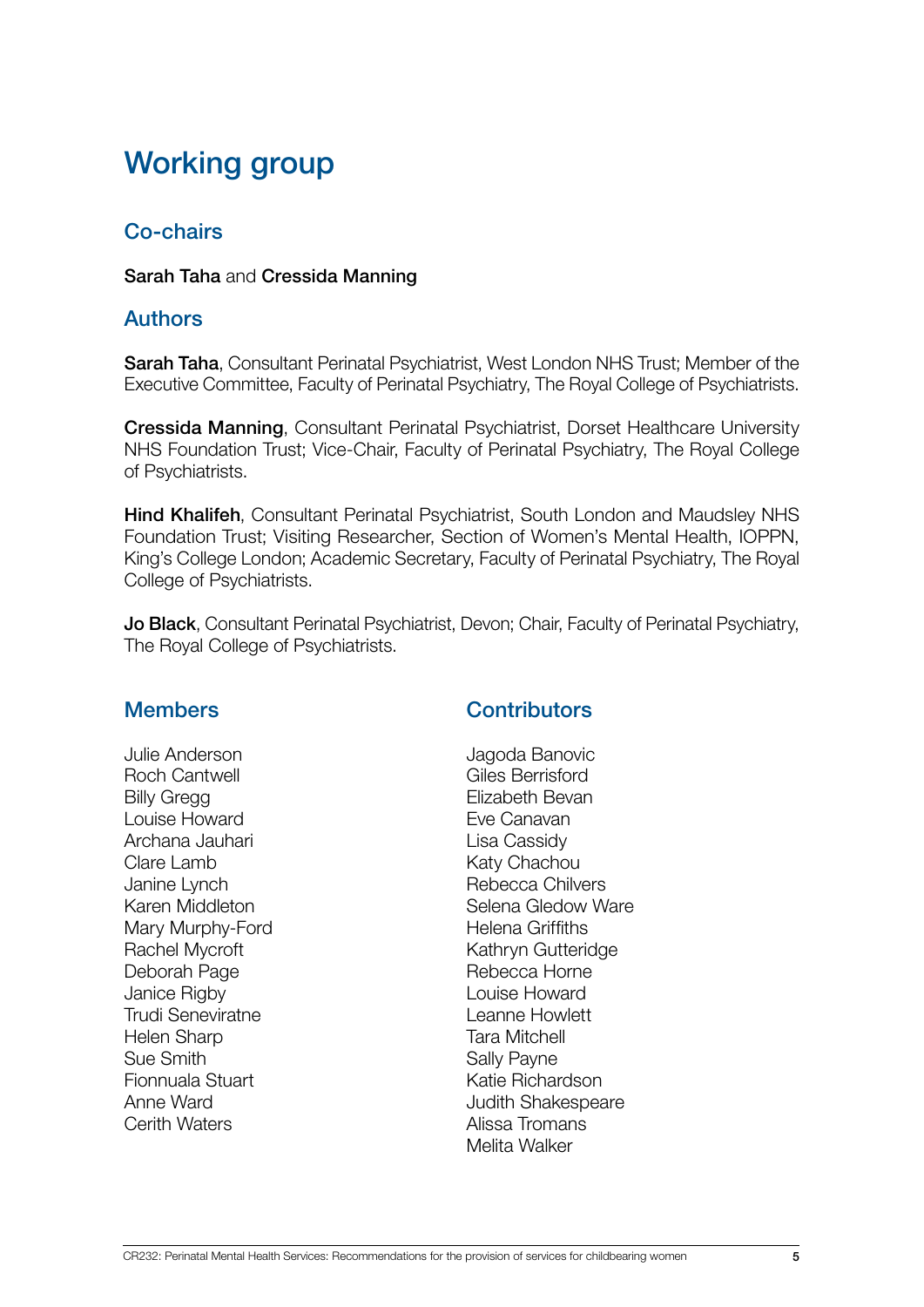### <span id="page-5-0"></span>Foreword

This update of the 2015 CR197 College Report on Perinatal Mental Health Services comes at a time of increasing international recognition of the wide-ranging and enduring impact of perinatal mental illness and a welcome commitment by the four UK nations to greater investment in perinatal mental health services.

Findings from the UK Maternal Death Enquiries (Oates, 2003) and the tragic death of Dr Daksha Emson (North East London SHA, 2003) highlighted suicide as a leading cause of maternal deaths. The recognition of the high morbidity and mortality associated with perinatal psychiatric disorders led the Royal College of Psychiatrists to establish the Perinatal Section (now the Perinatal Faculty) and the Perinatal Quality Network. Since then, there has been a significant expansion in the provision of specialist in-patient and community perinatal mental health services in England and Scotland and a commitment to ongoing expansion of these services in Wales and Northern Ireland. This has been driven by the evidence base, by the voices of women and their families (amplified by the third sector) and by the commitment and advocacy of perinatal mental health practitioners and clinical networks. There is a growing evidence base on effective interventions and service models for the prevention and treatment of perinatal mental illness, with an emphasis on helping women to recover and establish a strong bond with their infant and to ameliorate any adverse impacts on the wider family. In addition, there are recently developed quality standards, policies, guidelines and training resources that can inform the development of high-quality, evidence-based perinatal mental health services.

This College Report summarises the evidence base for the extent and impact of perinatal mental disorder and opportunities for intervention. The report sets out best practice principles, guidance and workforce recommendations. It recognises that the provision of high-quality mental health care in the perinatal period is not solely the responsibility of specialist perinatal mental health teams; it involves all psychiatrists and mental health practitioners working with women of childbearing potential and their families, such as general adult, liaison, CAMHS, eating disorders, learning disabilities, forensic and psychotherapy teams. It is essential that there is an integrated perinatal mental health care pathway across all health and social care services so that people using services, their families/supporters and all professionals, know what should be expected at any point along a woman's journey of care and that there is a consistent and coordinated response.

The Report describes exemplary perinatal mental health care for women and families who live in England, Wales, Scotland and Northern Ireland. We hope it also provides a helpful framework across a wider geography. Perinatal mental health conditions affect women and girls globally, in high-, middle- and low-income countries. The Perinatal Faculty fully supports the Royal College of Psychiatrists International Strategy. Under the leadership of Executive Members with international experience we are exploring opportunities to support perinatal mental health developments elsewhere in the world (Patel, Saxena et al, 2018) and to create forums for shared learning.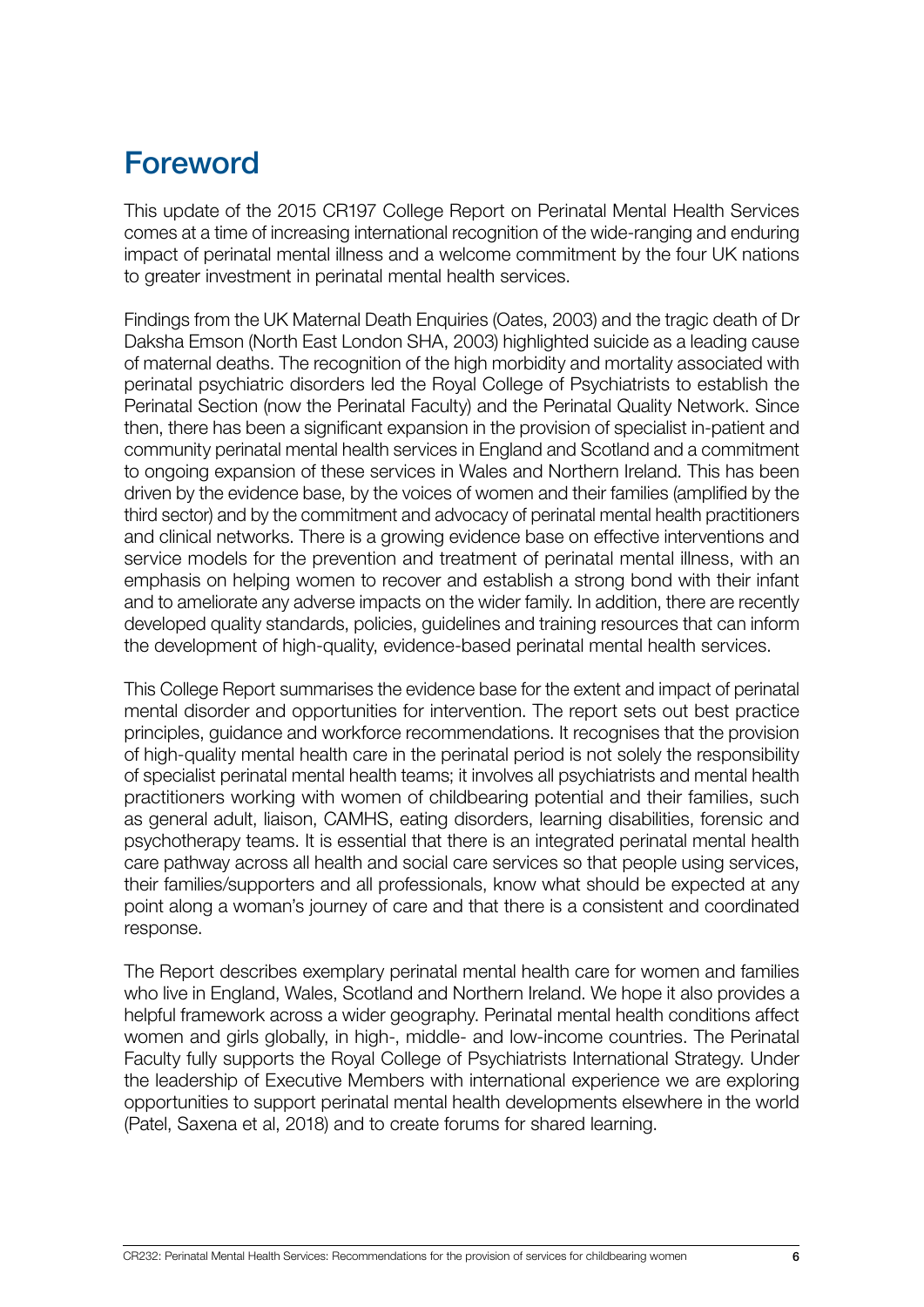### <span id="page-6-0"></span>Executive summary: Principles and recommendations

This report describes the provision of good-quality mental health services to women with moderate to severe mental illness in the perinatal period and those planning a pregnancy. It will assist those planning and providing services for pregnant and post-partum women across a range of disorders and severities. It outlines the particular importance of perinatal mental health problems and the need for specialist perinatal mental health services in community and in-patient settings.

#### Recommendations

What perinatal mental health services should provide:

- Perinatal mental health services must be available to all women with severe mental illness and moderate mental illness with additional complex psychosocial needs or comorbid conditions.
- **Thresholds of access to specialist perinatal mental health services need to** take into account the modifying effects of pregnancy and infant care on the course of mental illness and offer lower thresholds and prompt access when needed.
- All women requiring admission to a mental health unit in late pregnancy or after delivery should be admitted with their baby to a specialist mother and baby unit, unless there are compelling reasons not to do so.
- All perinatal mental health services have a dual function to assess and treat maternal mental illness and assess and actively support the mother-infant relationship.
- All women should have equal access to individualised evidence-based treatment, irrespective of their age, socioeconomic status, ethnicity, gender or family structure. The cultural and religious practices of pregnant and newly delivered women should be accommodated, whilst ensuring the health and safety of mother and infant
- Good perinatal mental health services should promote seamless, integrated, comprehensive care across the whole clinical pathway, with clear communication across organisational and professional boundaries. This requires close working relationships between specialist perinatal in-patient and community teams, other mental health services, parent-infant mental health services, maternity services, extended primary care and universal services, social care and voluntary sector organisations.
- Services should work in collaboration with fathers/co-parents and other family members to help them to support mothers in their recovery and to support fathers and co-parents to develop his/her relationship with their baby. They should assess the mental health needs of the father/co-parent and offer support or signposting where indicated.
- Women who have experienced serious mental illness in the perinatal period (defined as pregnancy until the end of the first postnatal year) may require continued access to specialist support into the second postnatal year, in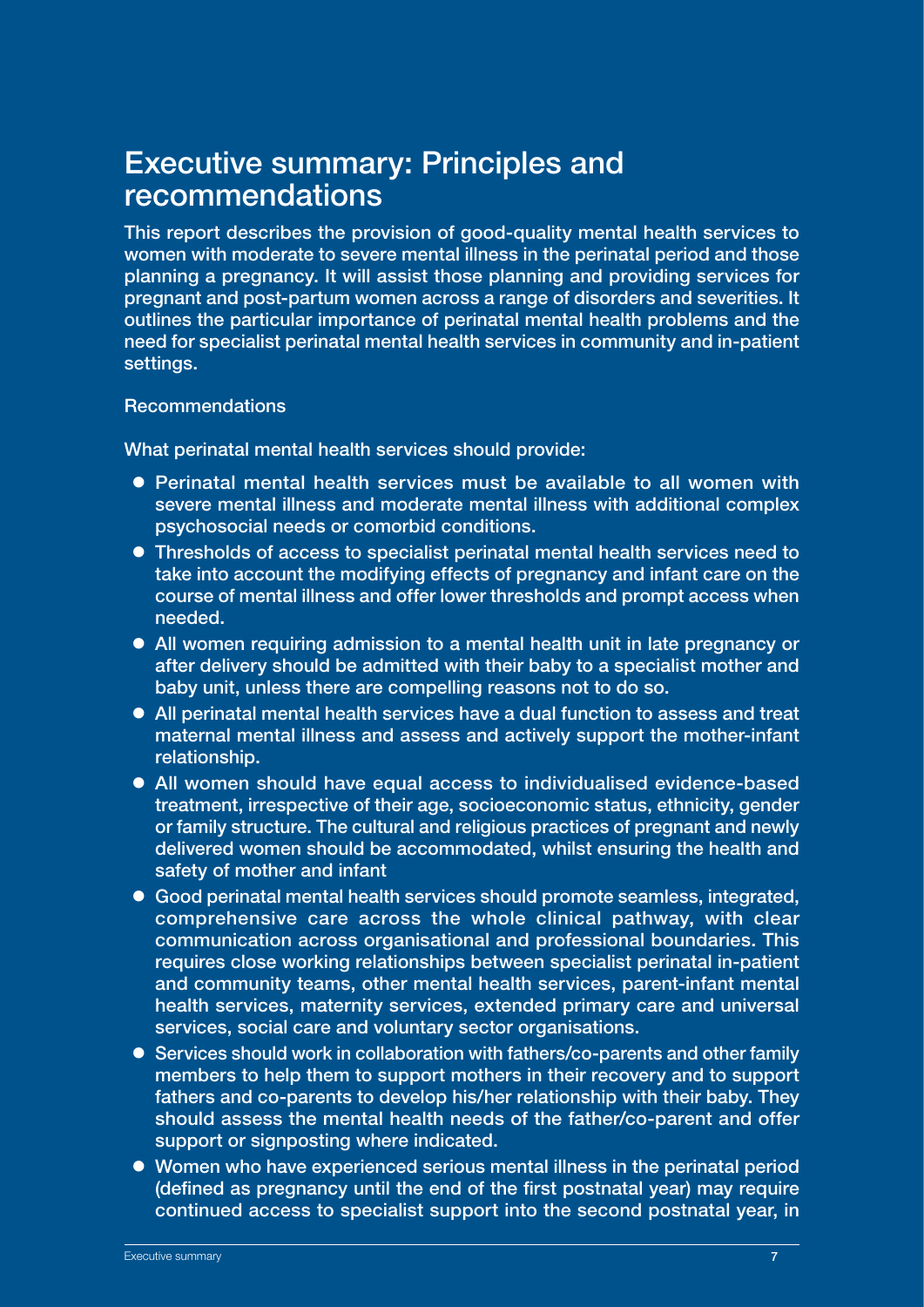order to complete an episode of care, mitigate maternal relapse and suicide risk and support the parent-infant relationship.

- Women with serious mental illness have a relatively high morbidity and mortality from physical health causes. Perinatal mental health services have a role to play in ensuring women have access to assessment, monitoring and interventions to improve their physical health.
- Perinatal mental health teams should routinely collect recommended process and outcome measures on women's mental health and experience of care, and on the mother-infant relationship.
- Good perinatal mental health services should include an education and training programme, including provision for the specialist perinatal mental health workforce and for non-specialists involved in the care of pregnant and postpartum women, including general psychiatric teams, GPs, obstetricians, midwives, health visitors and psychological treatment services such as Improving Access to Psychological Therapy (IAPT) and other national equivalents.
- Mother and baby units and community perinatal mental health teams should aim to be accredited by the Royal College of Psychiatrists' Centre for Quality Improvement (CCQI).

What a joined up perinatal mental health pathway should provide:

- Adult mental health services should ensure that women with a serious psychiatric disorder are counselled about the potential effects of pregnancy on their condition and receive information and advice about the possible effects of their medication on pregnancy and the developing foetus.
- Women under the care of adult mental health services, who are planning a pregnancy, must be able to access a pre-conception appointment within a specialist perinatal mental health team.
- Protocols for joint work between perinatal mental health teams and other mental health teams, such as adult mental health, learning disabilities, addictions, eating disorders and child and adolescent teams, should be locally agreed and have robust clinical governance. Continuity of relationship with a pre-existing team should not be a barrier to also accessing specialist perinatal mental health support.
- Psychological therapy services, including IAPT, and other national equivalents, should ensure that the needs of perinatal women and their co-parents are met. This includes receiving additional training and ensuring that women are assessed within two weeks of referral and start treatment within four weeks of assessment.

What primary care and maternity services should provide:

- All women who are planning a pregnancy and who have a history of mental illness should be offered appropriate pre-conception support and referred to a perinatal mental health service if they have a history of severe mental illness.
- Primary care, maternity and health visiting services should ensure that the mental health needs of women are met (in line with their statutory bodies and Royal Colleges). They should enquire about a woman's current mental health at all routine antenatal and postnatal checks and enquire about her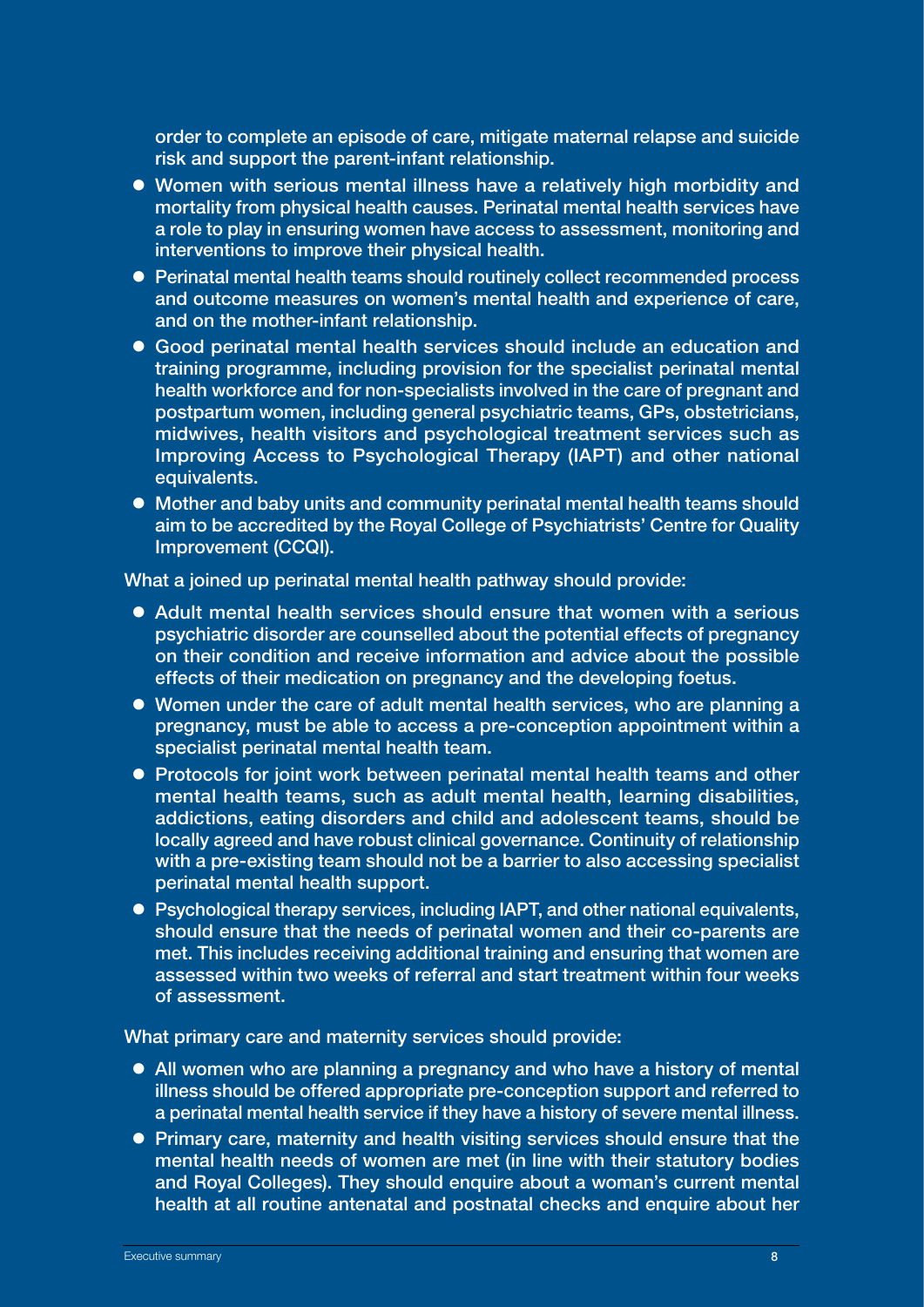past mental health, including liaising with the woman's GP. Those who have a history of serious mental illness should be referred to the specialist perinatal mental health team.

• Maternity services (via integrated maternal mental health services or equivalents) should have access to specialised clinical psychology input for psychological distress relating specifically to obstetric care, including: obstetric loss; PTSD and birth trauma; tokophobia; and needle phobia.

What strategic networks should provide:

- **Perinatal mental health managed clinical networks should be established to:** advise planners/commissioners; assist in the development of strategic plans and service design; advise provider organisations; assist with workforce development and training; develop integrated care pathways; and maintain a network of involved clinicians and other stakeholders, including patients.
- Every health region should have a perinatal mental health strategy and a perinatal mental health integrated care pathway. This should cover all levels of service provision, types and severities of disorder.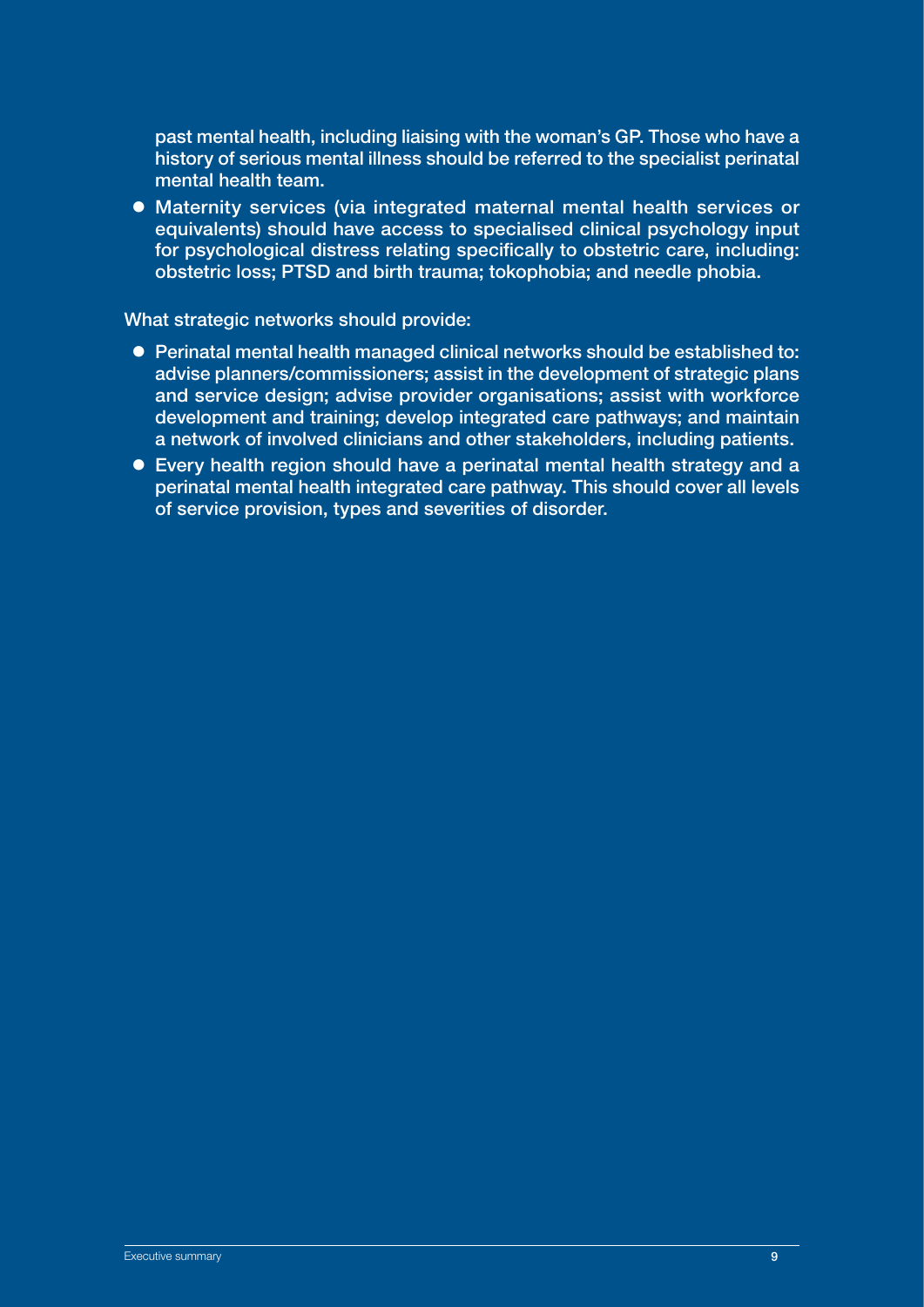### <span id="page-9-0"></span>Introduction

Guidance on the provision of services for childbearing women with mental health problems was first produced by the Royal College of Psychiatrists as a Council Report in 1992, revised as College Report CR88 (published in 2000) and subsequently revised as College Report CR197 (published in 2015). This revision of CR197, while adhering to the underlying principles of CR197, reflects the significant service development and ongoing expansion of specialist perinatal mental health services across the UK. We hope that we have managed to make this revised CR197 applicable across the UK and of value internationally.

When CR197 was published in 2015, specialist perinatal mental health services in the UK were fragmented and provision was variable across the UK despite SIGN 2012 and NICE 2014 guidance stipulating the need for women to be able to access specialist perinatal mental health care (SIGN, 2012; NICE, 2014). Since the publication of CR197, there have been significant and unprecedented increases in the provision of perinatal mental health services across the UK, particularly in England and Scotland. It must be noted that CR197 has played a pivotal role in supporting the development and design of these new services. The drivers for the expansion of perinatal mental health services are numerous and include the evidence base on the health, societal and economic impact of perinatal mental illness, the work of professional bodies and the voice of the voluntary sector and lived experience, including the Maternal Mental Health Alliance's Everyone's Business campaign (MMHA, 2021), in raising the profile of, and need for, specialist perinatal services.

The high costs of perinatal mental illness are well documented. An economic report from the London School of Economics outlined that, in the UK, failure to address perinatal mental health problems costs approximately £8.1 billion for each one-year cohort of births, 72% of which is due to the longer term associated effects on child well-being (Bauer, Parsonage et al, 2014). The annual cost to the NHS was estimated at £1.2 billion whilst the annual extra cost to develop perinatal care pathways in line with national guidance was estimated at £280 million (Bauer, Parsonage et al, 2014). The tri-annual Confidential Enquiries into Maternal Deaths and Morbidity have repeatedly shown that maternal mental illness is a leading cause of maternal death in the weeks and months after birth (Oates, 2003; Oates and Cantwell, 2011; Knight, Bunch et al, 2019). Almost one in eight women who died during pregnancy, or up to one year after pregnancy, died by suicide (Knight, 2018).

UK-wide national policies and guidelines make consistent recommendations that pregnant and postpartum woman with moderate to severe mental illness, and those who are well but are at high risk of experiencing serious perinatal mental illness, should access specialist care for perinatal psychiatric disorders (NHS England, 2019; Scottish PNIMH-PB, 2019; Welsh Government, 2019; Northern Ireland DoH, 2020). These recommendations impact on the provision of multiple universal and specialist services across the care pathway, including: specialist perinatal mental health services; adult mental health services; IAPT and national equivalents; maternity services; and GP, health visiting and extended primary care services.

Key policy and service developments in specialist perinatal mental health services in each of the devolved nations since 2015 are summarised in Appendix 1. It is positive that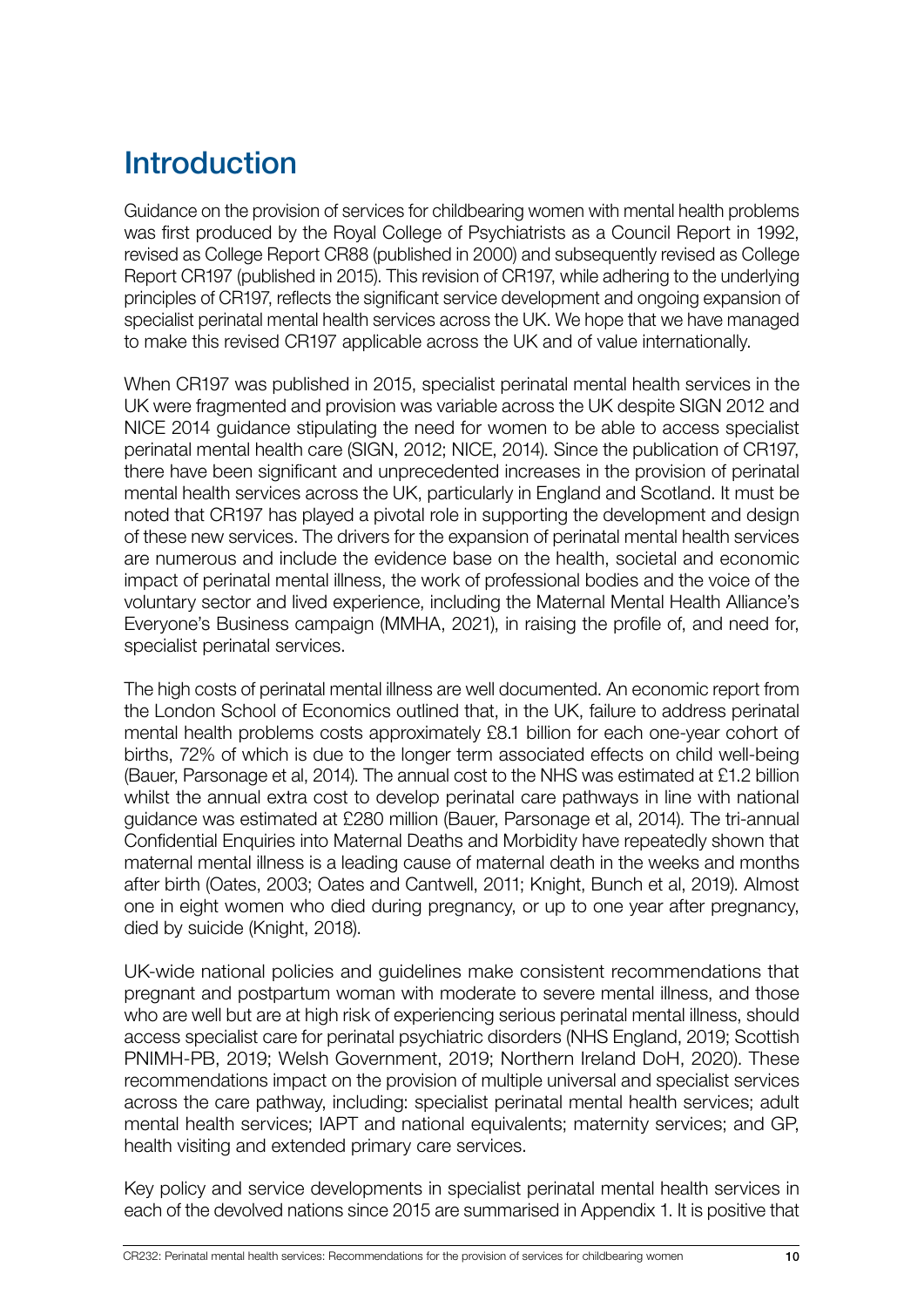<span id="page-10-0"></span>the development of these services continues to be prioritised but the pace of change is variable across the devolved nations, as evidenced by a recent mapping exercise carried out by the Maternal Mental Health Alliance (MMHA, 2020) (see Appendix 1, Table A1 for details). Equity of access to, and provision of, high-quality specialist perinatal mental health services across the devolved nations is essential.

Specialist perinatal mental health services in the UK continue to be evaluated through the standards set out by the accreditation and peer review processes of Perinatal Quality Network (PQN), a member of the Royal College of Psychiatrists' Centre for Quality Improvement (CCQI) since 2007. The standards are regularly updated and are currently in their 7th edition for MBUs and in their 5th edition for specialist community perinatal mental health services (PQN/CCQI, 2019; PQN/CCQI, 2020). These national standards, as well as best practice guidelines set out by the National Institute for Health and Care Excellence (NICE, 2014) and other national professional bodies, have been important in maintaining high-quality care across existing and new services (see Appendix 2 for details).

### What are specialist perinatal mental health services?

Specialist perinatal mental health services (PMHS) are concerned with the prevention, detection and management of mental health problems that can complicate pregnancy and the postnatal period. This includes offering pre-conception counselling, caring for women with new-onset or pre-existing moderate to severe mental illness, as well as caring for women with a history of illness who are currently well but who are at high risk of serious mental illness during the perinatal period. Promoting the emotional and physical well-being and healthy development of babies and infants, through supporting a secure and attuned relationship with their parents, is central to the care provided by a specialist PMHS.

Specialist perinatal mental health services (which include specialist community perinatal mental health teams and MBUs) are provided by mental health services. Specialist community perinatal mental health teams have the dual role of assessing and treating severe and moderate mental illness with additional complex psychosocial needs or comorbid conditions, as well as assessing and actively supporting the mother-infant relationship. Women who need admission in late pregnancy or the postpartum period should be admitted to specialist mother and baby units which are designed and resourced to safely meet the physical and mental health needs of both mother and infant. Each specialist perinatal mental health service should be part of a managed clinical network.

Perinatal mental health problems include a range of disorders and severities, which present in a variety of health settings and are managed by multiple services. Some of these services are specifically designed to meet the needs of pregnant and postpartum women and their infants, others care for them as part of a general service.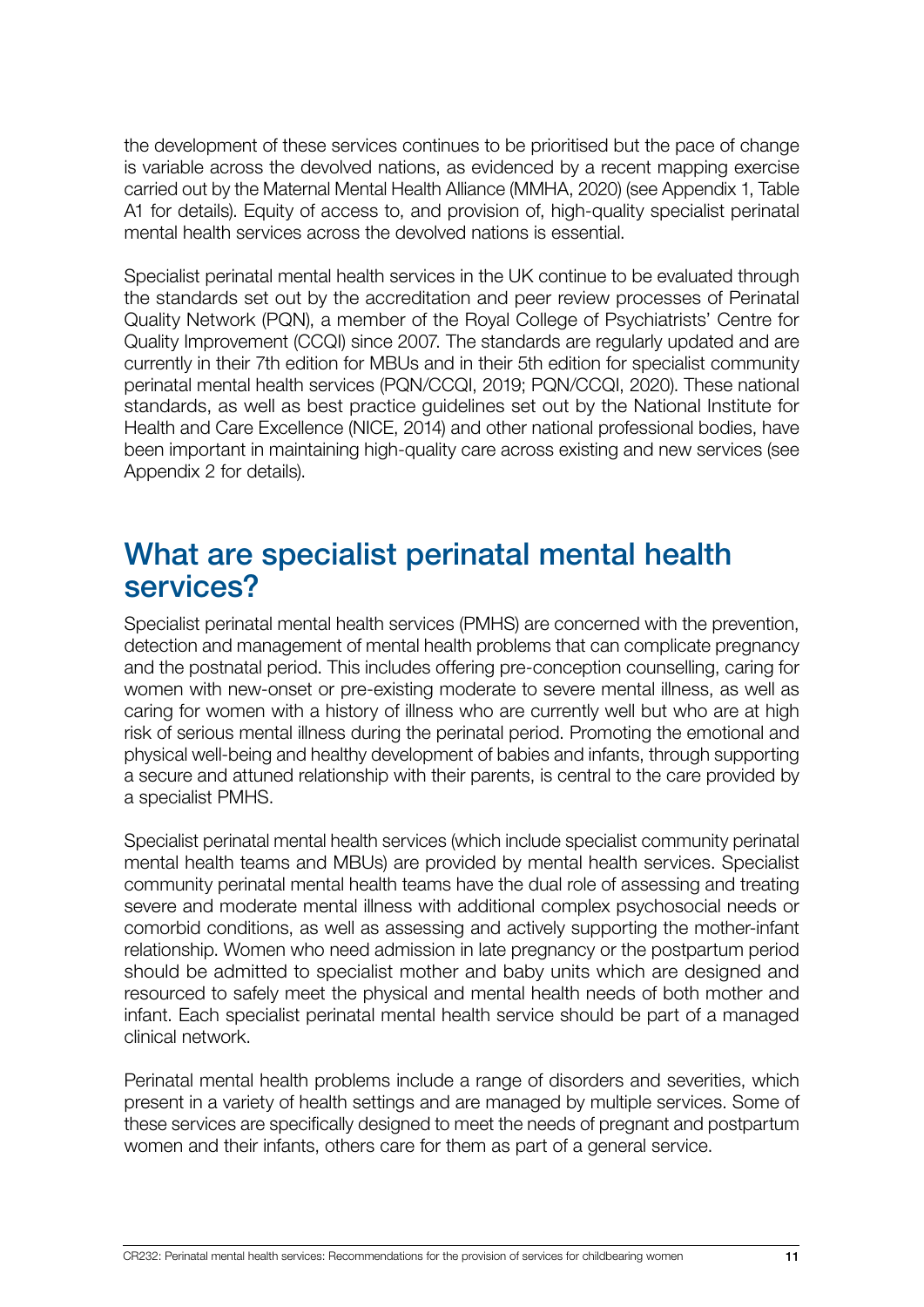<span id="page-11-0"></span>These services include:

- specialist community perinatal mental health teams (PMHTs)
- specialist in-patient mother and baby units (MBUs)
- adult mental health services (including community and in-patient services and psychological therapy services). Community services include intellectual disability services, eating disorder services, forensic services and alcohol and drug treatment services
- Child and adolescent mental health services (CAMHS)
- parent-infant mental health services
- maternity services (and any linked psychological therapy services)
- primary psychological services such as IAPT and other national equivalents
- general practitioners (GPs)
- health visitors and the extended primary care team
- Children's services and social care organisations
- voluntary/third sector and peer support organisations.

A comprehensive perinatal mental health strategy should encompass all levels of service provision, requiring collaboration across commissioning and provider organisations. Adequate specialist provision, robust care pathways and education and training of the specialist perinatal workforce and non-specialists are essential to ensure that patients can access the right service at the right time.

### Why is perinatal mental health important?

#### Perinatal mental health problems: An overview

Childbirth is associated with substantial psychiatric morbidity. Pregnancy does not protect against the development or relapse of mental illness and the postnatal period is associated with substantially increased risks of severe mental illness and psychiatric admission (Howard, Molyneaux et al, 2014; Jones, Chandra et al, 2014; Howard and Khalifeh, 2020).

It has long been known that women are more likely to require psychiatric admission in the early postnatal period than at other times in their lives, for women both with and without prior psychiatric illness (Kendell, Chalmers et al, 1987; Langan Martin, McLean et al, 2016; Munk-Olsen, Maegbaek et al, 2016).

The risk of severe postnatal relapse is particularly high among women with bipolar disorder, with around one in five experiencing postpartum psychosis (Kendell, Chalmers et al, 1987; Jones and Craddock, 2005; Munk-Olsen, Maegbaek et al, 2016; Wesseloo, Kamperman et al, 2016). In contrast to the greatly increased risk of severe illness during the first few postnatal weeks, pregnancy is not associated with an increased risk of new or recurrent severe mental illness (Jones, Chandra et al, 2014; Munk-Olsen, Maegbaek et al, 2016). However, relapses of serious affective disorders do occur during pregnancy, particularly if medication has been stopped (Viguera, Whitfield et al, 2007; Jones, Chandra et al, 2014; Stevens, Goossens et al, 2019). Women with schizophrenia have high treatment needs in the perinatal period, given not only their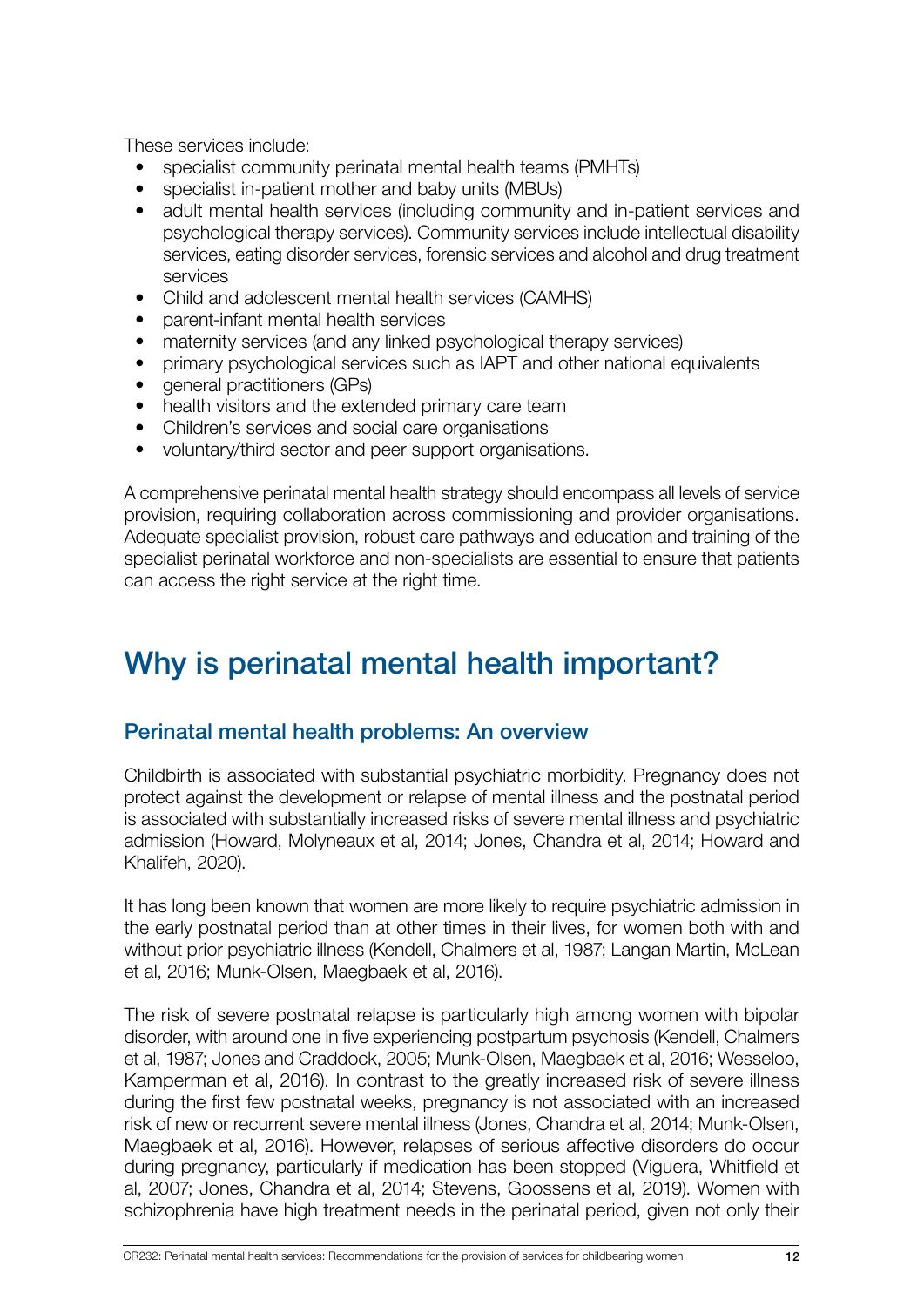risk of relapse but also their complex physical health needs and potential safeguarding concerns (Howard, Thornicroft et al, 2004; Jones, Chandra et al, 2014).

Anxiety and depressive disorders constitute a significant proportion of treatment need for perinatal services, given their high prevalence, chronicity and associated adverse maternal and child outcomes (Howard, Molyneaux et al, 2014; Munk-Olsen, Maegbaek et al, 2016). Antenatal and postnatal anxiety and depression affect around 10–15% of women (Dennis, Falah-Hassani et al, 2017; Shorey, Chee et al, 2018) and their prevalence may be increasing over time (Pearson, Carnegie et al, 2018). The incidence and prevalence of mild to moderate anxiety and depression are broadly similar within and outside the perinatal period but there may be an increased risk of severe non-psychotic depression in the months following delivery (Cox, Murray et al, 1993; Munk-Olsen, Laursen et al, 2006). Obsessive compulsive disorder (OCD) may be more common in pregnant and postnatal women than in the general population, affecting around 2.0–2.5% of perinatal women (Russell, Fawcett et al, 2013; Fairbrother, Janssen et al, 2016). Pre-existing OCD can refocus on aspects of pregnancy and infant care, requiring specialist interventions to mitigate adverse effects on mothers and infants.

Post-traumatic stress disorder (PTSD) after childbirth is a condition reported by approximately 3% of women, rising to 5–9% when sub diagnostic PTSD is included (Yildiz, Ayers et al, 2017; Slade, West et al, 2020). Potential risk factors for PTSD include poor-quality interactions with staff, medical interventions such as emergency caesarean section, previous psychiatric history or prior abuse or trauma (Grekin and O'Hara, 2014; Yildiz, Ayers et al, 2017), as well as perinatal loss or premature delivery (Gold, Leon et al, 2016; Beck and Harrison, 2017). Early detection is important, so that NICE-recommended trauma-informed therapy can be provided when indicated (NICE, 2018).

Around 5% of pregnant women have an eating disorder and many experience persistence or worsening of symptoms in the perinatal period (Knoph, Von Holle et al, 2013; Howard, Molyneaux et al, 2014; Watson, Torgersen et al, 2014), with associated maternal physical and psychiatric comorbidity, and problematic infant feeding and temperament (Stein, Pearson et al, 2014; Watson, Torgersen et al, 2014). Pregnancy presents the opportunity for behaviour change and may be associated with increased motivation to engage with services.

Perinatal women with personality disorders, substance use problems, ADHD, ASD or learning difficulties have high morbidity and unmet needs for themselves and their infants. However, they are under-researched, experience stigma and discrimination in society and within healthcare settings and have difficulty accessing specialist perinatal mental health services and appropriately tailored interventions.

Notwithstanding the potential stigma related to a diagnosis of personality disorder, recognising the presence of longstanding personality difficulties in women (and their partners), often in conjunction with a history of childhood and more recent or chronic traumatic experiences, is important in the perinatal context because of the implications for treatment, co-working or transitions of care between services and teams, and for effective support of the parent-infant relationship (Royal College of Psychiatrists, 2018). Research into the prevalence of women meeting the criteria for a diagnosis of personality disorder within the community and those admitted to MBUs has provided estimates ranging from 3% to 23% (Tyrer, Reed et al, 2015; Yelland, Girke et al, 2015;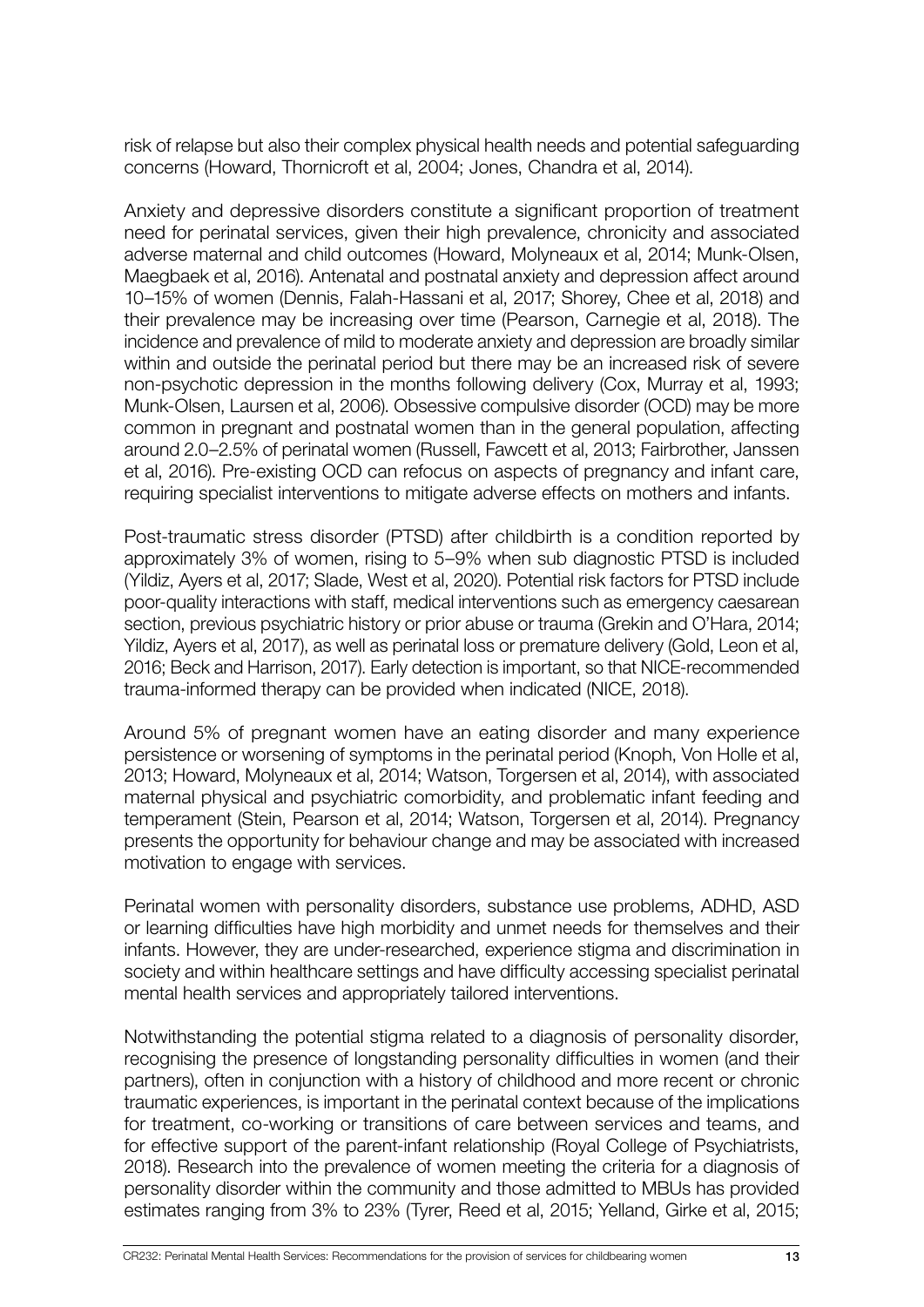Connellan, Bartholomaeus et al, 2017; Judd, Newman et al, 2018; Winsper, Bilgin et al, 2020). Comorbidity with other perinatal mental health conditions, particularly anxiety, is common (MacLeod Hall, Molyneaux et al, 2019; Hudson, Spry et al, 2017) and the potentially increased risk of adverse child behavioural outcomes (Huntley, Wright et al, 2017) should prompt early consideration of the provision of relational psychological therapies that aim to guard against intergenerational transmission of adverse mental health outcomes to babies and children (Petfield, Startup et al, 2015). The impact of recent changes in ICD-11 in relation to the diagnosis of personality disorder and the new category of Complex PTSD (CPTSD) remain to be seen.

Fundamental principles for providing good care for women with complex needs, including relational continuity, shared ownership and attention to the training, supervision and support needs of staff and the wider organisation, have recently been highlighted (Royal College of Psychiatrists, 2020) and have elements in common with the principles of trauma-informed care (Law, Wolfenden et al, 2021).

There is increasing recognition of the serious short- and long-term consequences of alcohol or drug use in pregnancy and the postnatal period, for the mother and the developing foetus or infant, even with non-dependent use. The UK and Ireland were among the top five of 187 countries in a global survey of alcohol use in pregnancy, which also estimated that one in every 67 women who consumed alcohol during pregnancy would deliver a child with foetal alcohol syndrome (FAS) (Popova, Lange et al, 2017). NICE (2020) published draft quality standards on FAS disorder which emphasise the importance of encouraging abstinence from alcohol during pregnancy and recording any use of alcohol throughout pregnancy.

The links between mental disorders (including severe mental illness) and substance use are often complex and bidirectional, Women who have an active addiction in pregnancy often have vulnerabilities linked to adverse childhood experiences or gender-based trauma and may meet diagnostic criteria for borderline personality disorder, PTSD or complex PTSD (Brewin, Cloitre et al, 2017). Women with comorbid substance use disorders and mental illness have high rates of adverse maternal and infant outcomes, including increased risk of maternal suicide, and they require specialist, joined-up and proactive care (Knight, Tuffnell et al, 2015; Knight, Bunch et al, 2018). See Appendix 4 for further considerations on the impact and management of substance use disorders in the perinatal period.

Women with intellectual disabilities (ID) have poorer access to antenatal care and increased rates of adverse maternal and neonatal outcomes (Mitra, Parish et al, 2015), as well as increased rates of perinatal mental illness (Brown, Cobigo et al, 2016). Despite national initiatives to safeguard the rights of people with ID – including the rights to marriage and family life, independence, choice and inclusion (Department of Health, 2001) – there are significant pregnancy and parenting challenges for women with ID and the services supporting them. Women with ID and co-occurring moderate to severe mental illness require perinatal mental health services that meet recommended principles of care for people with ID – including the right to accessible information, tailored support and access to advocacy (NHS England, 2015; WTPN, 2017).

Domestic violence is an important risk factor for perinatal depression, anxiety and PTSD (Howard, Oram et al, 2013) and is highly prevalent among women with severe mental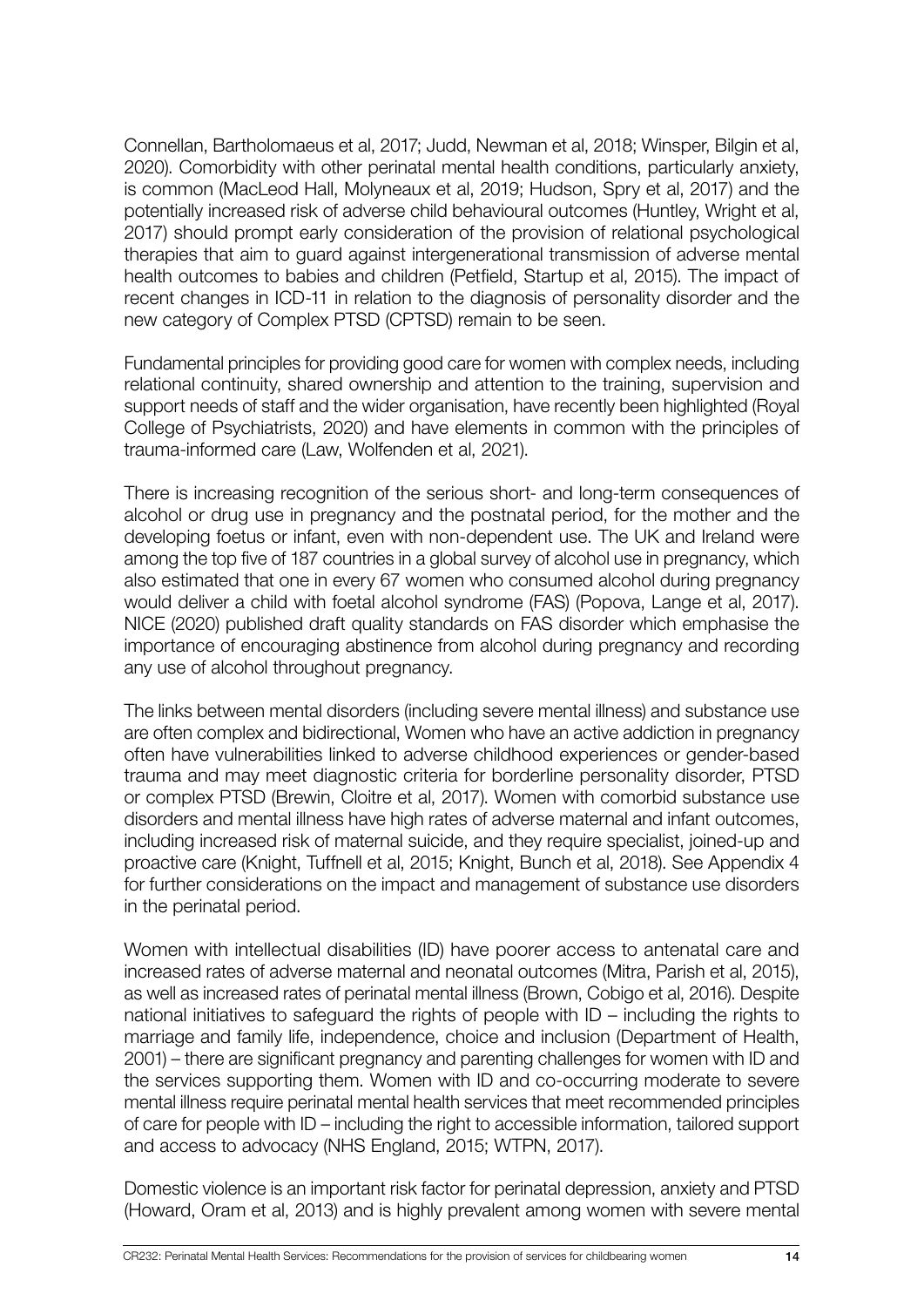<span id="page-14-0"></span>illness under general and specialist perinatal mental health services (Khalifeh, Moran et al, 2015; Taylor, Stewart et al, 2015). Domestic violence often starts or escalates in pregnancy and is strongly associated with maternal suicide, homicide and adverse obstetric and neonatal outcomes (Palladino, Singh et al, 2011; Knight, Bunch et al, 2018). There is growing evidence that interventions that integrate domestic violence advocacy (usually provided via partnerships between health and voluntary sector organisations) and trauma-informed psychological therapies are effective at reducing domestic violence-associated morbidity (Oram, Khalifeh et al, 2017). Domestic violence voluntary sector organisations offer unique and necessary expertise in safeguarding women in the perinatal period.

### Impact of perinatal psychiatric disorders

Childbirth and new motherhood carries an expectation of happiness but it is also a time of emotional upheaval and adjustment to significant changes in lifestyle and relationships. Significant mental health problems at this time cause enormous distress and can seriously interfere with the adjustment to motherhood and the care of the newborn baby and older children (Dolman, Jones et al, 2013). Poorly managed perinatal mental health problems can have lasting effects on maternal self-esteem, partner and family relationships, and the mental health, emotional and social development of the child (Stein, Pearson et al, 2014).

Pregnancy and the first few months and years of a child's life are critical for brain development, laying the foundation for future learning, behaviour and health (Glover, 2015). Longitudinal studies have shown that some perinatal mental health problems may be associated with long-term negative effects on the infant's cognitive, social, emotional and behavioural development, if timely and appropriate support is not received (Suri, Lin et al, 2014; Netsi, Pearson et al, 2018; Rees, Channon et al, 2019). The mechanisms underlying these associations are complex and they include a range of genetic, other biological and environmental pathways (Entringer, Buss et al, 2015; Glover, 2015). For example, foetal exposure to the maternal stress hormone, cortisol, may lead to alterations in the developing infant's stress response system and/or epigenetic change and associated phenotypic alterations (Glover, O'Connor et al, 2010; Brummelte, Mc Glanaghy et al, 2017). Postnatally, perinatal mental health problems may cause altered maternal behaviours and deficits in the quality of the mother-infant interaction (Stein, Pearson et al, 2014; Erickson, Julian et al, 2019). The chronicity of exposure is important and co-occurring environmental risks and other adverse childhood events are also known to impact, for example through exposure to co-occurring parental conflict (Stein, Pearson et al, 2014). Around three quarters of the high economic cost of perinatal mental disorders are attributable to long-term adverse effects on children (Bauer, Parsonage et al, 2014). Positive experiences and good relationships between child and caregiver may protect against changes in biological stress responses to early adversity (Dozier, Peloso et al, 2008).

Acute serious perinatal illness usually presents as an emergency and often requires in-patient care (Jones, Chandra et al, 2014; Howard and Khalifeh, 2020). Separation of mother and baby at this point is likely to have a significantly adverse impact on the developing relationship between the mother and infant, which may have longstanding effects on both mother and child. Separation causes great maternal distress and interferes with treatment of the mother, as well as preventing breastfeeding (where it is the mother's choice).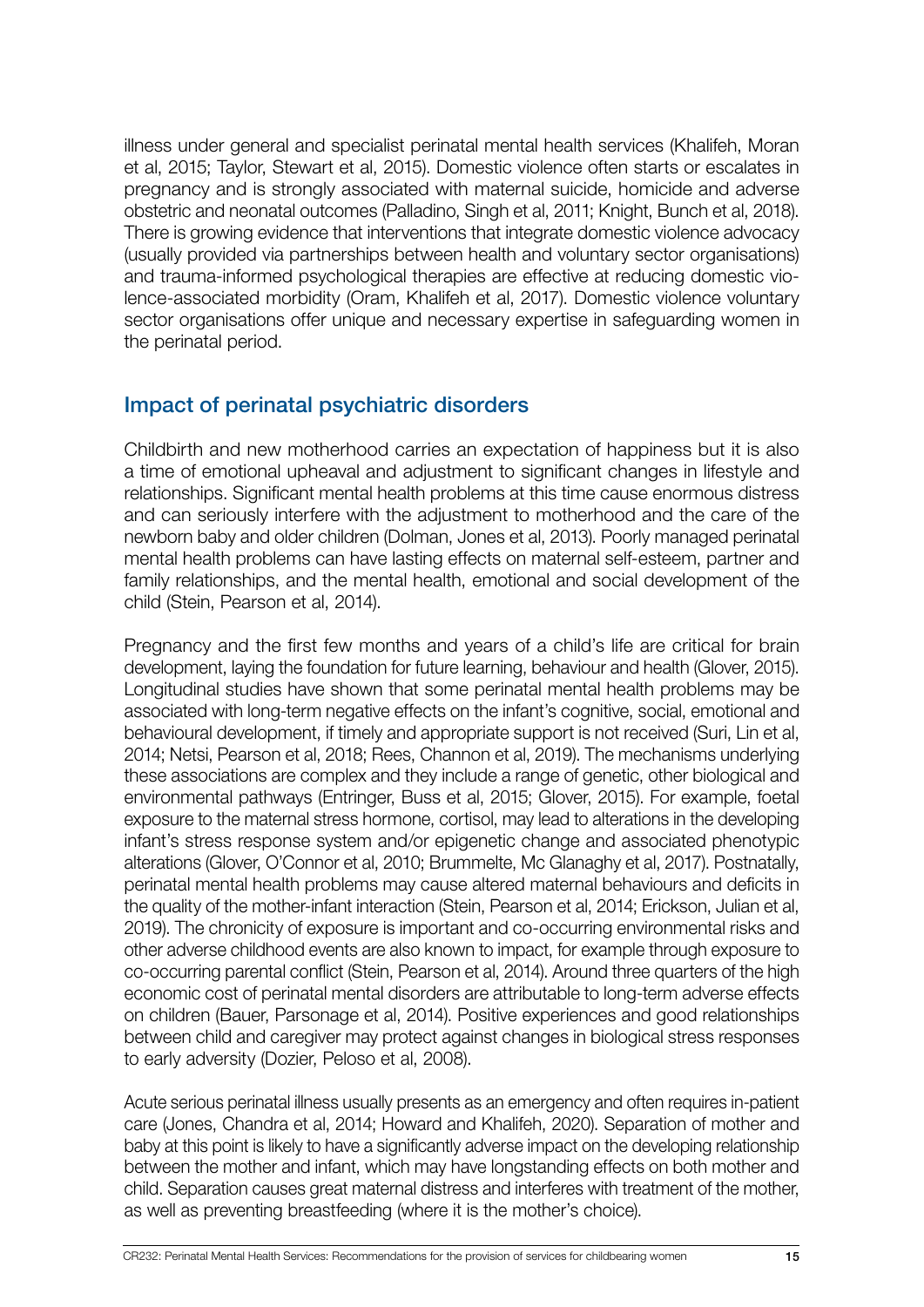Serious perinatal mental disorders are associated with increased maternal deaths from suicide, substance use-related problems and misattribution of physical symptoms to psychiatric illness (Cantwell, Clutton-Brock et al, 2011; Johannsen, Larsen et al, 2016; Knight, Bunch et al, 2018). Suicide has been shown to be a leading cause of maternal mortality in the past two decades (Oates, 2003; Knight, Bunch et al, 2019). A significant proportion of women who die by suicide in the perinatal period have early life adversity, multiple social disadvantages and comorbid substance use (Knight, Tuffnell et al, 2015; Knight, Bunch et al, 2018). Perinatal suicide is strongly associated with a diagnosis of depression and the presence of domestic violence, and it may be associated with under-treatment (particularly with psychotropics) (Palladino, Singh et al, 2011; Khalifeh, Hunt et al, 2016; Howard and Khalifeh, 2020). There is some evidence that suicide risk peaks towards the end of the first postnatal year (Thornton, Schmied et al, 2013; Grigoriadis, Wilton et al, 2017). This highlights the importance of early detection, proactive treatment and safe discharge planning for women with perinatal mental disorders.

Serious perinatal mental health problems are associated with increased risks of obstetric and neonatal morbidity – including obstetric near-misses – and risks are elevated regardless of psychotropic use in pregnancy (McAllister-Williams, Baldwin et al, 2017; Howard and Khalifeh, 2020; Easter, Sandall et al, 2021). Psychotic illness in pregnancy is associated with severe complications, including an increased risk of placental abruption, postpartum haemorrhage, stillbirth and neonatal deaths (Howard, Goss et al, 2003; Vigod, Kurdyak et al, 2014).

Perinatal mental health problems are therefore a major public concern. They make a significant contribution to both maternal and infant morbidity and mortality, as well as having a potentially long-term adverse impact on children's development. Perinatal mental health services that address maternal mental illness and optimise the parent-infant relationship are expected to be cost effective because of the benefits for mothers' physical and mental health, and for the longer-term developmental outcomes for children (Bauer, Parsonage et al, 2014). More detailed research on the effectiveness and cost-effectiveness of in-patient and community perinatal mental health services is currently underway (NIHR 2013, NIHR 2019).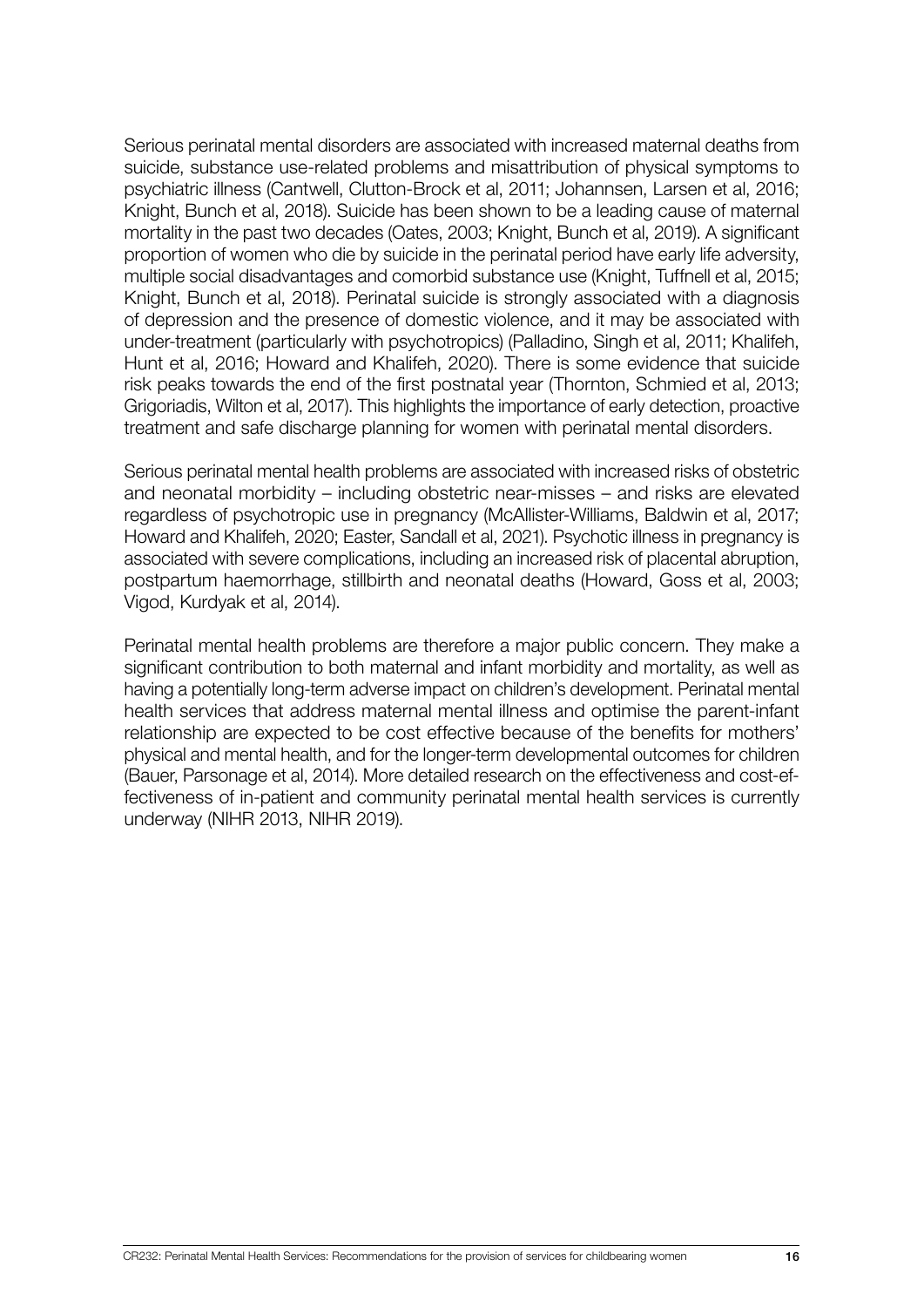### <span id="page-16-0"></span>Perinatal mental health problems in fathers

The importance of addressing fathers' mental health problems in the perinatal period is increasingly recognised with potential benefits for fathers, mothers and infants and this is reflected in recent perinatal policy recommendations that call for assessment and support/signposting for fathers' mental health within perinatal mental health services (NHS England, 2019).

A significant proportion of partners of women with perinatal mental health problems experience mental health difficulties themselves during this time (Munk-Olsen, Laursen et al, 2007; Thiel, Pittelkow et al, 2020). Fathers have similar rates of perinatal depression and anxiety to mothers (Cameron, Sedov et al, 2016; Leach, Poyser et al, 2016) and this is associated with prior mental illness, relationship difficulties and socioeconomic adversities (Thiel, Pittelkow et al, 2020; Ansari, Shah et al, 2021). The prevalence of longstanding personality difficulties in fathers in the perinatal period and how this might interact with maternal mental health, couple functioning and child outcomes has had little attention in research (Steele, Townsend et al, 2019). Perinatal mental illness in fathers may be linked to adverse child developmental outcomes and child maltreatment (Ramchandani and Psychogiou, 2009; Sweeney and MacBeth, 2016; Ayers, Bond et al, 2019; Gutierrez-Galve, Stein et al, 2019), particularly in the context of additional familial risk factors such as substance use, inter-parental conflict and socioeconomic disadvantage (Stein, Pearson et al, 2014; Sweeney and MacBeth, 2016; Ayers, Bond et al, 2019). There is a limited but growing evidence base on interventions for perinatal mental disorders among fathers (Rominov, Pilkington et al, 2016). In recent qualitative studies, fathers report feeling marginalised by perinatal mental health services and having unmet information needs but also express ambivalence about involvement and support; some mothers, conversely, report uncertainty about involving fathers, especially where relationships are poor (Lever Taylor, Billings et al, 2018). This underlines the complexity of addressing fathers' mental health needs within the setting of perinatal mental health services.

### Opportunities for prevention, intervention and treatment

A detailed review of the evidence base on interventions for perinatal mental illness is beyond the scope of this report. However, this evidence is well summarised in recent systematic and narrative reviews, NICE Guidelines and perinatal prescribing guidelines (Dennis and Hodnett, 2007; Howard, Molyneaux et al, 2014; Jones, Chandra et al, 2014; NICE, 2014; Stein, Pearson et al, 2014; Barlow, Bennett et al, 2015; McAllister-Williams, Baldwin et al, 2017; van Ravesteyn, Lambregtse-van den Berg et al, 2017; Howard and Khalifeh, 2020; Brown, Wilson et al, 2021). In addition to this evidence, service provision and development should be guided by recent studies on stakeholder's treatment needs and experience of services (O'Mahen, Fedock et al, 2012; Dolman, Jones et al, 2013; Dolman, Jones et al, 2016; Lever Taylor, Billings et al, 2018; Watson, Harrop et al, 2019; Lever Taylor, Kandiah et al, 2020; Rubio, Lever Taylor et al, 2021). Common themes include the centrality of motherhood among women with severe mental illness (Dolman, Jones et al, 2013), the value of accessing specialist perinatal care from pre-conception to the postnatal period, the importance of continuity of care for women with chronic illnesses and the need to tailor crisis interventions for perinatal women and their families (Lever Taylor, Kandiah et al, 2020; Rubio, Lever Taylor et al, 2021). There is evidence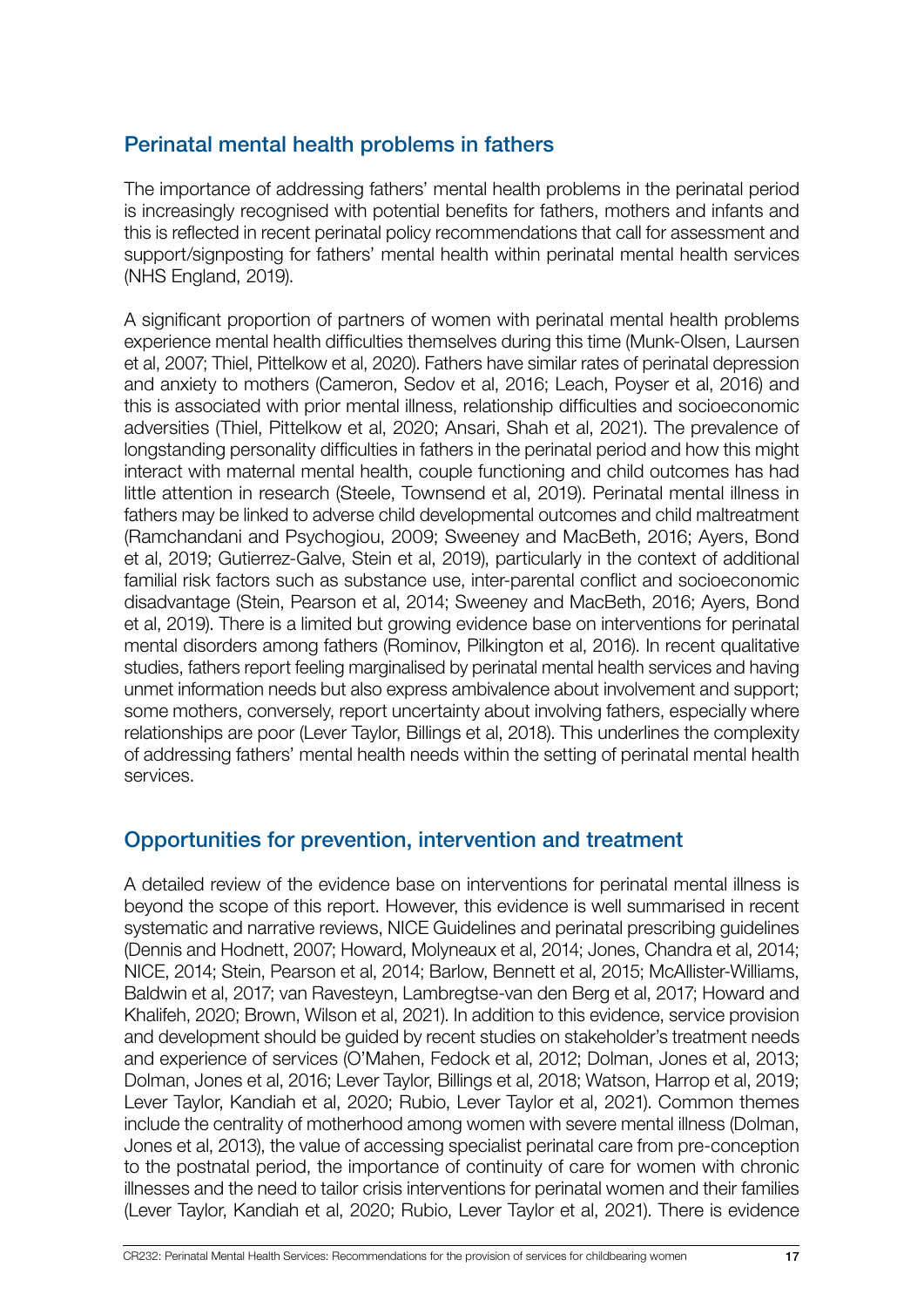that, where admission is needed, service users and staff prefer admission to specialist perinatal rather than generic psychiatric wards (Griffiths, Lever Taylor et al, 2019).

Services should offer evidence-based interventions aimed at supporting the parent-infant relationship and mitigating the transgenerational effects of perinatal mental disorders (Stein, Pearson et al, 2014; Stein, Netsi et al, 2018; Erickson, Julian et al, 2019). Trauma and familial psychosocial adversities are common comorbidities of perinatal mental disorders across the diagnostic spectrum and are important contributors to negative parenting and child outcomes. Therefore trauma-informed care and family-based interventions may be particularly important in mitigating risks for children (Barker, Iles et al, 2017; Chamberlain, Gee et al, 2019; Howard and Khalifeh, 2020; Law, Wolfenden et al, 2021).

Within the stepped-care model approach recommended by NICE (NICE, 2014), evidence across universal, primary and secondary care settings is relevant to the planning and delivery of perinatal mental health services. In primary mental health care settings, IAPT and national equivalents can deliver evidence-based psychological interventions for perinatal mental disorders (Dennis and Hodnett, 2007; McAllister-Williams, Baldwin et al, 2017; van Ravesteyn, Lambregtse-van den Berg et al, 2017; Furuta, Horsch et al, 2018; Nillni, Mehralizade et al, 2018; Stevens, Miller et al, 2020). This includes promising psychological interventions specifically adapted to the perinatal period for the treatment of perinatal depression (O'Mahen, Richards et al, 2014; Trevillion, Ryan et al, 2020), OCD (Challacombe, Salkovskis et al, 2017) and generalised anxiety disorder (Wilkinson, O'Mahen et al, 2016). There is promising evidence for the effectiveness of internet-based psychological therapy for the treatment of perinatal anxiety and depression (Loughnan, Joubert et al, 2019) – an important finding in the context of COVID-19 related restrictions and subsequent remote service delivery. Within health visiting services, there is evidence for the effectiveness of psychologically informed treatments such as listening visits, non-directive counselling and cognitive counselling (Morrell, Slade et al, 2009; Brugha, Morrell et al, 2011; Morrell, Sutcliffe et al, 2016; Henderson, Dixon et al, 2019).

The provision of specialist pre-conception care and counselling for women with moderate to severe mental illness (or those at high risk of serious perinatal illness) is key to preventing maternal psychiatric and physical morbidity, and associated harms to the unborn baby and infant (NICE, 2014; Public Health England, 2018; Catalao, Mann et al, 2020). Pre-conception care as recommended by NICE (2014) includes individualised discussion on risks and benefits of psychotropic use in pregnancy, family planning and advice and signposting to address common important comorbidities such as smoking, obesity, diabetes, hypertension and domestic violence and abuse.

Pregnancy and early motherhood are times of unparalleled contact with health services. This should provide the framework to identify women at increased risk of perinatal mental illness, ensure early diagnosis, the development of a personalised care plan for each woman at increased risk and to offer prompt interventions for mothers and the mother-infant relationship.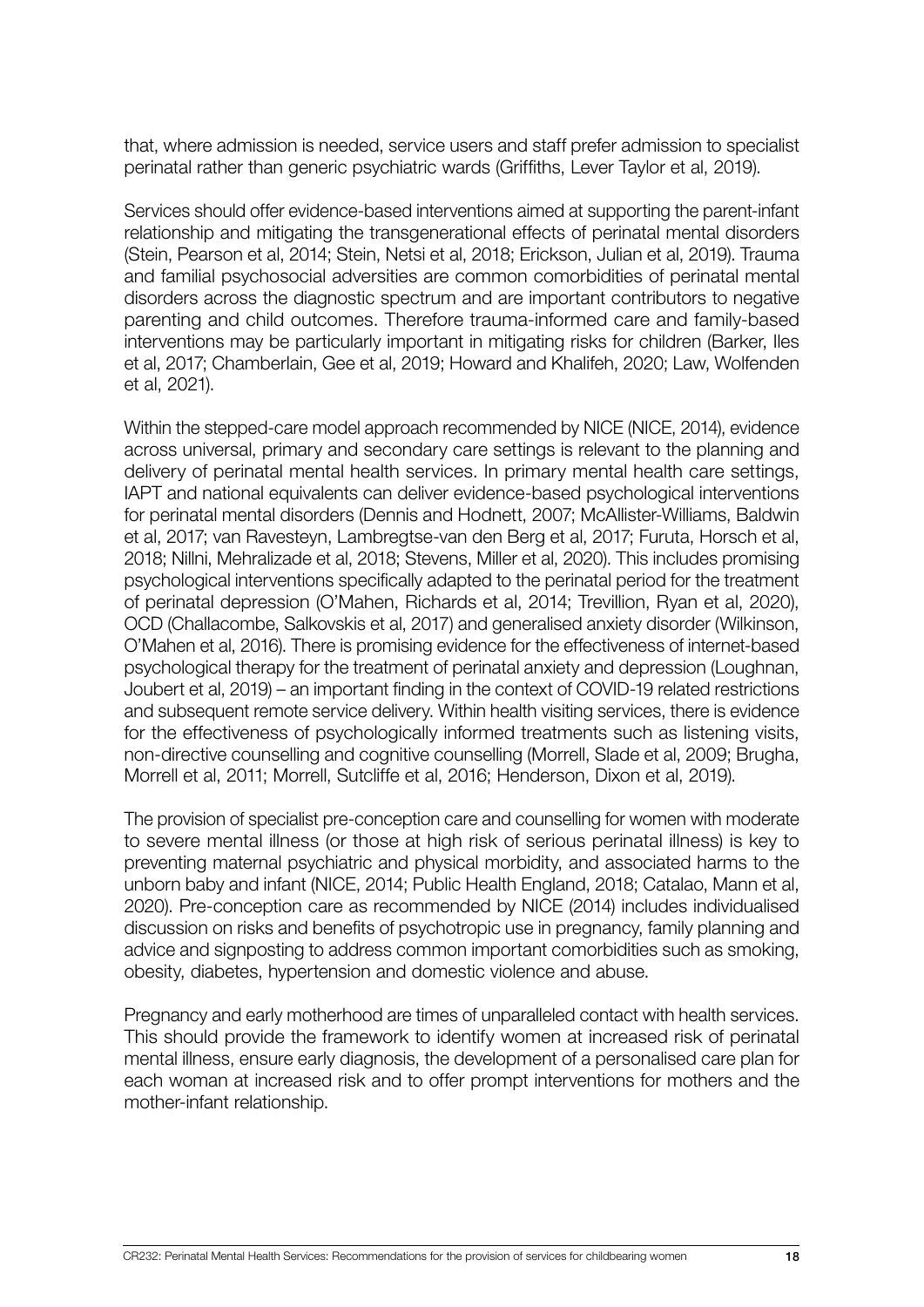### <span id="page-18-0"></span>Good practice guidance for perinatal mental health care services

In this section we outline good practice guidance for specialist community and in-patient perinatal mental health services, and for other specialist and universal services involved in the perinatal mental health care pathway. These recommendations are underpinned by the principles outlined in the Executive Summary.

### Specialist community perinatal mental health teams

A good specialist community perinatal mental health team will be a member of the CCQI Quality Network for Perinatal Mental Health Services and aim to be accredited. It will assess and manage women with moderate to severe mental illness in the community, who cannot be appropriately treated by primary care services. It should:

- assess and care for pregnant and postnatal women with moderate to severe mental disorder who require secondary care mental health services, adjusting referral thresholds for distinctive perinatal need and complexity
- provide pre-conception advice to women who are at high risk of early post-partum major mental illness
- assess and proactively care for women who are well but who are at high risk of a severe postnatal illness
- assess the mother-infant relationship and infant development in the context of maternal mental disorder
- prioritise the management of women on leave, or recently discharged, from MBU care
- provide a regular point of contact with local maternity units to co-work on delivery plans for patients and to support maternity staff
- be able to respond in a timely manner which takes into account the maternity context, needs of the developing infant and alterations to presentations brought about by the perinatal period
- provide a range of evidence-based psychological, pharmacological and psychosocial interventions that are adapted for the perinatal period to treat maternal mental health problems and support the mother-infant relationship, promoting the best outcomes for infant development
- respond in a timely manner and have the capacity to deal with crises and emergencies and assess patients in a variety of settings, including their homes, maternity hospitals and out-patient clinics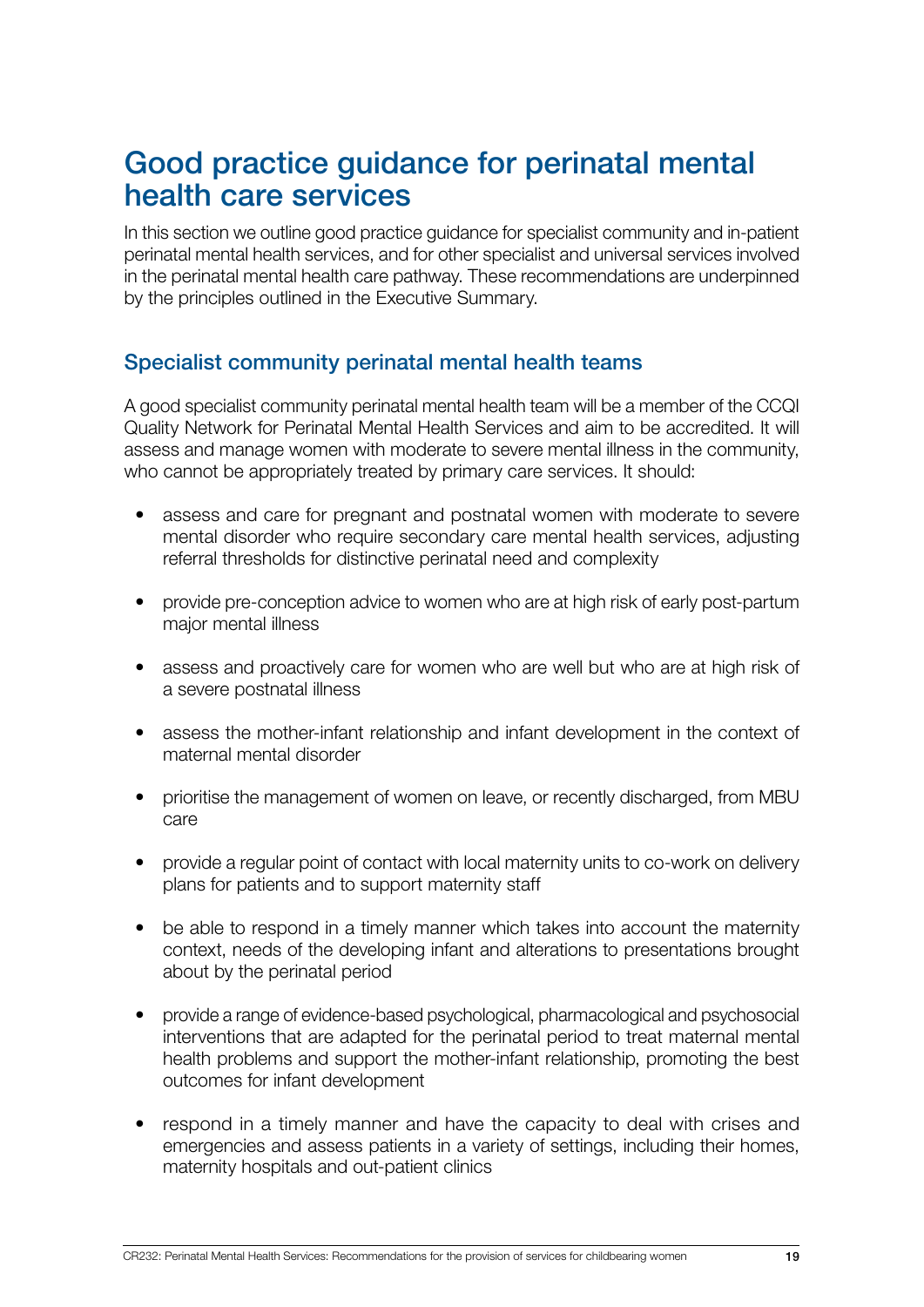- provide in-home and remote treatment options, where these suit the mother and infant and may improve treatment adherence
- provide advice, support and signposting to partners of women under the care of the service, who may themselves have mental health difficulties, and support the development of the father/partner-infant relationship
- assess women accessing perinatal mental health services in the first postnatal year who may require ongoing care into the second postnatal year, to complete individual or parent-infant interventions. This may require close working between specialist community perinatal teams, local parent-infant mental health services, where available, and CAMHS.
- provide clinical advice and guidance to other mental health, maternity, health visiting, primary care and social care colleagues on the assessment and management of maternal mental disorder.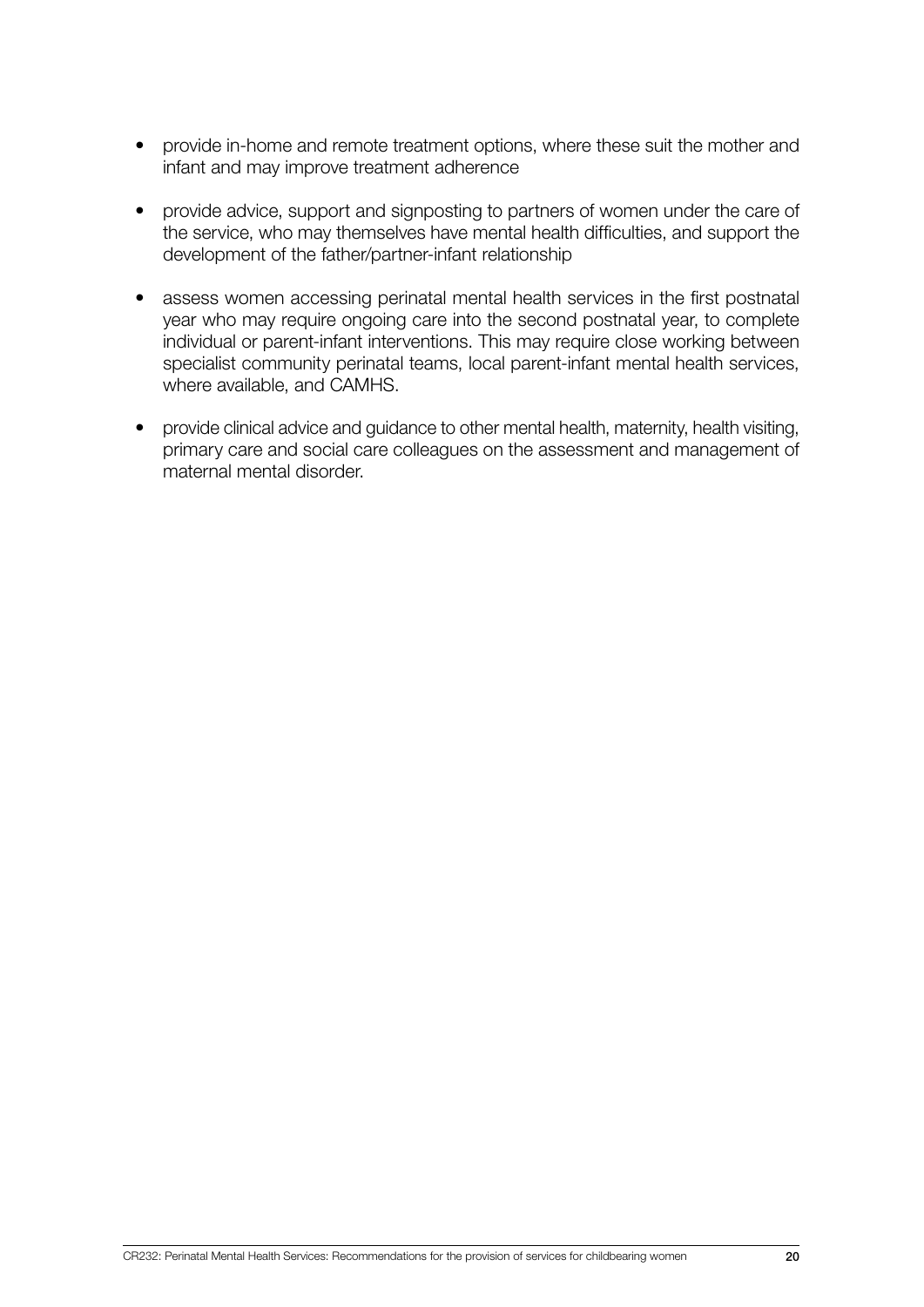### <span id="page-20-0"></span>Mother and baby units

A good mother and baby unit is accredited by the Royal College of Psychiatrists' CCQI and meets their standards. It should:

- assess and care for women in late pregnancy and postnatal women (to 12 months) with mental disorder who require in-patient care, accompanied by their infants
- provide care across the range of conditions, complexity and severity usually managed on a general adult mental health in-patient unit
- be able to respond in a timely manner which takes into account the maternity context, needs of the developing infant and alterations to presentations brought about by the perinatal period
- ensure that the infant's health, care and developmental needs are fully met
- assess the mother-infant relationship and infant development in the context of maternal mental disorder
- provide a range of evidence-based psychological, pharmacological and psychosocial interventions that are adapted for the perinatal period to treat maternal mental health problems and support the mother-infant relationship
- offer timely, equitable and comprehensive access such that mothers are not admitted to general adult wards without their baby
- be closely integrated with specialist community perinatal and outreach teams to promote early discharge and seamless continuity of care
- provide advice, support and signposting to partners of women under the care of the service, who may themselves have mental health difficulties, and support the development of the father/partner-infant relationship.

Psychological therapy provision within IAPT and national equivalents, specialist community perinatal mental health teams, MBUs and maternity services

Psychological therapies include guided self-help, group, individual, couples, family and parent-infant interventions. Evidenced-based psychological therapies are essential treatments for mental health problems in the perinatal period and are key to supporting disrupted parent-infant relationships (NICE, 2014).

Good psychological therapy provision should:

- be available to all women across the pathway from primary, through to specialist perinatal mental health services in the community and in MBUs
- accept referrals from a range of healthcare professionals and accept self-referrals in the case of IAPT and other national equivalent services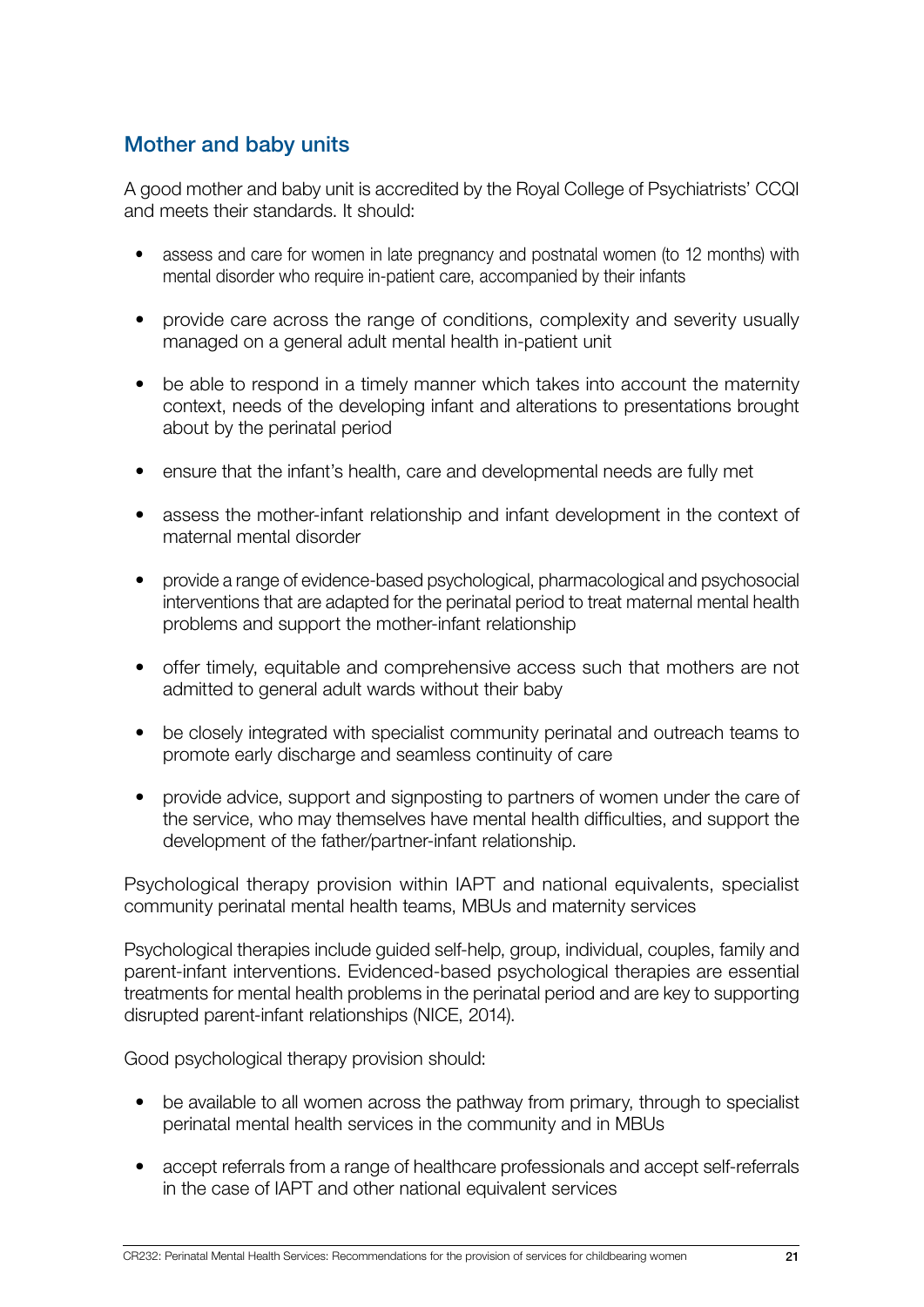- take into consideration the needs and context of the wider family (e.g. fathers/ partners, children and other important family members)
- be adapted to take into account the perinatal context and be designed to mitigate the impact of mental ill health on the infant
- be available for the full range of presenting problems including psychosis, mood and anxiety disorders, PTSD, OCD, personality disorder, complex PTSD – and provide a range of evidence-based interventions
- be available to women who have substantial psychological needs relevant to childbearing (e.g. tokophobia, birth trauma, infant loss), which require specialist psychological input
- prioritise referrals for pregnant women and women in the postnatal period to avoid delays in assessment and treatment. In line with NICE guidance, women should be assessed within two weeks of referral and start treatment within four weeks of assessment.
- provide robust supervision of therapists and other health professionals delivering psychologically informed interventions, to ensure high-quality and safe provision of psychological therapies
- provide additional training to staff to ensure that they understand the psychological, emotional and social challenges of the transition to parenthood, and how to adapt the delivery of evidence-based interventions to meet the parents' needs
- have flexible cancellation and rescheduling policies and provide additional outreach to perinatal parents, to ensure engagement with treatment
- establish clear pathways with GPs, midwifery and health visiting to ensure smooth and rapid referral processes, and coordinated care across the care pathway
- provide child-friendly spaces which enable women to be seen with their infant, where appropriate, or crèche services (i.e. within a children's centre), where it is not appropriate for a woman to be seen with her infant
- seek to provide care within locations that are de-stigmatising to parents, e.g. local charities, children's centres, maternity centres
- offer parents remote-delivery treatment options where appropriate.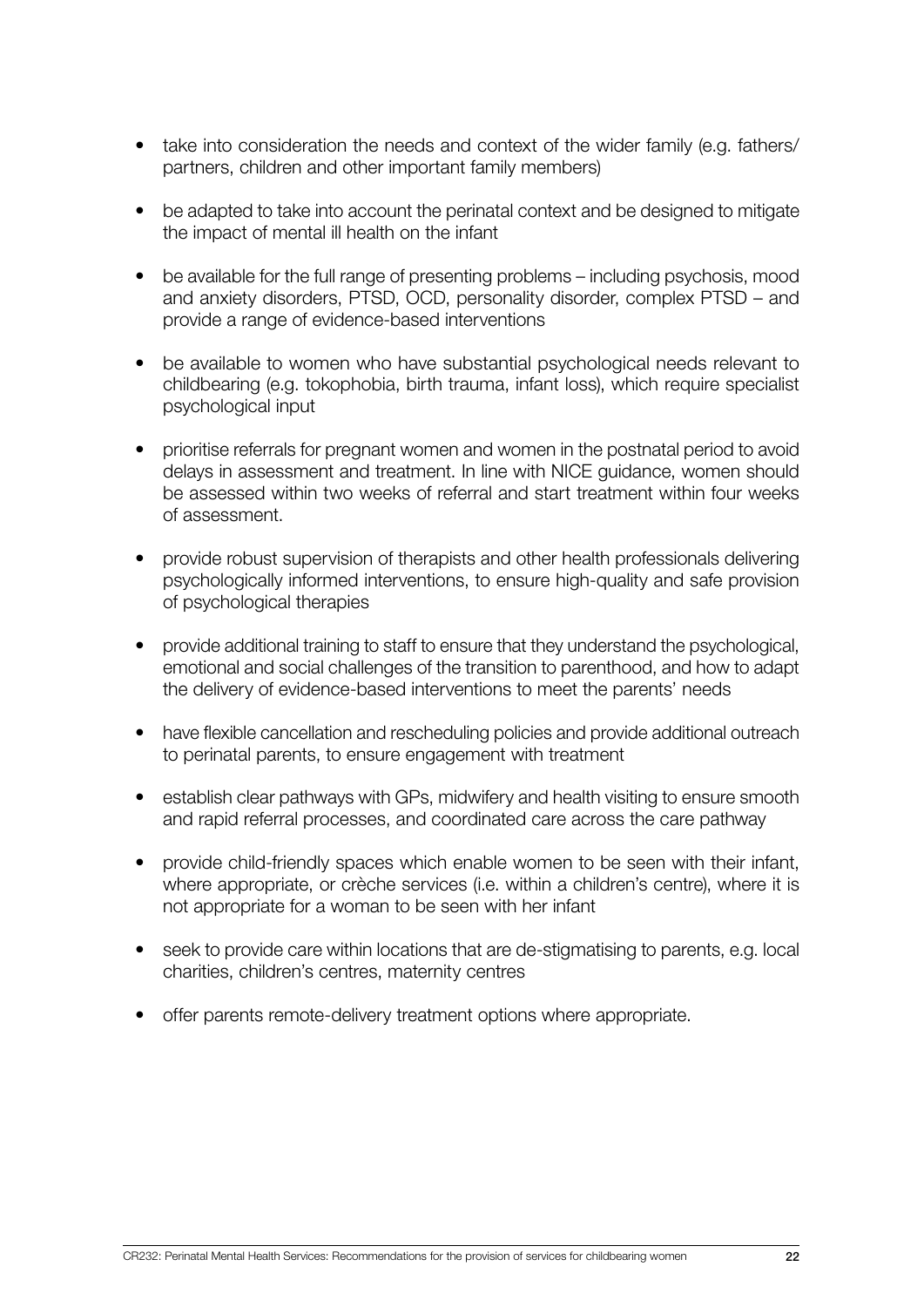#### <span id="page-22-0"></span>Parent–infant mental health services

In the UK there is wide variety in the set-up, funding and therapeutic model of teams and services which provide therapeutic interventions for parent-infant relationships in pregnancy and the early years (see Appendix 3). This includes variations in the target population and configuration of services with some standalone services as well as services embedded within specialist perinatal services or CAMHS. Ideally, a combined perinatal and infant mental health strategy and integrated pathway should be drawn up together, acknowledging the overlap in populations served and the need to collaborate with providers and other commissioners/planners. This guidance does not recommend a specific model but the good practice guidance below applies to standalone parent-infant services.

Good quality parent-infant mental health services should:

- be multidisciplinary teams with expertise in supporting mothers and fathers/ partners/other carers to develop sensitive and attuned relationships with their babies, infants and toddlers, including in the antenatal period
- offer direct support to parents and carers using a variety of evidence-based therapeutic parent-infant interventions
- work collaboratively with local perinatal, adult and child and adolescent mental health services, primary care, social care, third sector and peer support organisations to establish protocols for discussing referrals and joint working so that parents experiencing perinatal mental health difficulties, which are impacting on their developing relationship with their baby/infant, can access the right help at the right time. This is particularly important where parents may have complex mental health difficulties, including complex trauma and personality difficulties.
- have clear lines of leadership, systems for data collection and outcome monitoring, and a commitment to protected time for reflective supervision and continued professional development for all staff involved in clinical work
- have a care pathway for consultation with, and possible onward referral/joint working with, relevant specialists, including child psychiatrists with specialist training in infant mental health and developmental paediatric teams (for when there are concerns about the baby's development, social interaction or general physical well-being, particularly for babies with risk factors for neurodevelopmental problems)
- work collaboratively with local perinatal and CAMHS leads to provide parent-infant mental health training, consultation and supervision for the local workforce.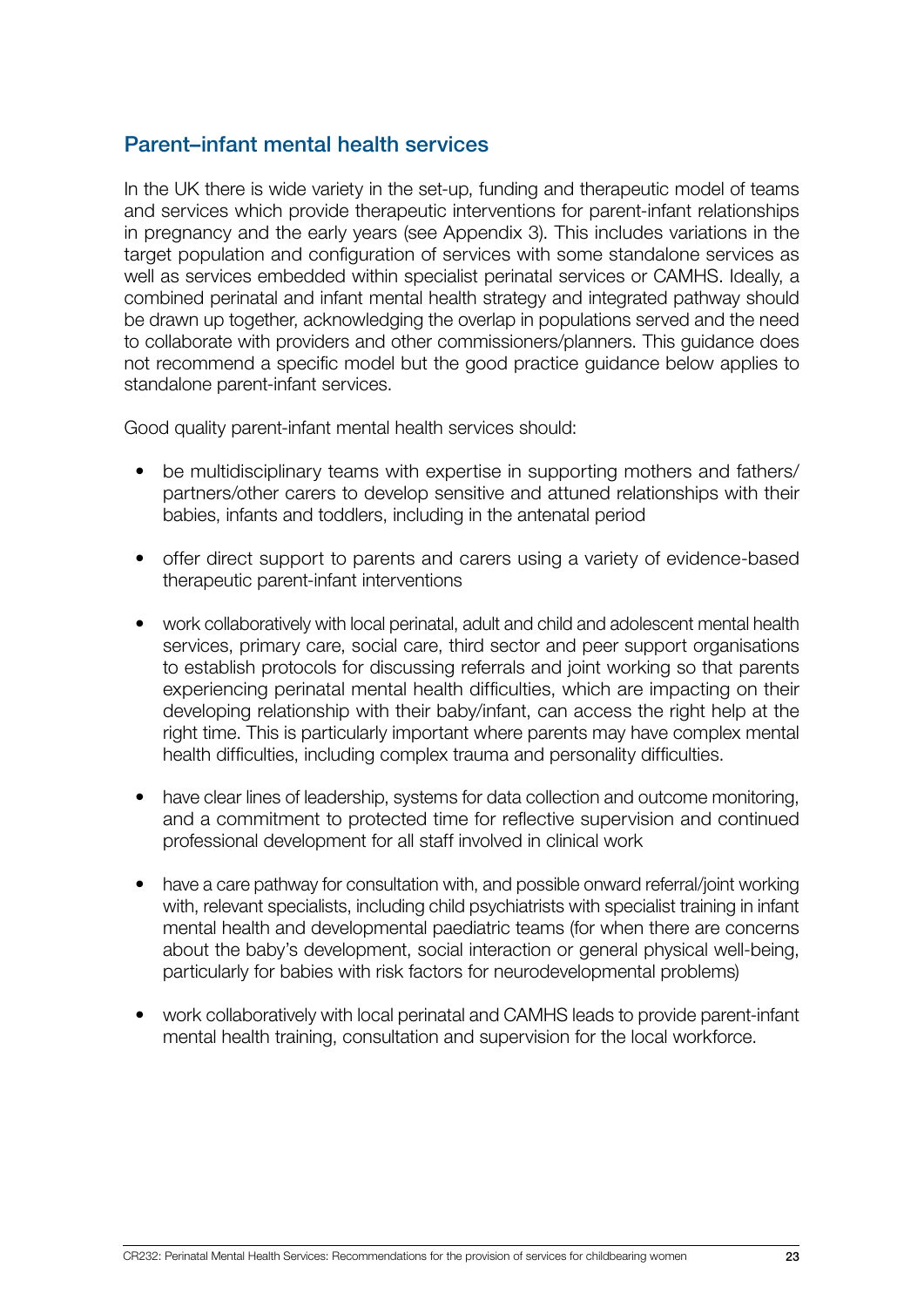### <span id="page-23-0"></span>Child and adolescent mental health services (CAMHS)

CAMHS services can play a role in service provision for infants of mothers accessing perinatal mental health services, as well as service provision for teenage and young parents. The current provision for children aged 0–5 and their parents/carers within CAMHS is highly variable across the UK but a forthcoming College Position Paper will provide some detail on this and potential future developments. Services for young people aged 18–25 are in the early stages of development and young mothers can fall between the gap in CAMHS and adult mental health services, including perinatal mental health services. The good practice guidance below relates to service provision for infants and for young mothers.

In terms of service provision for infants and their parents/carers, a good CAMHS should:

- collaborate with perinatal mental health services, parent infant mental health teams, adult mental health services, substance use services, primary care, paediatric teams and other relevant statutory and third sector agencies to provide high-quality, accessible mental health provision for the 0-5-year-old population and their parents/carers
- provide consultation, training and supervision for the wider maternity and early years workforce, around the particular mental health needs of this age group and their parents/carers.

In terms of service provision for teenage mothers, a good CAMHS should:

- establish clear pathways of care for young mothers aged under 18 years, requiring community psychiatric intervention or admission to an MBU, in close collaboration with specialist perinatal mental health services, primary care and social care. This will be especially important for young mothers with pre-existing mental disorders, including those with symptoms of complex trauma.
- ensure that where specialist perinatal mental care is needed for young women, this care is delivered using close collaboration between CAMHS, perinatal mental health services, other relevant adult mental health services (including substance use, personality disorder services and intellectual disability services, if needed), parent-infant mental health services, maternity, primary care, social care and, where available, Family Nurse Partnership (FNP) programmes
- ensure young women under the care of CAMHS access pre-conception advice where needed and that underlying complexities which may create risk for a future pregnancy, e.g. substance use, relationship difficulties/abuse, childhood trauma, are identified and individuals are signposted to sources of support, as well as directed to family planning advice.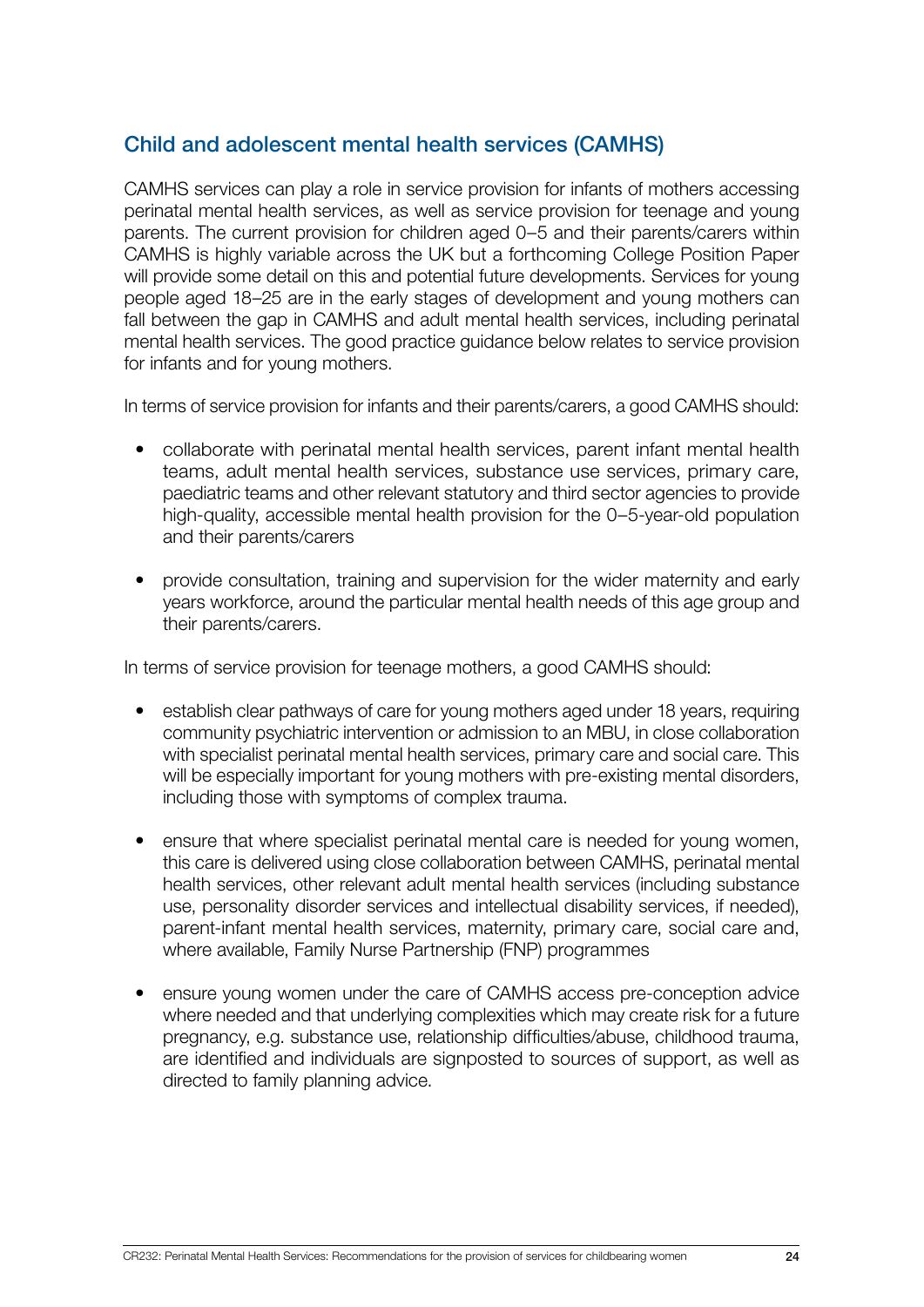### <span id="page-24-0"></span>Adult mental health services

A good general adult mental health service should:

- regard men and women of reproductive age as having the potential for childbearing and 'think family' for clients under their care
- where relevant, demonstrate that they consider their patients as parents and consider the welfare of all children in their patients' care
- ensure that patients with serious mental illness receive pre-conception counselling and are aware of the risks to their mental health of becoming pregnant, and identify underlying complexities which could create risk for future pregnancy, e.g. substance use, relationship difficulties/abuse, childhood trauma and signpost to sources of support as well and directing to family planning advice
- take into account the possible adverse effects of psychotropic medication in pregnancy when prescribing to women of reproductive potential and provide women with relevant information
- redirect, wherever possible, women with new episodes of serious mental health problems in late pregnancy and the early post-partum period to specialist perinatal mental health services; where these do not exist, adult mental health services should be aware of the differing threshold of response (including admission) and the capacity for mental illness to deteriorate rapidly during the perinatal period and be associated with substantial morbidity and mortality
- have arrangements in place so that when a woman already under their care, because of a long-standing serious mental health problem, becomes pregnant, she is referred to a community perinatal mental health team and that an agreement is then made regarding joint working and lead management (based on the woman's clinical needs and local models of care)
- work collaboratively with maternity services, perinatal services and other services involved in a woman's care to develop a perinatal mental health care plan
- ensure that when admission is needed in late pregnancy or in the postnatal period, the mother (and her infant) are admitted to a mother and baby unit, even if this requires an out-of-area placement. The referral should be carried out proactively to avoid women spending time on an acute adult ward, unless clear evidence of risk to the baby exists. An admission of a mother and infant together to a non-specialist psychiatric ward is not acceptable and should not take place.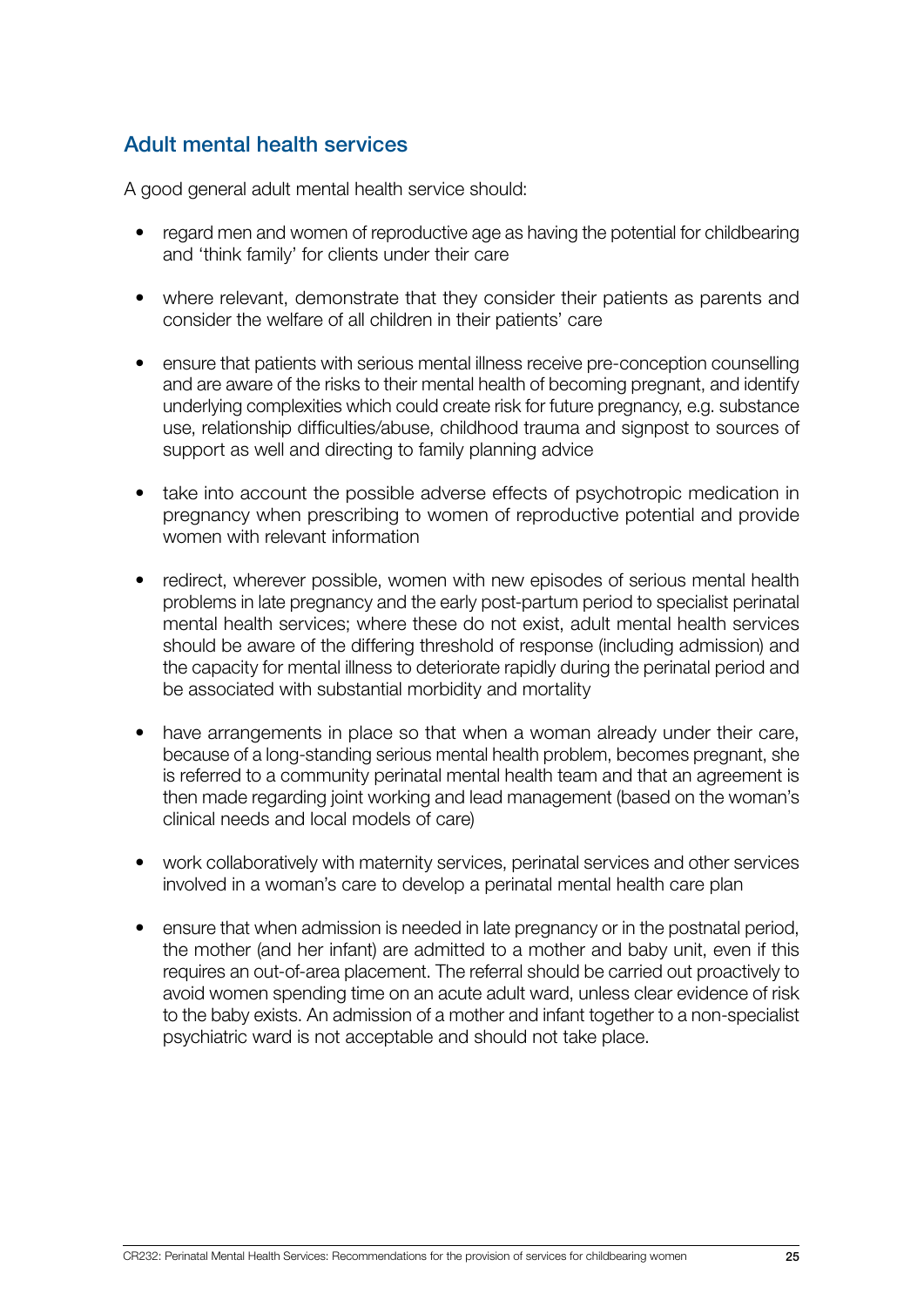### <span id="page-25-0"></span>Maternity services

A good maternity service should:

- communicate with the patient's GP, informing them of the pregnancy, asking for information about any mental health problems and alerting them if difficulties arise
- provide trauma-informed care to promote feelings of psychological safety, choice and control
- ensure that women are asked sensitively about their mental health at their initial midwifery appointment and at all subsequent appointments
- equip all midwives with the knowledge and skills to deal with the normal emotional changes of pregnancy and the early post-partum period and common states of distress
- ensure that women with moderate to severe mental illness, and those who are currently well but who are at high risk of severe postnatal mental illness, are identified at early pregnancy and referred to a specialist perinatal mental health team
- ensure that women with significant mental health problems have a clear perinatal mental health care plan, documented in both the woman's electronic and hand-held records
- ensure that women with identified mental illness are able to access appropriate support within maternity services, including specialist perinatal mental health midwives
- ensure continuity of care; based on the strong evidence base for the benefits of one midwife or a small team of midwives caring for women with mental illness
- ensure that women with psychological distress related to the maternity context, such as obstetric loss, needle phobia, obstetric trauma and previous rape or abuse, are able to access appropriate psychological interventions
- be alert to the possibility of issues such as pre-existing or newly arising domestic violence (including coercive control), substance use or homelessness and be able to ask sensitively about this and liaise with relevant local teams and agencies so that women experiencing these difficulties can quickly access the right support
- ensure both midwives and obstetricians receive additional education and training in perinatal mental health
- address the importance of immediate access to post-pregnancy contraception, in line with guidance from the Royal College of Obstetrics and Gynaecologists. (FRSH Guideline Contraception After Pregnancy, 2017).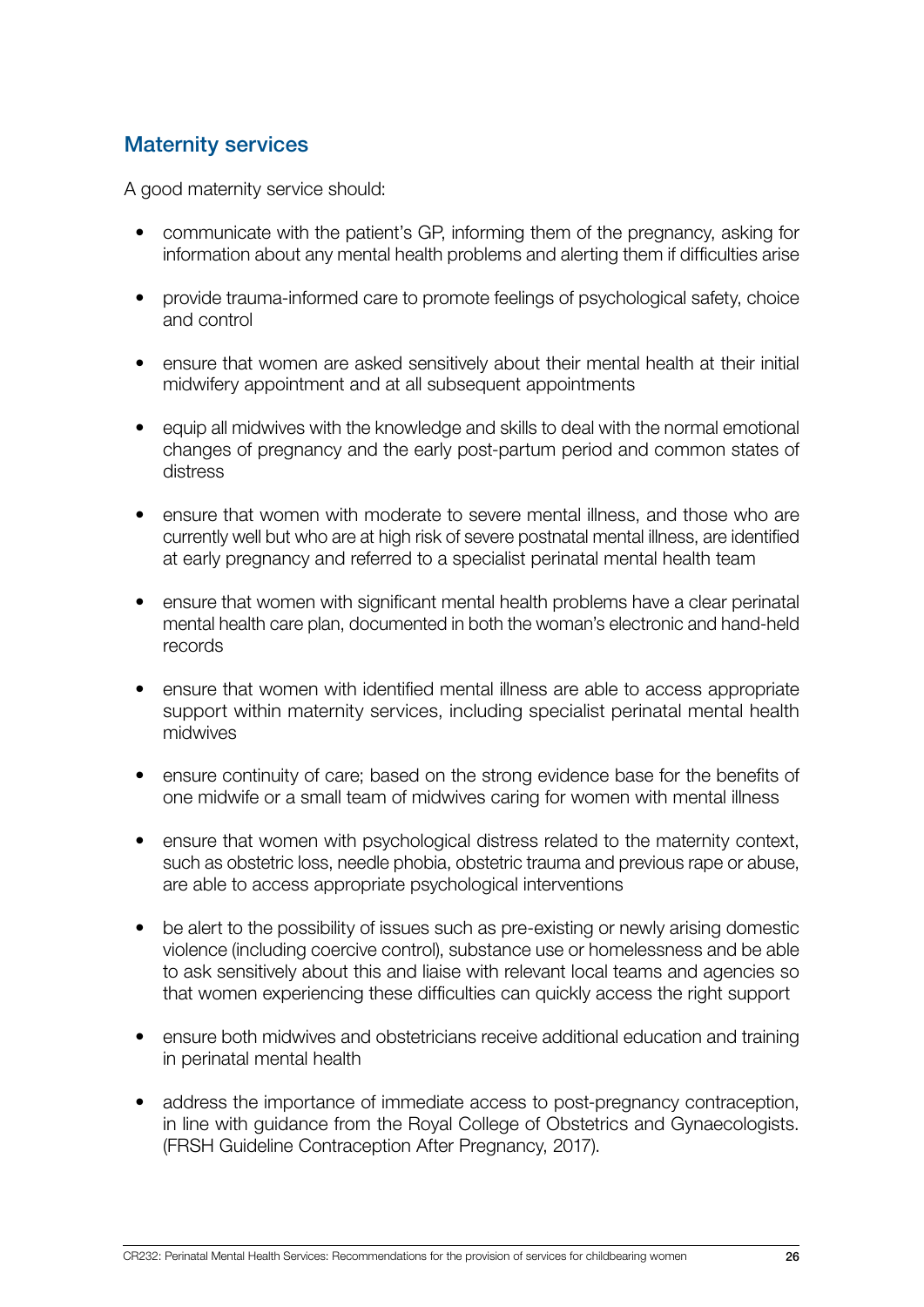### <span id="page-26-0"></span>Neonatal services

A good neonatal unit should:

- provide access to specialist clinical psychologists who can provide care for the whole family unit whilst their infant is an in-patient. These psychologists are typically part of a paediatric psychology service and may also work alongside other senior clinicians with appropriate perinatal and parent-infant mental health training, counsellors and family support workers, as well as close working with the neonatal team.
- offer psychological interventions focused on issues specific to neonatal care, for example trauma related to medical events such as resuscitation, adjustment to parenting in the context of critical care and/or disability, help with complex decisions and work around bereavement and loss. This work is with individuals and couples and may also include siblings.
- ensure clinical psychologists in the neonatal unit treat a full range of parental psychological distress related to neonatal admission, such as associated depression, anxiety and trauma reactions
- ensure specialist psychologists work closely with perinatal mental health teams, where it is clear that there are significant maternal mental health needs in addition to the issues that arise directly as a result of a neonatal admission
- ensure, where there is joint working between a neonatal unit and a perinatal mental health team, close liaison on discharge of the baby from hospital (a time of increased vulnerability and distress) and for mothers facing additional parenting challenges (such as caring for a child with a disability or on-going medical needs)
- facilitate input from paediatric occupational therapists with neonatal experience, where available, to support parents to manage soothing, feeding and sleeping difficulties arising from the baby's experience on the neonatal unit
- ensure clinical psychologists work closely with the wider neonatal team, consulting on systemic interventions, communication and conflict resolution and contributing to the implementation of family-centred care.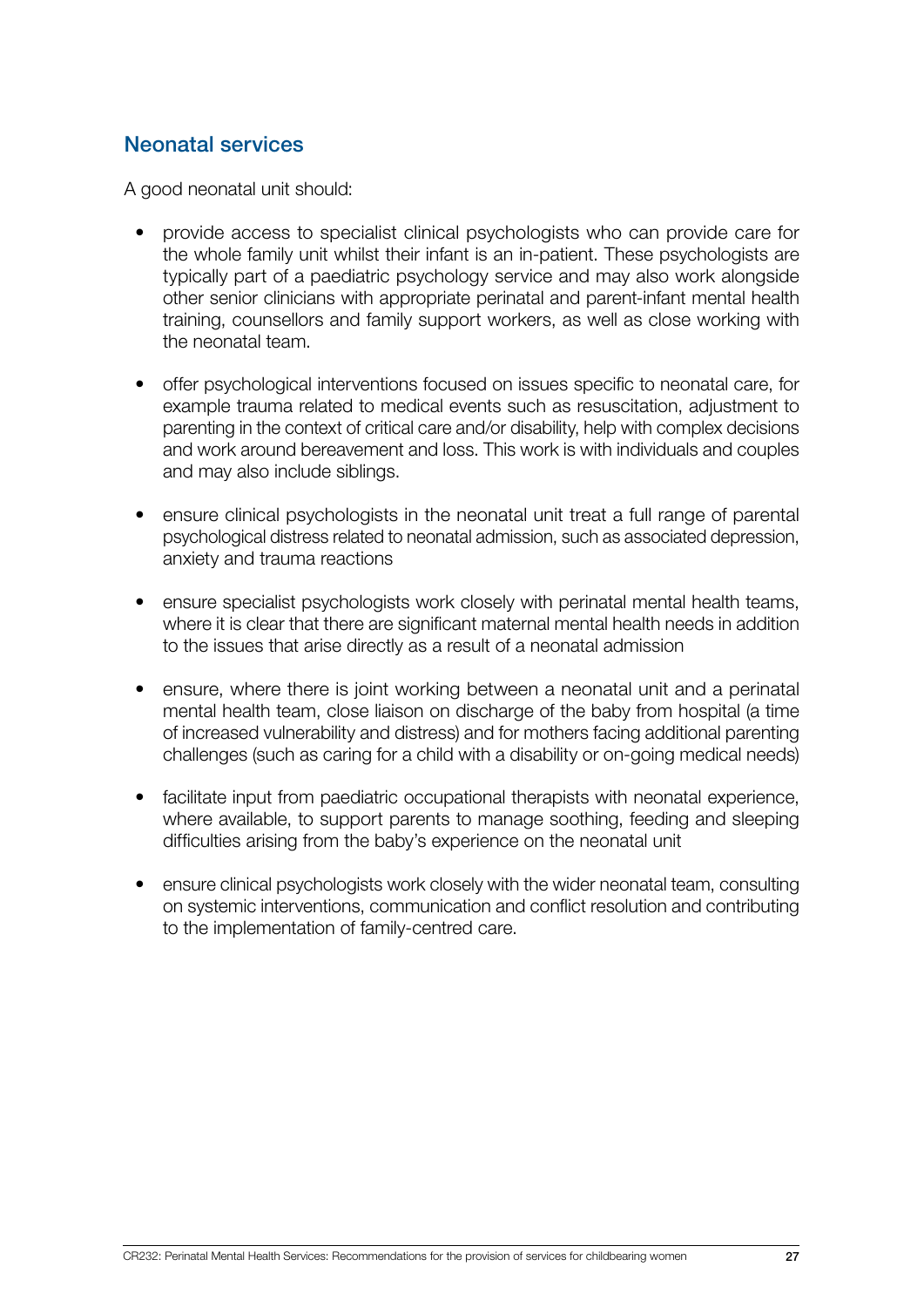### <span id="page-27-0"></span>GP and primary care teams

A good GP and primary care team should:

- ensure that women with serious mental illness receive pre-conception counselling from specialist perinatal mental health teams and are aware of the risks to their mental health of becoming pregnant
- take into account the possible adverse effects of psychotropic medication in pregnancy when prescribing to women of reproductive potential and provide them with relevant information
- know where to access information on the benefits and risks of psychotropic use in pregnancy, either from online sources or local specialist services, and understand the risks of suddenly stopping medication
- ensure that women are asked about current mental health problems during pregnancy and the early post-partum period in line with NICE guidelines; instruments such as the Edinburgh Postnatal Depression Scale (Cox, Holden et al, 2014) should be used with caution and in conjunction with a clinical assessment
- communicate with midwives and consult with the local specialist perinatal mental health team if a woman with a history of significant mental illness becomes pregnant or if there is a maternal family history of significant perinatal mental illness, even if the woman is well or showing mild symptoms of relapse
- be alert to the possibility of onset of depression and anxiety in the perinatal period and to the risk of recurrence or persistence of pre-existing mental illnesses
- be competent in the treatment of uncomplicated non-psychotic depression and/ or anxiety, and refer to primary care psychological therapies as required
- be alert to the possibility of mental health difficulties arising, or being exacerbated in the perinatal period, in fathers and partners and provide support, refer to primary care psychological therapies and/or provide information about community and peer support resources as required
- be provided with training to identify parent-infant relationship difficulties. Where there are concerns, the team should liaise promptly with the local parent-infant mental health service or specialist perinatal mental health team, according to local care pathways.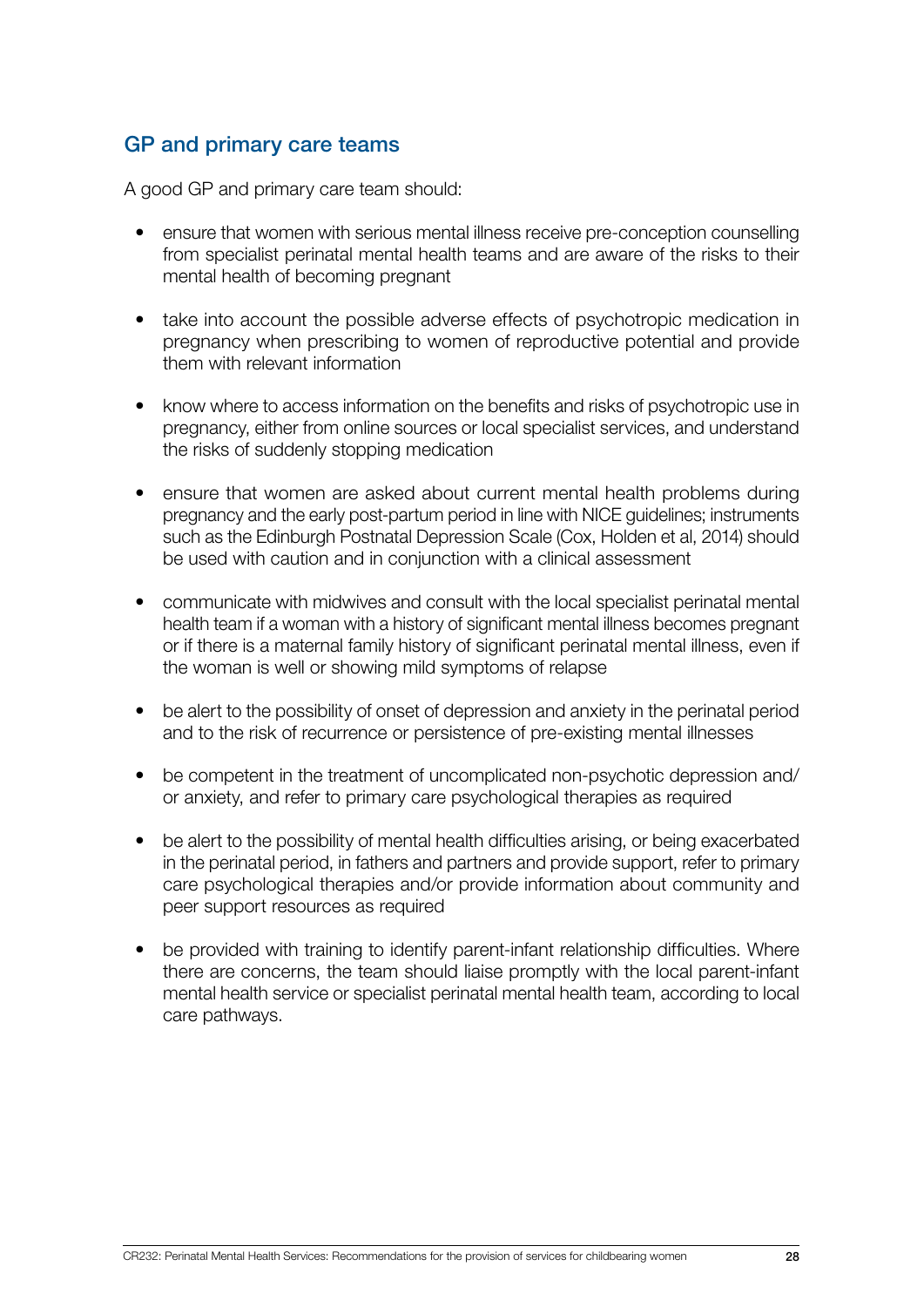### <span id="page-28-0"></span>Health visitor services

A good health visiting service should:

- consider the mental health needs of both parents and the potential impact of parental mental illness on infants and older children, signpost or refer to relevant services using the integrated perinatal care pathway
- ensure that all mothers and fathers/partners are asked about their mental health in line with NICE guidelines at each contact of the Healthy Child Programme, using recommended screening tools
- have the training and skills to detect mental health problems in pregnancy and the postnatal period
- promote positive infant mental health and parent/carer and infant relationships, beginning in the antenatal period and continuing at every further contact until the child reaches school age
- use a strengths-based approach to promote sensitive, consistent, responsive, nurturing relationships between parents and infants in the first few years of life
- deliver recommended evidence-based psychological treatments such as listening visits, non-directive counselling and cognitive counselling
- understand which families would benefit from additional visits and support
- provide continuity of care when a family is under the care of specialist perinatal mental health services and enable safe and effective care during 'stepping up and stepping down' between specialist services and universal care
- have access to advanced/specialist lead health visitors at a local level, as recommended by national bodies including HEE and the MMHA
- ensure supervision from an appropriately trained person to health visitors providing psychological interventions.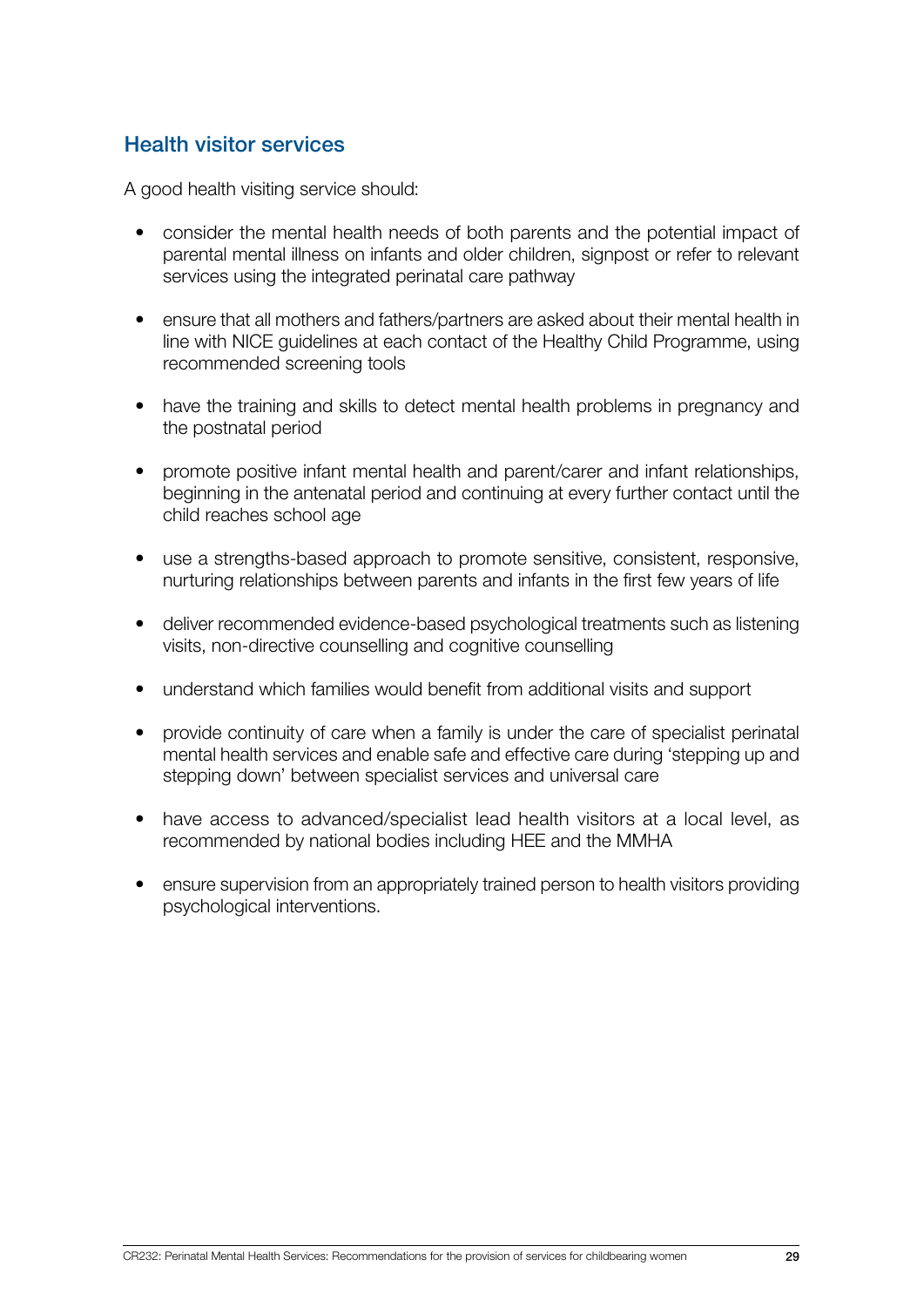#### <span id="page-29-0"></span>The third sector and peer support

The third and voluntary sector plays an important role in providing accessible, often peer-led, support to women experiencing perinatal mental health problems across all ranges of severity. There has been a significant growth in voluntary sector organisations focusing on perinatal mental illness, ranging from local to national and international organisations; with most focusing on specific illnesses and offering information, peer networks and/or individual support.

The support offered by third sector and voluntary organisations can make a lasting difference to women, families and communities. Ensuring that organisations have sustainable funding is outside the remit of this report. However, examples of third sector organisations being commissioned to deliver an agreed part of the pathway by health or social care teams have proved effective and well received by women and their families.

Good practice for voluntary or third sector organisations:

- For women with mild problems that do not require access to perinatal mental health services, these organisations may provide the primary source of support.
- For women accessing perinatal mental health services in primary or secondary settings, voluntary sector organisations can add value in terms of peer-led interventions, psychosocial support and specialist interventions, for example domestic violence interventions. In addition, they can provide a safety net and on-going support for women stepping down from perinatal mental health services.
- Domestic violence voluntary sector organisations are key partners for perinatal mental health services and can offer advocacy and other evidence-based interventions to women, as well as training and consultation to health and other professionals.
- Peer support workers should be involved in perinatal training, service development and direct support for mothers accessing perinatal mental health services. They should be given appropriate training and support, governed by appropriate principles (such as the Perinatal Peer Support Principles developed by the Maternal Mental Health Alliance).
- The responsibility for women's care and access to the best evidence-based treatments needs to be held by health, social care and other statutory services.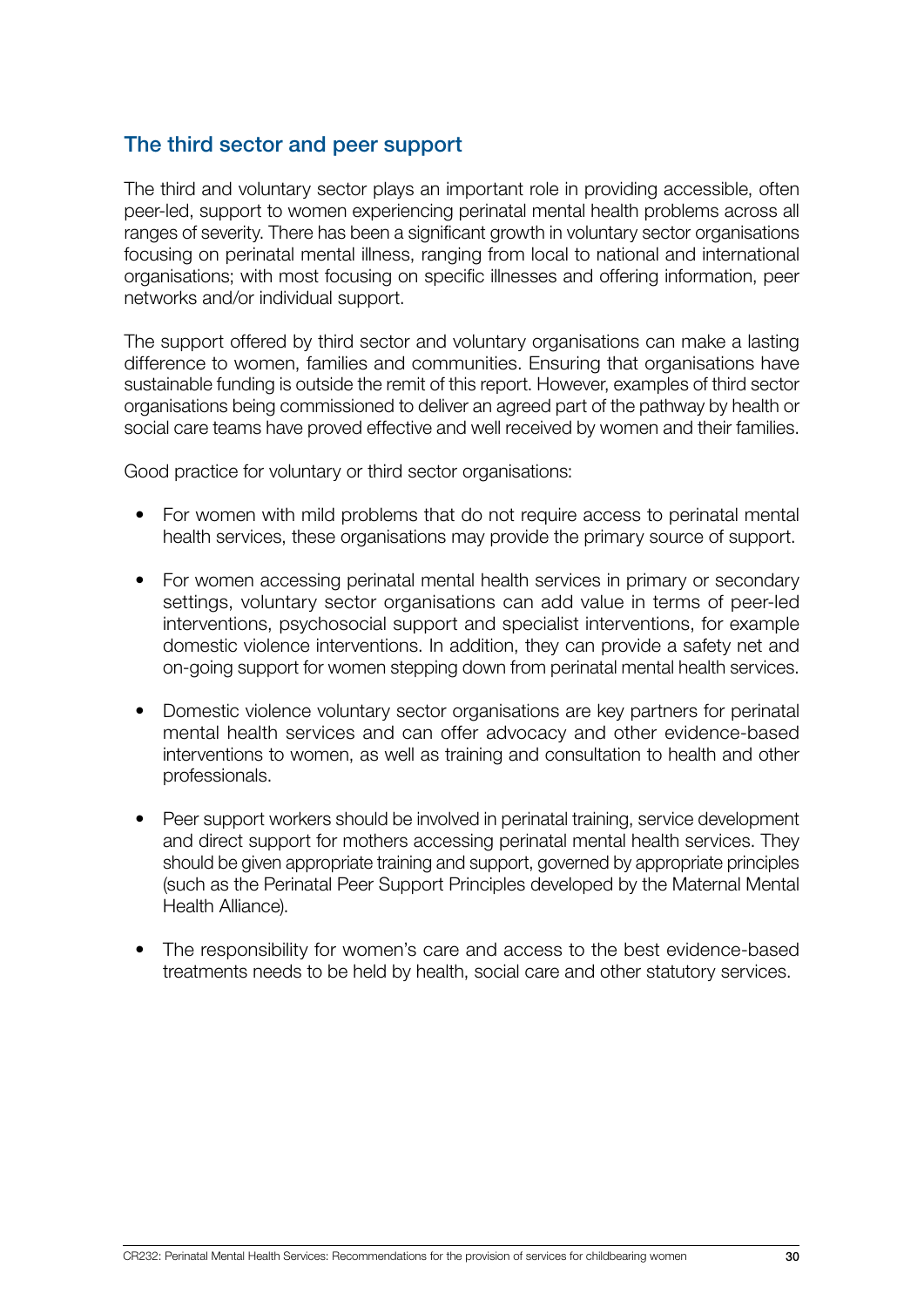### <span id="page-30-0"></span>Drug and alcohol services

Women with co-occurring moderate to severe mental illness and alcohol/drug use in the perinatal period should not be excluded from perinatal mental health services, as recommended by guidance from Public Heath England (2017) and NICE (2019). They should have access to an integrated care pathway which brings together a range of health professionals who can collaboratively address their mental disorders, including substance use, obstetric and physical healthcare and social issues.

This good practice guidance relates to the care of women with co-occurring perinatal mental illness and alcohol/drug misuse across substance use, perinatal mental health and other relevant services:

- Women with harmful or dependent drug or alcohol use in pregnancy or the postnatal period should be referred to a specialist drug/alcohol service for advice and treatment.
- Mental health and drug and alcohol services should be mindful that co-occurring mental health and alcohol and/or drug use conditions are common. Rather than solely focusing on a 'primary problem', both conditions must be treated to achieve the best possible outcomes. This will often require help across multiple agencies.
- Women with alcohol/substance use problems and co-occurring moderate to severe mental illness should have access to specialist perinatal mental health services.
- There should be a policy or protocol for the integrated care of patients with dual diagnosis that includes liaison and shared protocols between relevant services, including: substance use services, specialist perinatal mental health services, maternity services and Children's Services.
- Services should carry out drug/alcohol screening to support decisions about care/ treatment options.
- Women with a substance use disorder should be offered a named midwife or doctor who has specialist knowledge of, and experience in, the care of women with substance use disorder and should be provided with a direct-line telephone number for the midwife or doctor (NICE, 2010).
- Services should have specific funding and access to appropriate residential rehabilitation placements. During pregnancy, withdrawal from dependent use of alcohol and some drugs (such as benzodiazepines, opioids and gabapentenoids) is likely to require specialist in-patient management, with input from a suitably qualified addictions practitioner. In cases where there is coexisting severe perinatal mental illness and substance use, admission to a mother and baby unit should be considered with in-reach from addiction services.
- Where the removal of a child from a mother's care is being considered, the possibility of giving the woman the opportunity to demonstrate safe parenting skills, with a commitment to recovery, should be carefully considered – taking into account legal and policy safeguards for the infant's safety and best interests. There should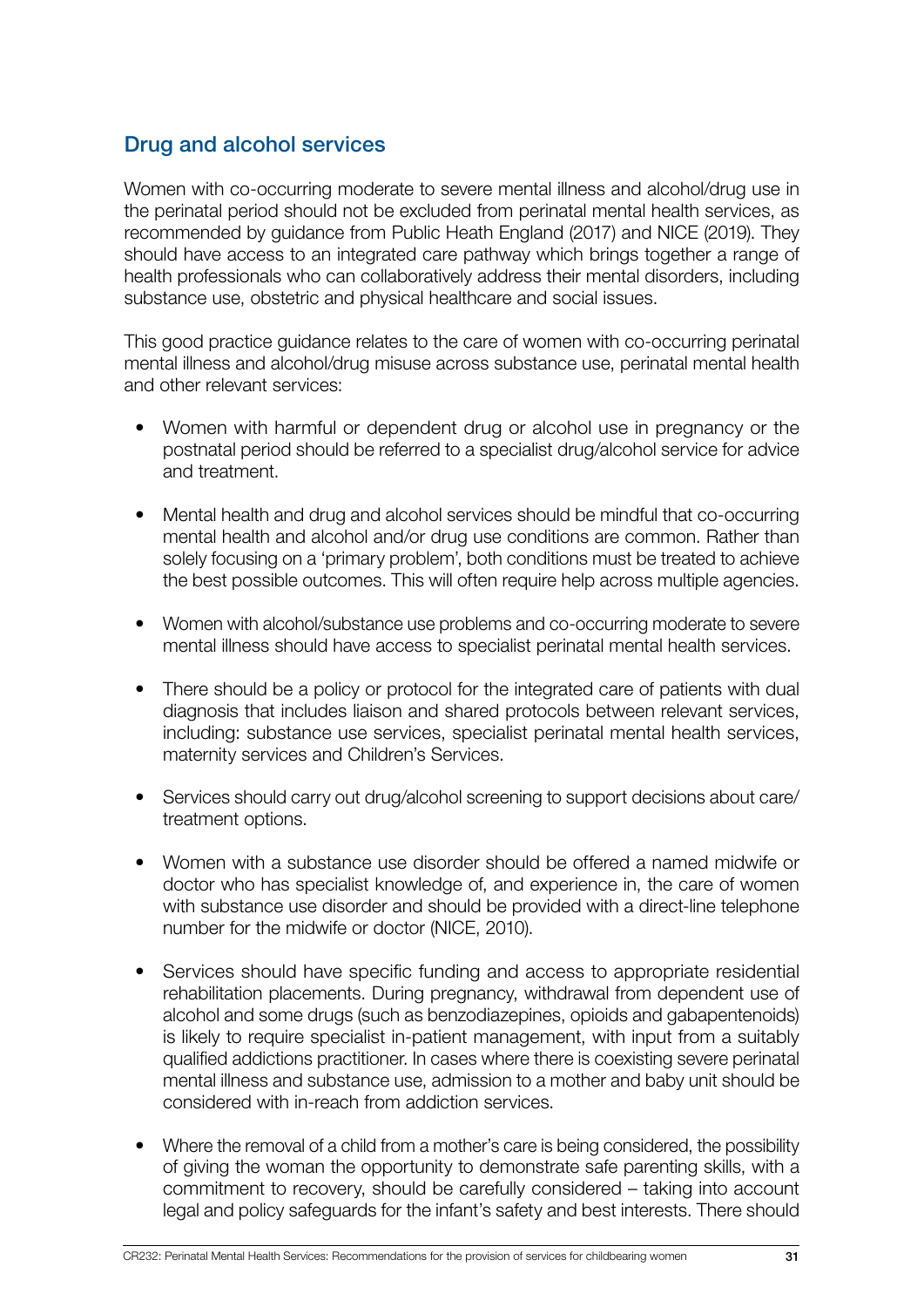be close liaison between children's social services and addiction/mental health services.

- Training should be provided to all perinatal mental health staff on working with women with substance use problems.
- Perinatal mental health clinical networks should include specialist addictions services (MBRRACE-UK, 2018).
- Perinatal mental health and addiction services should advocate for better understanding of the challenges faced by perinatal women who suffer from addiction disorders and for better services for this group.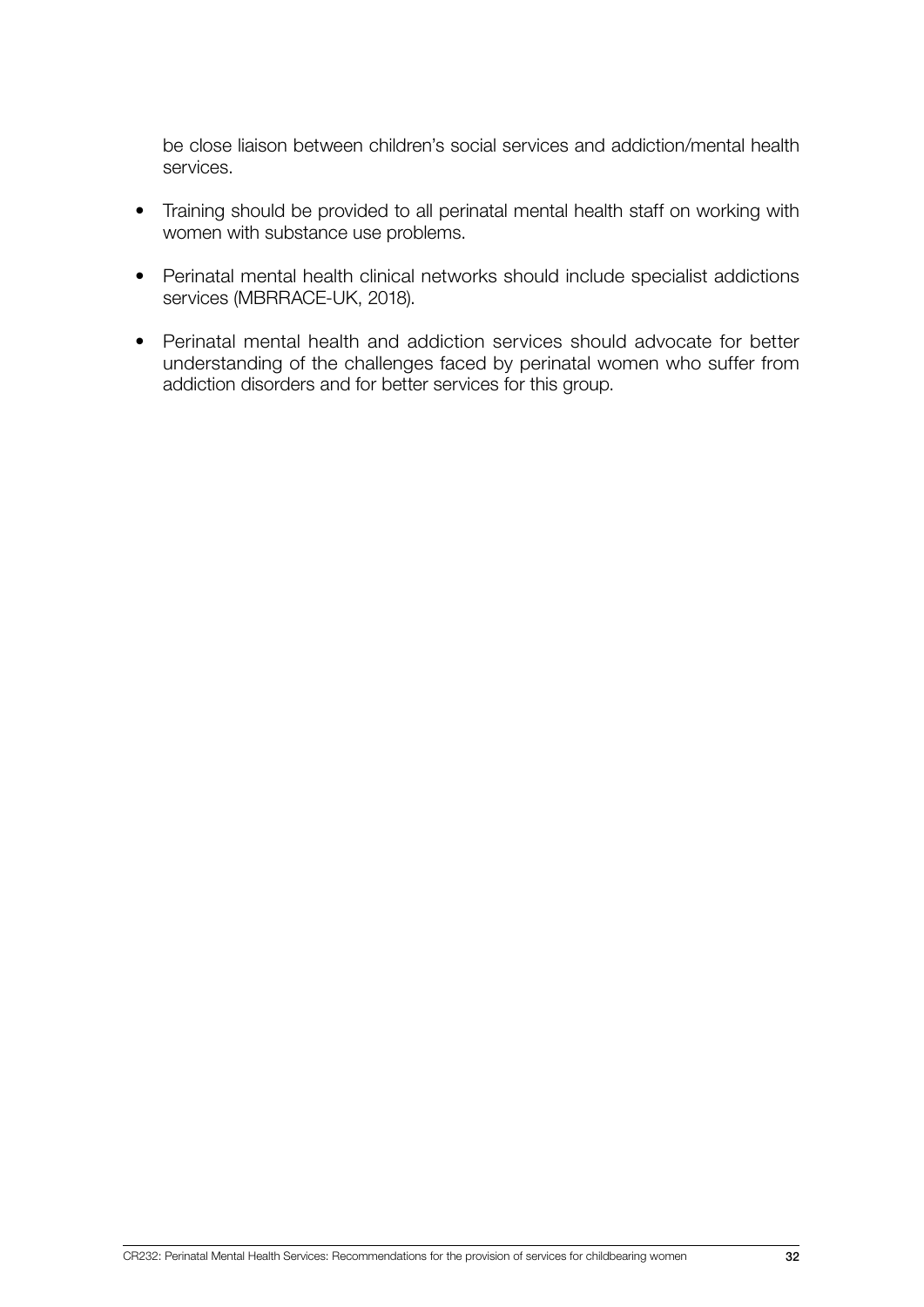### <span id="page-32-0"></span>Personality disorders services

Working effectively with women with personality difficulties entails:

- a thorough psychological assessment and formulation of women's individual and systemic needs, leading to a shared model that centrally features the mother-infant relationship. A good assessment should include consideration of overlapping or comorbid conditions, e.g. eating disorder or autism spectrum disorder.
- recognition of the changing diagnostic approaches to personality difficulties and that this needs to be approached collaboratively with patients and with reference to the latest NICE guidelines
- assessment of the extent to which these needs can be met within perinatal services. A good perinatal service should offer specific psychoeducational interventions tailored to this population, e.g. DBT Emotional Regulation Groups, as well as Couple Therapy and EMDR.
- there should be an established process for consultation with PD services for this group of patients, in line with local provision
- willingness to work across service and organisational boundaries, including the voluntary sector, and with particular reference to potential safeguarding issues
- delineation of the short- and longer-term pathways to effective treatment, which is likely to involve collaboration with existing personality disorder services. Such consideration is particularly important at the time of discharge, often a vulnerable time for this population who may be symptomatically improved but still struggling with significant personality difficulties.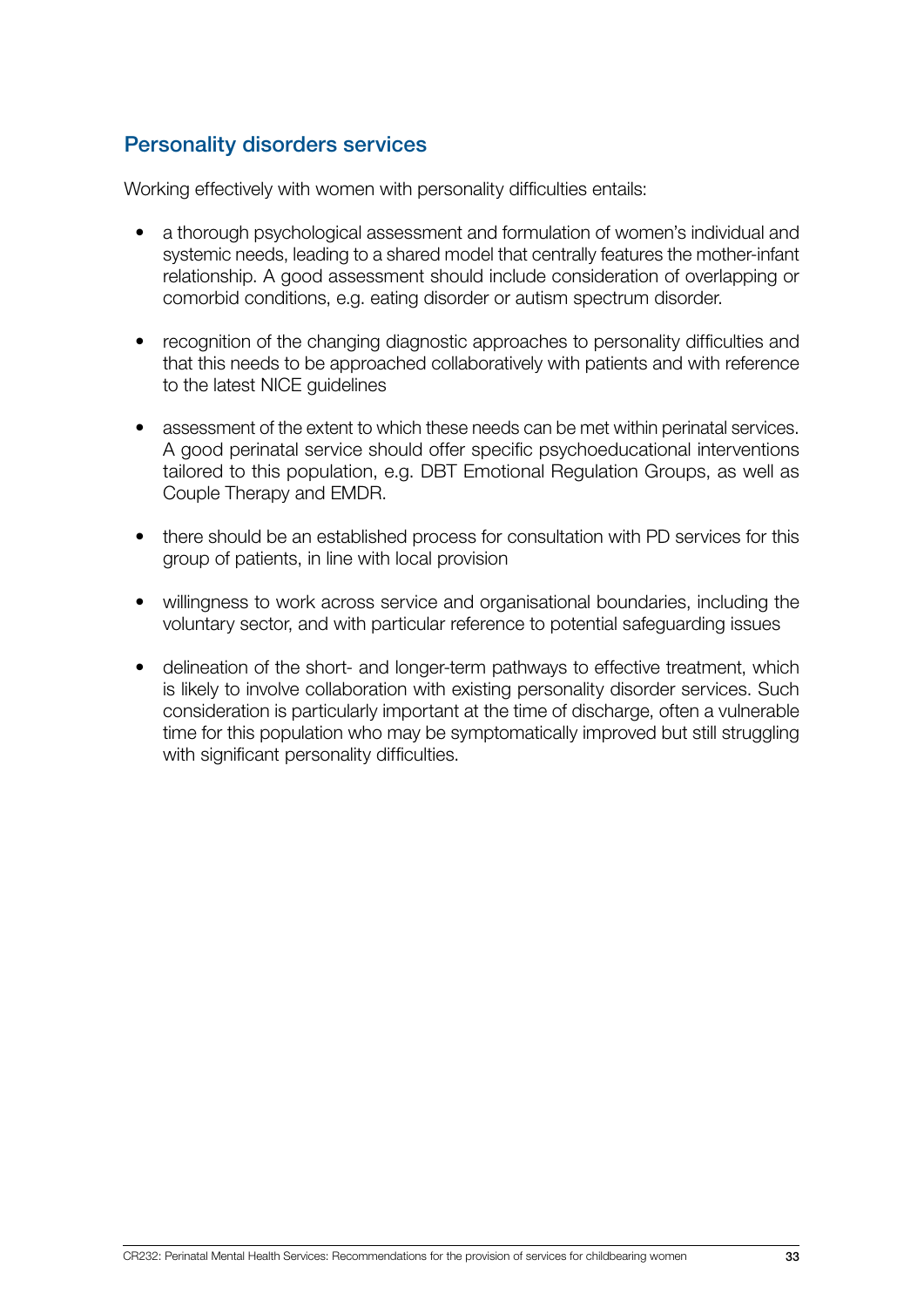### <span id="page-33-0"></span>Eating disorder services

A good eating disorder service:

- Monitors physical health and weight gain closely during pregnancy and the postnatal period, in keeping with eating disorder guidelines and, where necessary, provides additional foetal monitoring. Multidisciplinary care planning is advised, including relapse prevention.
- Assesses and manages the impact of an eating disorder on the mother's experience of pregnancy, her changing body and her relationship with/care of her infant.
- Women with an eating disorder are at increased risk of antenatal and postnatal depression and should be monitored, screened and treated appropriately.
- In the presence of active features of eating disorder, appropriate intervention from an eating disorder service, with routine sharing of information with maternity, health visiting and maternity liaison and perinatal services, is advisable. Primary care and maternity services should share information and agree physical health monitoring.
- Women who are currently well should be given information about the risks of relapse and have a relapse prevention plan in place. Perinatal mental health services may be positioned to provide this advice, alongside input from eating disorder services where necessary.
- In women requiring in-patient admission, specialist eating disorder intervention is required and may require interface between regional eating disorder in-patient units and mother and baby units.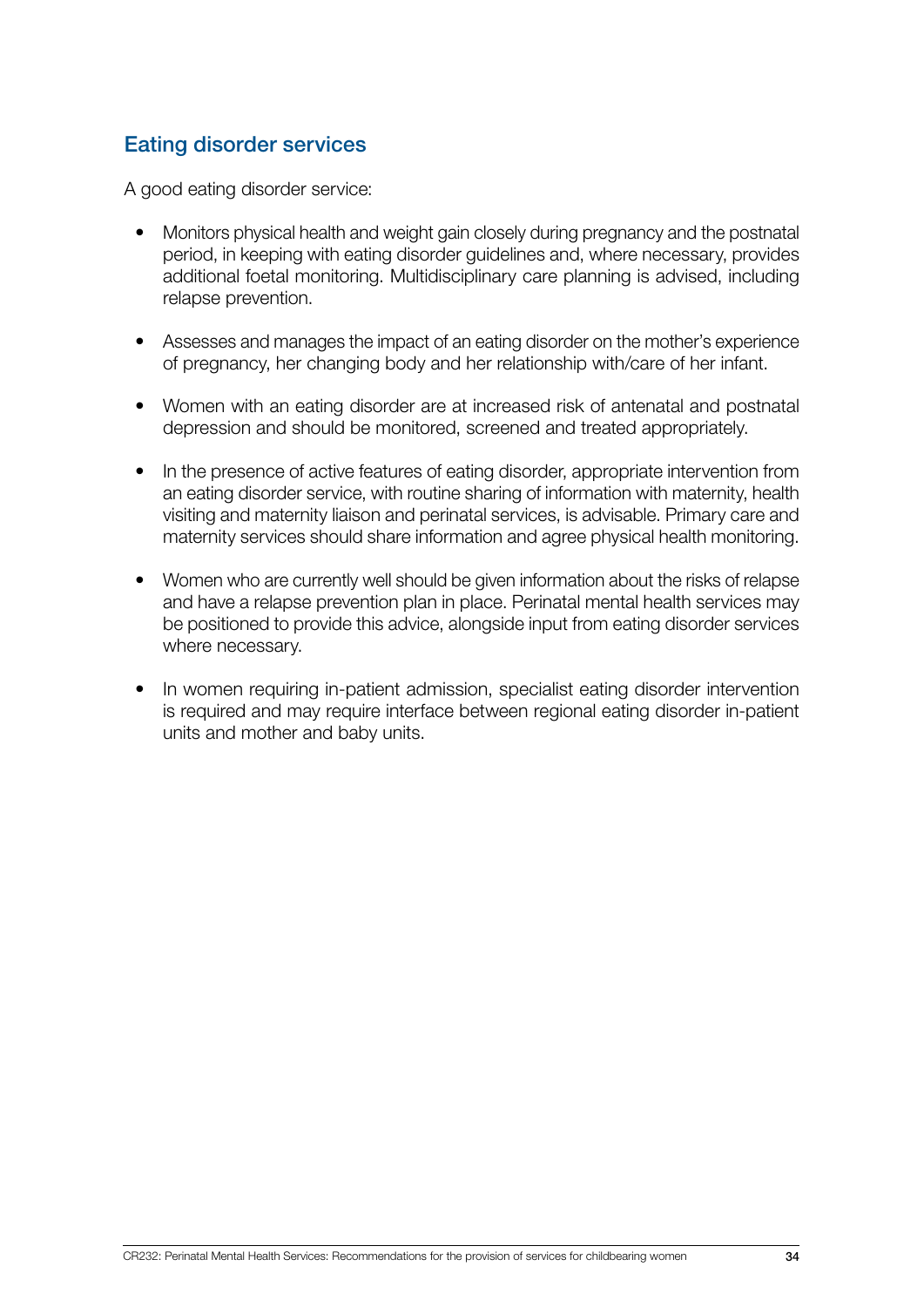### <span id="page-34-0"></span>Intellectual disability services

A good intellectual disability (ID) service should:

- provide accessible information and good communication, in a format that is meaningful to the individual; this can include: easy read versions, audio/visual information, fully accessible websites and creating opportunities to tell people with ID face-to-face about services for parents and parents-to-be
- ensure joint working between perinatal mental health services and the community learning disabilities team, with clear referral pathways and shared protocols
- be aware that IQ is not considered a good indicator of parenting capacity but it can affect reading, writing and executive functioning skills which can highlight areas that need support. Services should provide parents with ID additional support to develop the understanding, resources, skills and experience to fulfil their parental role as required.
- provide support designed to meet the requirements of parents and children, based on an assessment of their needs and strengths. The use of a multi-agency assessment model known as The Parental Skills Model which focuses on individual ability and living skills, family history and support and resources, is recommended if ID is suspected.
- be aware that women with autism may have particular challenges related to communication, decision making and sensory overload, including during childbirth. Women with high functioning autism might face particular challenges in their relationships with midwives and other caregivers (Rogers, Lepherd et al, 2017).
- provide access to independent advocacy
- ensure access to family planning as, due to individual and contextual factors, people with ID struggle to access mainstream services for family planning.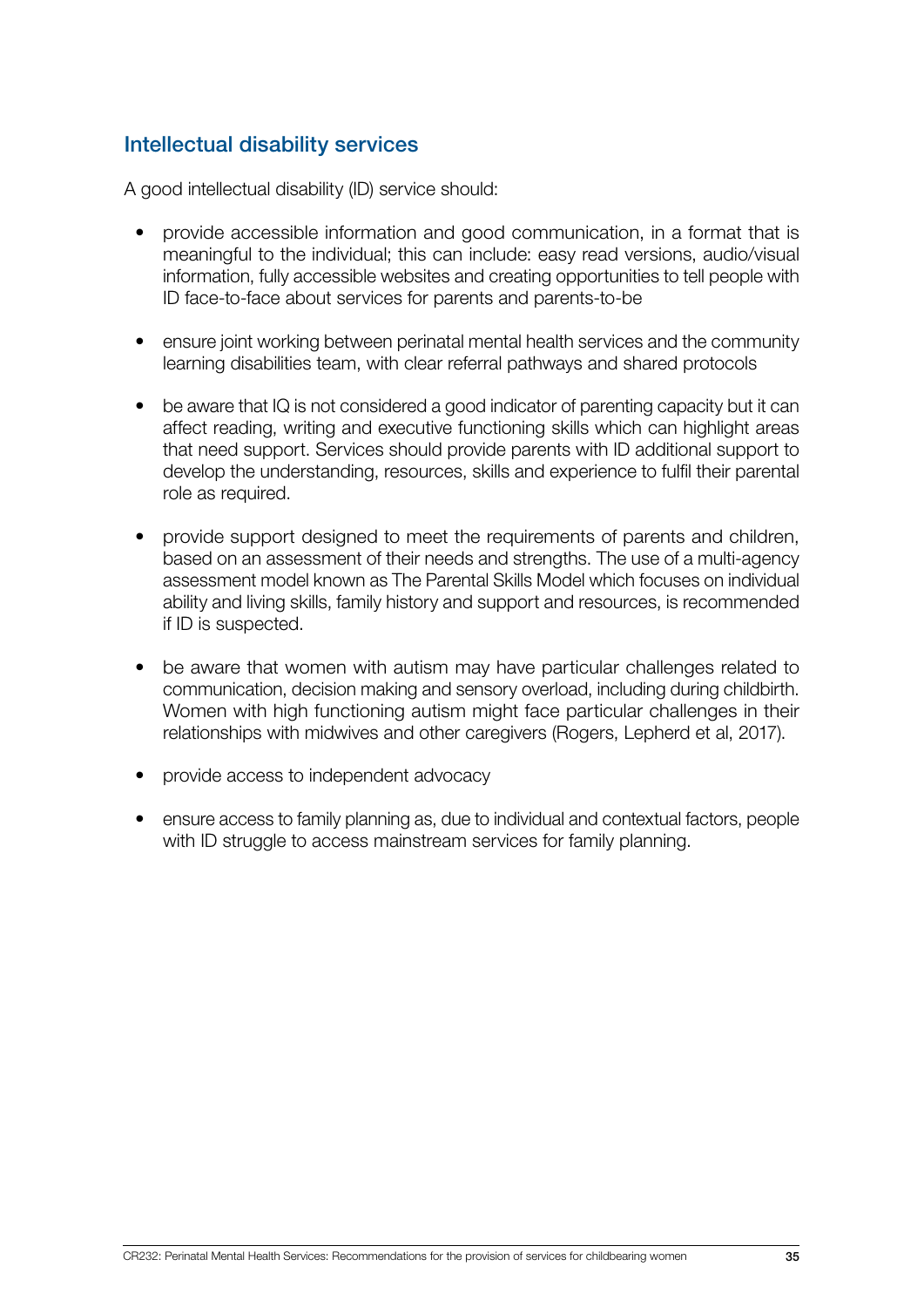### <span id="page-35-0"></span>Forensic mental health services:

Women in prison or under forensic mental health services will have equal, or even greater, need for perinatal health services. Around 600 women in prison each year receive antenatal care and, in the prison population, mental health problems are common.

In addition to the guidance set out for adult mental health services (above), a good forensic service should:

- ensure the woman has access to appropriate perinatal mental health services, as well as general maternity and health services, regardless of whether she is detained in hospital, prison or is cared for in the community
- work towards the woman's longer-term management in the safest and least restrictive environment possible including, where appropriate, through liaison and referral to MBUs
- undertake robust risk assessment and management and make appropriate referrals to partner agencies where indicated
- undertake liaison with other agencies that might be involved in the care of the woman and her unborn baby (e.g. drug and alcohol services, children and families services, domestic violence agencies, police, courts etc.)
- ensure that the woman has access to advocacy services
- involve the woman's partner, family and support network as much as possible
- prepare the woman for delivery, including birth planning and arrangements for admission to hospital for delivery, taking into account any security procedures that may be required
- prepare the woman for the postnatal period, including the possibility of separation from her baby
- ensure good postnatal care regardless of where this is delivered and whether the baby remains in the care of the mother and supporting safe access to the baby where they do not.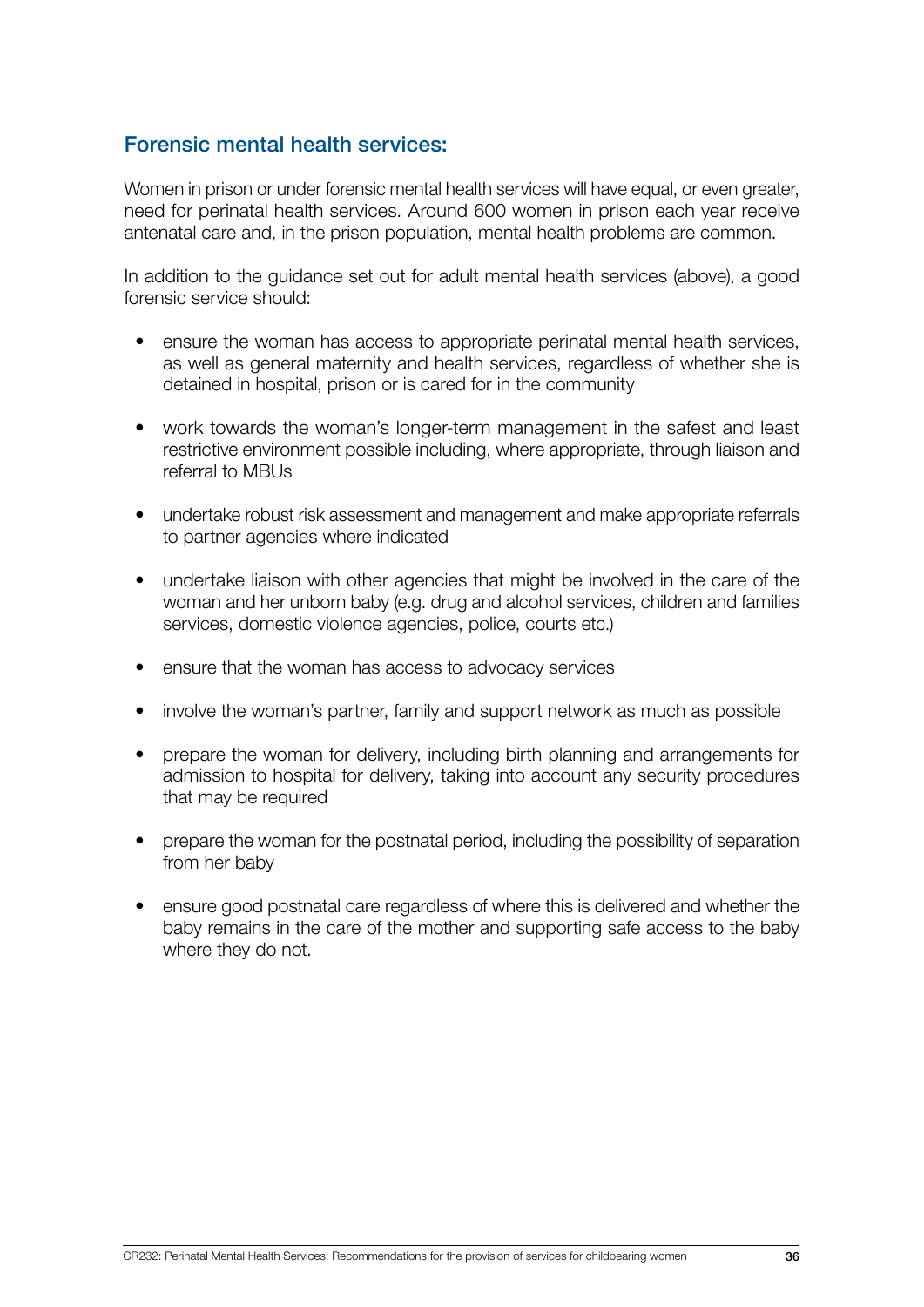# Diversity and inclusion

Perinatal mental health services will need to serve multiple minority ethnic communities. Such communities may have cultural or religious beliefs and practices which affect marriage and kinship, practices surrounding the birth and early post-partum period, as well as child rearing. These should be respected providing they are compatible with the well-being and safety of the mother and child.

We know that those in our communities from black and minority ethnic backgrounds are more likely to have adverse maternity outcomes, including a shocking and unacceptable five times higher risk from all maternal deaths (Knight, Bunch et al, 2019). We know that women from some black and minority ethnic communities find accessing perinatal mental health support challenging (Watson, Harrop et al, 2019). Women cite a number of reasons, including language barriers, lack of accessible information, cultural factors or complex social or financial issues. It is essential that perinatal mental health clinicians have a good knowledge and understanding of the cultural beliefs and practices of the communities they serve.

Asylum seekers and refugees may have experienced trauma and torture, and may have lost or been separated from family, including their own children. In addition, they may be facing current deprivation and adversity, as well as fear of deportation. Their mental health problems may be compounded by grief and post-traumatic stress disorder. Perinatal mental health services should ensure these patients have access to the additional psychological, social and legal help they require.

Perinatal mental health services should be aware of a range of family structures, including LGBTQ+, and seek to provide care that recognises the challenges and needs of these families, including barriers to care, the double stigma associated with mental health problems and being an LGBTQ parent, and how the challenges of being an LGBTQ parent affect both the individual and the partner/co-parent (where there is a partner/co-parent) and the impact of this on mental health (Ross, Steele et al, 2006). Recent perinatal policy recommends that partners of women accessing specialist perinatal mental health services and maternal mental health services should receive an evidence-based assessment for their mental health and signposting to support as required (NHS England, 2019).

Transgender people have experienced significant discrimination and lack of societal acceptance. As awareness of transgender rights and issues have been raised, ensuring parity of healthcare access within all healthcare settings (including perinatal mental health) has become more pressing. There has been little research about the desire of transgender people to create families biologically and genetically or via fostering and adoption, and to parent a child. Transgender men have successfully conceived and carried pregnancies, planned and unplanned, even after endocrine treatment using testosterone. There are some specific implications for the psychological health and well-being of transgender men in these situations, as a result of the internal and external conflicts and tensions between the social norms that define a pregnant person as woman and a gestational parent as mother (Light, Obedin-Maliver et al, 2014; Ellis, Wojnar et al, 2015). Perinatal mental health services should work in partnership with specialist gender services, maternity and adult mental health services where applicable, to ensure that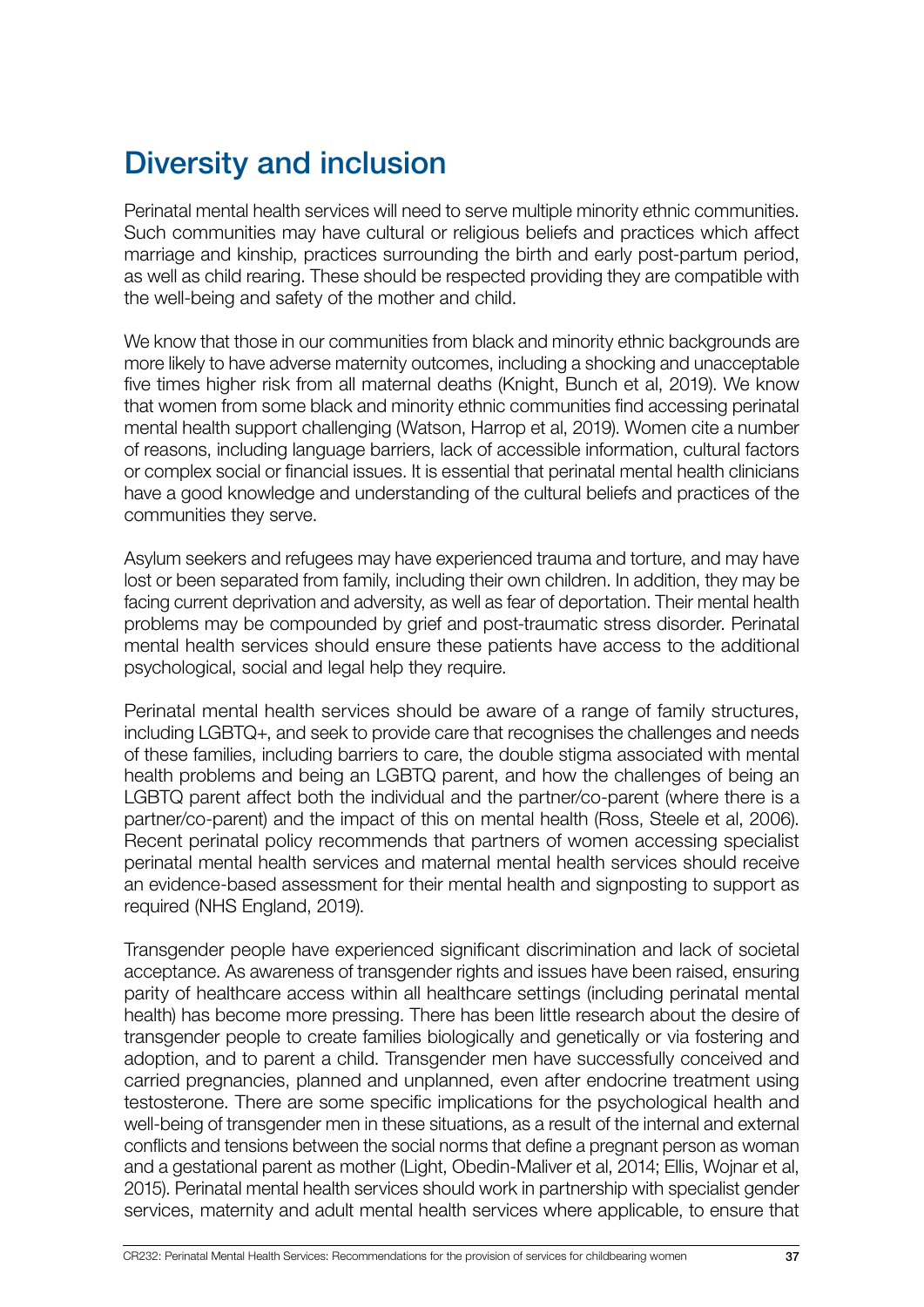the physical, mental and psychological health and well-being of transgender people is supported throughout pregnancy and the perinatal period and should follow relevant GMC guidance (GMC, 2020).

Data suggests that there are high rates of mental health problems in teenage and young mothers. Where these are untreated it impacts on both the mother and on the developing child. A recent study based in South London, suggested that rates of mental health problems in young women aged 16–25 are much higher than in older women and need particular attention (Lockwood Estrin, Ryan et al, 2019). Young mothers can fall between the gap in child and adolescent mental health services (CAMHS) and adult mental health services, including perinatal mental health services. Family Nurse Partnership (FNP) is a home visiting programme for first-time young mothers and families, that can offer additional support. Teenagers who become mothers in the context of street gang sexual exploitation have become an additional group of concern. Young mothers aged under 18 years requiring community psychiatric intervention or admission to an MBU, require the combined expertise of specialist perinatal mental health clinicians and CAMHS clinicians. This will be especially important for young mothers with pre-existing mental disorder, including those with symptoms of complex trauma.

Women with a history of serious mental illness have more barriers in accessing good overall physical health support. Some physical health problems may be directly related to the treatment used for their mental health problem, including raised BMI and glucose intolerance. Risk of adverse pregnancy outcomes are directly related to suboptimal pre-conception and antenatal maternal physical health. Specialist perinatal mental health teams have a role in assessing, signposting and supporting women to optimise their physical as well as mental health.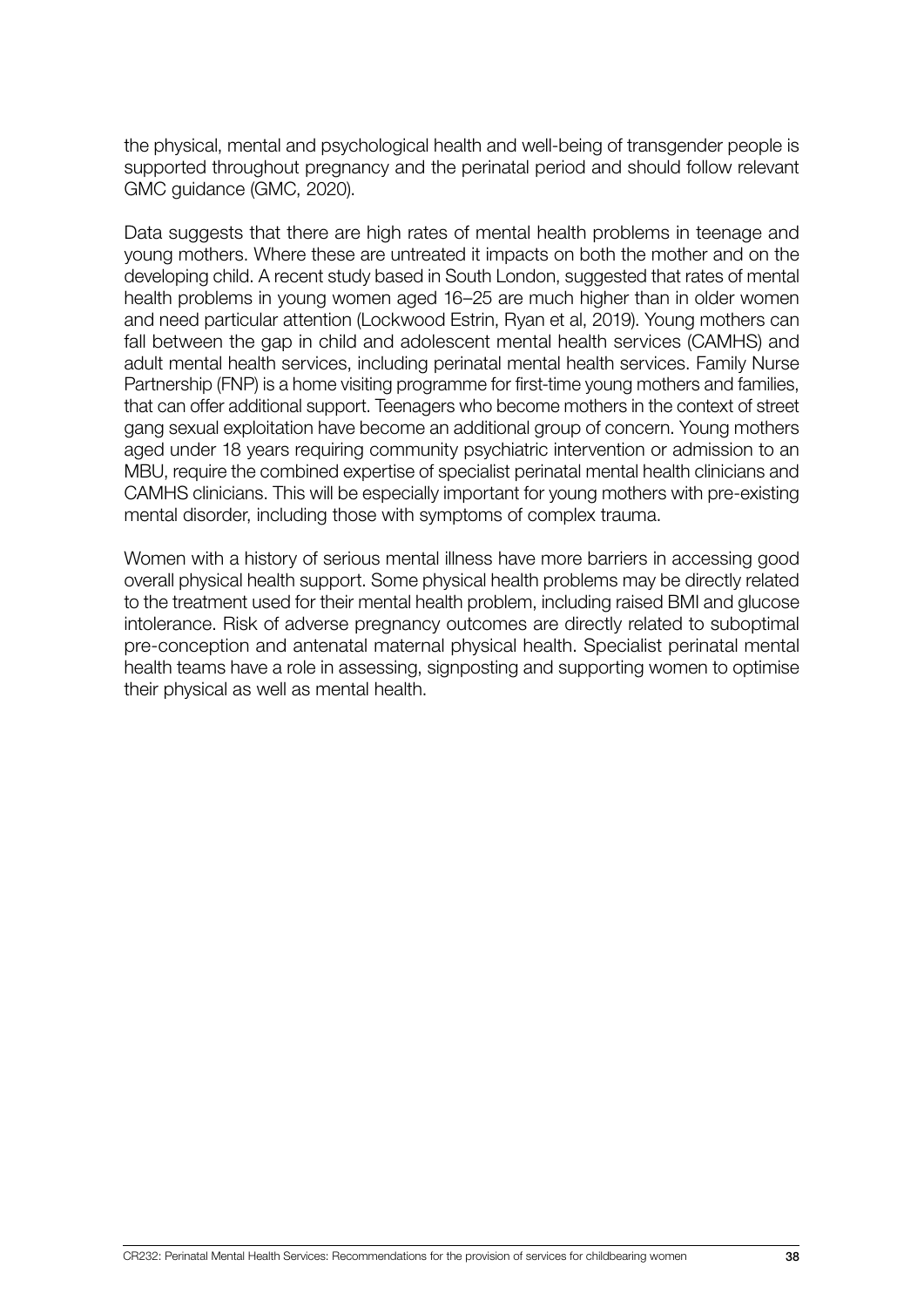# Strategic planning and quality of perinatal mental health services

## Clinical networks

Clinical networks play a key role in supporting the strategic planning and local delivery of perinatal mental health services. They are made up of stakeholders from across the perinatal mental health care pathway, including clinicians, commissioners, people with lived experience and the third sector. Networks ensure the integration of services across the care pathway and promote clinical excellence, so that women and their families are able to access the right care at the right time according to their needs.

### Royal College of Psychiatrists' perinatal quality network and quality indicators

The Royal College of Psychiatrists' Centre for Quality Improvement has an established Perinatal Quality Network (PQN) for both mother and baby units and specialist perinatal community mental health teams. All mother and baby units, and a growing number of community perinatal mental health teams, are part of the network. The PQN has developed standards of care, which all members are reviewed against through a programme of annual peer appraisal and accreditation visits.

Quality indicators should be developed in such a way that they are comparable across all providers of specialist perinatal mental health services. Quality indicators are those indices that are likely to reflect access and the quality of clinical care. The standards set out by the accreditation and peer review process of the Royal College of Psychiatrists Centre for Quality Improvement (CCQI) PQN, as well as those set out by the National Institute for Health and Care Excellence (NICE, 2014), have been important in maintaining high-quality care across existing and new services.

Other quality indicators include:

- length of stay on MBUs
- readmission rates to MBUs
- admission of mothers to an adult psychiatric ward
- ethnicity of women under the care of specialist perinatal services.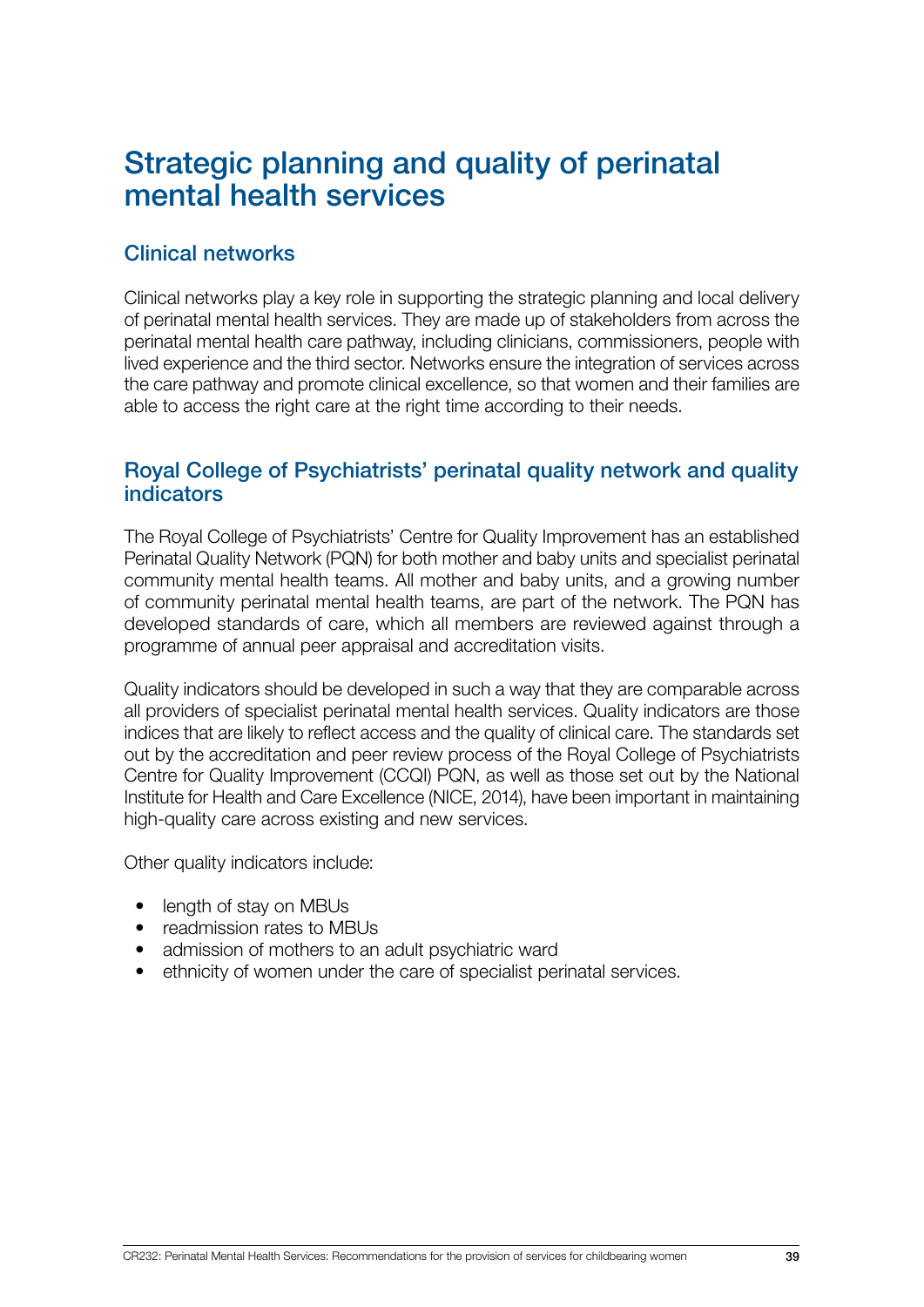### Data and outcome measures

Good perinatal mental health services should systematically gather data on the patients they see, in such a way that clinicians have access to that information and understand how they perform against national data. The Mental Health Service Data Set (MHSDS) in England can provide perinatal-specific, nationally consistent and comparable person-based information of those in contact with mental health services. In Scotland, the Information and Statistics Division (ISD) of the Scottish Government has produced comprehensive information on in-patient MBU care, using linkage of national data-sets, and is exploring how specialist community activity data can be captured. This allows the comparison of the clinical and cost effectiveness of different services, enabling providers to make evidence-based recommendations to commissioners/planners on service activity, local trajectories and funding, whilst also demonstrating value.

In 2018 the Royal College of Psychiatrists published the *Framework for routine outcome measures in perinatal psychiatry* which set out guidance on the use of routine outcome measurements in perinatal mental health services, to enhance uniformity of the data collection across services at a local and national level (Royal College of Psychiatrists, 2018). These included measures to assess changes to both maternal mental health and the quality of interaction between mother and infant. Detailed information on the embedding of outcome monitoring within perinatal mental health services can be found in *Implementing outcome monitoring in specialist perinatal services* (Marriott, Sleed et al, 2019). Additionally, the *Perinatal mental health care pathway guidance* (NCCMH, 2018) includes a number of outcome measures suitable for use in perinatal mental health services.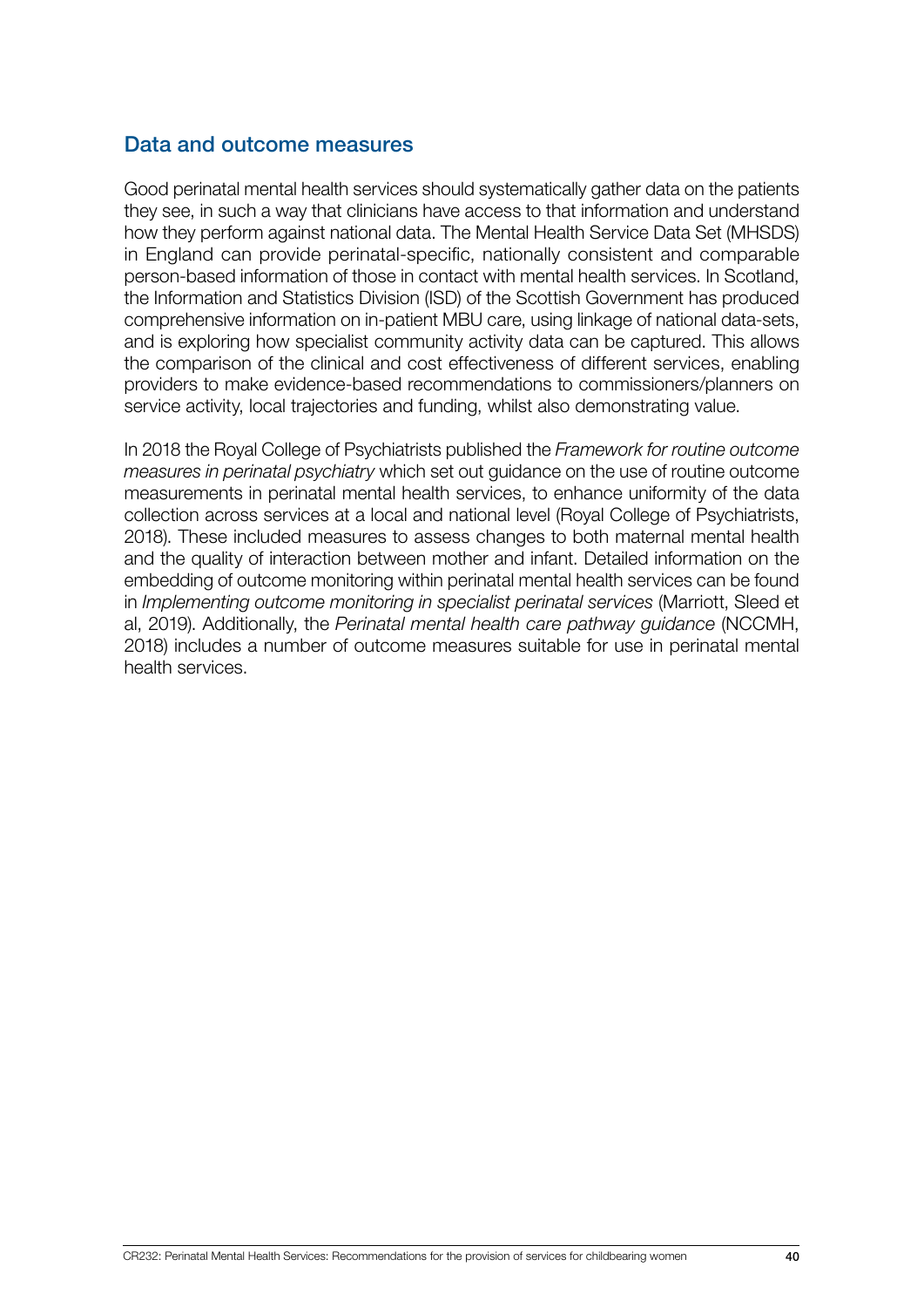# Staffing and resources for specialist perinatal mental health services

It is recognised that, across the UK nations, there is variation in the level of investment and the establishment of perinatal mental health services, as well as varying needs according to population and geography. The *NHS England Long Term Plan* proposes a major expansion in the scope and function of perinatal mental health services and this has important implications for an expanded perinatal mental health workforce (NHS England, 2019). The wider context of health provision and the models of care adopted may vary, including the percentage of the birth population targeted, the length of follow up and how some of the aspects of specialist provision are organised (for example provision of specialist parent-infant interventions and psychological therapy within maternity and neonatal settings). Each of the four UK nations has developed distinct policies, guidance and service models (see Appendix 1). While it remains a priority that all women, regardless of where they live, should have access to high-quality perinatal mental health care, the factors above will impact on workforce modelling.

Previous versions of this guidance have defined specific staffing numbers for MBUs and community perinatal mental health teams. However, given the context above, defining a workforce model that is applicable to the whole of the UK is beyond the scope of this guidance. What has been included are examples of workforce modelling in England and Scotland, as well as workforce guidance for specific disciplines where available. This is informed by a number of national guidelines and national standards, many of which predate the publication of the Long Term Plan. We have therefore made a distinction between recommendations developed prior to and since its publication.

Workforce planning should be guided by the local epidemiology of perinatal mental illnesses and associated risk factors. The overall incidence of mental disorders in pregnancy is up to 20% (see Table 1). Between 3% and 5% of the delivered population will have a serious mental illness or a mental illness that places them at high risk of recurrence or relapse in pregnancy and/or after delivery; providing services to this cohort of women is an essential function of specialist perinatal mental health services. It is recognised that women with less-severe illness may also benefit from specialist care. In England the *NHS Long Term Plan* commits to increasing access to specialist perinatal mental health services to 10% of the birth population (NHS England, 2019).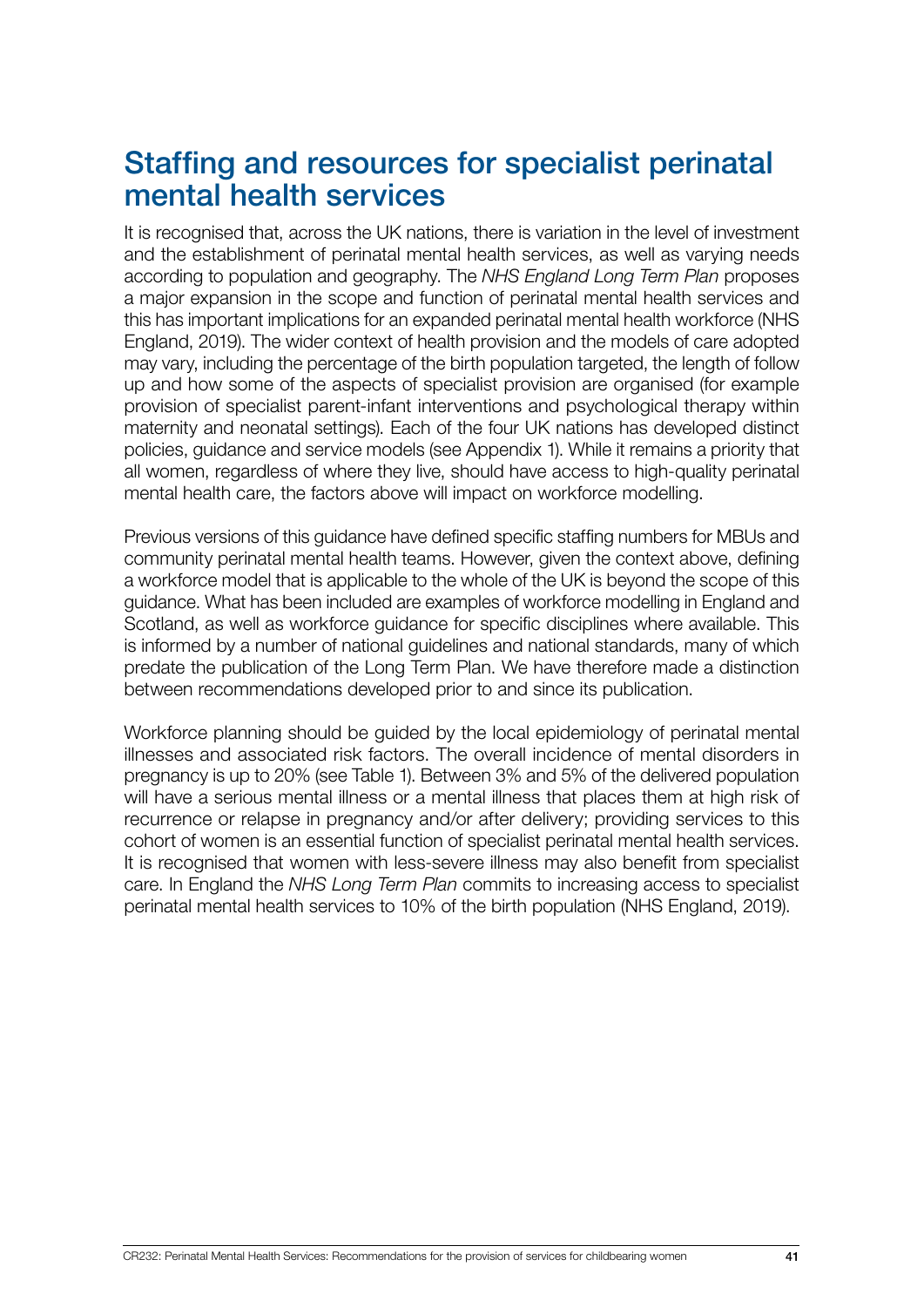| <b>Disorder</b>                                    | Rate (per 1,000 deliveries) |
|----------------------------------------------------|-----------------------------|
| Post-partum psychosis                              | 2                           |
| Chronic serious mental illness                     | 2                           |
| Severe depressive illness                          | 30                          |
| Mild to moderate depressive illness and<br>anxiety | 100-150                     |
| Post-traumatic stress disorder                     | 30                          |
| Adjustment disorders and distress                  | 150–300                     |

### Table 1: Rates of perinatal psychiatric disorders per 1,000 maternities

This table is based on information contained in NICE (2014), Howard et al (2014) and Jones et al (2014).

General principles related to staffing:

- The provision of specialist perinatal mental health services should aim for equity of access and no unwarranted variations in the quality of care.
- The standards of care required by women with perinatal psychiatric disorder will be similar no matter who they are or where they live. However, some local variation in service design and provision may be needed.
- Estimates of need in a population should be based on the birth rate of that population rather than its size. It should take into account the epidemiology of perinatal psychiatric conditions, referral rates to psychiatric services, local variations in sociodemographic characteristics and local variation in the service provision of allied services, including any gaps in provision.
- MBUs and specialist community perinatal mental health teams should be staffed by a range of professionals with the requisite skills and knowledge to meet the clinical needs of their patients. This includes perinatal consultant psychiatrists and junior medical staff, nurses, clinical psychologists and psychological therapists (including parent-infant therapists), nursery nurses, occupational therapists, social workers, peer support workers, pharmacists and linked obstetricians, midwives and health visitors. In addition, teams need dedicated operational and management input. Teams will require knowledge and expertise in the delivery of a range of evidence-based interventions for parents, infants and their families, including a range of parenting programmes that focus on developing sensitive and attuned relationships.
- A critical mass of clinical activity is necessary for both clinical and cost effectiveness, in order to maintain the specialist skills and knowledge of clinicians and to provide the specialist resources and infrastructure needed to deliver high-quality care to women and their families.
- Estimates of workload and necessary resources cannot be based on productivity alone (i.e. the number of women assessed and treated). They have to take into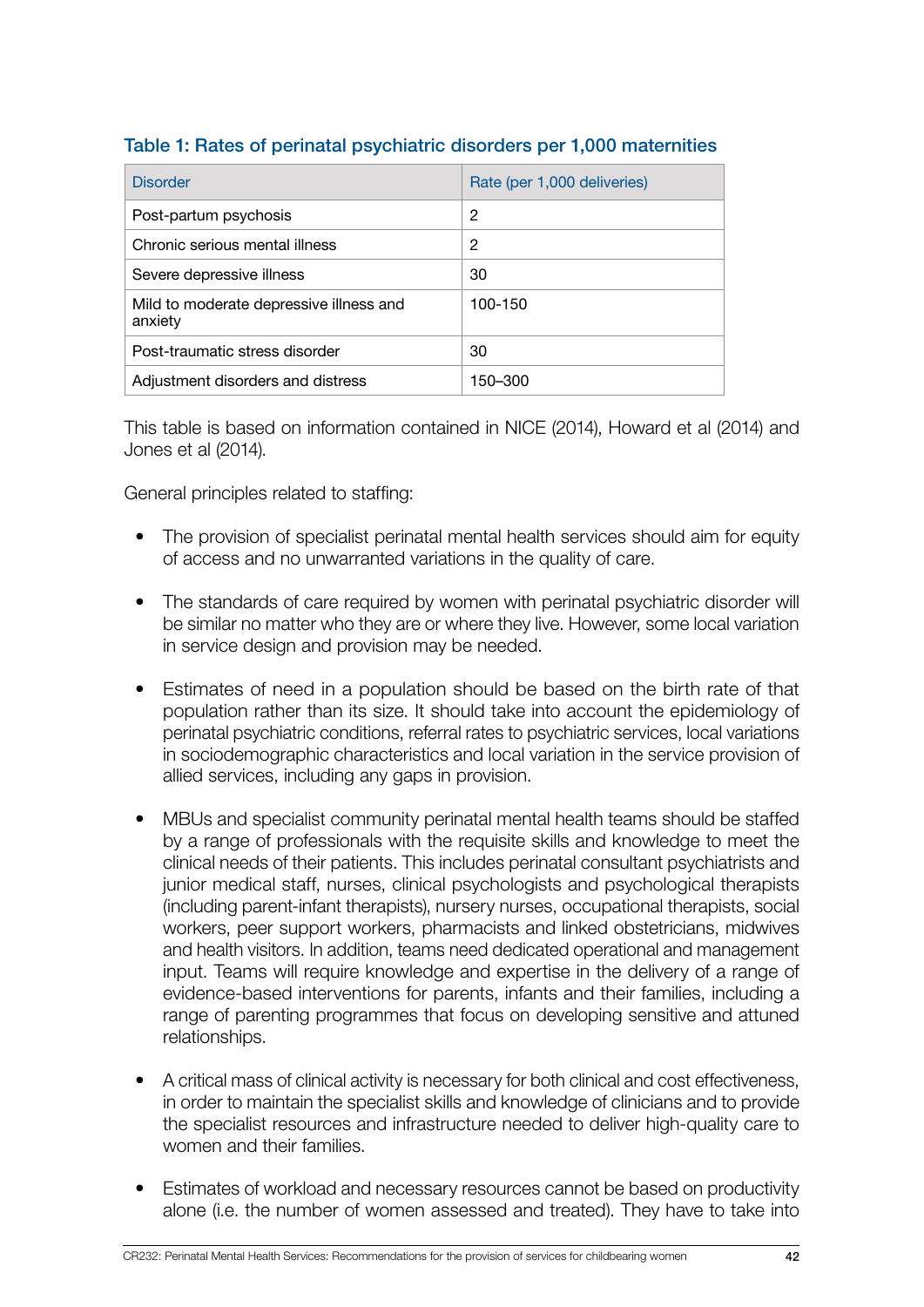consideration the important core functions of the specialist service:

- <sup>−</sup> promoting prevention and early identification of perinatal mental health problems
- <sup>−</sup> giving expert advice to non-specialist health professionals
- <sup>−</sup> providing a training and education programme for non-specialist health professionals
- <sup>−</sup> attending multi-agency meetings, including safeguarding meetings, to mitigate harm and support families where needed.
- There needs to be collaborative working across and within services, with clear lines of leadership, partnership and clarity of expectations. At every level of the system, resources must be protected to provide supervision, coaching and consultation, which is crucial in order to manage risk.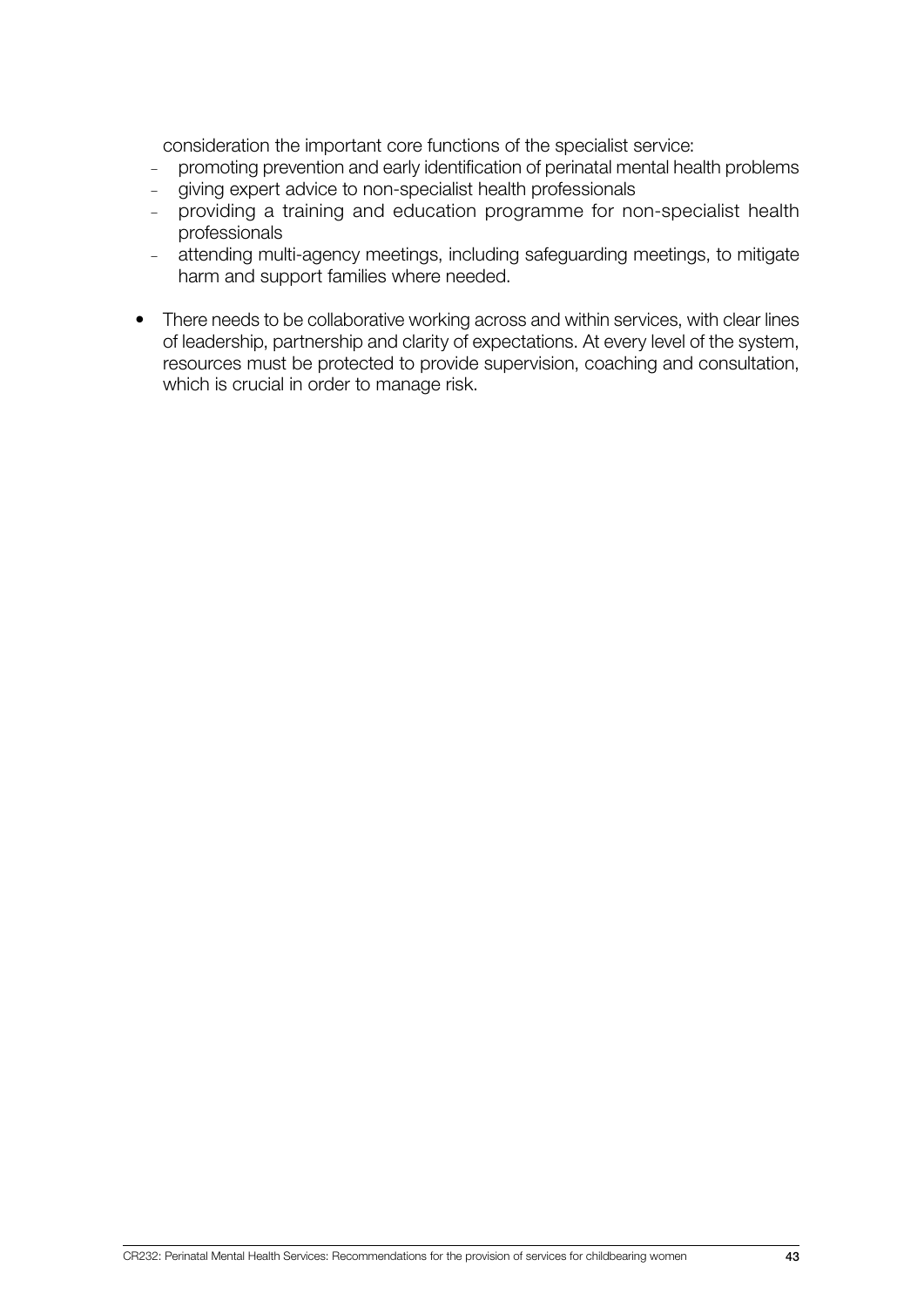# Remote and rural specialist service provision

Staffing numbers should take into consideration the differing populations and geography of the UK and consideration is needed to ensure there are sufficient staffing levels for perinatal community mental health services covering large rural areas with lower birth rates, due to the considerable travelling time that is required. Scotland has outlined a model for service delivery to remote and rural areas (PMHN-Scotland, 2019):

Principles of service delivery

- 1 The model of service delivery will be appropriate to birth population numbers and geographical factors.
- 2 All staff allied to the service will have:
	- a protected time for specialist direct clinical care, case management, clinical supervision, multidisciplinary team meetings (MDT) and peer support
	- b appropriate specialist training (including continuing professional development).
- 3 All staff will have access to senior clinical expertise, either within their own NHS area or from a neighbouring area.
- 4 At a minimum, services must be able to:
	- a provide access to expert direct clinical care which includes consultant psychiatrist, senior mental health nurse, consultant clinical psychologist
	- b work in collaboration with general adult services to provide adequately resourced occupational therapy and mental health social work
	- c work in collaboration with health visiting to provide access to health visiting assistant/nursery nurse
	- d have access to parent–infant mental health services where appropriate.

#### Recommended models of care

- 1 A standalone team of specialist professionals may be possible in some small- to medium-sized areas, following the standard model recommended.
- 2 In low birth number areas or in sparsely populated large geographical areas, the service may be provided by a 'satellite' sub-team, linked to a larger team, using video technology. The larger team would be able to provide access to the full range of specialist expert roles and may offer direct patient assessment (either by video or face-to-face) where indicated.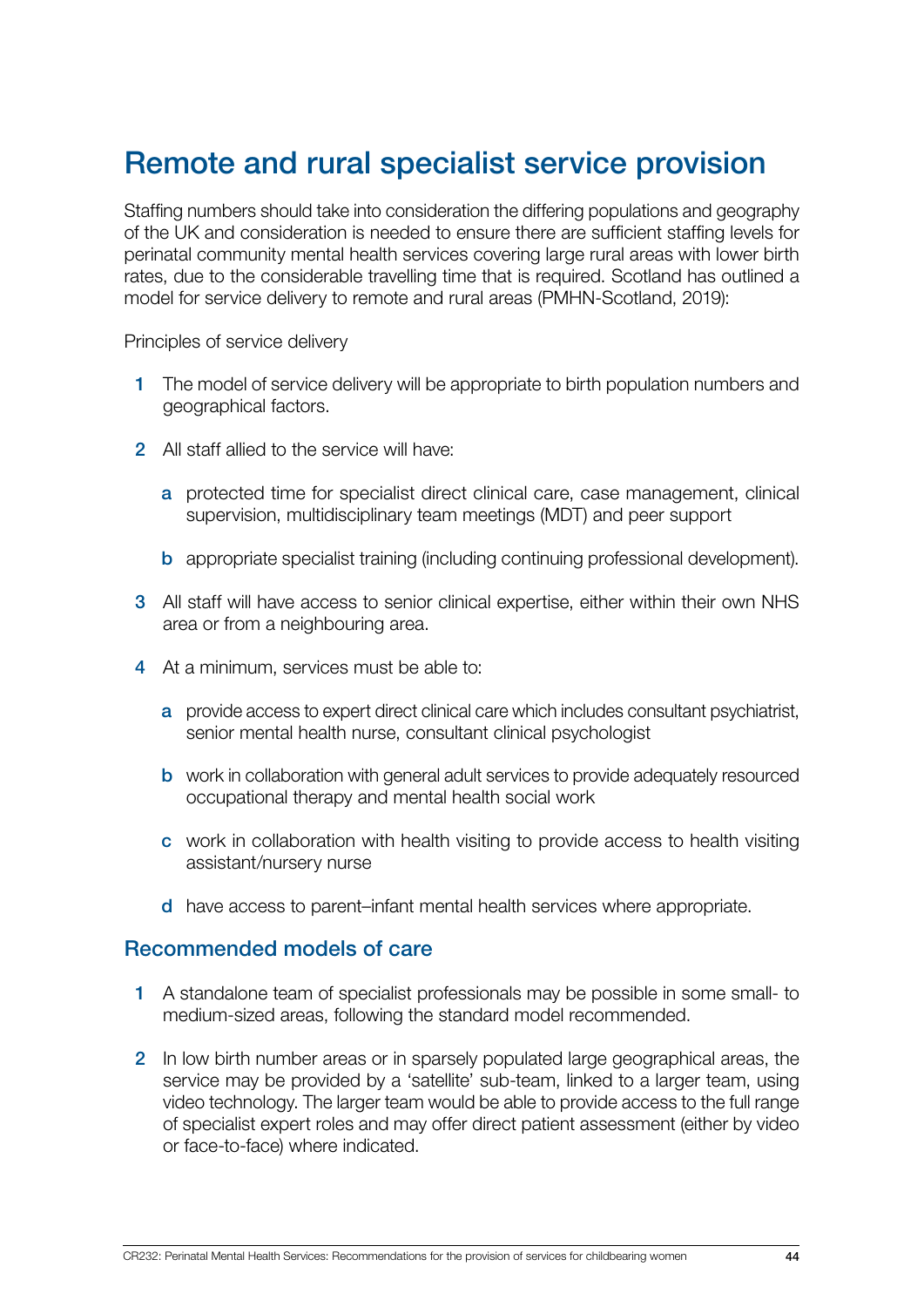3 In very low birth number areas (e.g. small/remote island services) a service may be provided by general mental health services with additional training and formal links to a neighbouring specialist service which would provide support, clinical supervision, access to ongoing training and, where appropriate, direct patient assessment, using video technology.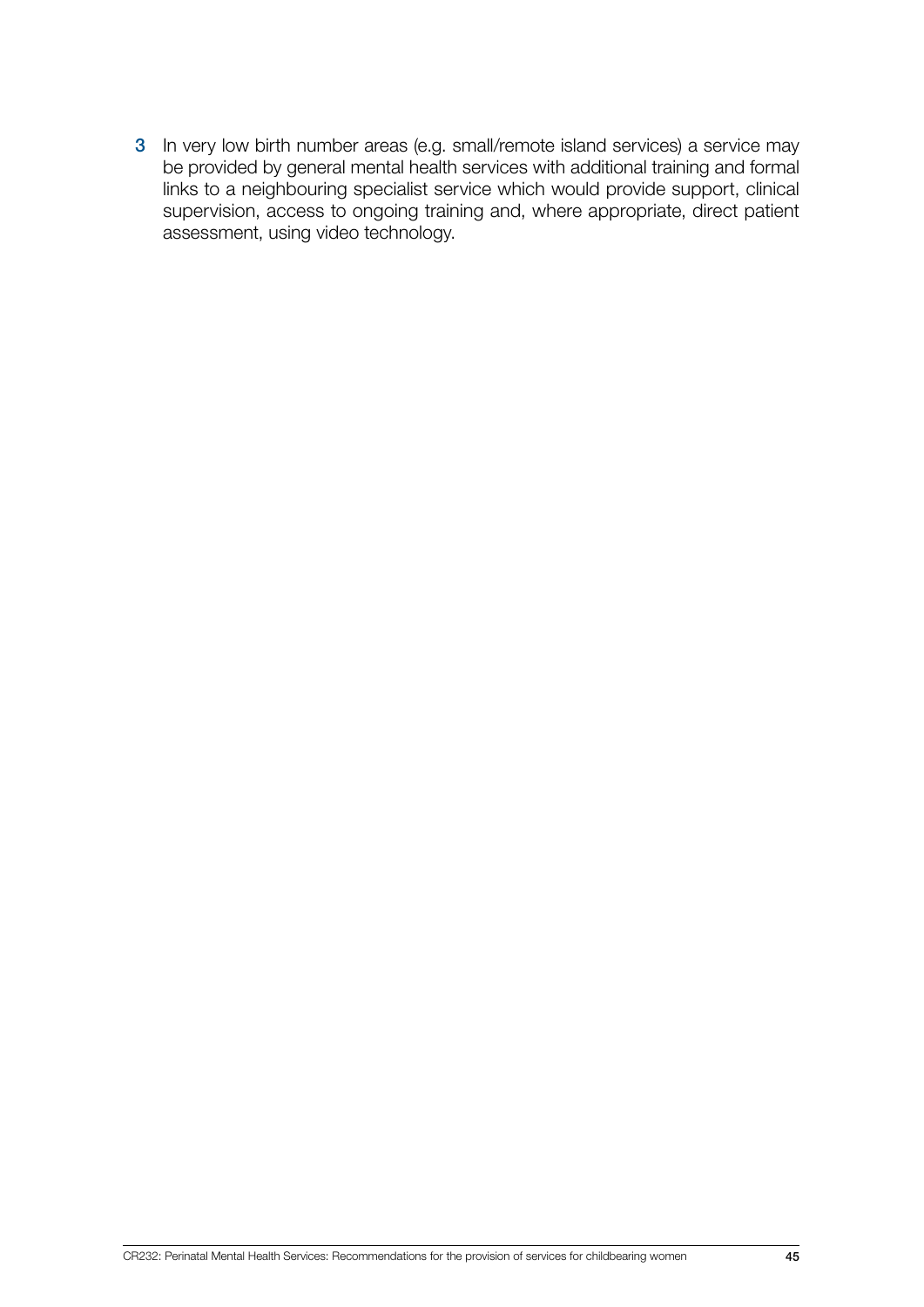# Staff roles and responsibilities

All clinical staff working in MBUs and specialist community perinatal mental health teams should have an understanding of maternal and paternal mental illness, child development, parent-infant relationships, the transition to parenthood, changes in the couple relationship, assessing risk and safeguarding. There will be some variation in the roles and responsibilities of staff depending on whether they are working in community or in-patient settings. The Perinatal Mental Health Network Scotland have produced detailed guidance on role definitions and support structures for clinical staff working within specialist perinatal mental health in-patient and community teams, and those working in maternity and neonatal psychological services (PMHN-Scotland, 2019). The following highlights particular areas of expertise that different members of the perinatal multidisciplinary team contribute.

# Medical staff

Perinatal psychiatrists have a leadership role in the assessment, diagnosis, care coordination and management of perinatal mental illness, alongside providing medical leadership for the multidisciplinary team and in the development of services and the wider care pathway. Medical staff in community perinatal mental health teams and MBUs should include consultant psychiatrists, specialty doctors and junior doctors in training. Their role will include: diagnosing and formulating management plans in complex cases, including decisions on prescribing in pregnancy and breastfeeding; assessing and managing risk, including suicide risk, in relation to the pregnancy and any potential risk to children; understanding the physical health problems which may arise during the patient journey through pregnancy and the puerperium, including the physiology and complications of childbirth; understanding foetal and early infant development; and understanding legislation and guidance in relation to the Mental Health Act and Mental Capacity Act. Detailed guidance on job descriptions for consultant perinatal psychiatrists can be found in the *Royal College of Psychiatrists' College Report CR207* (RCPsych, 2017).

# Perinatal mental health nursing

Perinatal mental health nurses work collaboratively with a mother (and the extended family where relevant) in: assessing mental state; setting mutually agreed goals for treatment and recovery; care planning and monitoring a woman's response to treatment; supporting women with the parent-infant relationship and helping them to develop confidence in their role as a mother; liaising with other agencies; and advocating on the behalf of women when needed. Perinatal mental health nurses will deliver evidence-based interventions and many will have undertaken extended training to provide interventions such as cognitive behavioural therapies. A working knowledge of the Mental Health Act in relation to both in-patient care and caring for mothers in the community is essential.

The perinatal mental health nurse on an in-patient mother and baby unit will be experienced in the management of the acutely disturbed mother, including: verbal de-escalation skills; restraint (including of pregnant woman); and the safe and appropriate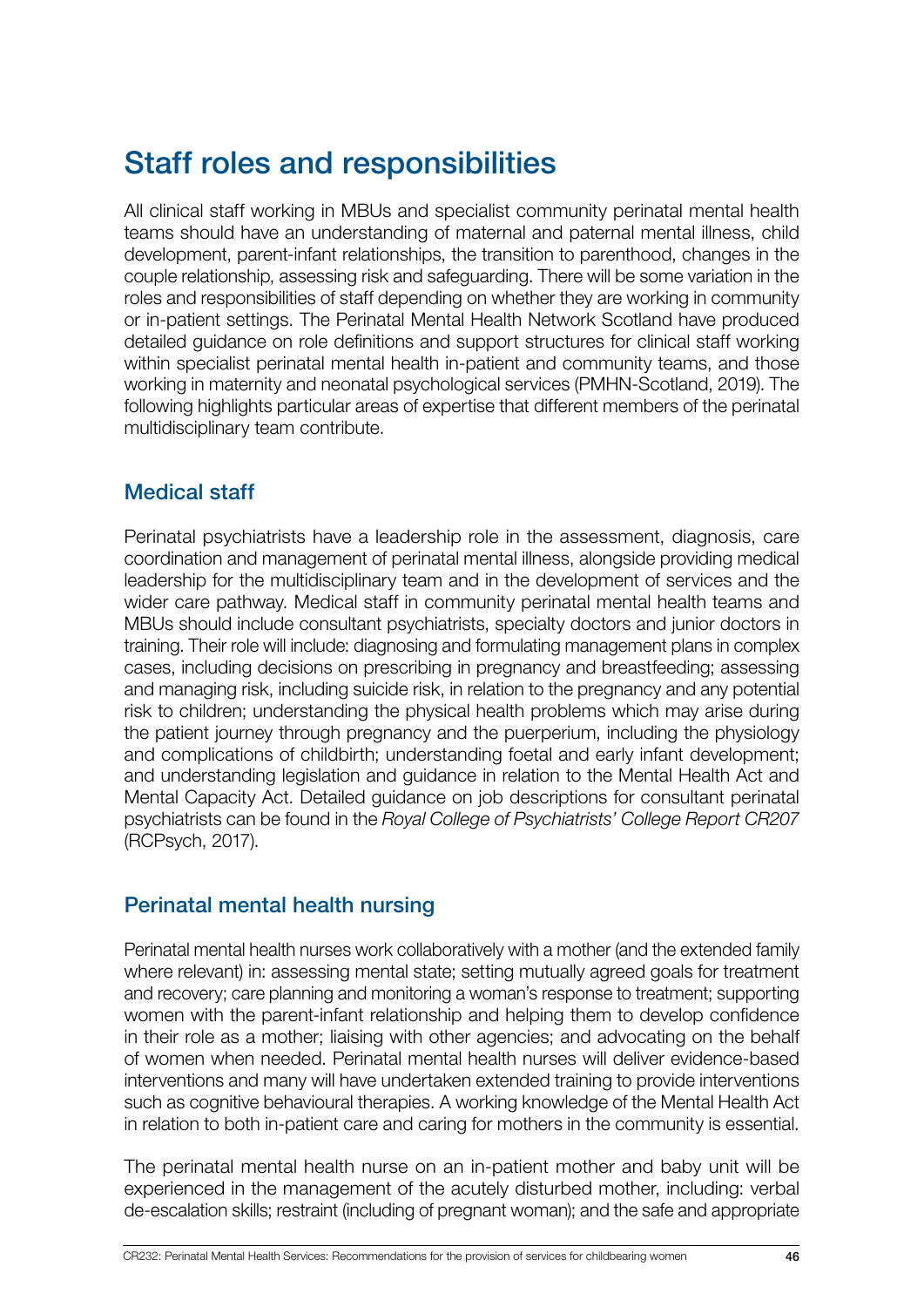administration of emergency psychotropic medication in the perinatal context. The perinatal mental health nurse in a community setting will be an autonomous practitioner and be experienced in the care coordination role.

Alongside delivering clinical care, some nursing staff will offer specialist supervision, consultation, teaching and training to the service and wider maternal mental health workforce. Senior nursing roles, such as the nurse consultant in perinatal mental health, are key to strengthening clinical leadership, developing nursing practice and improving patient experience. They deliver expert direct clinical care, regional care pathway development and innovation in service delivery, research and audit.

### Clinical psychologists and other psychological therapy professionals (including parent-infant therapists)

Clinical psychologists and other psychological professions lead the perinatal psychology provision for the service and work with the multidisciplinary team to ensure the provision of psychologically informed and trauma-informed care, utilising psychological theory and research to support improved outcomes for mothers, infants and families. A variety of psychological professions including clinical psychologists, counselling psychologists, cognitive behaviour therapists, systemic family therapists, adult psychotherapists and parent-infant psychotherapists will work in MBUs and community perinatal mental health teams. These roles include conducting psychological assessments and developing a psychological formulation of the mother, her infant and the relationship between them.

Clinical psychologists and other psychological professions will deliver a range of interventions adapted to the perinatal period. These may focus on the woman's mental health, the couple relationship, the family, the parent-infant relationship and/or infant mental health, being attentive to the interplay between all of these. They may also be involved in the assessment and provision of support for fathers/partners where they are struggling with their own mental health.

Specific evidence-based psychological therapies used in perinatal mental health services include (but are not limited to): cognitive behaviour therapy (CBT) (this includes trauma-focused CBT), eye movement desensitisation reprocessing (EMDR), interpersonal therapy (IPT), dialectical behaviour therapy (DBT), dynamic interpersonal therapy (DIT), mentalisation-based therapy (MBT), transference focused psychotherapy(TFP), systemic family therapy (FT), behavioural couples therapy (BCT) and parent-infant psychotherapy (PIP). Forms of video feedback intervention, for example video interaction guidance (VIG), are also commonly used in perinatal settings.

Clinical psychologists and other psychology staff (according to training, seniority and job description) offer specialist supervision, consultation, teaching and training to the service and wider maternal mental health workforce. They also provide clinical leadership and are involved in service evaluation, service development, research and attending to team dynamics and staff well-being. The role of the perinatal clinical psychologist is described in more detail in a 2016 British Psychological Society Briefing Paper (BPS 2016).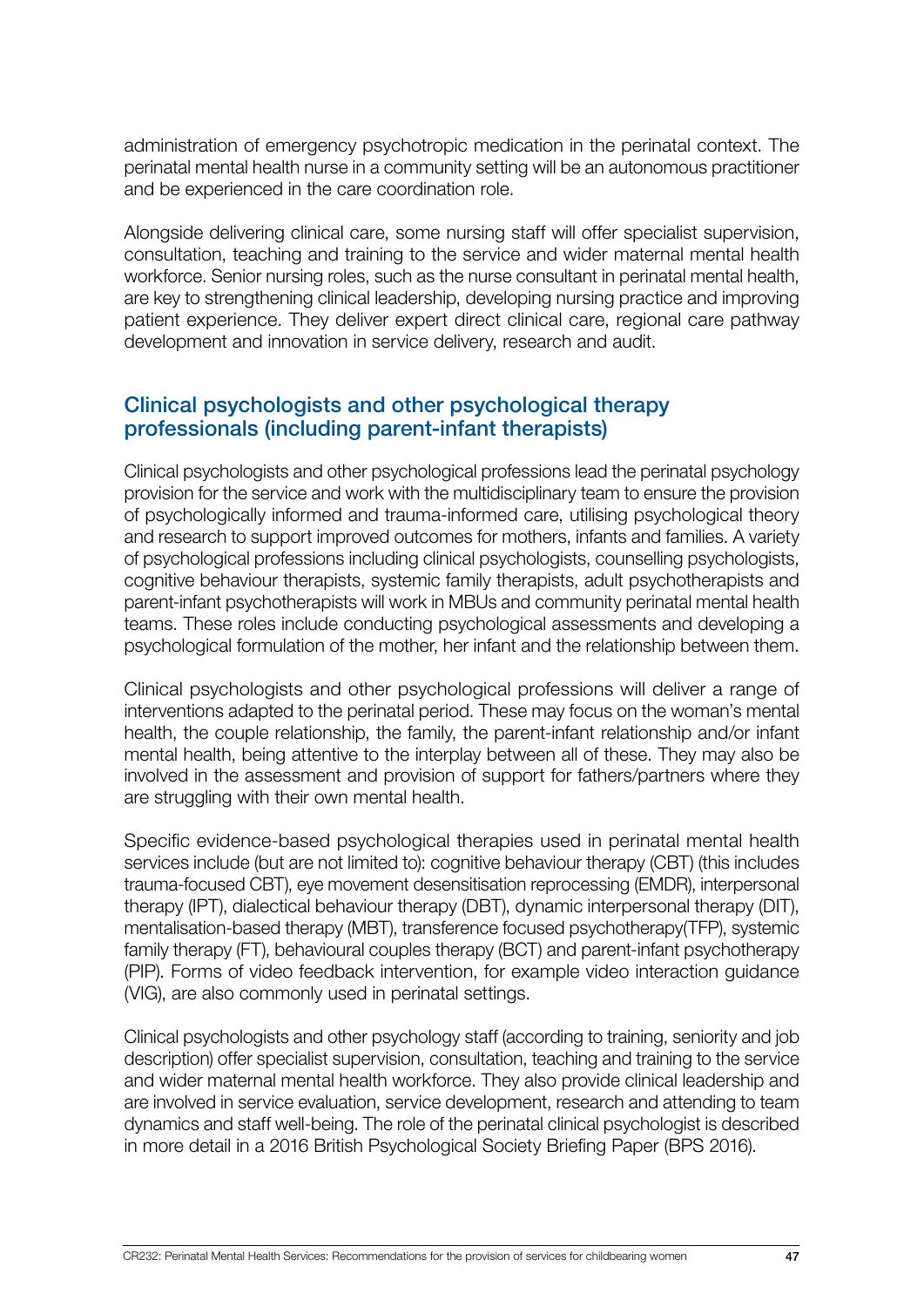### Nursery nurses

Nursery nurses provide expert nursery nursing assessment, intervention, monitoring and risk assessment to infants of mothers with perinatal mental ill health. Nursery nurses support the mother with her adjustment to pregnancy and infant care, promoting and enhancing the developing parent-infant relationship. Nursery nurses will have a key role in developing and coordinating the baby's care plan, working in collaboration with the mother, family, health visitor and other professionals to ensure the baby receives care which will optimise their emotional, cognitive and behavioural development. Nursery nurses will advocate for babies at multidisciplinary meetings, safeguarding forums and in meetings with other agencies. They will contribute to the assessment of the mother-infant relationship and the woman's ability to parent in the context of mental illness. Nursery nurses will promote the baby's relationship with the mother's partner and other family members. They will respect individual parenting choices and cultural differences regarding childcare, while at all times prioritising the safety and welfare of the infant. Their interventions will be tailored to the needs of the family, whilst encouraging parents to 'keep the baby in mind' and promote responsive parenting.

Nursery nurses offer a range of interventions that build confidence in understanding baby's behaviour, cues and communication. These include:

- Parent/infant relationship building; such as infant massage sessions, play sessions and newborn behavioural observations.
- Parenting advice including practical skills (physical baby care, safety at home, first aid).
- Information and guidance on baby's developmental milestones (sleep, feeding, weaning).
- Visits to children's centres/local groups/libraries to reduce social isolation and build confidence.

## Occupational therapists

Occupational therapists provide specialist assessment, intervention and monitoring of the mother's occupational needs and functioning in the context of perinatal mental ill health and parenthood. They will work with women in both individual and group settings, to help them overcome barriers that prevent them from carrying out everyday activities that are important to them and their families. Their role includes enabling women to carry out personal care activities (such as healthy eating and sleeping), adjust to changes in role (such as becoming a parent) and develop routines that meet their needs and those of their families. They will also help women to access community activities and leisure activities that support their health/well-being and that of their infant. They will support mothers to engage positively in parent-child co-occupations such as feeding, bathing and playing. Occupational therapists can identify reasonable adjustments and self-management strategies to support women's recovery and performance of activities that matter to them at home, at work, in education and in the community. Occupational therapists will work collaboratively with other professionals to support and promote the mother's occupational needs.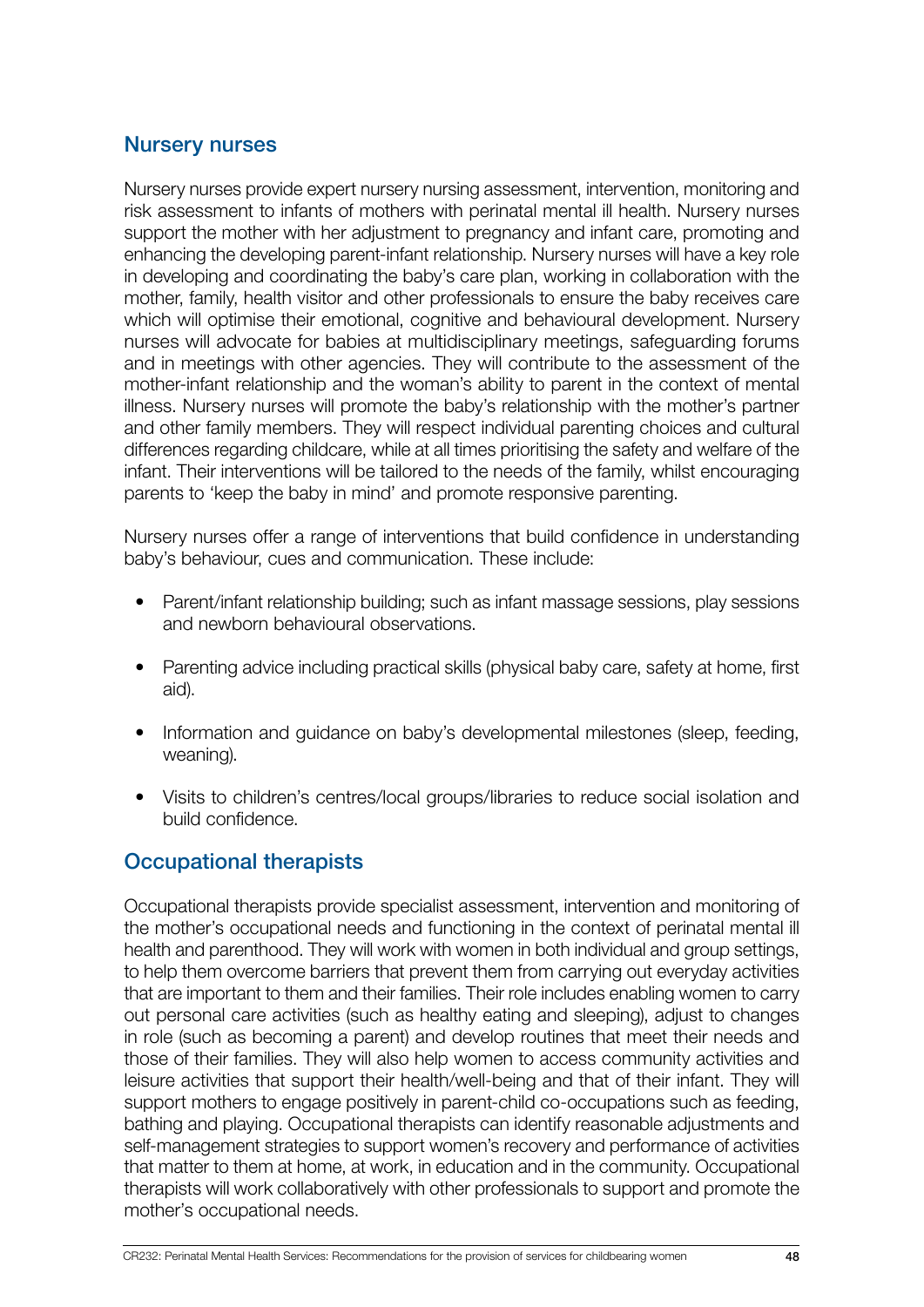### Social workers

Social workers will have specialist expertise in safeguarding and understanding the complexities involved in balancing the needs of the child and the adult. Their role will include providing a coordinated and proportionate multi-agency response to the infant and family's needs in complex cases. They will have an excellent understanding of the support that is available from universal, targeted and specialist support services to babies, children and their families, and should maintain good working relationships with other professional agencies under the 'Think Family, Work Family' ethos and guidance (Think Family, Work Family, 2019). Though not an exhaustive list, this may include: team safeguarding supervision; early help assessments and plans; carer's needs assessments; systemic family work; direct work with children; and assistance with housing, welfare benefits and child care.

Social workers can offer support and supervision to staff around baby, child and adult safeguarding and also supporting the MDT to understand the process of assessment and intervention when there are serious concerns about child or adult welfare. This can include supporting staff to attend initial and review child protection conferences and also assisting with the completion of relevant reports that are required. They will aim to build good working relationships with adult and child social care services to enable a more collaborative approach to supporting children and adults.

### Peer support workers

Peer support workers use their lived experience to offer support, hope and encouragement to mothers and families in similar situations. They will also use their experience to inform the clinical practice and service development of the specialist multidisciplinary perinatal mental health team. Their role will include providing practical and emotional support to women under the care of perinatal mental health services, in one-to-one and group settings. They will support women to access their local community and explore local resources and groups. They will help promote recovery and inclusion and address social isolation. They can have a unique role in empowering women and their families to become experts in their own recovery. They will ensure that information given to mothers and families avoids jargon, is understandable, meaningful, and uses inclusive language. They will also have a role building networks with other local services and agencies, including the third sector and children's centres, and contribute to the multi-agency training delivered by the specialist perinatal services. Male peer support workers may help to build relationships with male partners to support their well-being and, by extension, that of the family.

## Perinatal pharmacists

Perinatal pharmacists support women, partners, carers and healthcare professionals to make informed treatment decisions during the perinatal period. Their role enables access to specialist medicines information, opportunities for evidence-based discussion, exploration of treatment options, optimisation of treatment plans and medicines-related communication between care providers, e.g. GPs, midwives and obstetricians. Perinatal pharmacists offer medication reviews, pre-conceptual counselling and pregnancy/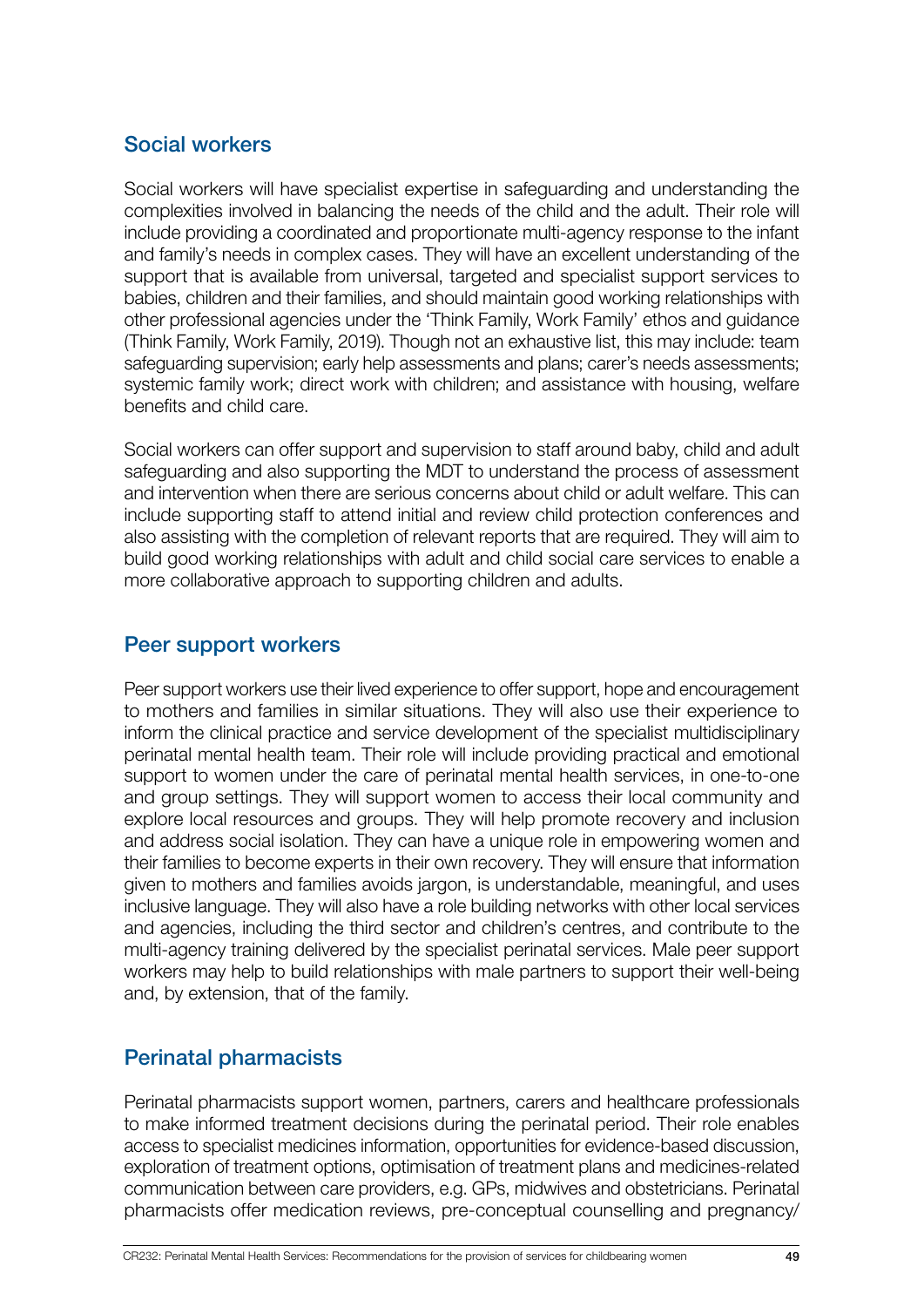breastfeeding medication advice through one-to-one consultations and group sessions; this can be completed in a ward-based environment or in the community, either face-to-face, virtually or over the telephone. They are often responsible for ensuring the perinatal team proactively prevent, identify, monitor and report medication-related adverse events; particularly those associated with 'high-risk drugs' such as lithium and clozapine. Perinatal pharmacists also contribute to quality improvement initiatives through research and audit, in addition to development, implementation and review of guidelines. Many perinatal pharmacists are involved in the training and education of other healthcare professionals, up-skilling and promoting awareness of perinatal mental health, as well as medication-related issues. Using values-based practice and a collaborative approach, perinatal pharmacists work with women and professionals to develop personalised treatment plans, supporting the best possible outcomes for mothers, babies and their families.

### Specialist and link midwives

Specialist mental health midwives based in maternity units play a key role in integrating maternity and mental health care. Their role includes providing maternity care to women with severe and complex mental illness, liaising with community perinatal mental health teams and MBUs, raising awareness and tackling stigma, alongside providing education, training and advice within maternity settings.

A designated 'link' community midwife is required to visit the mother and baby unit as clinically necessary to provide care for pregnant and postnatal women and give advice on the care of newborn infants. There should be a midwife available for advice at all times. Their role is key, as many of the mothers will not be able to access their usual community midwife due to distance. Mothers should receive the same level of maternity care while an in-patient that they would receive at home.

## Specialist and link health visitors

Health visitors play an important role within perinatal and infant mental health systems. Through their universal reach and holistic family-centred approach, they support good family mental health and well-being, the healthy physical and emotional development of infants, the parent-infant relationship, the couple relationship and the wider needs of fathers/partners and other children in the family. Alongside being responsible for a caseload of mothers and or fathers/partners with mental illness and delivering evidence-based interventions, they will provide training and consultation on perinatal and infant mental health to the wider health visiting workforce, acting as a point of reference and providing supervision.

Health visitors aligned to or working as part of an MBU team will ensure the infant and family are in full receipt of the respective national Healthy Child Programmes. They will consider the health and well-being needs of the mother, her baby and the wider family. They will act as a point of reference and support for nursing and medical staff and provide clinical supervision for nursery nurses. Many mothers will not be able to access their own usual health visitor in the community, either because of the acuity of their illness or because of distance. Link/specialist health visitors have an important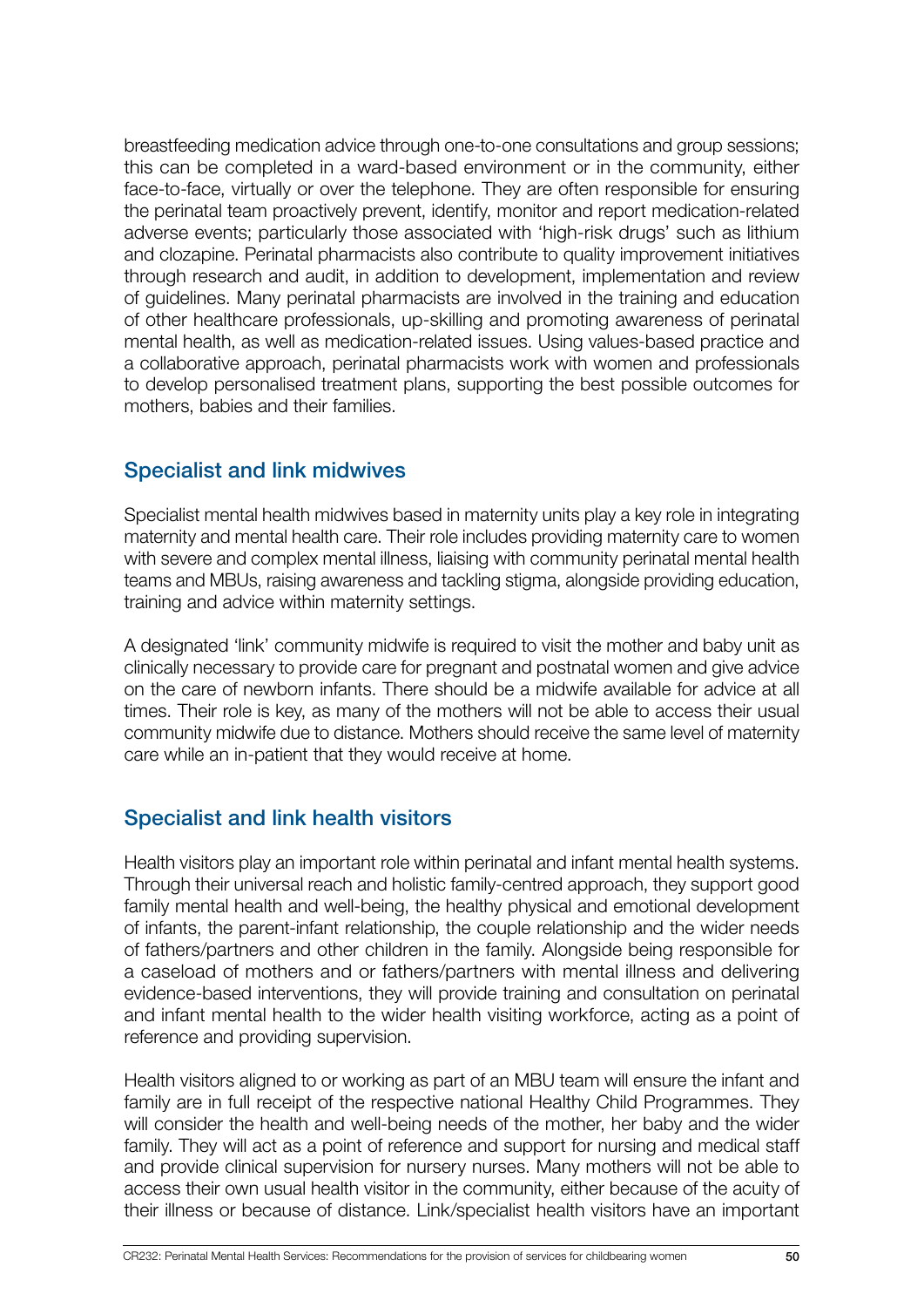role in liaising with the mother's own health visitor during her admission. This will ensure that the needs of the whole family are catered for and appropriate support is in place prior to discharge.

# Team leaders and service managers

Good and effective operational leadership is essential to providing high-quality care. The role of team leader and service manager will include: supervising staff; ensuring that systems are in place to monitor quality and performance; liaising with the senior management and leadership teams within their trust to ensure that the perinatal voice is represented; and to be visible to external partner health and social care agencies across the perinatal care pathway.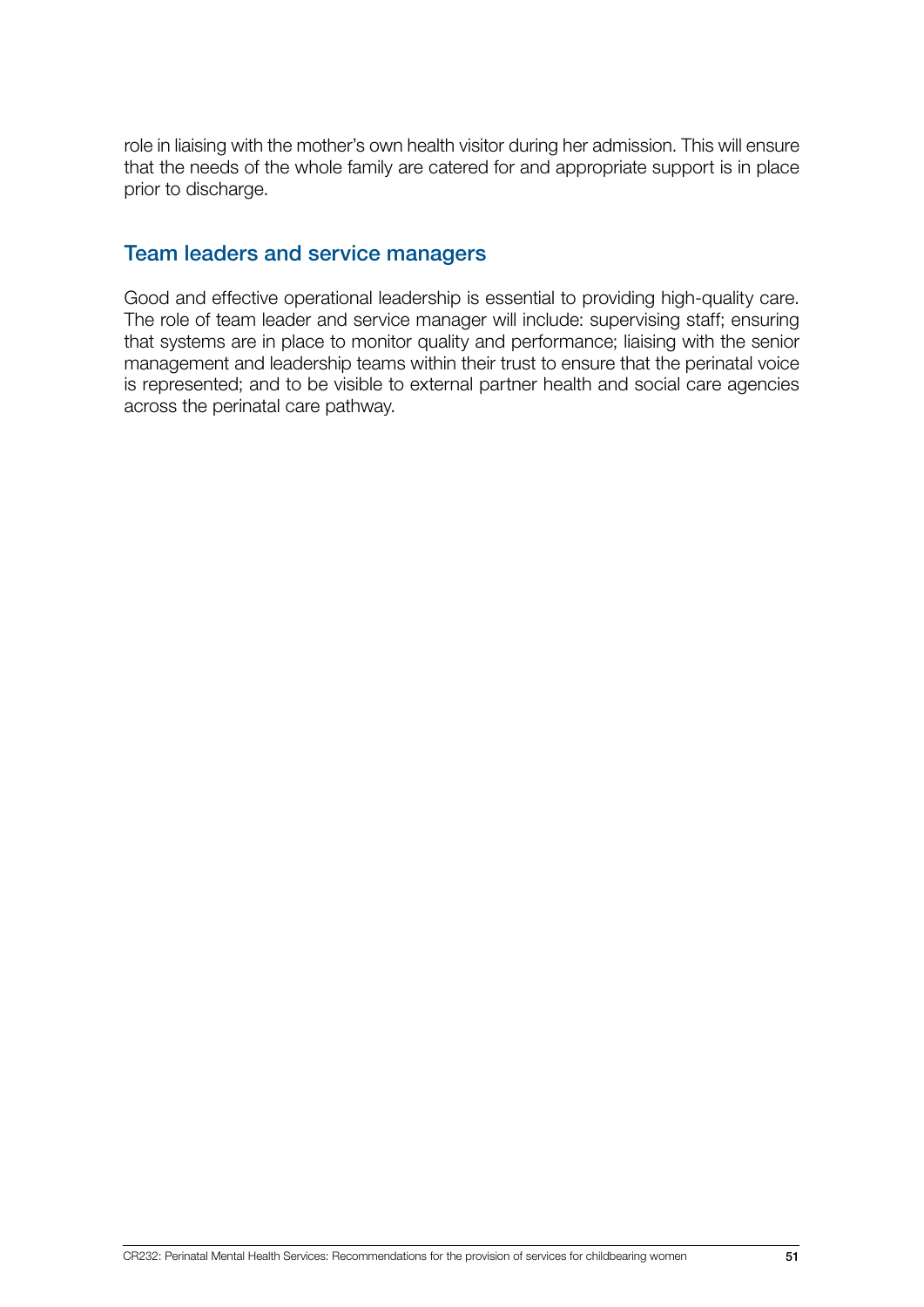# Workforce guidance for mother and baby units and community perinatal mental health teams

The multidisciplinary staffing of specialist MBUs and community perinatal mental health teams will reflect the clinical needs of the mothers and their babies and the core functions of these services (as outlined in the good practice guidance above). The specialist training and continuing professional development (CPD) required by these professionals is detailed in the CCQI standards.

The section outlines workforce recommendations made by national or regional bodies in England and Scotland for MBUs and community perinatal mental health teams.

For England, we outline workforce recommendations based on the CR197 report (RCPsych, 2015) and the PQN/CCQI standards (PQN/CCQI, 2019; PQN/CCQI, 2020), developed prior to the *Long Term Plan* (LTP). For community perinatal mental health teams, we outline new recommendations for an expanded workforce, designed to meet the objectives of the LTP; this workforce modelling is based on a working example of a community perinatal mental health service based in an urban area. In our expert opinion this workforce model meets the requirements to successfully achieve the objectives set out in the LTP. NHSE have also produced an indicative workforce profile for community perinatal mental health teams which builds on the *Five Year Forward View*/CR197 Report (RCPsych, 2015), (NHS England, 2019). We also include staffing recommendations for a standalone model of the Maternal Mental Health (psychological therapy) Service.

In Scotland, the 2019 *Needs Assessment and Service Recommendations* of the national perinatal mental health network made recommendations for perinatal service models and staffing appropriate to the Scottish setting (PHMN-S, 2019), endorsed by the *Perinatal and Infant Mental Health Programme Board delivery plan* (PIMH-PB, 2020). The Scotland workforce tables on page 61 are taken from this report, including staffing recommendations for MBUs, community perinatal mental health team and maternity and neonatal psychological services.

In addition, we include the recommendations for clinical psychology staffing in community perinatal mental health services, made by the British Psychological Society (BPS, 2019).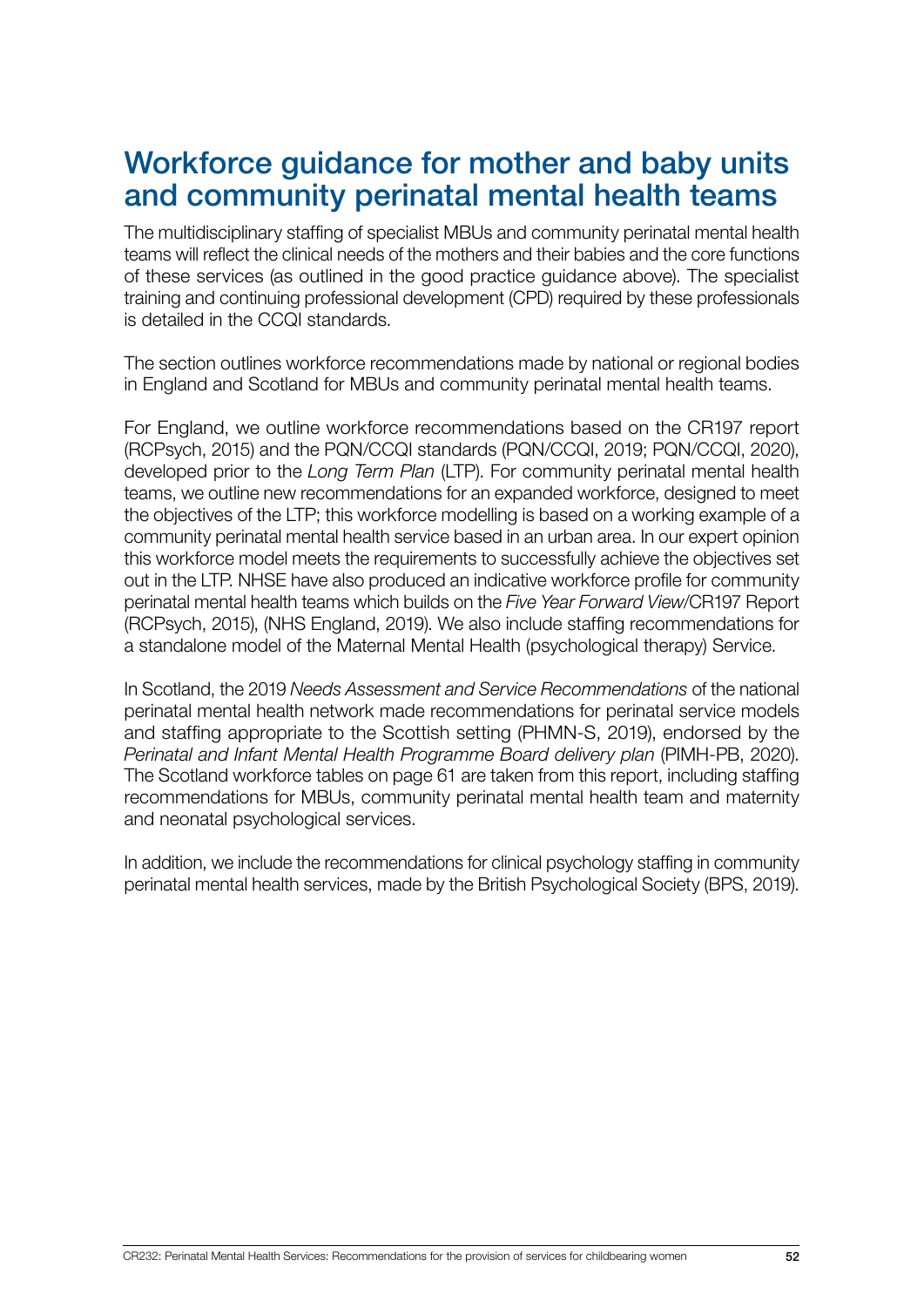# Specialist mother and baby units (MBUs)

# Function

Mother and baby units provide psychiatric care for women with serious perinatal mental health conditions who cannot be safely or adequately treated in the community. They should be able to admit acutely ill mothers as an emergency seven days a week. Many of the mothers will be newly delivered. The staffing and resources will be determined by the core functions of an MBU team, as outlined in the good practice guidance above.

### Number of beds

- The usually quoted number is 0.4 beds per 1,000 deliveries, based on the epidemiology of severe perinatal mental illness requiring admission. Based on an admitted incidence of four per 1,000 deliveries, a large area with 15,000 deliveries a year will require eight beds. A typical health region in the UK, with a population of five million and a birth rate of 55,000 per year, would require 22 beds across a number of MBUs. It is recognised that where community perinatal mental health services exist, the number of beds required is reduced.
- Bed requirement is significantly affected by length of stay. One of the important factors determining the length of stay on an in-patient mother and baby unit is the availability of specialist perinatal community mental health services. These can reduce the need for admission by preventive care of high-risk women and early intervention, and they can promote early discharge and reduce readmissions.

## The size of the unit

• There is no available evidence for the maximum clinical and cost-effective size of an MBU. Nor is there specific information on the essential therapeutic offer for an MBU in relation to its size. In the UK the average number of beds is eight/unit (range 4–13 beds). The concentration of a larger number of beds in a small number of centralised MBUs means that it is inevitable that some patients have to travel longer distances, with implications for the women and their families, and increased difficulties in effective liaison with local community teams. There is a balance to be struck between MBU services being delivered as close to a woman's home as possible and the clinical and cost-effectiveness of more centralised, larger services. We therefore recommend that MBUs have between six and 10 beds, determined by the size of their delivered population and the social geography of their area.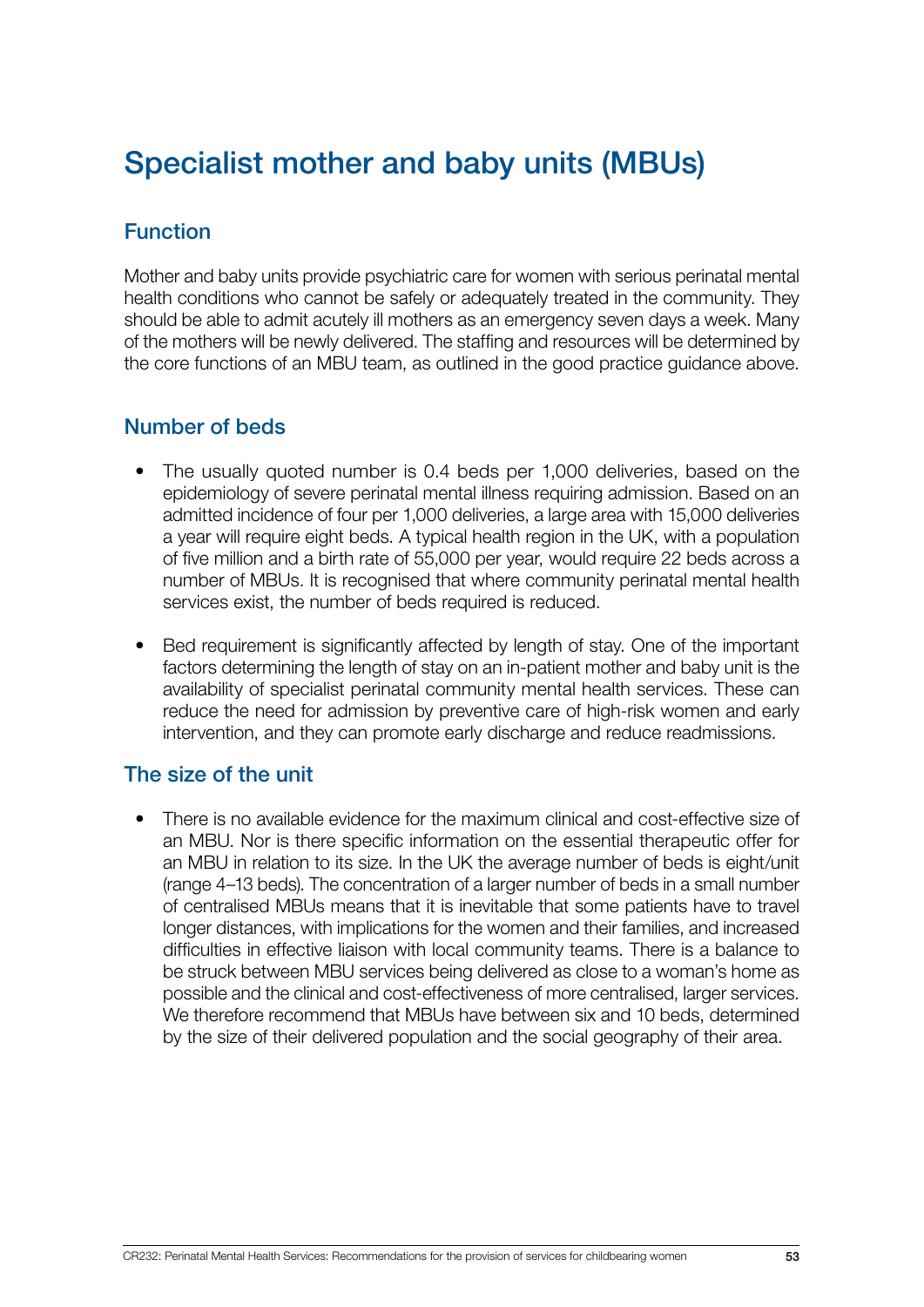### Estates and physical resources

- The details of the physical resources of a mother and baby unit can be found in the CCQI standards for MBUs. Essentially, they are determined by the special needs for safety and the special needs of recently delivered mothers and small babies. To provide a safe environment, they should have controlled access and facilities used only by mothers and their infants. There will be single-room accommodation and babies can be 'roomed in' with their mothers. There will be sufficient space for private and communal activities and a nursery.
- The MBU should be on the site of a psychiatric in-patient service so that additional assistance is available in an emergency. Ideally, they should also be on the site of a maternity unit and paediatric unit to allow for early transfer of newly delivered mothers and timely access to the appropriate maternity and paediatric care following delivery.
- MBUs should provide a safe space accessible for family members to ensure regular contact with the wider family, including other siblings, where the mother's mental health needs permit and this is within the mother's wishes.
- Facilities for teleconferencing are important to enable community staff at some distance from the unit to participate in care planning and pre-discharge planning. A personal tablet or laptop with video-call facilities will enable mothers to keep in touch with older children and the family outside of visiting hours.

# **Staffing**

All the staff should be contracted to the MBU with no other clinical responsibilities during their contracted hours (except for responsibilities to duty rotas). The CCQI perinatal in-patient standards (CCQI, 2019) and the Scottish Perinatal Mental Health Network (PMHN-S, 2019) have each made minimum staffing recommendations for a typical six-bed MBU. These recommendations are summarised below. These staffing numbers will need to be increased proportionately for units of a larger size.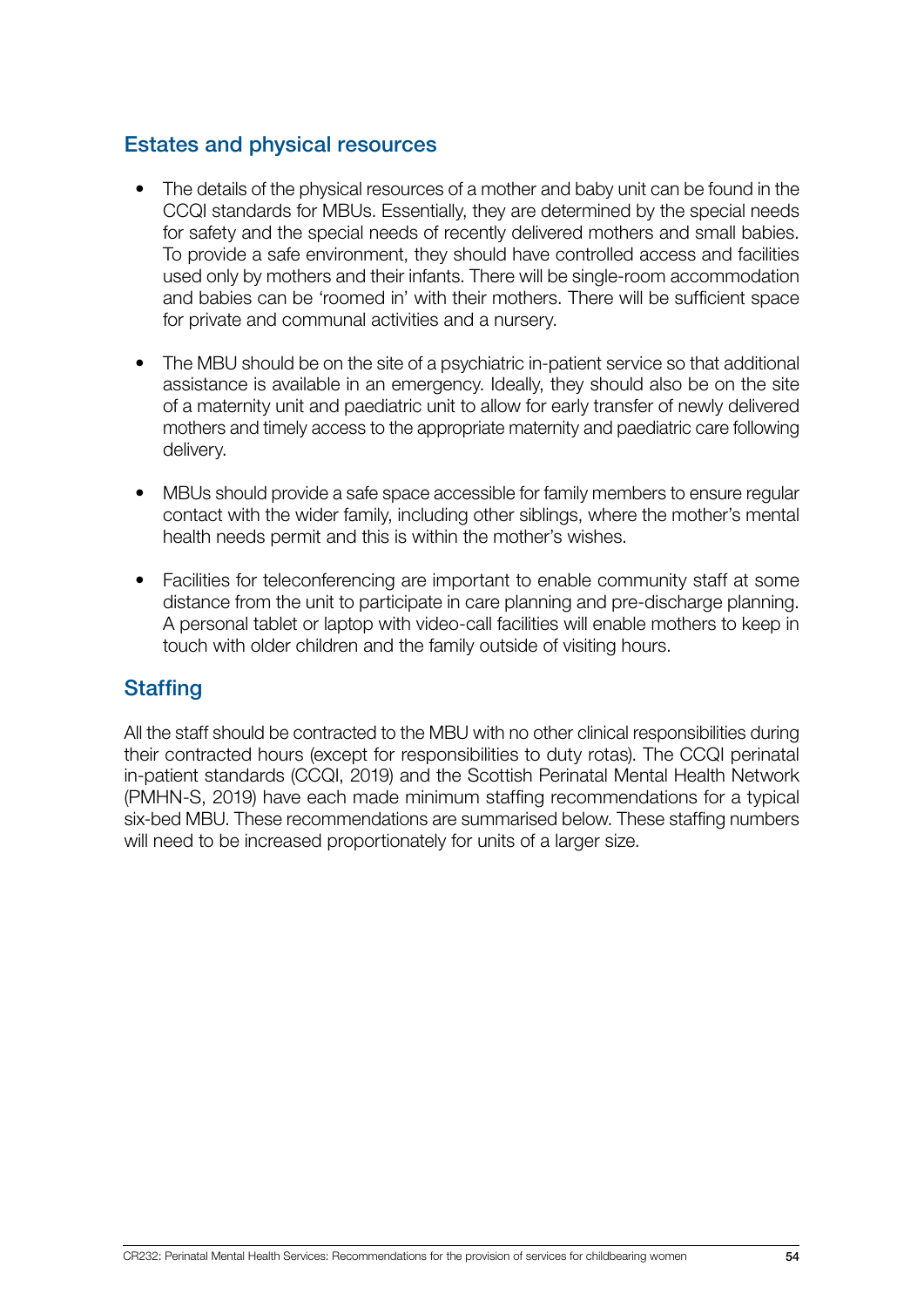#### Table 2: Minimum staffing recommendations for in-patient perinatal mental health services in England (for a six-bed MBU)

 $\blacksquare$ 

| Recommendations based on CR197 (RCPsych, 2015) and PQN Standards (PQN/CCQI, 2019) |              |                                                                                                                                                                                                                                                                                                                                                                                                                                                                                                                      |  |
|-----------------------------------------------------------------------------------|--------------|----------------------------------------------------------------------------------------------------------------------------------------------------------------------------------------------------------------------------------------------------------------------------------------------------------------------------------------------------------------------------------------------------------------------------------------------------------------------------------------------------------------------|--|
| <b>Discipline</b>                                                                 | <b>WTE</b>   | <b>Notes</b>                                                                                                                                                                                                                                                                                                                                                                                                                                                                                                         |  |
| Consultant psychiatrist <sup>1</sup>                                              | 0.5          | For details on roles and responsibilities see RCPsych<br>CR207 (RCPsych, 2017)                                                                                                                                                                                                                                                                                                                                                                                                                                       |  |
| Specialty doctor or junior<br>doctor (or equivalent) <sup>1</sup>                 | 0.5          | There is an identified duty doctor available at all times<br>to attend the ward/unit, including out of hours. The<br>doctor can attend the ward/unit within 30 minutes in<br>the event of an emergency                                                                                                                                                                                                                                                                                                               |  |
| Ward manager <sup>1</sup>                                                         | 1            | The ward manager is rostered as supernumerary and<br>only used in a clinical role if necessary                                                                                                                                                                                                                                                                                                                                                                                                                       |  |
| Charge nurse                                                                      | $\mathbf{1}$ |                                                                                                                                                                                                                                                                                                                                                                                                                                                                                                                      |  |
| Nurse <sup>1</sup>                                                                | 9            | At least two registered mental health nurses<br>٠<br>(RMNs) per day shift and at least two nurses at<br>night (one of which is an RMN)<br>A permanent qualified member of the nursing<br>$\bullet$<br>team should be on duty at all times<br>The numbers of nursing staff should be readily<br>٠<br>increased, determined by the acuity of the<br>patients on the unit and in an emergency<br>Bank or agency staffing should account for less<br>٠<br>than 15% of the total numbers of nurses on duty<br>in any week |  |
| Clinical psychologist <sup>1</sup>                                                | 0.5          | Their role will include providing psychological<br>assessments and treatments for the patients,<br>supervising other staff delivering psychosocial<br>interventions and leading mother and infant<br>interventions                                                                                                                                                                                                                                                                                                   |  |
| Nursery nurse <sup>1</sup>                                                        | 2.5          | There is at least one specialist nursery nurse to<br>$\bullet$<br>cover day duty (including early and late shifts)<br>Their time should be protected to allow them to<br>$\bullet$<br>assist mothers caring for their babies, ensure<br>that the emotional and physical needs of babies<br>are met and engage in activities to promote<br>the mother-infant relationship. They should not<br>be used, except in emergencies, as nursing<br>assistants                                                                |  |
| Additional nursery nurse <sup>2</sup>                                             | 2.5          | There is at least one specialist nursery nurse covering<br>the unit 24 hours a day                                                                                                                                                                                                                                                                                                                                                                                                                                   |  |
| Occupational therapist <sup>1</sup>                                               | 0.5          | Their role will include assessing and assisting<br>activities of daily living for new mothers and<br>organising personal and group activities for mothers<br>and their infants                                                                                                                                                                                                                                                                                                                                       |  |
| Social work input <sup>2</sup>                                                    | 0.5          |                                                                                                                                                                                                                                                                                                                                                                                                                                                                                                                      |  |
| Designated midwife                                                                |              | A designated midwife is required to visit the mother<br>and baby unit as clinically necessary to see pregnant<br>and recently delivered mothers and advise on the<br>care of newborn infants. They should be available for<br>advice at all times                                                                                                                                                                                                                                                                    |  |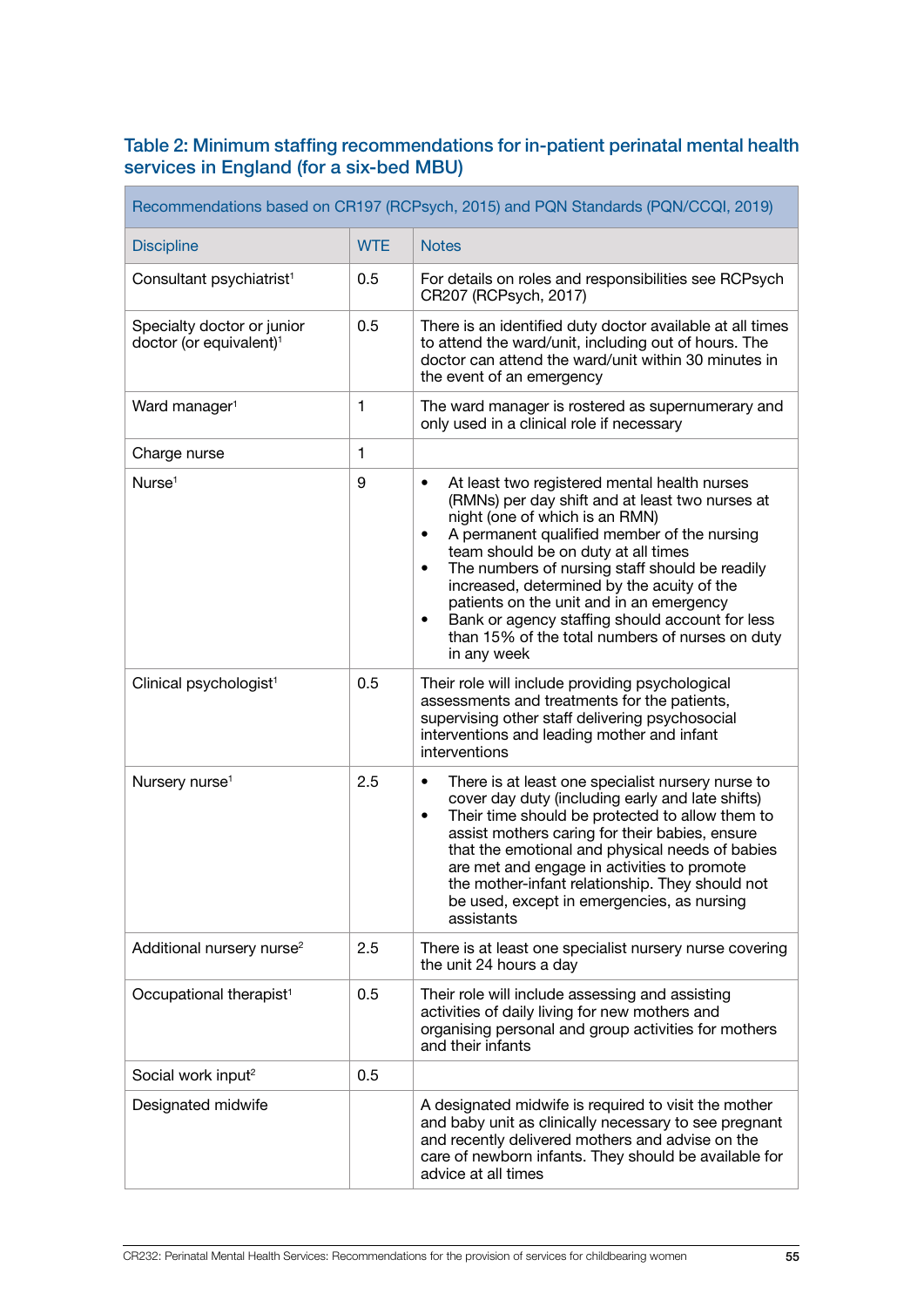| Designated health visitor           |            | There should be a designated health visitor who<br>provides at least one half-day a week. They will see<br>all the mothers and babies and advise on infant care<br>as well as advising the nursing staff and providing<br>clinical supervision for the nursery nurses. They also<br>have an important role in liaising with the mother's<br>own health visitor prior to discharge |
|-------------------------------------|------------|-----------------------------------------------------------------------------------------------------------------------------------------------------------------------------------------------------------------------------------------------------------------------------------------------------------------------------------------------------------------------------------|
| Administrative support <sup>1</sup> | 0.5        |                                                                                                                                                                                                                                                                                                                                                                                   |
| Specialist pharmacist <sup>1</sup>  |            | A specialist pharmacist is a member of the MDT                                                                                                                                                                                                                                                                                                                                    |
| Creative therapist <sup>3</sup>     |            | There is dedicated sessional input from creative<br>therapists                                                                                                                                                                                                                                                                                                                    |
| Peer support worker <sup>3</sup>    |            | The team includes input from peer support<br>workers. This could be through a paid or voluntary<br>arrangement                                                                                                                                                                                                                                                                    |
| Additional recommended staff        |            |                                                                                                                                                                                                                                                                                                                                                                                   |
| <b>Discipline</b>                   | <b>WTF</b> |                                                                                                                                                                                                                                                                                                                                                                                   |
| Parent-infant therapist             | 0.5        |                                                                                                                                                                                                                                                                                                                                                                                   |

<sup>1</sup> PQN Type I standard; <sup>2</sup> PQN Type II standard; <sup>3</sup> PQN Type 3 standard – for past recommendations (PQN/CCQI, 2019)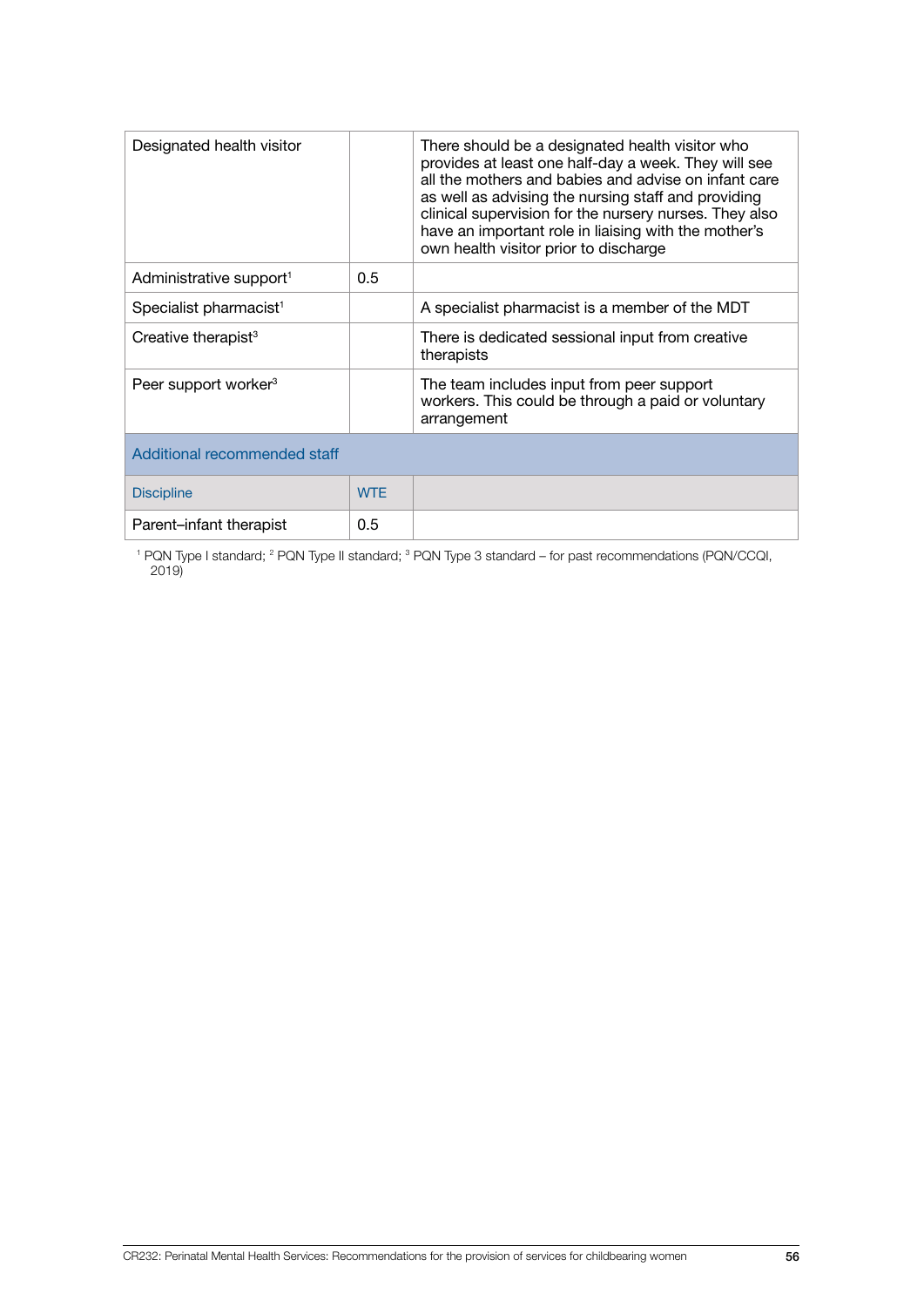Table 3: Minimum staffing recommendations for in-patient perinatal mental health services in Scotland (for a six-bed MBU), taken from the Scotland Perinatal Mental Health Network: needs assessment and service recommendations (PMHN-Scotland, 2019)

| Recommended MBU staffing (based on a six-bed unit)                                                                           |                  |                                                                                         |  |  |
|------------------------------------------------------------------------------------------------------------------------------|------------------|-----------------------------------------------------------------------------------------|--|--|
| <b>Discipline</b>                                                                                                            | <b>WTE</b>       | <b>Notes</b>                                                                            |  |  |
| Consultant psychiatrist                                                                                                      | 0.5              |                                                                                         |  |  |
| Junior psychiatrist or specialty doctors                                                                                     | 0.5              | Core trainee or specialty doctor                                                        |  |  |
| Senior charge nurse (Band 7)                                                                                                 | 1.0              |                                                                                         |  |  |
| Charge nurse (Band 6)                                                                                                        | 2.0              |                                                                                         |  |  |
| Consultant clinical psychologist (Band<br>8C)                                                                                | 0.5              |                                                                                         |  |  |
| Occupational therapist (Band 6)                                                                                              | 0.5              |                                                                                         |  |  |
| Social worker                                                                                                                | 0.5              |                                                                                         |  |  |
| Parent-infant therapist (Band 7-8C)                                                                                          | 0.5              | Grading may vary depending on<br>overall provision across the MBU and<br>community team |  |  |
| Mental health nurse (Band 5)<br>-To provide three Band 5 nurses on each<br>day shift and two Band 5 nurses on<br>night shift | 14.0             |                                                                                         |  |  |
| Nursery nurse (Band 4)<br>-To provide one Band 4 nursery nurse on<br>each day and night shift                                | 5.3              |                                                                                         |  |  |
| Health visitor (Band 7)                                                                                                      | 0.2 <sub>2</sub> |                                                                                         |  |  |
| Administrative staff (Band 3-4)                                                                                              | 0.5              |                                                                                         |  |  |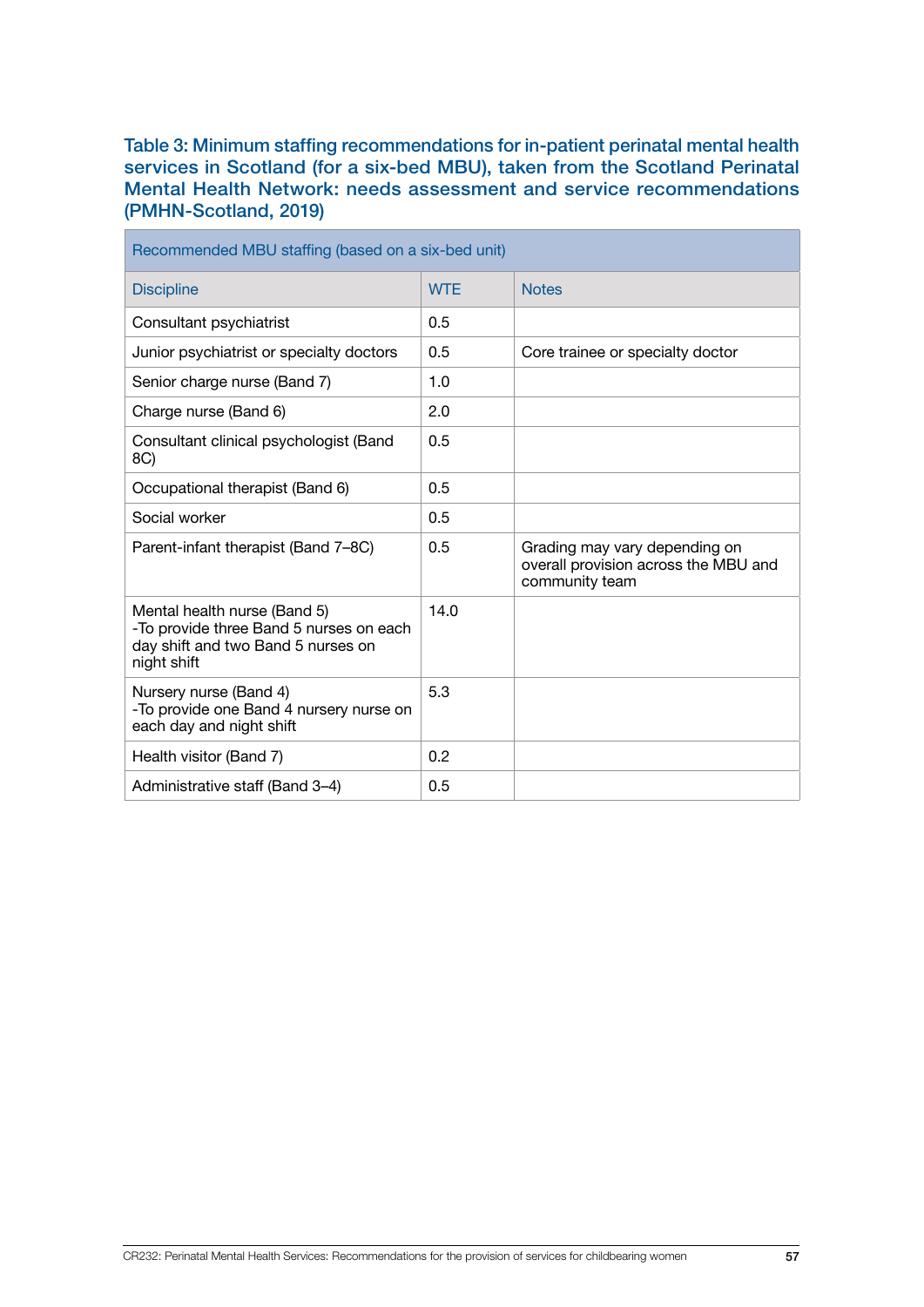# Specialist community perinatal mental health teams

# Function

Specialist community perinatal mental health teams have the dual role of assessing and treating moderate to severe perinatal mental illness and actively supporting the mother-infant relationship. They are at the centre of an integrated perinatal care pathway, providing community-based treatments, maternity liaison and close working with MBUs. The staffing and resources will be determined by the core functions of community perinatal mental health team, as outlined in the good practice section above.

# **Staffing**

As previously stated, there is recognition that areas across the UK are at varying stages of service development and have varying needs according to their population and geography. In addition, the wider context of health provision and the models of care adopted may vary, e.g. the percentage of the birth population targeted, the length of follow-up and how some of the aspects of specialist provision are organised (for example specialist parent-infant provision and psychological therapy provision within maternity and neonatal settings). The indicative staffing/workforce modelling below is reflective of this and outlines guidance produced across the devolved nations of the UK.

Where the specialist perinatal community mental health team is provided by the same mental health trust as the MBU, staff can be 'shared' across the two services, for example allowing for full-time appointments to the service as a whole. However, it should be made clear which part of the service they are contracted to work in, at which times.

## **England**

Current staffing recommendations based on *CCQI Standards for Community Perinatal Mental Health Services* (CCQI, 2020) are summarised in Table 4 below, alongside a recommended workforce model that will enable perinatal community mental health teams to meet the objectives set out in the NHS LTP. The LTP objectives aim to expand access and provision beyond the core functions of a community perinatal mental health team to allow:

- 10% of the delivered population to have access to specialist community care from preconception to 24 months after birth, with increased availability of evidence-based psychological therapies to include parent-infant, couple, co-parenting and family interventions
- partners of women accessing specialist community perinatal mental health teams to have access to an assessment for their mental health and signposting to support as required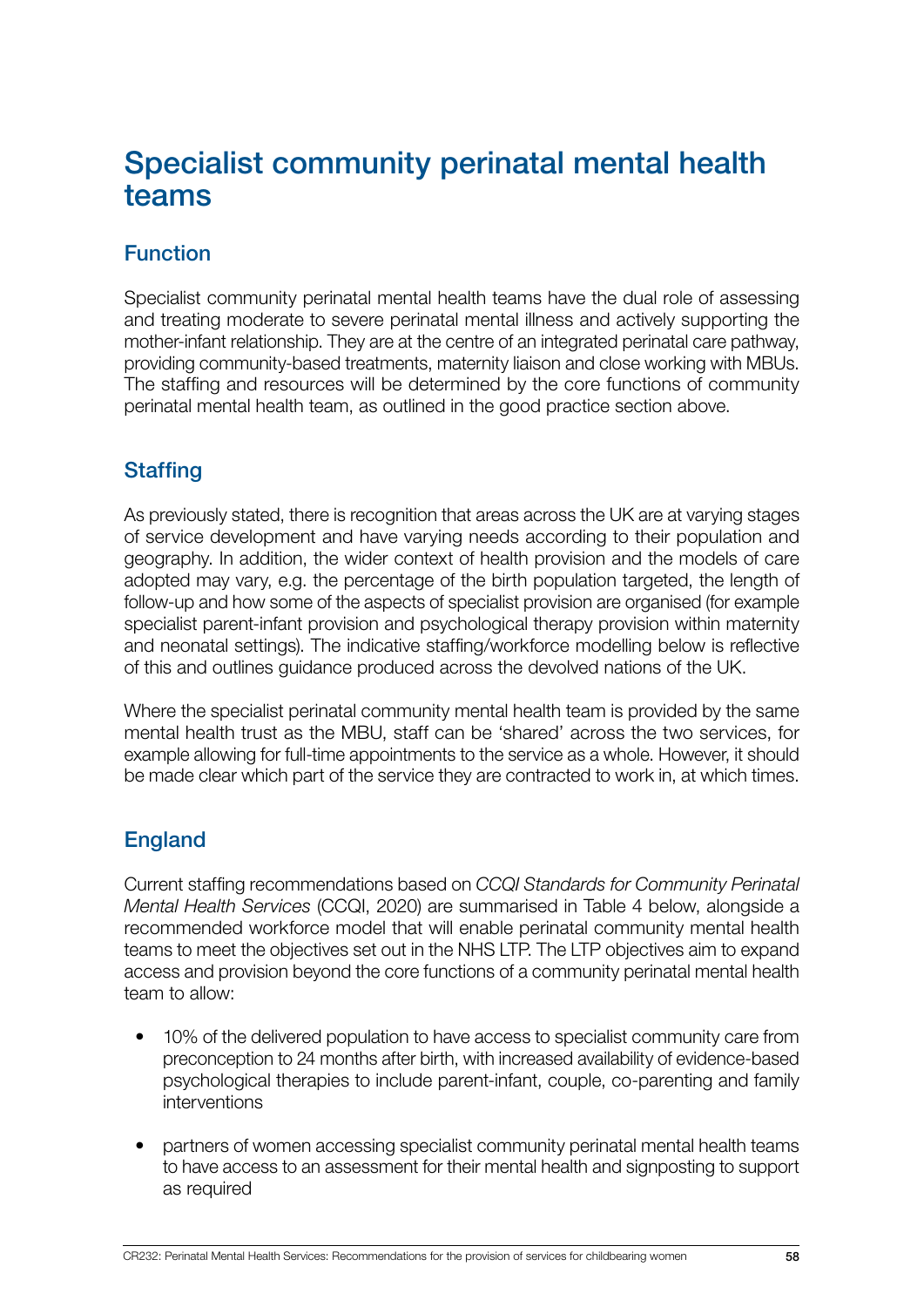• maternal mental health services (formerly referred to as maternity outreach clinics) to be developed to increase access to evidence-based psychological support and therapy in a maternity setting, and to integrate maternity, reproductive health and psychological therapy for women experiencing mental health difficulties directly arising from, or related to, their maternity experience.

|                                                                                               | <b>Past staffing</b><br>recommendations<br>As based on CR197 (RCPsych,<br>2015) and PQN Standards (PQN/<br>CCQI, 2019), developed before<br>the publication of the Long Term<br>Plan (NHS England, 2019, PQN/<br>CCQI, 2020) (per 10,000 births) |                                                                                                                                                                                                                    | <b>New staffing recommendations</b><br>There are for a team based in an<br>urban setting, designed to meet the<br>objectives of the Long Term Plan<br>(per 10,000 births) |                                                                                                                                                                                                                                                                                    |
|-----------------------------------------------------------------------------------------------|--------------------------------------------------------------------------------------------------------------------------------------------------------------------------------------------------------------------------------------------------|--------------------------------------------------------------------------------------------------------------------------------------------------------------------------------------------------------------------|---------------------------------------------------------------------------------------------------------------------------------------------------------------------------|------------------------------------------------------------------------------------------------------------------------------------------------------------------------------------------------------------------------------------------------------------------------------------|
| <b>Discipline</b>                                                                             | <b>WTE</b>                                                                                                                                                                                                                                       | <b>Notes</b>                                                                                                                                                                                                       | <b>WTE</b>                                                                                                                                                                | <b>Band/Notes</b>                                                                                                                                                                                                                                                                  |
| Consultant<br>psychiatrist <sup>1</sup>                                                       | 1.0                                                                                                                                                                                                                                              |                                                                                                                                                                                                                    | 2.5                                                                                                                                                                       |                                                                                                                                                                                                                                                                                    |
| Non-consultant<br>psychiatrist input <sup>2</sup>                                             | 1.0                                                                                                                                                                                                                                              | There is an identified<br>duty doctor available at<br>all times to attend the<br>ward/unit, including out<br>of hours. The doctor<br>can attend the ward/unit<br>within 30 minutes in the<br>event of an emergency | 2.5                                                                                                                                                                       | Specialty doctor/higher<br>trainee/core trainee                                                                                                                                                                                                                                    |
| Team manager <sup>1</sup>                                                                     | $\mathbf{1}$                                                                                                                                                                                                                                     | The team has a<br>dedicated specialist<br>team manager. 0.5<br>clinical/0.5 managerial                                                                                                                             | $\overline{2}$                                                                                                                                                            | Band 8a managerial 1.0<br>Band 7 deputy 0.5<br>clinical/0.5 managerial                                                                                                                                                                                                             |
| Clinical<br>psychologists <sup>1</sup> and<br>other psychological<br>therapy<br>professionals | 1.0                                                                                                                                                                                                                                              |                                                                                                                                                                                                                    | 8                                                                                                                                                                         | Clinical psychology Band<br>8d/8c/8b/8a/7<br>Other psychological<br>professionals:<br>• counselling psychology<br>• CBT therapist<br>• systemic psychotherapist<br>• adult psychotherapist<br>To include 2.0 parent-infant<br>therapists/staff trained in<br>parent infant therapy |
| <b>Addition clinical</b><br>or counselling<br>psychologist <sup>2</sup>                       | 1.0                                                                                                                                                                                                                                              | This should be a<br>qualified professional<br>and not an assistant or<br>trainee                                                                                                                                   | See<br>above                                                                                                                                                              |                                                                                                                                                                                                                                                                                    |
| Parent-infant<br>therapist <sup>t3</sup>                                                      | 1.0                                                                                                                                                                                                                                              | Band 3 or above or local<br>equivalent                                                                                                                                                                             | See<br>above                                                                                                                                                              |                                                                                                                                                                                                                                                                                    |
| Nurse <sup>1</sup>                                                                            | 5.0                                                                                                                                                                                                                                              |                                                                                                                                                                                                                    | 8                                                                                                                                                                         | Consultant nurse/advanced<br>nurse practitioner/clinical<br>nurse manager/Band 7/<br>Band 6                                                                                                                                                                                        |

#### Table 4: Minimum staffing recommendations for community perinatal mental health services in England (per 10,000 births)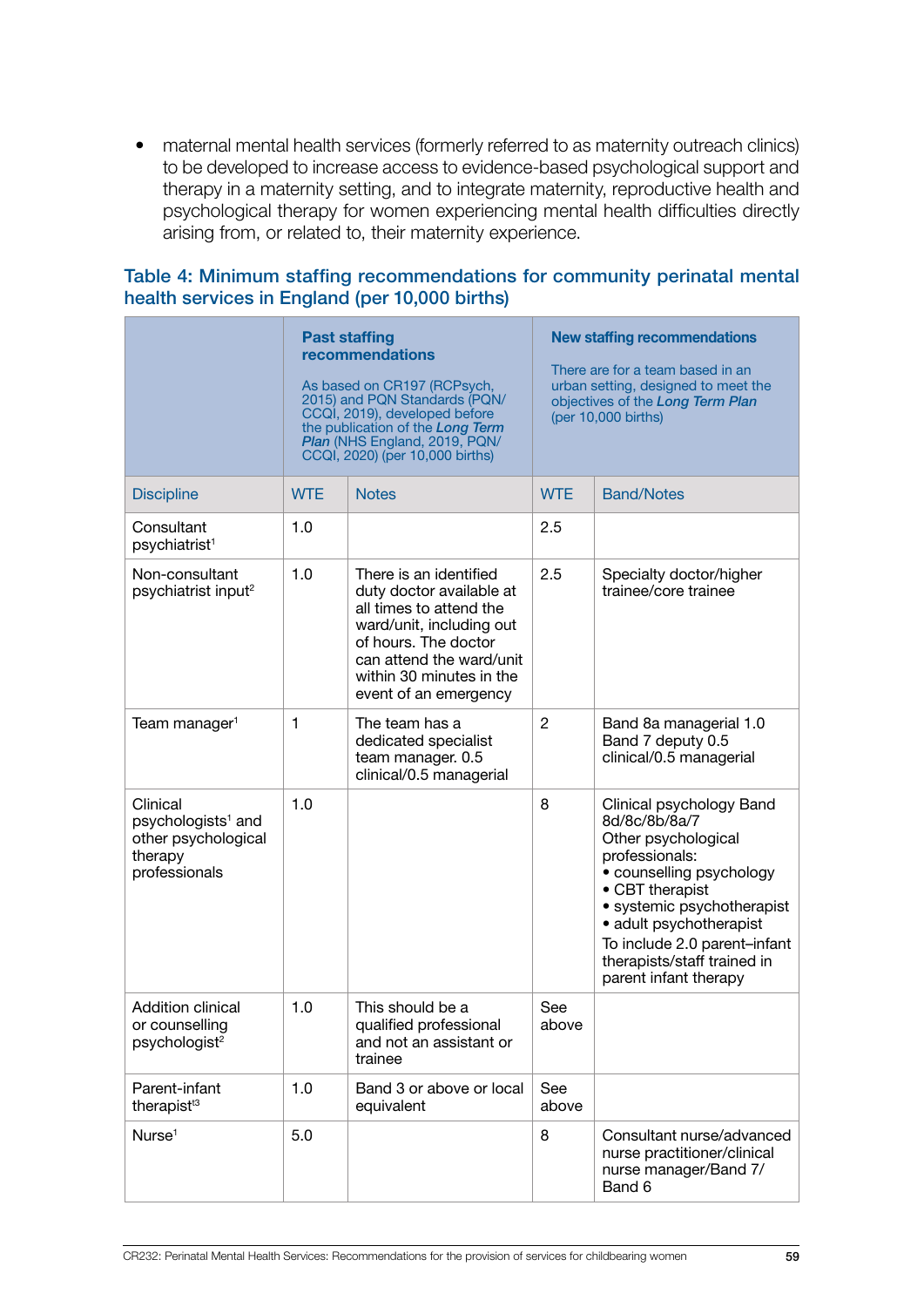| Nursery nurse <sup>2</sup>                                 | 2.5 |  | 4              | Band 4            |
|------------------------------------------------------------|-----|--|----------------|-------------------|
| Occupational<br>therapist <sup>1</sup>                     | 1.0 |  | $\overline{c}$ | Band 8c/8b/8a/7/6 |
| Social worker <sup>2</sup>                                 | 0.5 |  | $\overline{2}$ | Band 7/6          |
| Administrator <sup>1</sup>                                 | 1.0 |  | 5              | Band 5/4          |
| Peer support worker<br>(to include a peer<br>support lead) | N/A |  | $\overline{4}$ | Band 4            |
| Pharmacist                                                 | N/A |  | 0.5            | Band 8a/8b        |
| Total                                                      | 15  |  | 40.5           |                   |
| Additional recommended staff                               |     |  |                |                   |
| Medical clinical lead                                      | N/A |  | 0.4            |                   |
| Senior service<br>manager<br>(operational)                 |     |  | 0.5            |                   |
| Assistant<br>psychologist                                  | N/A |  | 1.5            | Band 4            |
| Health visitor                                             | 0.3 |  | 0.3            | Band 7            |
| Mental health<br>midwife                                   | 0.3 |  | 0.3            | Band 7            |
| Consultant<br>obstetrician                                 | N/A |  | 0.2            |                   |

<sup>1</sup> PQN Type I standard; <sup>2</sup> PQN Type II standard; <sup>3</sup> PQN Type 3 standard – for past recommendations (PQN/CCQI, 2020)

In the LTP, there are different proposed models for psychological therapy provision to maternity services, including models embedded within perinatal community teams and standalone services. There are plans to pilot different models to inform future service recommendations. The LTP's recommended workforce for a standalone maternal mental health psychological therapy service is shown in Table 5 below.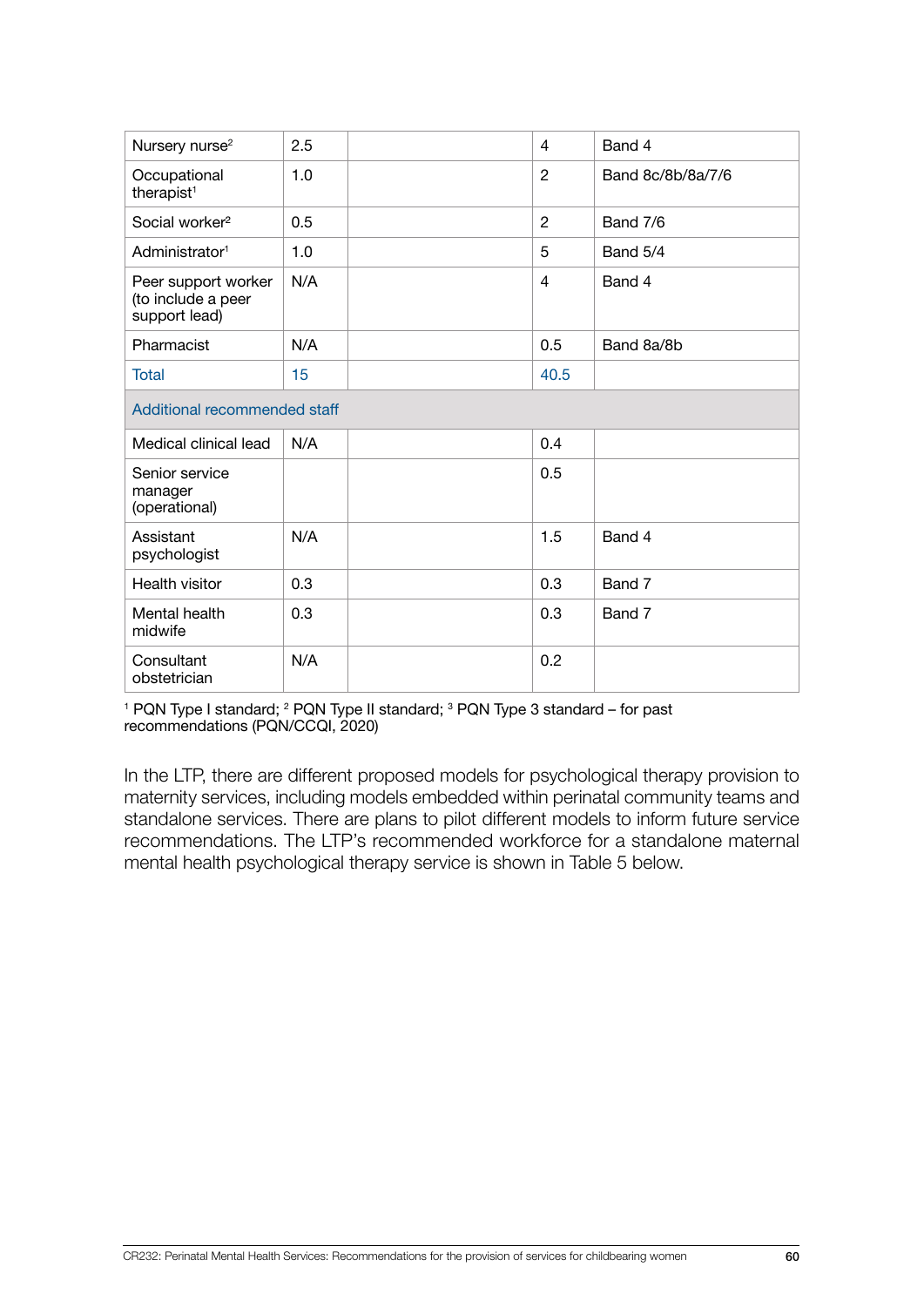Table 5: Example LTP workforce recommendations for staffing for a standalone maternal mental health service (per 10,000 births)

| Indicative service model                                |                |            |  |  |
|---------------------------------------------------------|----------------|------------|--|--|
| Role                                                    | <b>Banding</b> | <b>WTE</b> |  |  |
| Specialist mental health midwife*                       | $7^{\star}$    | 2.0        |  |  |
| Nurse/AHP/midwife (Reproductive<br>health practitioner) | 6              | 0.5        |  |  |
| Senior administrator                                    | 4              | 1          |  |  |
| Senior clinical psychologist                            | 8а             | 0.5        |  |  |
| Clinical psychologist                                   | 7              | 0.5        |  |  |
| Assistant psychologist                                  | 4              | 1.0        |  |  |
| Peer supporter                                          | з              | 1.0        |  |  |

## Scotland: Community perinatal mental health teams

The perinatal mental health network in Scotland recommended that all Scottish NHS boards should have community specialist perinatal mental health provision, with the specific model being dependent on birth numbers, sociodemographic and geographical needs, as described previously (PMHN-S, 2019). For areas with high birth numbers (of >5,000 annual births), they recommended the development of standalone community perinatal mental health services. For smaller boards where a standalone service is not feasible, they recommended a dispersed model of care delivered via regional collaborative structures and networks. Table 6 below shows staffing recommendations for standalone perinatal mental health teams per 10,000 births (the equivalent size to the CCQI community team staffing recommendations summarised above). In general, they recommend somewhat higher staffing levels than CCQI, particularly for psychological provision. This is in line with the proposed expansion of perinatal psychology provision set out in England's LTP.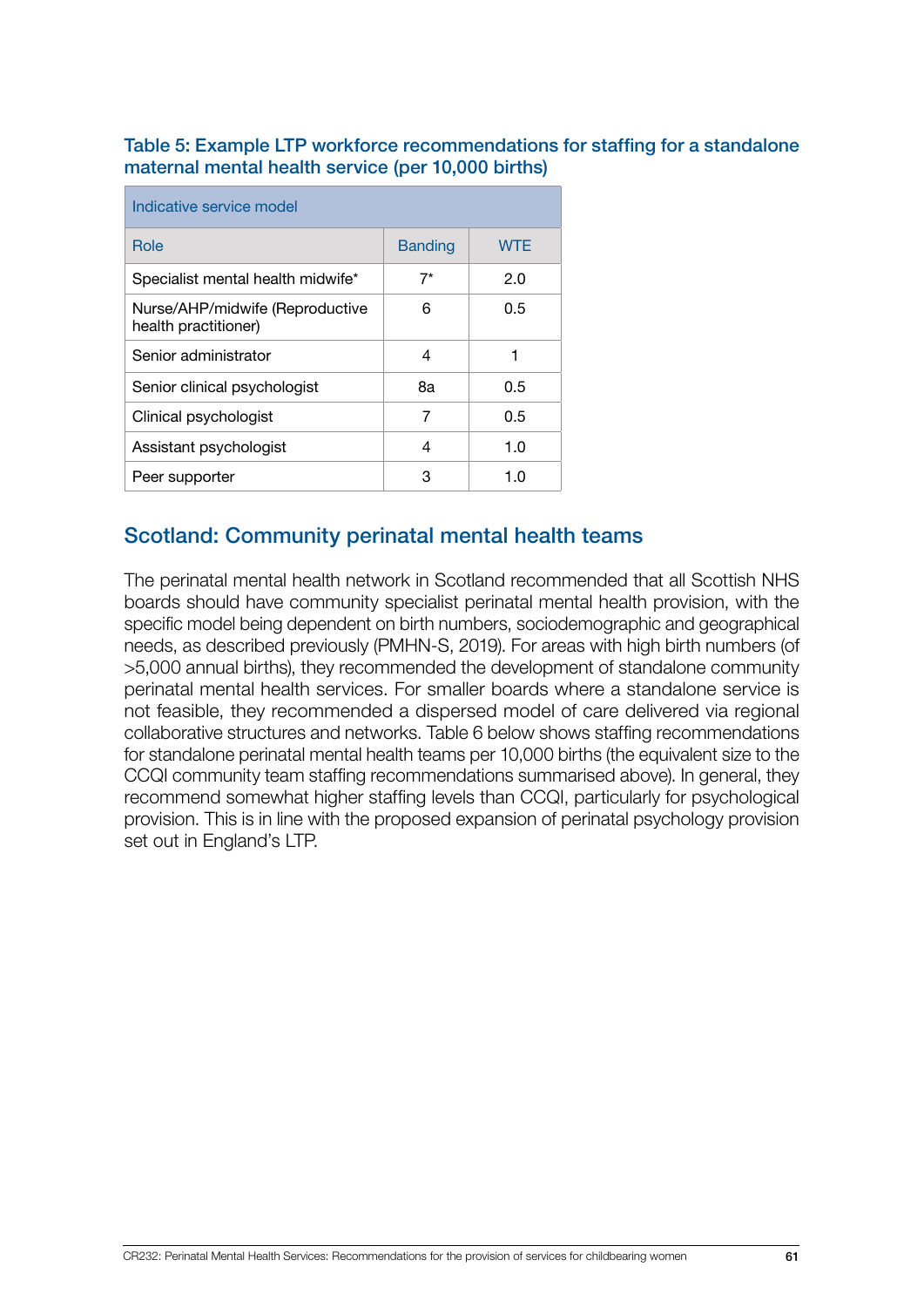#### Table 6: Minimum staffing recommendations for a specialist community perinatal mental health team in Scotland (per 10,000 births), taken from the Scotland Perinatal Mental Health Network: needs assessment and service recommendations (PMHN-Scotland, 2019)

| Recommended specialist community team staffing for delivered populations over 6,000/year |                                    |                                                                                                                    |  |  |
|------------------------------------------------------------------------------------------|------------------------------------|--------------------------------------------------------------------------------------------------------------------|--|--|
| <b>Discipline</b>                                                                        | WTE per 10,000 births <sup>1</sup> | <b>Notes</b>                                                                                                       |  |  |
| Consultant psychiatrist                                                                  | 1.0<br>$(+0.1/0.2)$                | Add 0.1–0.2 WTE to<br>calculated WTE for education/<br>training responsibilities and<br>regional role <sup>2</sup> |  |  |
| Junior psychiatrist                                                                      | 1.0                                | This may be a core trainee or<br>a specialty doctor                                                                |  |  |
| Nurse consultant (Band 8B)                                                               | 1.0                                | Three regional posts in total <sup>3</sup>                                                                         |  |  |
| Nurse team leader (Band 7)                                                               | 1.0                                |                                                                                                                    |  |  |
| Mental health nurse (Band<br>$5 - 6$ )                                                   | 5.0                                | Either all Band 6 or a mix of<br>Bands 6 and 5                                                                     |  |  |
| Consultant clinical<br>psychologist (Band 8C)                                            | 0.5<br>$(+0.1/0.2)$                | Add 0.1-0.2 WTE to calculated<br>WTE for education/training<br>responsibilities and regional<br>role               |  |  |
| Clinical psychologist (Band<br>8A-8C)                                                    | 2.0                                |                                                                                                                    |  |  |
| Parent-infant therapist/Lead<br>(Band 8A-8C)                                             | 0.5<br>$(+0.1/0.2)$                | These staff may come from<br>a variety of professional<br>backgrounds                                              |  |  |
| Occupational therapist (Band<br>6)                                                       | 1.0                                |                                                                                                                    |  |  |
| Nursery nurse (Band 4)                                                                   | 2.5                                |                                                                                                                    |  |  |
| Social worker                                                                            | 0.5                                |                                                                                                                    |  |  |
| Administrative staff<br>(Band 3-4)                                                       | 2.0                                |                                                                                                                    |  |  |

1 Birth numbers of 10,000 per year would be expected to generate 300–500 new assessments. However, it should be borne in mind that large metropolitan areas will have drift in of births from neighbouring areas and so may require higher overall staffing for their maternity liaison role.

2 0.1 or 0.2 WTE dependent on the extent of local or regional education/training roles and leadership of regional networks.

<sup>3</sup> There should be three regional posts, two hosted/co-located with existing MBU services and one within northern regional structures (and hosted/co-located with a third MBU, if provided).

4 The clinical psychologist provision is within the range recommended in the British Psychological Society report on perinatal provision (2019) and significantly above that recommended by the *RCPsych Perinatal Quality Network Standards and College Report 197* (2015).

<sup>5</sup> Parent-infant therapists are likely to have a regional clinical advisory role. Where this is the case, boards should consider providing additional sessional time funded through regional structures.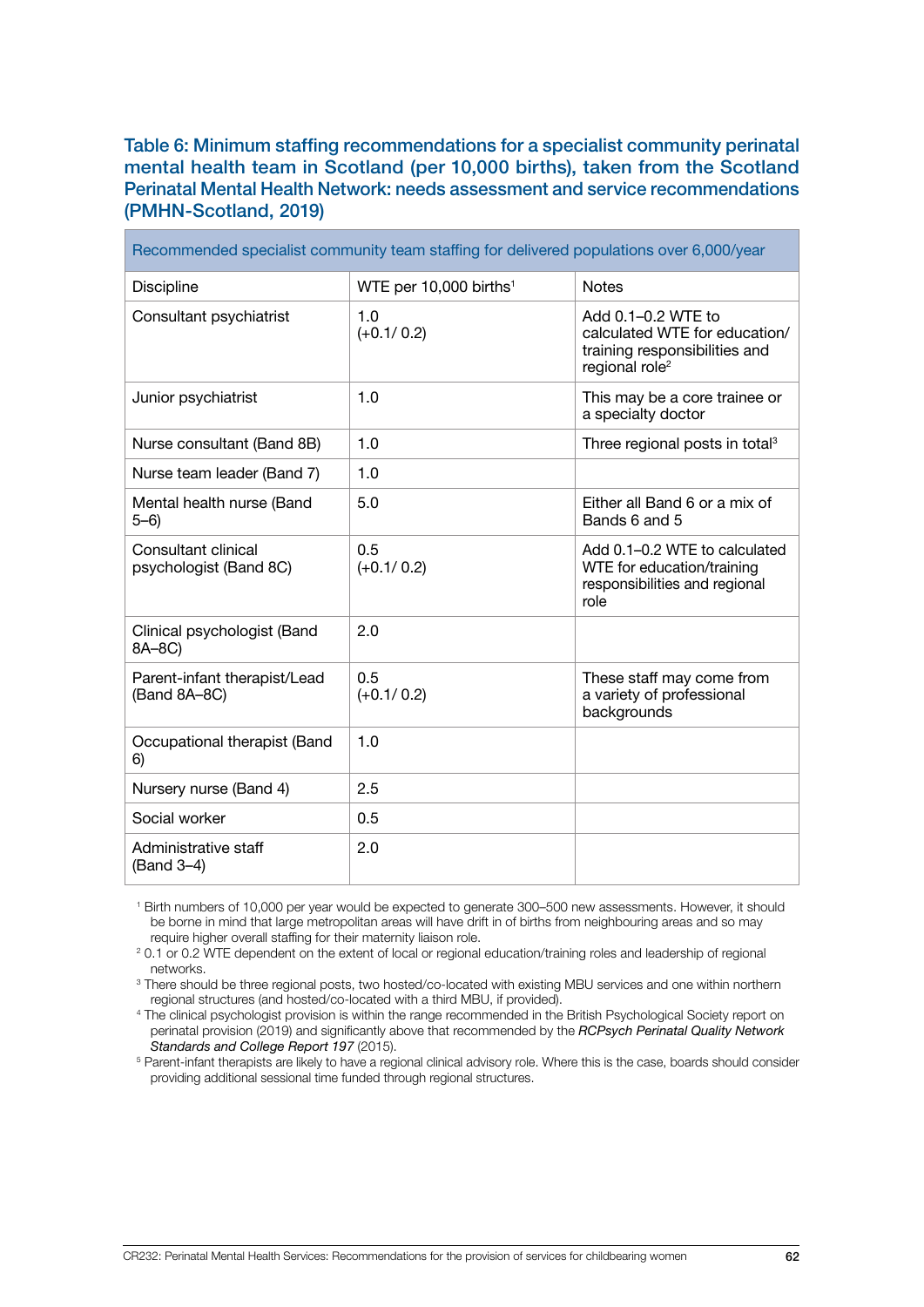## Scotland: Maternity and neonatal psychological services

The perinatal mental health network in Scotland recommended the development of maternity and neonatal psychological services, to address the needs of women with more complex difficulties in relation to previous or current pregnancy and neonatal complications, or who have mental health problems which directly affect maternity care, and who require additional, or more specialist, interventions than those provided within maternity, neonatal or primary care settings. This includes interventions for difficulties related to pregnancy and birth complication or loss, infant ill health following NICU admission and tokophobia. They recommend that whilst maternity and neonatal psychological interventions may be provided by independent teams, there should be close working arrangements with local perinatal mental health services and agreed referral criteria and pathways into care. They acknowledged the recommendations of the British Psychological Society re clinical psychologist staffing recommendations for such services (BPS, 2019) but recommended the need to explore models with a multidisciplinary structure within maternity services, which could also include midwifery, or other mental health staff, with additional psychological therapies training. Suggested staffing recommendations for maternity and neonatal units per 3,000 deliveries is shown below.

#### Table 7: Minimum staffing recommendations for maternity and neonatal psychological interventions teams in Scotland (per 3,000 births), taken from the Scotland Perinatal Mental Health Network: needs assessment and service recommendations (PMHN-Scotland, 2019)

| Maternity and neonatal psychological interventions team staffing |                                                                                                                                                                          |                                                     |  |  |
|------------------------------------------------------------------|--------------------------------------------------------------------------------------------------------------------------------------------------------------------------|-----------------------------------------------------|--|--|
|                                                                  | WTE consultant clinical<br>psychologist per 3,000<br>deliveries                                                                                                          | WTE psychological therapist<br>per 3,000 deliveries |  |  |
| Maternity hospitals with 3,000<br>or more deliveries/year        | 0.6 Band BC                                                                                                                                                              | 1.0 Band 6-8A                                       |  |  |
| Maternity hospitals with fewer<br>than 3,000 deliveries/year     | Clear pathways into local primary care psychological therapies<br>services, adult mental health psychological services or<br>perinatal mental health clinical psychology |                                                     |  |  |

### Clinical psychology and other psychological therapies staff: CCQI and British Psychological Society (BPS) recommendations

The CCQI and Scottish Perinatal Clinical Network staffing recommendations for clinical psychology in in-patient and community perinatal services are shown above. The 2019 *British Psychological Society (BPS) Position Paper on perinatal psychology provision in specialist perinatal community mental health services* highlighted limited clinical psychology provision within existing perinatal services and, in particular, limited senior commissioned and appointed clinical psychology roles. The Position Paper recommended the following minimum staffing and seniority levels for community perinatal teams: 0.6 WTE consultant clinical psychologist (Band 8c or above) and 3.0 WTE clinical psychologists (Band 8a or 8b) per 10,000 births (BPS, 2019).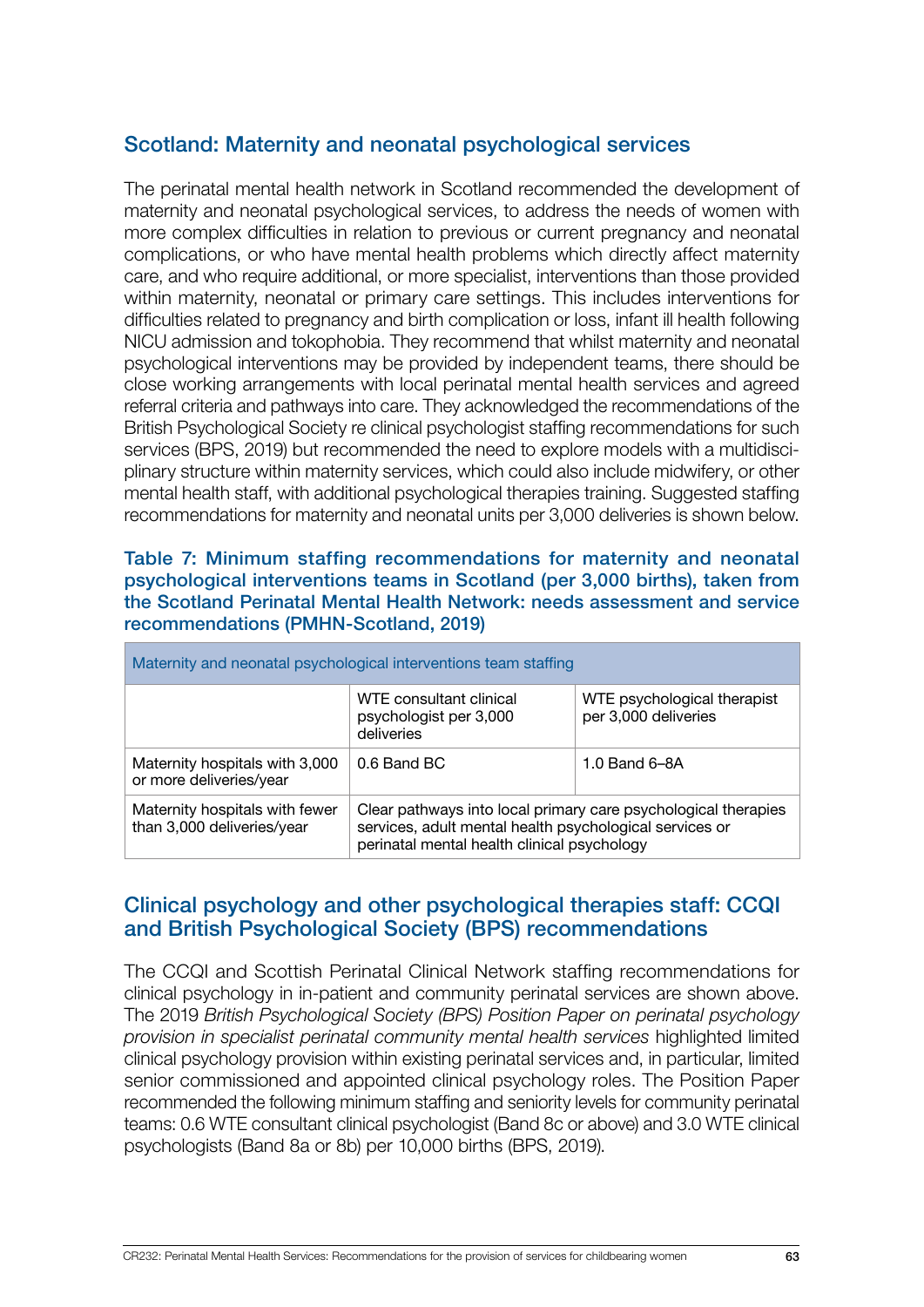## Healthy teams: Staff well-being

Unresolved feelings from one's past experience of being parented and traumatic experiences, both childhood and more recent, can be re-experienced in pregnancy and the postnatal period in a powerful way. Certain clinical and management situations can also evoke powerful feelings in members of the perinatal team, related to their own past or current experiences. External pressures such as structural reorganisations in the wider service, budget cuts, upheavals in wider society (such as a pandemic) and highly distressing events, such as the suicide of a patient or non-accidental injury to an infant, can all place pressure on the ability of the multidisciplinary team to function effectively, compassionately and safely for both patients and staff.

It is therefore crucial that, in addition to good line management, attention to caseload numbers, high-quality clinical supervision, continuous professional development, training opportunities and inclusive business meetings, there is also protected time and space for individual or group reflective practice for all levels of staff. Mentoring and facilitated away days, alongside attention to the basic needs of staff (e.g. protecting space for breaks and informally catching up) also contribute to both improved well-being in the team and the capacity for delivering compassionate and effective clinical care. Staff well-being measures should follow best practice guidance.

# COVID-19 and perinatal mental health

The COVID-19 pandemic placed patients and staff under unprecedented pressure and required rapid adaptations to perinatal service provision during a time of planned significant service change and expansion. Here we briefly review the evidence on the impact of COVID on perinatal mental health and on the experiences of patient and staff of service adaptations (namely remote working) during the COVID period.

There is evidence from the research literature on natural disasters, including the COVID-19 pandemic, of associated increases in perinatal symptoms of depression and anxiety (Hessami, Romanelli et al, 2020; Preis, Mahaffey et al, 2020; Yan, Ding et al, 2020; Zeng, Li et al, 2020; López-Morales, del Valle et al, 2021). Women at increased risk include women with a history of mental disorders, poor social support, loneliness, domestic abuse and other trauma, and increased insecurity – whether this is due to housing problems, financial difficulties or other adverse social circumstances (Ayaz, Hocaoğlu et al, 2020; Preis, Mahaffey et al, 2020; Harrison, Moulds et al, 2021; Liu, Erdei et al, 2021). In the case of COVID-19, women have also had less support from face-to-face maternity, primary care (including health visiting) and perinatal mental health services, reduced number of contacts and increased use of digital technology in service delivery, and evidence of alteration to perinatal appointments has been associated with perceived stress (Preis, Mahaffey et al, 2020; Zeng, Li et al, 2020). There is no known research that has examined the impact of the pandemic on outcomes for women with pre-existing severe mental illness.

Two studies have directly examined the experiences of perinatal mental health care during the pandemic. The first was part of a larger online mixed methods survey disseminated by the NIHR Mental Health Policy Research Unit, open to all mental health care staff in the UK. A secondary analysis of responses from 363 staff working with women in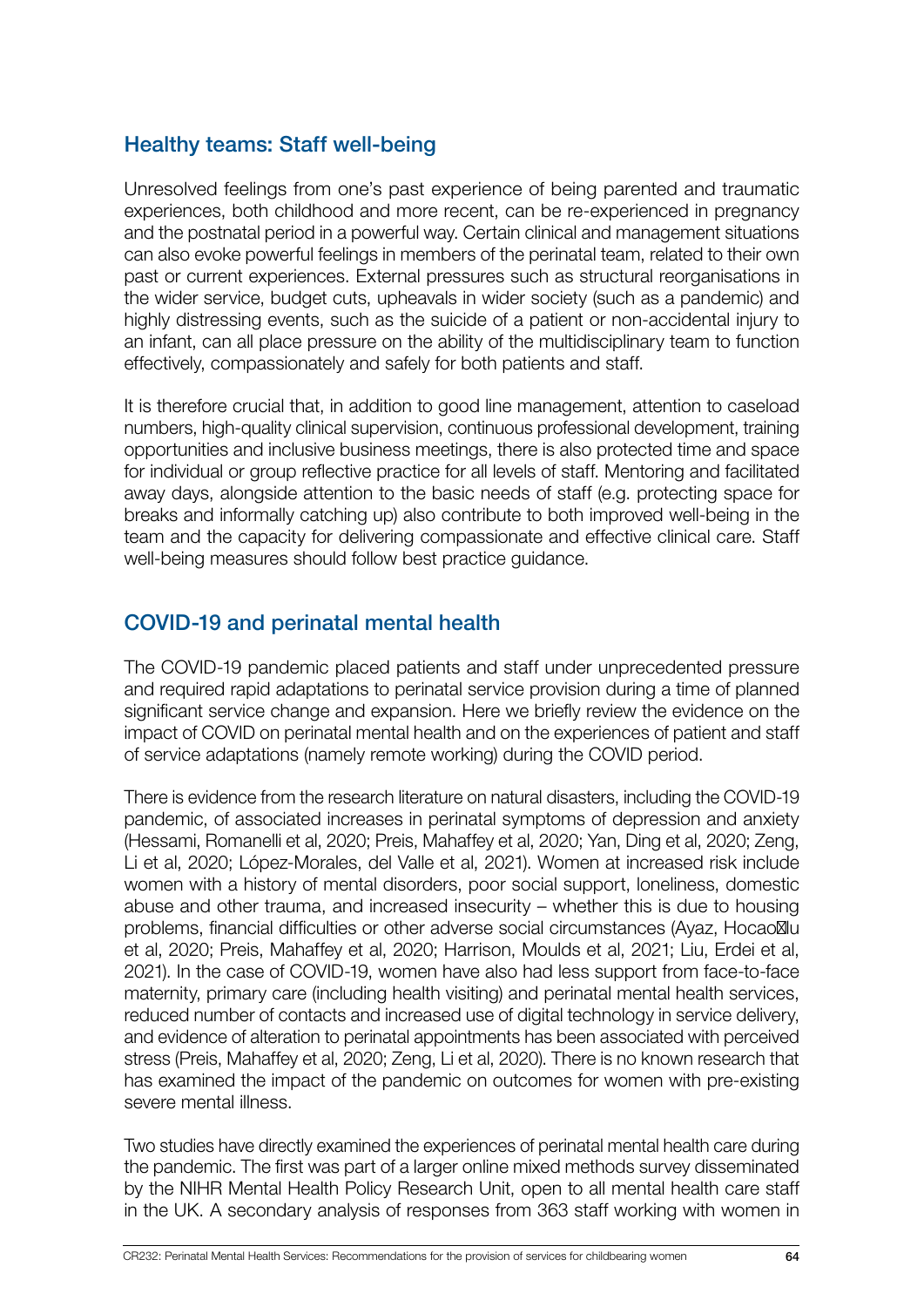the perinatal period reported that staff perceived the mental health of perinatal women to be particularly vulnerable to the impact of stressors associated with the pandemic, such as social isolation and domestic violence. Staff also reported feeling less able to assess women, particularly their relationship with their baby, and less able to mobilise safeguarding procedures, as a result of changes to mental health and other health and social care (Wilson, Dalton-Locke et al, 2020). The Confidential Enquiry into Maternal Deaths during the pandemic has highlighted potential opportunities for prevention of suicides and domestic homicides, through assessing potentially high-risk women face to face (Knight, Bunch et al, 2020). Evidence-based guidance has been published on how to assess women during the pandemic, similarly highlighting that remote assessment and delivery will not always be appropriate and staff therefore need to maintain face-to-face assessments when needed and ensure risk assessment and safeguarding procedures are not compromised (NIHR Oxford Health BRC (a), 2020, NIHR Oxford Health BRC (b), 2020).

Two UK studies have examined women's experiences of remote delivery of care. The first, the Policy Research Unit survey described above (Wilson, Dalton-Locke et al, 2020), reported that while 42% of staff found some women engaging poorly with virtual appointments, flexible remote consulting was perceived to be beneficial for others, including with time management due to reductions in travel time. The second, part of an NIHR-funded research programme on the effectiveness of perinatal mental health services has, to date, carried out 127 interviews with women, significant sources of support and staff members (O'Mahen, Howard et al, 2020). Women reported that blended treatment delivery, both in person and remotely via video conferencing, was preferred (though telephone was not preferred unless in the context of a pre-existing relationship); this was also an option for MBU post-discharge care before engagement with local specialist community teams but access to resources including mobile data and Wi-Fi to take part in video calls was critical (O'Mahen, Howard et al, 2020). These findings echo the findings of a systematic review and meta synthesis of telemedicine which concluded that remote delivery can be effective, (Batastini, Paprzycki et al, 2021) but could increase inequalities in perinatal mental health outcomes particularly in low income, minoritised and diverse groups (Brown, 2020). It is already known that there are significant evidence gaps related to treatment efficacy for perinatal women facing difficulties related to poverty, racism, stigma and interpersonal violence (Howard and Khalifeh, 2020), which means research into optimal service delivery during the pandemic is needed urgently. From a clinical perspective, delivery of perinatal care continues to need to be tailored to the needs of individual women.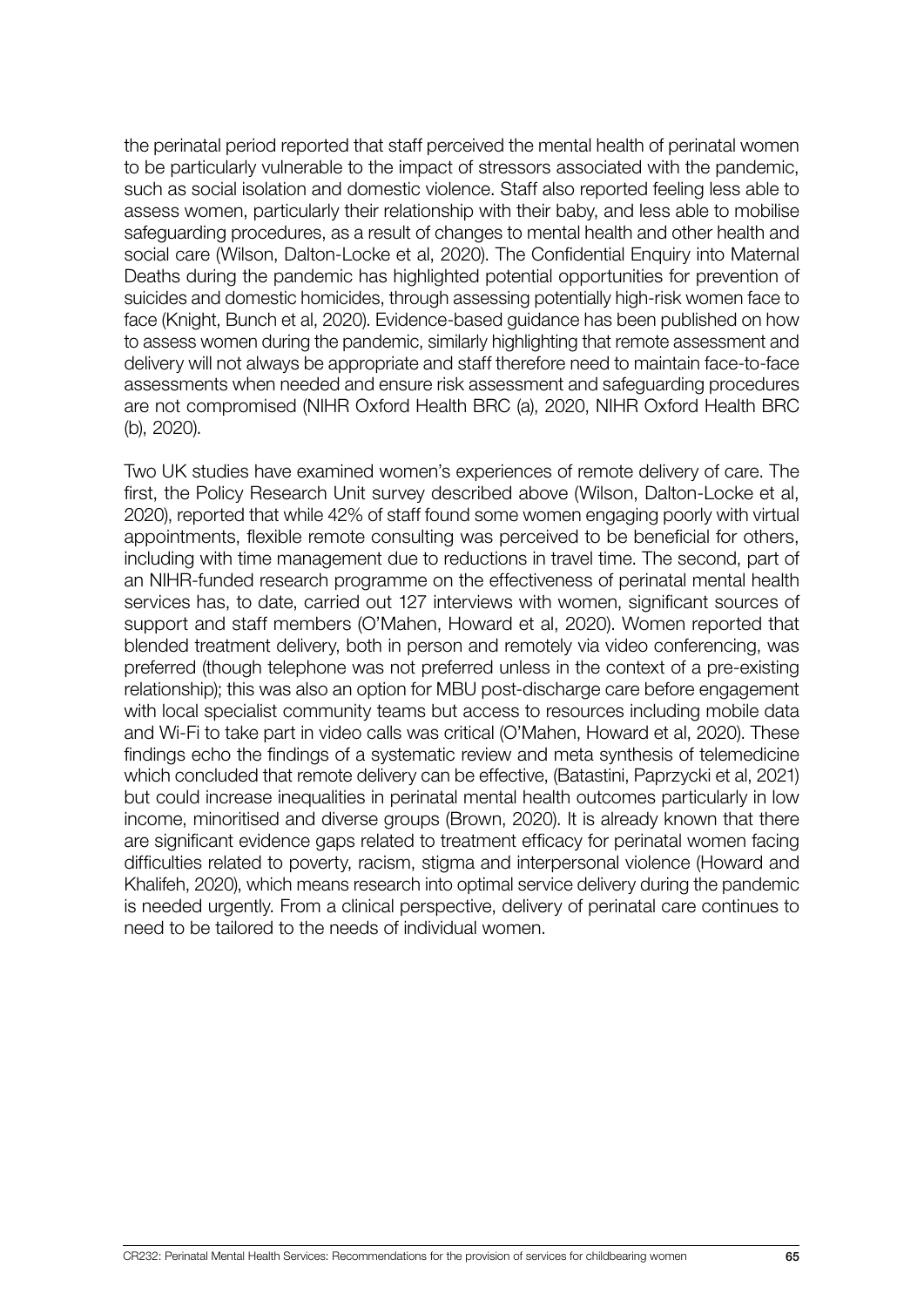# **References**

- Ansari NS, Shah J, Dennis CL and Shah PS (2021) Risk factors for postpartum depressive symptoms among fathers: A systematic review and meta-analysis. *Acta Obstet Gynecol Scand.*
- Ayaz R, Hocaoğu M, Günay T, Yardımcı OD, Turgut A and Karateke, A (2020) Anxiety and depression symptoms in the same pregnant women before and during the COVID-19 pandemic. *Journal of Perinatal Medicine* 48(9):965–970.
- Ayers S, Bond R, Webb R, Miller P and Bateson K (2019) Perinatal mental health and risk of child maltreatment: A systematic review and meta-analysis. *Child Abuse Negl* 98:104–172.
- Barker B, Iles, JE and Ramchandani, PG (2017) Fathers, fathering and child psychopathology. *Curr Opin Psychol*  15:87–92.
- Barlow J, Bennett, C, Midgley, S, Larkin, K and Wei, Y (2015) Parent-infant psychotherapy for improving parental and infant mental health. *Cochrane Database Syst* Rev 1: Cd010534.
- Batastini, AB, Paprzycki, P, Jones, ACT and MacLean, N (2021) Are video-conferenced mental and behavioral health services just as good as in-person? A meta-analysis of a fast-growing practice. *Clinical Psychology Review*  83:101–944.
- Bauer A, Parsonage, M, Knapp, M, Lemmi, V and Adelaja, B (2014) The costs of perinatal mental health problems. London, Centre for Mental Health and LSE.
- Beck CT and Harrison, L (2017). Posttraumatic stress in mothers related to giving birth prematurely: A mixed research synthesis. *J Am Psychiatr Nurses Assoc* 23(4):241–57
- BPS (2019) *Perinatal psychology provision in specialist perinatal community mental health services.* London.
- Brown, HK, Cobigo, V, Lunsky, Y, Dennis, CL and Vigod, S (2016) Perinatal health of women with intellectual and developmental disabilities and comorbid mental illness. *Can J Psychiatry* 61(11):714–23.
- Brown, JVE, Wilson, CA, Ayre, K, Robertson, L, South, E, Molyneaux, E, Trevillion, K, Howard, LM and Khalifeh, H (2021) Antidepressant treatment for postnatal depression. *Cochrane Database Syst* Rev 2: Cd013560.
- Brown, S (2020). Perinatal mental health and the COVID-19 pandemic. *World Psychiatry* 19(3):333–334.
- Brugha, TS, Morrell, CJ, Slade, P and Walters, SJ (2011) Universal prevention of depression in women postnatally: cluster randomized trial evidence in primary care. *Psychol Med* 41(4):739–48.
- Brummelte, S, Mc Glanaghy, E, Bonnin, A and Oberlander, TF (2017) Developmental changes in serotonin signaling: Implications for early brain function, behavior and adaptation. *Neuroscience* 342:212–231.
- Cameron, EE, Sedov, ID and Tomfohr-Madsen, LM (2016) Prevalence of paternal depression in pregnancy and the postpartum: An updated meta-analysis. *J Affect Disord* 206:189–203.
- Cantwell, R, Clutton-Brock, T, Cooper, G, Dawson, A, Drife, J and Garrod, D (2011). Saving mothers' lives: Reviewing maternal deaths to make motherhood safer: 2006–2008, the eighth report of the confidential enquiries into maternal deaths in the United Kingdom. *BJOG* 118.
- Catalao, R, Mann, S, Wilson, C and Howard, LM (2020) Preconception care in mental health services: planning for a better future. *The British Journal of Psychiatry* 216(4):180–81.
- Challacombe, FL, Salkovskis, PM, Woolgar, M, Wilkinson, EL, Read, J and Acheson, R (2017) A pilot randomized controlled trial of time-intensive cognitive-behaviour therapy for postpartum obsessive-compulsive disorder: Effects on maternal symptoms, mother-infant interactions and attachment. *Psychol Med* 47(8):1478–88.
- Chamberlain, C, Gee, G, Harfield, S, Campbell, S, Brennan, S, Clark, Y, Mensah, F, Arabena, K, Herrman, H and Brown, S (2019). Parenting after a history of childhood maltreatment: A scoping review and map of evidence in the perinatal period. *PLoS One* 14(3):e0213460.
- Connellan, K, Bartholomaeus, C, Due, C and Riggs, DW (2017) A systematic review of research on psychiatric mother-baby units. *Archives of Women's Mental Health* 20(3):373–388.
- Cox, J, Holden, J and Henshaw, C (2014) *Perinatal mental health: The Edinburgh postnatal depression scale (EPDS) manual.* London, Royal College of Psychiatrists.
- Cox, JL, Murray, D and Chapman, G (1993) A controlled study of the onset, duration and prevalence of postnatal depression. *Br J Psychiatry* 163:27–31.
- Dennis, CL, Falah-Hassani, K and Shiri, R (2017) Prevalence of antenatal and postnatal anxiety: Systematic review and meta-analysis. *Br J Psychiatry* 210(5):315–323.
- Dennis, CL and Hodnett, E (2007) Psychosocial and psychological interventions for treating postpartum depression. *Cochrane Database Syst* Rev(4):Cd006116.
- Department of Health (2001) *Valuing people: A national strategy for learning disability in the 21st century.* London.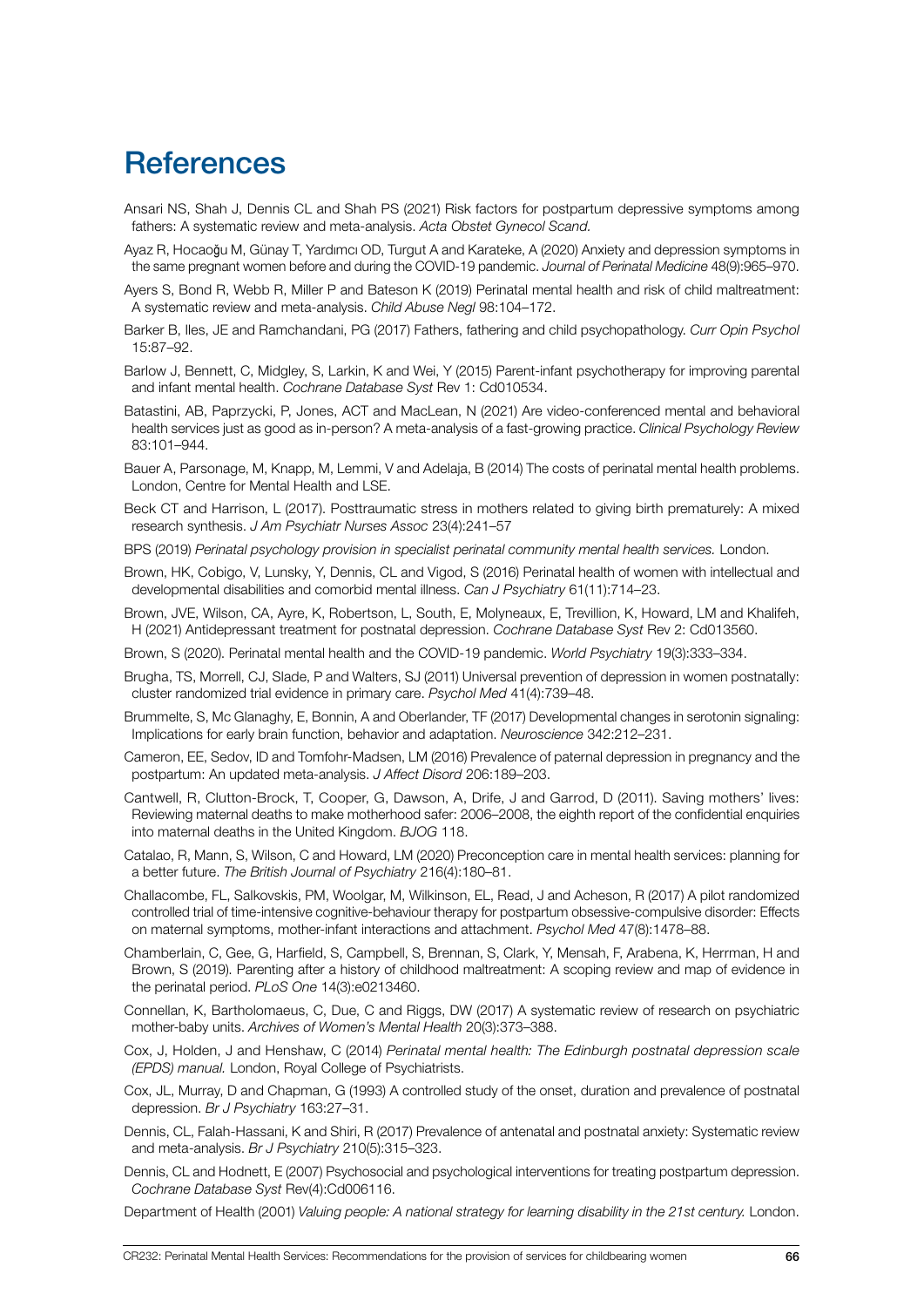- Dolman, C, Jones, I and Howard, LM (2013) Pre-conception to parenting: A systematic review and meta-synthesis of the qualitative literature on motherhood for women with severe mental illness. *Archives of Womens Mental Health* 16(3):173–196.
- Dolman, C, Jones, IR and Howard, LM (2016) Women with bipolar disorder and pregnancy: Factors influencing their decision-making. *BJPsych open* 2(5):294–300.
- Dozier, M, Peloso, E, Lewis, E, Laurenceau, J-P and Levine, S (2008) Effects of an attachment-based intervention on the cortisol production of infants and toddlers in foster care. *Development and Psychopathology* 20(3): 845-859.
- Easter, A, Sandall, J and Howard, LM (2021) Obstetric near misses among women with serious mental illness: Data linkage cohort study. *Br J Psychiatry*:1–7.
- Ellis, SA, Wojnar, DM and Pettinato M (2015) Conception, pregnancy, and birth experiences of male and gender variant gestational parents: It's how we could have a family. *J Midwifery Womens Health* 60(1):62–69.
- Entringer, S, Buss, C and Wadhwa, PD (2015) Prenatal stress, development, health and disease risk: A psychobiological pe rspective-2015 Curt Richter Award Paper. *Psychoneuroendocrinology* 62:366–375.
- Erickson, N, Julian, M and Muzik, M (2019) Perinatal depression, PTSD, and trauma: Impact on mother-infant attachment and interventions to mitigate the transmission of risk. *Int Rev Psychiatry* 31(3):245–263.
- Fairbrother, N, Janssen, P, Antony, MM, Tucker, E and Young, AH (2016) Perinatal anxiety disorder prevalence and incidence. *J Affect Disord* 200:148–155.
- Furuta, M, Horsch, A, Ng, ESW, Bick, D, Spain, D and Sin, J (2018) Effectiveness of trauma-focused psychological therapies for treating post-traumatic stress disorder symptoms in women following childbirth: A systematic review and meta-analysis. *Front Psychiatry* 9:591.
- Glover, V (2015). Prenatal stress and its effects on the fetus and the child: possible underlying biological mechanisms. *Adv Neurobiol* 10:269–83.
- Glover, V, O'Connor, TG and O'Donnell, K (2010) Prenatal stress and the programming of the HPA axis. *Neuroscience and Biobehavioral Reviews* 35(1):17–22.
- GMC (2020) *Trans health: How to make your practice more inclusive.* Retrieved 28/02/2021, from [https://www.](https://www.gmc-uk.org/ethical-guidance/ethical-hub/trans-healthcare ) [gmc-uk.org/ethical-guidance/ethical-hub/trans-healthcare](https://www.gmc-uk.org/ethical-guidance/ethical-hub/trans-healthcare )
- Gold, KJ, Leon, I, Boggs, ME and Sen, A (2016) Depression and posttraumatic stress symptoms after perinatal loss in a population-based sample. *J Womens Health* (Larchmt) 25(3):263–269.
- Grekin, R and O'Hara, MW (2014) Prevalence and risk factors of postpartum posttraumatic stress disorder: A meta-analysis. *Clin Psychol Rev* 34(5):389–401.
- Griffiths, J, Lever Taylor, B, Morant, N, Bick, D, Howard, LM, Seneviratne, G and Johnson, S (2019) A qualitative comparison of experiences of specialist mother and baby units versus general psychiatric wards. *BMC Psychiatry*  19(1):401.
- Grigoriadis, S, Wilton, AS, Kurdyak, PA, Rhodes, AE, VonderPorten, EH, Levitt, A, Cheung, A and Vigod, SN (2017) Perinatal suicide in Ontario, Canada: A 15-year population-based study. *Cmaj* 189(34):E1085–e1092.
- Gutierrez-Galve, L, Stein, A, Hanington, L, Heron, J, Lewis, G, O'Farrelly, C and Ramchandani, PG (2019) Association of maternal and paternal depression in the postnatal period with offspring depression at age 18 years. *JAMA Psychiatry* 76(3):290–296.
- Harrison, V, Moulds. ML and Jones, K (2021) Perceived social support and prenatal wellbeing: The mediating effects of loneliness and repetitive negative thinking on anxiety and depression during the COVID-19 pandemic. *Women Birth*.
- Henderson, C, Dixon, S, Bauer, A, Knapp, M, Morrell, CJ, Slade, P, Walters, SJ and Brugha, T (2019) Costeffectiveness of PoNDER health visitor training for mothers at lower risk of depression: Findings on prevention of postnatal depression from a cluster-randomised controlled trial. *Psychol Med* 49(8):1324–1334.
- Hessami, K, Romanelli, C, Chiurazzi, M and Cozzolino, M (2020) COVID-19 pandemic and maternal mental health: A systematic review and meta-analysis. *The Journal of Maternal-Fetal & Neonatal Medicine* 1–8.
- Hogg, S (2019) *Rare jewels: Specialised parent-infant relationship teams in the UK*. London, Parent Infant Partnership UK.
- Howard, LM, Goss, C, Leese, M and Thornicroft, G (2003) Medical outcome of pregnancy in women with psychotic disorders and their infants in the first year after birth. *British Journal of Psychiatry* 182:63–67.
- Howard, LM and Khalifeh, H (2020) Perinatal mental health: a review of progress and challenges. *World Psychiatry*  19(3):313–327.
- Howard, LM, Molyneaux, E, Dennis, C-L, Rochat, T, Stein, A and Milgrom, J (2014) Perinatal mental health 1 Nonpsychotic mental disorders in the perinatal period. *Lancet* 384(9956):1775–1788.
- Howard, LM, Oram, S, Galley, H, Trevillion, K and Feder, G (2013). Domestic violence and perinatal mental disorders: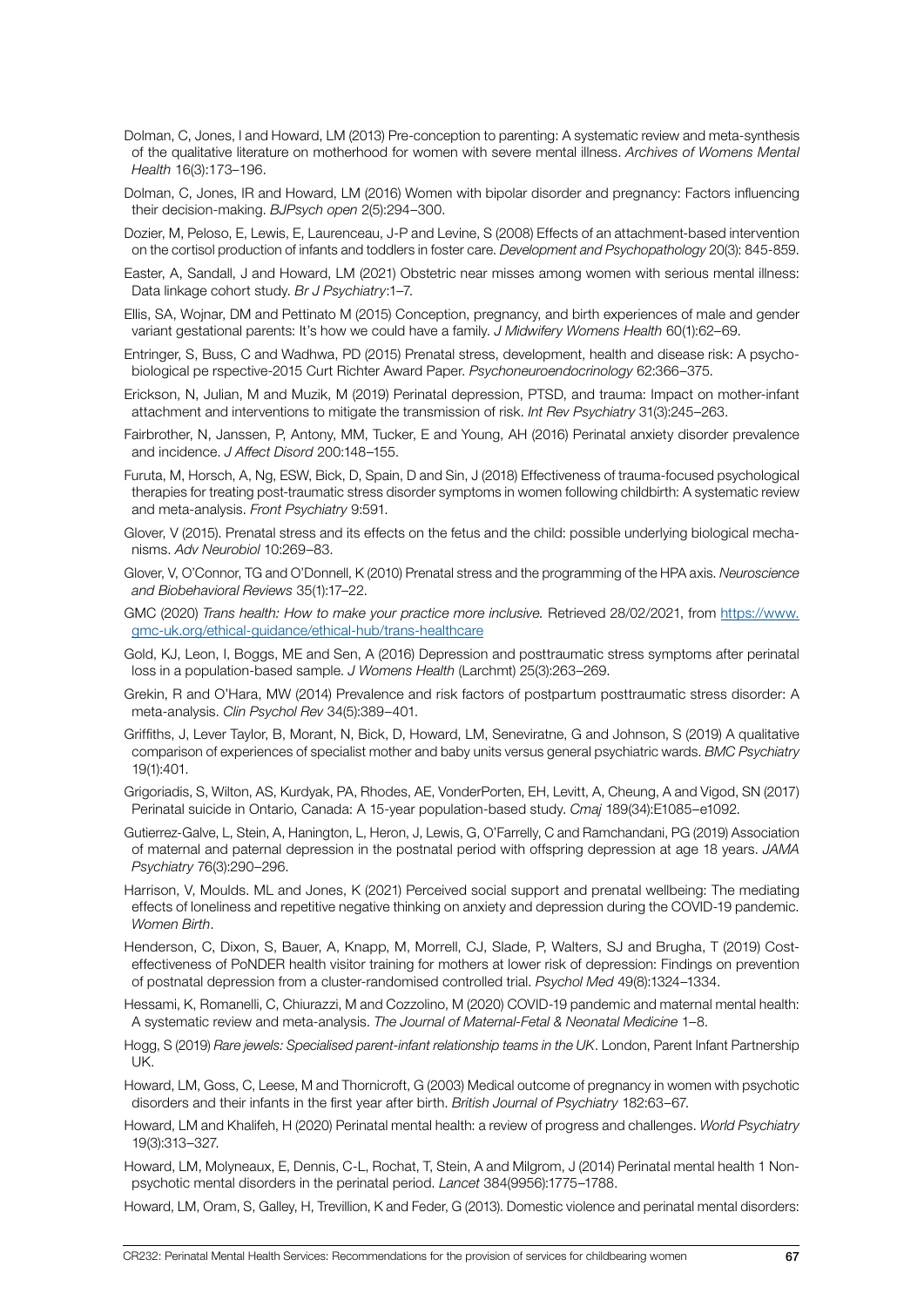A systematic review and meta-analysis. *Plos Medicine* 10(5).

- Howard, LM, Thornicroft, G, Salmon, M and Appleby, L (2004) Predictors of parenting outcome in women with psychotic disorders discharged from mother and baby units. *Acta Psychiatrica Scandinavica* 110(5):347–355.
- Huntley, F, Wright, N, Pickles, A, Sharp, H and Hill, J (2017) Maternal mental health and child problem behaviours: Disentangling the role of depression and borderline personality dysfunction. *BJPsych Open* 3(6):300–305.
- Johannsen, BM, Larsen, JT, Laursen, TM, Bergink, V, Meltzer-Brody, S and Munk-Olsen, T (2016) All-cause mortality in women with severe postpartum psychiatric disorders. *Am J Psychiatry* 173(6):635–642.
- Jones, I, Chandra, PS, Dazzan, P and Howard, LM (2014) Perinatal mental health 2 bipolar disorder, affective psychosis, and schizophrenia in pregnancy and the post-partum period. *Lancet* 384(9956):1789–1799.
- Jones, I and Craddock, N (2005) Bipolar disorder and childbirth: The importance of recognising risk. *British Journal of Psychiatry* 186(6):453–454.
- Judd, F, Newman, LK and Komiti, AA (2018) Time for a new zeitgeist in perinatal mental health. *Aust N Z J Psychiatry* 52(2):112–116.
- Kendell, RE, Chalmers, JC and Platz, C (1987) Epidemiology of puerperal psychoses. *British Journal of Psychiatry*  150:662–673.
- Khalifeh, H, Hunt, IM, Appleby, L and Howard, LM (2016) Suicide in perinatal and non-perinatal women in contact with psychiatric services: 15 year findings from a UK national inquiry. *The Lancet Psychiatry* 3(3):233–242.
- Khalifeh, H, Moran, P, Borschmann, R, Dean, K, Hart, C, Hogg, J, Osborn, D, Johnson, S and Howard, LM (2015) Domestic and sexual violence against patients with severe mental illness. *Psychol Med* 45(4):875–886.
- Knight, M, Bunch, K, Tuffnell, D, Jayakody, H, Shakespeare, J, Kotnis, R, Sara, K and Kurinczuk, JJ (2018) *Lessons*  learned to inform maternity care from the UK and Ireland confidential enquiries into maternal deaths and morbidity *2014–16*. Oxford, National Perinatal Epidemiology Unit, University of Oxford.
- Knight, M, Bunch, K, Tuffnell, D, Shakespeare, J, Kotnis, R, Sara, K and Kurinczuk, JJ (2019) *Lessons learned to inform maternity care from the UK and Ireland confidential enquiries into maternal deaths and morbidity 2015-17*. Oxford, National Perinatal Epidemiology Unit, University of Oxford
- Knight, M, Bunch, K, Vousden, N, Morris, E, Simpson, N, Gale, C, O'Brien, P, Quigley, M, Brocklehurst, P and Kurinczuk, JJ (2020) Characteristics and outcomes of pregnant women admitted to hospital with confirmed SARS-CoV-2 infection in UK: National population based cohort study. *BMJ* 369: m2107.
- Knight, M, Tuffnell, D, Kenyon, S, Shakespeare, J, Gray, R and Kurinczuk, JJ (2015) *Saving lives, improving mothers' care: Surveillance of maternal deaths in the UK 2011–13 and lessons learned to inform maternity care from the UK and Ireland confidential enquiries into maternal deaths and morbidity 2009–13*. Oxford, MBBRACE-UK.
- Knoph, C, Von Holle, A, Zerwas, S, Torgersen, L, Tambs, K, Stoltenberg, C, Bulik, CM and Reichborn-Kjennerud, T (2013) Course and predictors of maternal eating disorders in the postpartum period. *International Journal of Eating Disorders* 46(4):355–368.
- Langan Martin, J, McLean, G, Cantwell, R and Smith, DJ (2016) Admission to psychiatric hospital in the early and late postpartum periods: Scottish national linkage study. *BMJ Open* 6(1):e008758.
- Law, C, Wolfenden, L, Sperlich, M and Taylor, J (2021) *Trauma-informed care in the perinatal period* Blackpool, UK.
- Leach, LS, Poyser, C, Cooklin, AR and Giallo, R (2016) Prevalence and course of anxiety disorders (and symptom levels) in men across the perinatal period: A systematic review. *J Affect Disord* 190:675–686.
- Lever Taylor, B, Billings, J, Morant, N and Johnson, S (2018) How do women's partners view perinatal mental health services? A qualitative meta-synthesis. *Clin Psychol Psychother* 25(1):112–129.
- Lever Taylor, B, Kandiah, A, Johnson, S, Howard, LM and Morant, N (2020) A qualitative investigation of models of community mental health care for women with perinatal mental health problems. *Journal of Mental Health*: 1–7.
- Light, AD, Obedin-Maliver, J, Sevelius, JM and Kerns, JL (2014) Transgender men who experienced pregnancy after female-to-male gender transitioning. *Obstet Gynecol* 124(6):1120–1127.
- Liu, CH, Erdei, C and Mittal, L (2021) Risk factors for depression, anxiety, and PTSD symptoms in perinatal women during the COVID-19 Pandemic. *Psychiatry Res* 295:113–552.
- Lockwood Estrin, G, Ryan, EG, Trevillion, K, Demilew, J, Bick, D, Pickles, A and Howard, LM (2019) Young pregnant women and risk for mental disorders: Findings from an early pregnancy cohort. *BJPsych ope*n 5(2):e21–e21.
- López-Morales, H, del Valle, MV, Canet-Juric, L, Andrés, ML, Galli, JI, Poó, F and Urquijo, S (2021) Mental health of pregnant women during the COVID-19 pandemic: A longitudinal study. *Psychiatry Research* 295:113–567.
- Loughnan, SA, Joubert, AE, Grierson, A, Andrews, G and Newby, JM (2019) Internet-delivered psychological interventions for clinical anxiety and depression in perinatal women: A systematic review and meta-analysis. *Arch Womens Ment Health* 22(6):737–750

McAllister-Williams, RH, Baldwin, DS, Cantwell, R, Easter, A, Gilvarry, E, Glover, V, Green, L, Gregoire, A, Howard,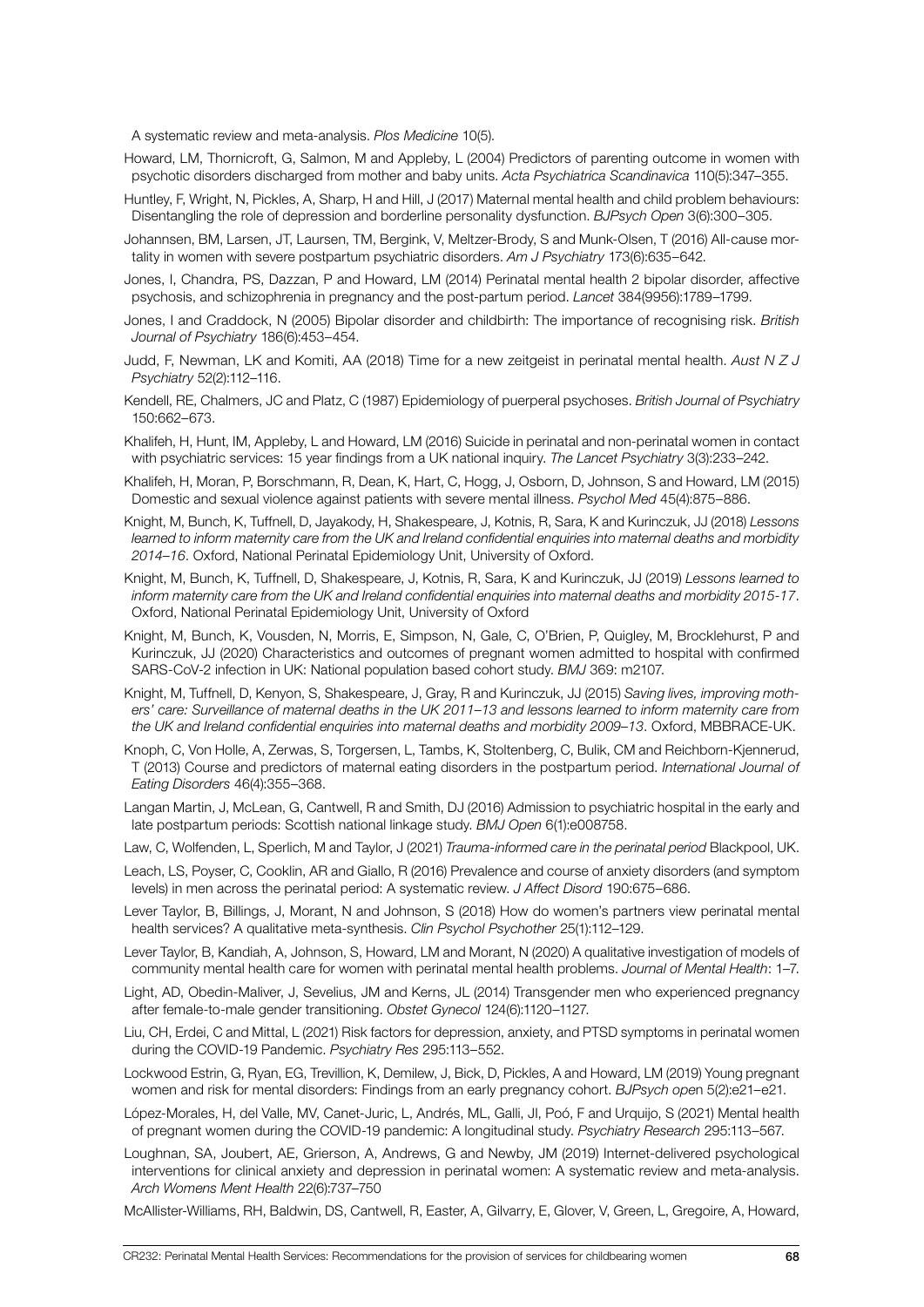LM, Jones, I, Khalifeh, H, Lingford-Hughes, A, McDonald, E, Micali, N, Pariante, CM, Peters, L, Roberts, A, Smith, NC, Taylor, D, Wieck, A, Yates, LM and Young, AH (2017). British Association for Psychopharmacology consensus guidance on the use of psychotropic medication preconception, in pregnancy and postpartum 2017. *J Psychopharmacol* 31(5):519–52.

- Marriott, S, Sleed, M and Dalzell, K (2019) *Implementing routine outcome monitoring in specialist perinatal mental health services.* London, CORC (Child Outcomes Research Consortium).
- Mitra, M, Parish, SL, Clements, KM, Cui, X and Diop, H (2015) Pregnancy outcomes among women with intellectual and developmental disabilities. *Am J Prev Med* 48(3):300–08.
- MMHA (2020) *Maternal Mental Health Alliance (MMHA) PMH Service Maps*. Retrieved 01/03/2021, from [https://](https://maternalmentalhealthalliance.org/campaign/maps/ ) [maternalmentalhealthalliance.org/campaign/maps/](https://maternalmentalhealthalliance.org/campaign/maps/ )
- MMHA (2021) *Maternal Mental Health Alliance: The Everyone's Business Campaign.* Retrieved 28/02/2021, from [https://maternalmentalhealthalliance.org/campaign/](https://maternalmentalhealthalliance.org/campaign/ )
- Morrell, CJ, Slade, P, Warner, R, Paley, G, Dixon, S, Walters, SJ, Brugha, T, Barkham, M, Parry, GJ and Nicholl, J (2009) Clinical effectiveness of health visitor training in psychologically informed approaches for depression in postnatal women: Pragmatic cluster randomised trial in primary care. *BMJ* 338:a3045.
- Morrell, CJ, Sutcliffe, P, Booth, A, Stevens, J, Scope, A, Stevenson, M, Harvey, R, Bessey, A, Cantrell, A, Dennis, CL, Ren, S, Ragonesi, M, Barkham, M, Churchill, D, Henshaw, C, Newstead, J, Slade, P, Spiby, H and Stewart-Brown, S (2016) A systematic review, evidence synthesis and meta-analysis of quantitative and qualitative studies evaluating the clinical effectiveness, the cost-effectiveness, safety and acceptability of interventions to prevent postnatal depression. *Health Technol Assess* 20(37):1–414.
- Munk-Olsen, T, Laursen, TM, Pedersen, CB, Mors, O and Mortensen, PB (2006) New parents and mental disorders – A population-based register study. *Jama-Journal of the American Medical Association* 296(21):2582–2589.
- Munk-Olsen, T, Laursen, TM, Pedersen, CB, Mors, O and Mortensen, PB (2007) Family and partner psychopathology and the risk of postpartum mental disorders. *Journal of Clinical Psychiatry* 68(12):1947–1953.
- Munk-Olsen, T, Maegbaek, ML, Johannsen, BM, Liu, X, Howard, LM, di Florio, A, Bergink, V and Meltzer-Brody, S (2016) Perinatal psychiatric episodes: A population-based study on treatment incidence and prevalence. *Transl Psychiatry* 6(10):e919.
- Netsi, E, Pearson, RM, Murray, L, Cooper, P, Craske, MG and Stein, A (2018) Association of persistent and severe postnatal depression with child outcomes. *JAMA Psychiatry* 75(3):247–253.
- NHS England (2015). Transforming care for people with learning disabilities Next steps NHS England (2019) *The NHS Long-term Plan*. London, NHS England.
- NICE (2014) *Antenatal and postnatal mental health: clinical management and service guidance*. London, NICE
- NICE (2018) *Post-traumatic stress disorder guideline*. London.
- NIHR (2013) *Funding and awards: The effectiveness and cost-effectivenes of perinatal mental health servIces (ESMI)*. from [https://fundingawards.nihr.ac.uk/award/RP-PG-1210-12002](https://fundingawards.nihr.ac.uk/award/RP-PG-1210-12002 )
- NIHR (2019) *Funding and awards: ESMI-II: The effectiveness and cost effectiveness of community perinatal mental health servIces.* from [https://fundingawards.nihr.ac.uk/award/17/49/38](https://fundingawards.nihr.ac.uk/award/17/49/38 )
- NIHR Oxford Health BRC (a) (2020). *How to prevent, assess and manage the risk of domestic violence and abuse in the context of the COVID-19 pandemic.* Retrieved 28/02/2021, from [https://oxfordhealthbrc.nihr.ac.uk/our-work/](https://oxfordhealthbrc.nihr.ac.uk/our-work/oxppl/domestic-violence-and-abuse/ ) [oxppl/domestic-violence-and-abuse/](https://oxfordhealthbrc.nihr.ac.uk/our-work/oxppl/domestic-violence-and-abuse/ )
- NIHR Oxford Health BRC (b) (2020) *How to assess and manage mental health issues in pregnancy and the perinatal period in the context of the COVID-19 pandemic.* Retrieved 28/02/2021 from [https://oxfordhealthbrc.nihr.ac.uk/](https://oxfordhealthbrc.nihr.ac.uk/our-work/oxppl/pregnancy-and-the-perinatal-period/ ) [our-work/oxppl/pregnancy-and-the-perinatal-period/](https://oxfordhealthbrc.nihr.ac.uk/our-work/oxppl/pregnancy-and-the-perinatal-period/ )
- Nillni, YI, Mehralizade, A, Mayer, L and Milanovic, S (2018) Treatment of depression, anxiety, and trauma-related disorders during the perinatal period: A systematic review. *Clin Psychol Rev* 66:136–148.
- North East London SHA (2003) *Report of an independent inquiry into the care and treatment of Daksha Emson MBBS, MRCPsych, MSc and her daughter Freya.* London.
- Northern Ireland DoH (2020) *Department of Health Mental Health Action Plan*. Belfast, Department of Health, Northern Ireland.
- O'Mahen, H, Fedock, G, Henshaw, E, Himle, JA, Forman, J and Flynn, HA (2012) Modifying CBT for perinatal depression: What do women want?: A qualitative study. *Cognitive and Behavioral Practice* 19(2):359–371.
- O'Mahen, H, Howard, LM, Sharp, H, Wong, G, Morgan-Strimmer, S, Maitland, J, Atmore, K, Fisher, L and Davey, A (2020) *Women's experiences of perinatal mental healthcare during COVID-19.* Policy Brief prepared for NHS England.
- O'Mahen, HA, Richards, DA, Woodford, J, Wilkinson, E, McGinley, J, Taylor, RS and Warren, FC (2014) Netmums: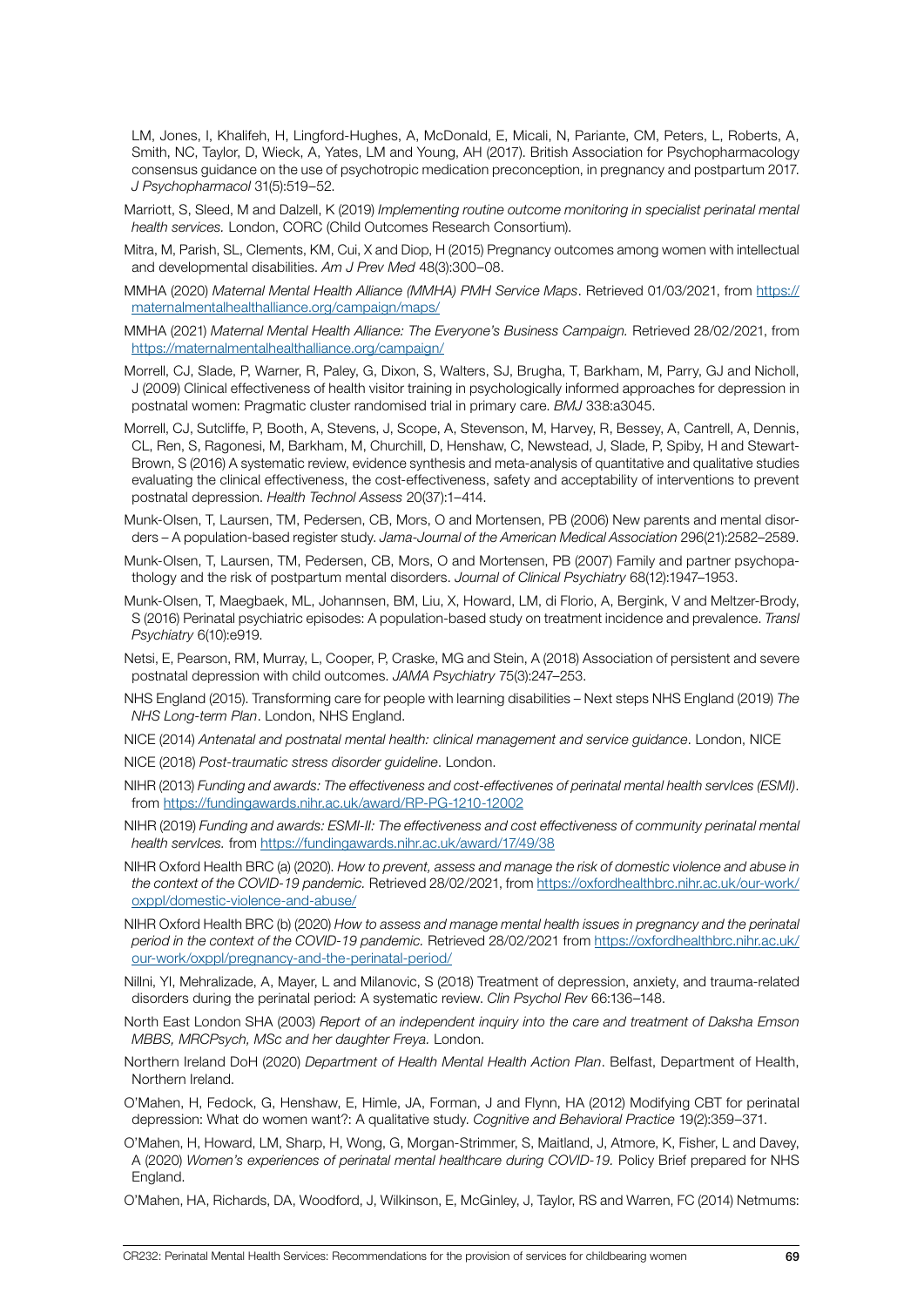a phase II randomized controlled trial of a guided internet behavioural activation treatment for postpartum depression. *Psychological Medicine* 44(8):1675–1689.

Oates, M (2003) Perinatal psychiatric disorders: A leading cause of maternal morbidity and mortality. *Br Med Bull*  67:219–229.

Oates, M (2003) Suicide: the leading cause of maternal death. *British Journal of Psychiatry* 183:279–281.

- Oates, M and Cantwell, R (2011) Deaths from psychiatric causes. BJOG *An International Journal of Obstetrics & Gynaecology* 118:1–203.
- Oram, S, Khalifeh, H and Howard, LM (2017) Violence against women and mental health. *Lancet Psychiatry*  4(2):159–170.
- Palladino, CL, Singh, V, Campbell, J, Flynn, H and Gold, KJ (2011) Homicide and suicide during the perinatal period findings from the national violent death reporting system. *Obstetrics and Gynecology* 118(5):1056–1063.
- Patel, V, Saxena, S, Lund, C, Thornicroft, G, Baingana, F, Bolton, P, Chisholm, D, Collins, PY, Cooper, JL, Eaton, J, Herrman, H, Herzallah, MM, Huang, Y, Jordans, MJD, Kleinman, A, Medina-Mora, ME, Morgan, E, Niaz, U, Omigbodun, O, Prince, M, Rahman, A, Saraceno, B, Sarkar, BK, De Silva, M, Singh, I, Stein, DJ, Sunkel, C and UnÜtzer, J (2018). The Lancet Commission on global mental health and sustainable development. *The Lancet*  392(10157):1553–1598.
- Pearson, RM, Carnegie, RE, Cree, C et al (2018) Prevalence of prenatal depression symptoms among 2 generations of pregnant mothers: The avon longitudinal study of parents and children. *JAMA Network Open* 1(3):e180725.
- Petfield, L, Startup, H, Droscher, H and Cartwright-Hatton, S (2015) Parenting in mothers with borderline personality disorder and impact on child outcomes. *Evidence Based Mental Health* 18(3):67.
- PIMH-PB (2020) *Perinatal and Infant Mental Health Programme Board and Infant Mental Health Programme Board: delibery plan*. Edinburgh.
- PMHN-Scotland (2019) *Delivering effective services: Needs assessment and service recommendations for specialist and universal perinatal mental health services.* Edinburgh.
- PQN/CCQI (2019). *Standards for inpatient perinatal mental health services. London. Perinatal Quality Network for Perinatal Mental Health Services,* College Centre for Quality Improvement, Royal College of Psychiatrists.
- PQN/CCQI (2020). *Standards for community perinatal mental health services: 5th edition. London. Perinatal Quality* Network, College Centre for Quality Imrovement, Royal College of Psychiatrists.
- Preis, H, Mahaffey, B, Heiselman, C and Lobel, M (2020). Vulnerability and resilience to pandemic-related stress among U.S. women pregnant at the start of the COVID-19 pandemic. *Social Science & Medicine* 266:113–348.
- Public Health England (2018). *Making the case for preconception care: Planning and preparation for pregnancy to improve maternal and child health outcomes.* London.
- Ramchandani, P and Psychogiou, L (2009). Paternal psychiatric disorders and children's psychosocial development. *Lancet* 374(9690):646–653. RCPsych (2015). College Report CR197: Perinatal mental health services. London.
- RCPsych (2017) *RCPsych College Report CR207: Safe patients and high-quality services: Job descriptions for consultant psychiatrists.* London.
- RCPsych (2017) *Safer patients and high-quality services: Job descriptions for consultant psychiatrists (College Report 207)*. London.
- Rees, S, Channon, S and Waters, CS (2019). The impact of maternal prenatal and postnatal anxiety on children's emotional problems: A systematic review. *Eur Child Adolesc Psychiatry* 28(2):257–80.
- Rogers, C, Lepherd, L, Ganguly, R and Jacob-Rogers, S (2017). Perinatal issues for women with high functioning autism spectrum disorder. *Women and Birth* 30(2):e89–e95.
- Rominov, H, Pilkington, PD, Giallo, R and Whelan, TA (2016). A systematic review of interventions targeting paternal mental health in the perinatal period. *Infant Ment Health* J 37(3):289–301.
- Ross, LE, Steele, LS and Epstein, R (2006). Service use and gaps in services for lesbian and bisexual women during donor insemination, pregnancy, and the postpartum period. *J Obstet Gynaecol Can* 28(6):505–11.
- Royal College of Psychiatrists (2018) *Framework for routine outcome measures in perinatal psychiatry CR216.*  London, Royal College of Psychiatrists.
- Rubio, L, Lever-Taylor, B, Morant, N and Johnson, S (2021). Experiences of intensive home treatment for a mental health crisis during the perinatal period: A UK qualitative study. *International Journal of Mental Health Nursing*  30(1):208–18.
- Russell, EJ, Fawcett, JM and Mazmanian, D (2013). Risk of obsessive-compulsive disorder in pregnant and postpartum women: A meta-analysis. *Journal of Clinical Psychiatry* 74(4):377–85.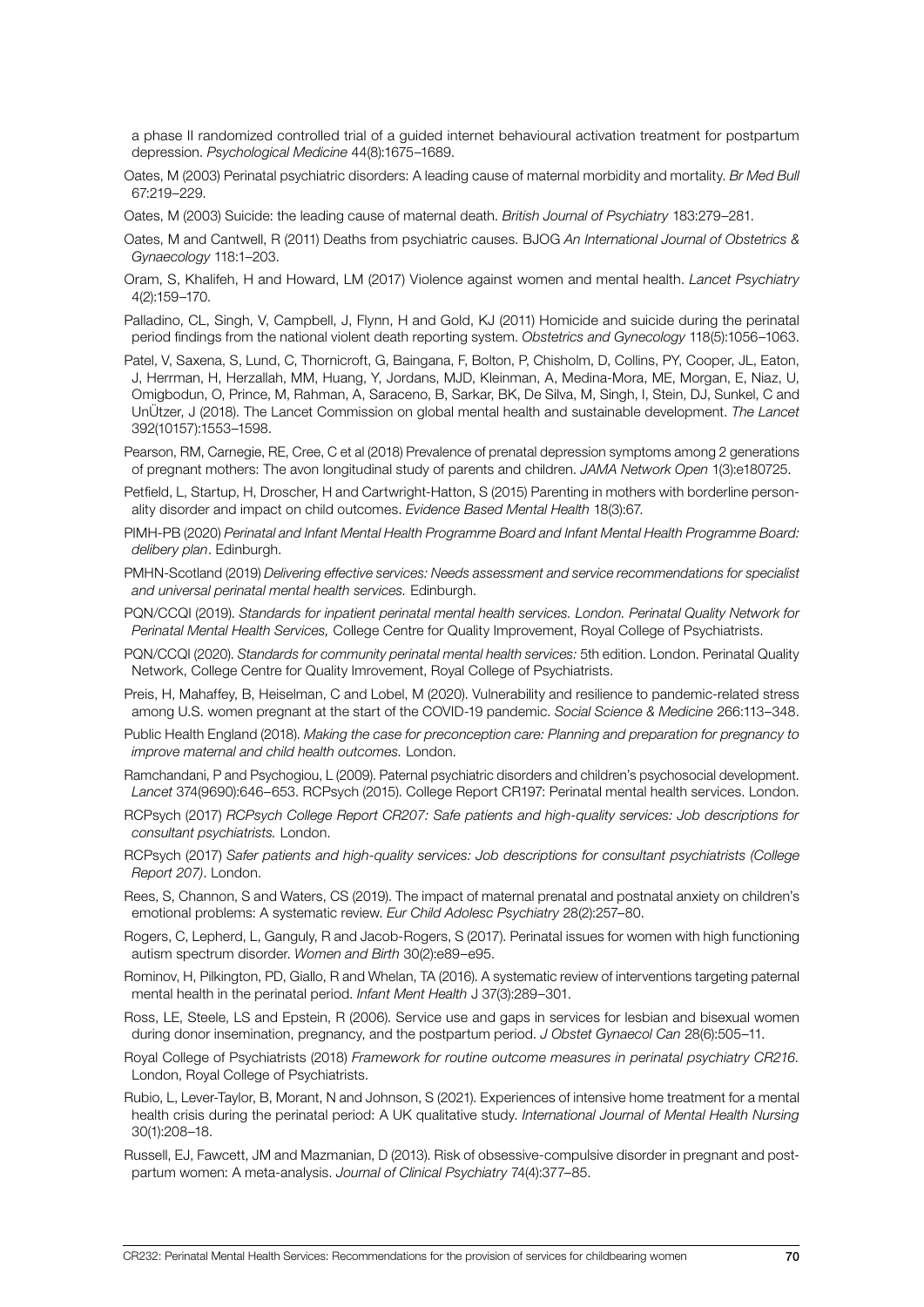- Scottish PNIMH-PB (2019). *Perinatal and infant mental health programme board (PIMH-PB): Delivery plan 2019–2020.* Edinburgh, Perinatal and Infant Mental Health Programme Board.
- Shorey, S, Chee, CYI, Ng, ED, Chan, YH, Tam, WWS and Chong, YS (2018) Prevalence and incidence of postpartum depression among healthy mothers: A systematic review and meta-analysis. *J Psychiatr Res* 104:235–248.
- SIGN (2012) *Management of Perinatal Mood Disorders.* Edinburgh.
- Slade, P, West, H, Thomson, G, Lane, S, Spiby, H, Edwards, RT, Charles, JM, Garrett, C, Flanagan, B, Treadwell, M, Hayden, E and Weeks, A (2020). STRAWB2 (Stress and Wellbeing After Childbirth): A randomised controlled trial of targeted self-help materials to prevent post-traumatic stress disorder following childbirth. *Bjog* 127(7):886–96.
- Steele, KR, Townsend, ML and Grenyer, BFS (2019) Parenting and personality disorder: An overview and meta-synthesis of systematic reviews. *PLOS ONE* 14(10):e0223038.
- Stein, A, Netsi, E, Lawrence, PJ, Granger, C, Kempton, C, Craske, MG, Nickless, A, Mollison, J, Stewart, DA, Rapa, E, West, V, Scerif, G, Cooper, PJ and Murray, L (2018) Mitigating the effect of persistent postnatal depression on child outcomes through an intervention to treat depression and improve parenting: a randomised controlled trial. *Lancet Psychiatry* 5(2):134–144.
- Stein, A, Pearson, RM, Goodman, SH, Rapa, E, Rahman, A, McCallum, M, Howard, LM and Pariante, CM (2014). Effects of perinatal mental disorders on the fetus and child. *The Lancet* 384(9956):1800–19.
- Stevens, A, Goossens, PJJ, Knoppert-van der Klein, EAM, Draisma, S, Honig, A and Kupka, RW (2019) Risk of recurrence of mood disorders during pregnancy and the impact of medication: A systematic review. *J Affect Disord* 249:96–103.
- Stevens, NR, Miller, ML, Puetz, AK, Padin, KC, Adams, N and Meyer, DJ (2020). Psychological intervention and treatment for posttraumatic stress disorder during pregnancy: A systematic review and call to action. *J Trauma Stress.*
- Suri, R, Lin, AS, Cohen, LS and Altshuler, LL (2014) Acute and long-term behavioral outcome of infants and children exposed in utero to either maternal depression or antidepressants: A review of the literature. *J Clin Psychiatry*  75(10):e1142–1152.
- Sweeney, S and MacBeth, A (2016) The effects of paternal depression on child and adolescent outcomes: A systematic review. *J Affect Disord* 205:44–59.
- Taylor, CL, Stewart, R, Ogden, J, Broadbent, M, Pasupathy, D and Howard, LM (2015) The characteristics and health needs of pregnant women with schizophrenia compared with bipolar disorder and affective psychoses. *BMC Psychiatry* 15:88.
- Thiel, F, Pittelkow, MM, Wittchen, HU and Garthus-Niegel, S (2020) The relationship between paternal and maternal depression during the perinatal period: A systematic review and meta-analysis. *Front Psychiatry* 11:563287.
- *Think-Family-Work-Family*-July-2019-FINAL pdf (leedsscp.org.uk)
- Thornton, C, Schmied, V, Dennis, CL, Barnett, B and Dahlen, HG (2013) Maternal deaths in NSW (2000–2006) from nonmedical causes (suicide and trauma) in the first year following birth. *Biomed Res Int* 2013:623743.
- Trevillion, K, Ryan, EG, Pickles, A, Heslin, M, Byford, S, Nath, S, Bick, D, Milgrom, J, Mycroft, R, Domoney, J, Pariante, C, Hunter, MS and Howard, LM (2020) An exploratory parallel-group randomised controlled trial of antenatal Guided Self-Help (plus usual care) versus usual care alone for pregnant women with depression: DAWN trial. *J Affect Disord* 261:187–197.
- Tyrer, P, Reed, GM and Crawford, MJ (2015) Classification, assessment, prevalence, and effect of personality disorder. *Lancet* 385(9969):717–726.
- van Ravesteyn, LM, Lambregtse-van den Berg, MP, Hoogendijk, WJ and Kamperman, AM (2017) Interventions to treat mental disorders during pregnancy: A systematic review and multiple treatment meta-analysis. *PLoS One* 12(3):e0173397.
- Vigod, SN, Kurdyak, PA, Dennis, CL, Gruneir, A, Newman, A, Seeman, MV, Rochon, PA, Anderson, GM, Grigoriadis, S and Ray, JG (2014) Maternal and newborn outcomes among women with schizophrenia: A retrospective population-based cohort study. BJOG: *An International Journal of Obstetrics & Gynaecology* 121(5):566–574.
- Viguera, AC, Whitfield, T, Baldessarini, RJ, Newport, DJ, Stowe, Z and Reminick, A (2007) Risk of recurrence in women with bipolar disorder during pregnancy: Prospective study of mood stabilizer discontinuation. *Am J Psychiatry* 164.
- Watson, H, Harrop, D, Walton, E, Young, A and Soltani, H (2019) A systematic review of ethnic minority women's experiences of perinatal mental health conditions and services in Europe. *PLOS ONE* 14(1):e0210587.
- Watson, HJ, Torgersen, L, Zerwas, S, Reichborn-Kjennerud, T, Knoph, C, Stoltenberg, C, Siega-Riz, AM, Von Holle, A, Hamer, RM, Meltzer, H, Ferguson, EH, Haugen, M, Magnus, P, Kuhns, R and Bulik, CM (2014) Eating disorders, pregnancy, and the postpartum period: Findings from the Norwegian mother and child cohort study (MoBa). *Nor Epidemiol* 24(1–2):51–62.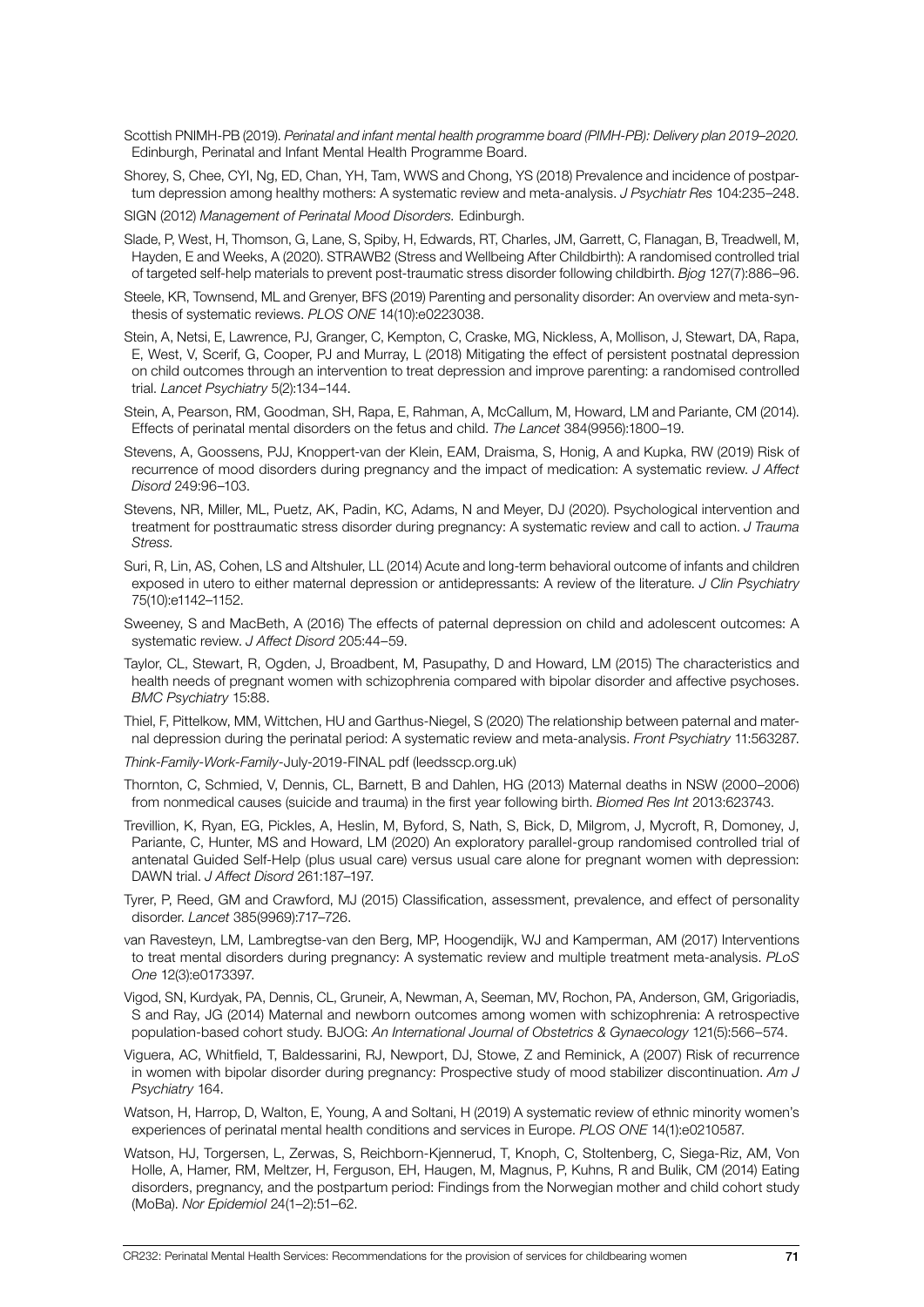Welsh Government (2019). *Together for mental health delivery plan: 2019–22*. Cardiff, Welsh Government.

- Wesseloo, R, Kamperman, AM, Munk-Olsen, T, Pop, VJ, Kushner, SA and Bergink, V (2016) Risk of postpartum relapse in bipolar disorder and postpartum psychosis: A systematic review and meta-analysis. *Am J Psychiatry*  173(2):117–127.
- Wilkinson, EL, O'Mahen, HA, Fearon, P, Halligan, S, King, DX, Greenfield, G, Dunkley-Bent, J, Ericksen, J, Milgrom, J and Ramchandani, PG (2016) Adapting and testing a brief intervention to reduce maternal anxiety during pregnancy (ACORN): study protocol for a randomised controlled trial. *Trials* 17:156.
- Wilson, C, Dalton-Locke, C, Johnson, S, Simpson, A, Oram, S and Howard, L (2020) Challenges and opportunities of the COVID-19 pandemic for perinatal mental health care: A mixed methods study of mental health care staff. *medRxiv*: 2020.2009.2023.20199927.
- Winsper, C, Bilgin, A, Thompson, A, Marwaha, S, Chanen, MA, Singh, SP, Wang, A and Furtado, V (2020) The prevalence of personality disorders in the community: a global systematic review and meta-analysis. *The British Journal of Psychiatry* 216(2):69–78.
- WTPN (2017) *The working together with parents network (WTPN) update of the DoH/DfES Good Practice Guidance on working with parents with a learning disability.* (2007) University of Bristol.
- Yan, H, Ding, Y and Guo, W (2020) Mental health of pregnant and postpartum women during the Coronavirus disease 2019 pandemic: A systematic review and meta-analysis. *Frontiers in Psychology* 11(3324).
- Yelland, C, Girke, T, Tottman, C and Williams, AS (2015) Clinical characteristics and mental health outcomes for women admitted to an Australian mother-baby unit: A focus on borderline personality disorder and emotional dysregulation? *Australas Psychiatry* 23(6):683–687.
- Yildiz, PD, Ayers, S and Phillips, L (2017) The prevalence of posttraumatic stress disorder in pregnancy and after birth: A systematic review and meta-analysis. *J Affect Disord* 208:634–645.
- Zeng, X, Li, W, Sun, H, Luo, X, Garg, S, Liu, T, Zhang, J and Zhang, Y (2020) Mental health outcomes in perinatal women during the remission phase of COVID-19 in China. *Frontiers in Psychiatry* 11(977).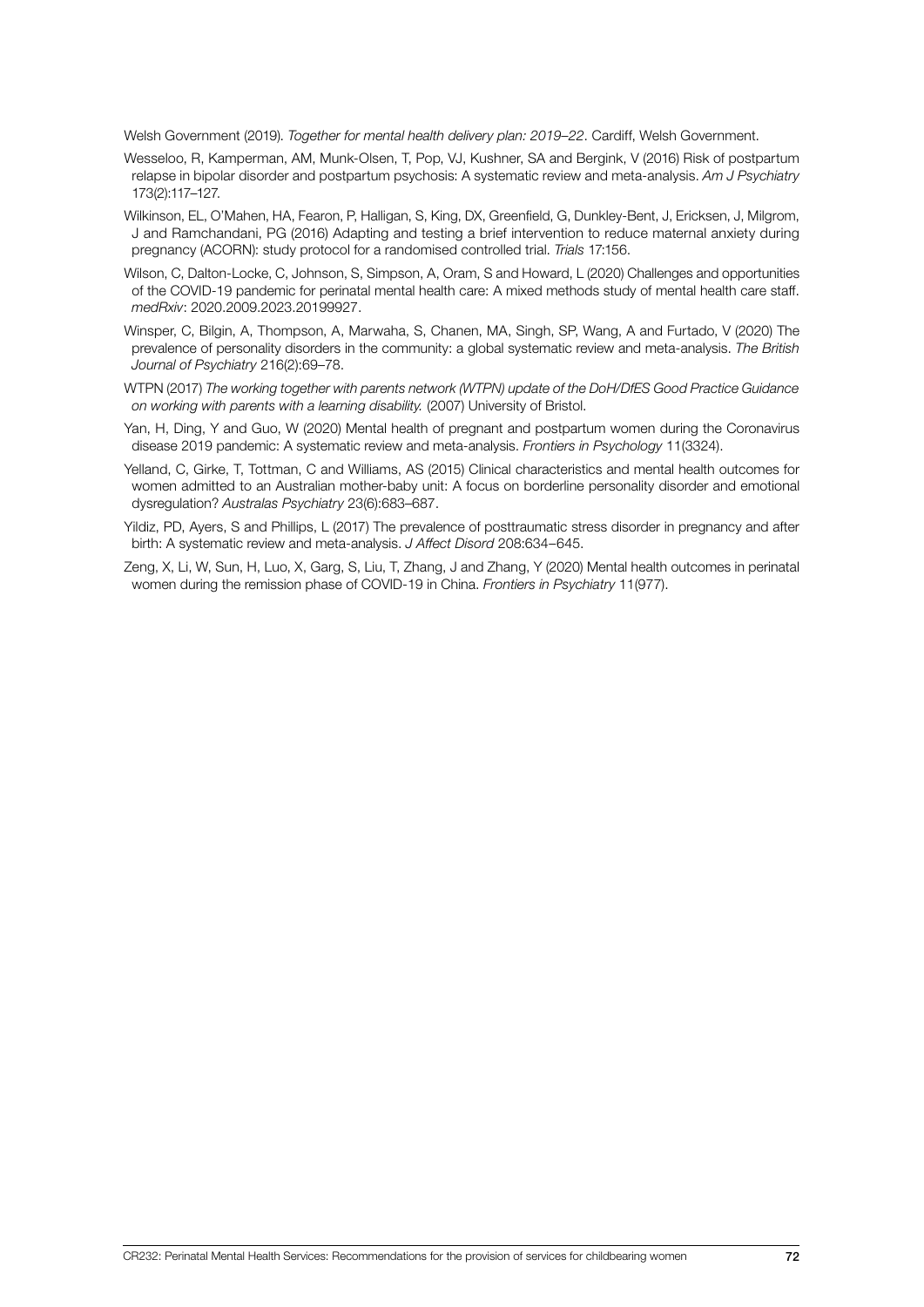# Appendices

## Appendix 1 Perinatal mental health service developments across the four UK nations since 2015

The key developments in perinatal mental health services across the four UK nations since the publication of the CR197 report in 2015 are summarised below. Key national policies, guidance, service development reports and strategic leadership structures within each nation are summarised in Table A1.

## 1 England

In 2016 maternity services began a major transformation, *Better Births: improving outcomes of maternity services in England,* with the aim of putting women and their families at the centre of care planning and decision making, and providing continuity of midwifery care.

2016 – *Five Year Forward View* (5YFV) from NHSE committed £365m to increase access to specialist perinatal mental health care across England, enabling an additional 30,000 women/year to be seen by 2020/21, enabling the expansion of community perinatal mental health services and MBUs. All MBUs are members of the Royal College of Psychiatrists' Quality Network and adhere to their national standards.

There are 42 sustainability and transformation partnerships (STPs), including 14 integrated care systems in England<sup>1</sup>. These are funded to provide specialist perinatal mental health community services in England. The NHS LTP requires every STP to become an integrated care system by April 2021.

The NHS LTP (2019) builds on the commitments outlined in the 5YFV to transform specialist perinatal mental health services in England. The aim by 2023/24 is for at least 66,000 women with moderate-severe or complex perinatal mental health difficulties to access specialist care. This will bring the total fund for community perinatal mental health services to £223m per year (an increase from £140m for the FYFV). Additional objectives include:

- Increasing the availability of care to 24 months after birth. Evidence shows that some women will benefit from specialist perinatal mental health care in the second year after birth.
- Improving access to evidence-based psychological therapies within specialist perinatal mental health services, to include parent-infant, couple, co-parenting and family interventions.
- Mental health checks for the partners of those accessing specialist perinatal services and signposting to support as required.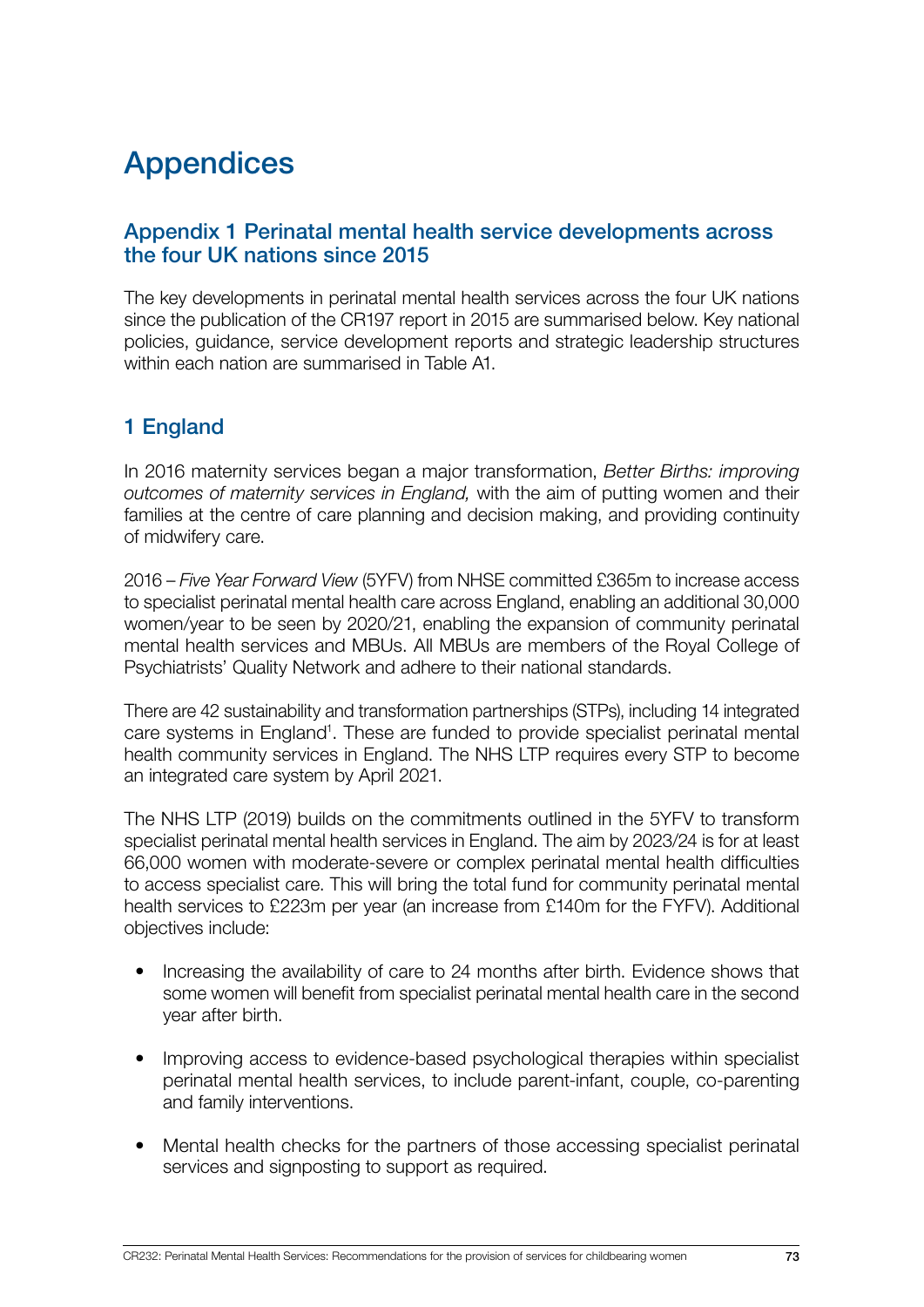Psychological support for those who experience mental health difficulties arising from, or related to, the maternity experience, through the development of maternal mental health services/clinics, delivered in partnership with the maternity services, specifically for those women who could not ordinarily access perinatal mental health due to not having a baby. In England, new maternal mental health services (MMHS – referred to in the NHS LTP as maternity outreach clinics) are being developed. These are psychology-led services which aim to integrate maternity, reproductive health and psychological therapy for women experiencing moderate to severe mental health difficulties related to their maternity experience, specifically for those women who could not ordinarily access perinatal mental health due to not having a baby. Early Implementer and Fast Follower sites are implementing from 2020/21 and evaluation of these sites will inform service development going forward. All other areas of England will set up these services from 2022/23 to ensure national coverage by 2023/24.

Some neonatal units have specialist psychology or psychotherapy provision but many do not and there are differences in funding routes. The *Getting It Right First Time*  (GIRFT) programme has highlighted the lack of psychology provision, with only one fifth of neonatal intensive care units having access to a psychologist in 2020. The *Neonatal Critical Care Review* recommends a strategy for developing psychologists and other allied health professional roles in neonatology, with action plans and implementation in progress. Work is underway via the Neonatal Operational Delivery Networks to coordinate development of services and training for psychological support and intervention for families accessing neonatal units.

Footnote <sup>1</sup>: Definition of integrated care systems (ICSs): "ICSs are partnerships that bring together providers and commissioners of NHS services across a geographical area with local authorities and other local partners, to collectively plan and integrate care to meet the needs of their population" (The King's Fund, 2019)

## 2 Scotland

In 2017 the Scottish Government Mental Health Strategy committed to establishing a national managed clinical network for perinatal mental health

In 2018 the Scottish Government committed £52m funds to establish perinatal and infant mental health across all tiers of service delivery, to be delivered in a five-year programme from 2019–2024

In 2019 the Scottish Perinatal Mental Health Network made recommendations on future specialist services, including a tiered model of specialist community teams, with standalone teams in high birth areas (four boards), a dispersed model of specialist team in low birth numbers (seven boards) and a regional model for the island boards (three boards). In addition, it recommended an additional 2–4 MBU beds for Scotland, building on the current provision of 12 beds across two MBUs.

Other recommendations included the development of maternity and neonatal psychological interventions services based in maternity hospitals, the development of a national curricular framework (NES 2019) and induction training for all specialist perinatal and infant mental health professionals.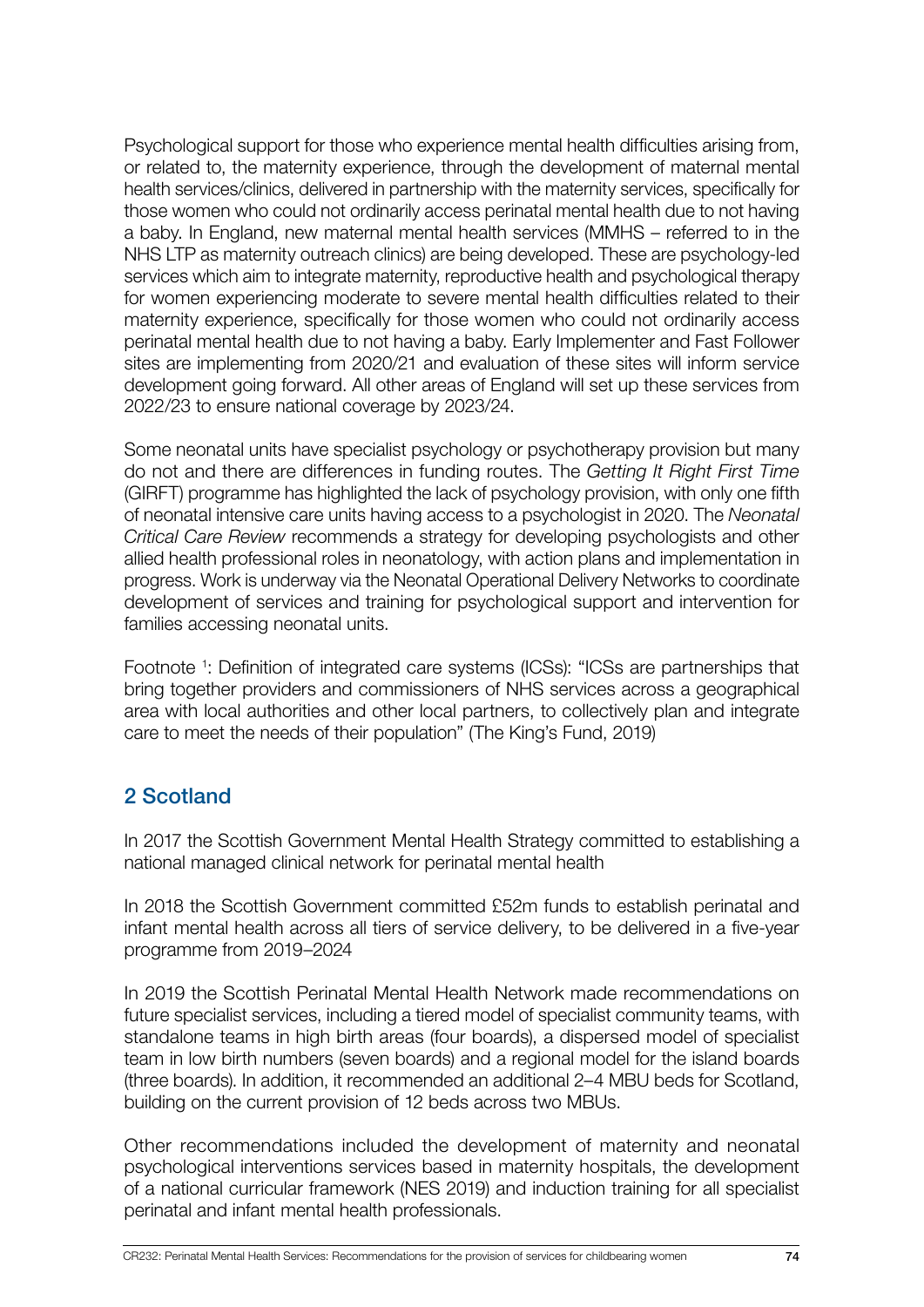The widening of the remit of the Perinatal and Infant Mental Health Programme Board delivery plan in 2019 to include planning and development of all Infant Mental Health (IMH) services highlights the importance of the interface between perinatal and infant mental health strategy and policy (Perinatal and Infant Mental Health Programme Board, 2020) which fits with the Scottish Government's aspirations to make Scotland the 'best place to grow up', and has a strong focus on reducing inequalities in outcome. There is a strong and consistent focus on early years, prevention and early intervention in Scottish Government policy, and it has promised that all infants and parents who need such support should have access to specialist infant mental health services (The Scottish Government, 2019). It recommends that each MBU and specialist community perinatal mental health team should have a parent-infant therapist embedded within the team.

In Scotland, there is currently significant development of psychological services within maternity and neonatology in keeping with recommendations from the *Delivering effective services: Needs assessment and service recommendations for specialist and universal perinatal mental health services report* (2019). Maternity hospitals with more than 3,000 births are setting up maternity and neonatal psychological interventions (MNPI) teams. These are clinical psychology-led multidisciplinary teams which also include specialist midwives and/or other psychological therapists, and are co-located within maternity and neonatal services. Smaller maternity and neonatal units must ensure that they have clear pathways for access to psychological therapies.

## 3 Wales

In 2015 the Welsh Government invested £1.5m into perinatal mental health care, divided between seven boards. Prior to this investment only two boards had perinatal mental health services and only one (Cardiff and Vale) met the perinatal quality network (PQN) standards.

The Welsh Government's programme, *Prosperity for All 2016–2021*, includes a cross-cutting priority for all children to have the best start in life, recognising the importance of the first 1,000 days.

In 2017 the Children, Young People and Education Committee (CYPE) of the National Assembly for Wales undertook investigation into perinatal mental health services in Wales and produced a report compelling the Welsh Government to continue the expansion of services. In addition, the report led to the establishment of a national clinical lead for perinatal mental health position and development of a Wales perinatal mental health clinical network; the aim being to strengthen collaboration between health boards, third sector, voluntary organisations, service users and further develop high-quality, evidence-based services. This work is supported by a Perinatal Mental Health Board, National Clinical Network Steering Group, professional forums and a third sector and voluntary group.

The CYPE report also highlighted a lack of specialist perinatal mental health in-patient provision in Wales and plans are now underway to develop a six-bedded interim unit in South Wales. Discussions are also taking place with colleagues in England to explore the potential of developing a joint unit for North Wales and England.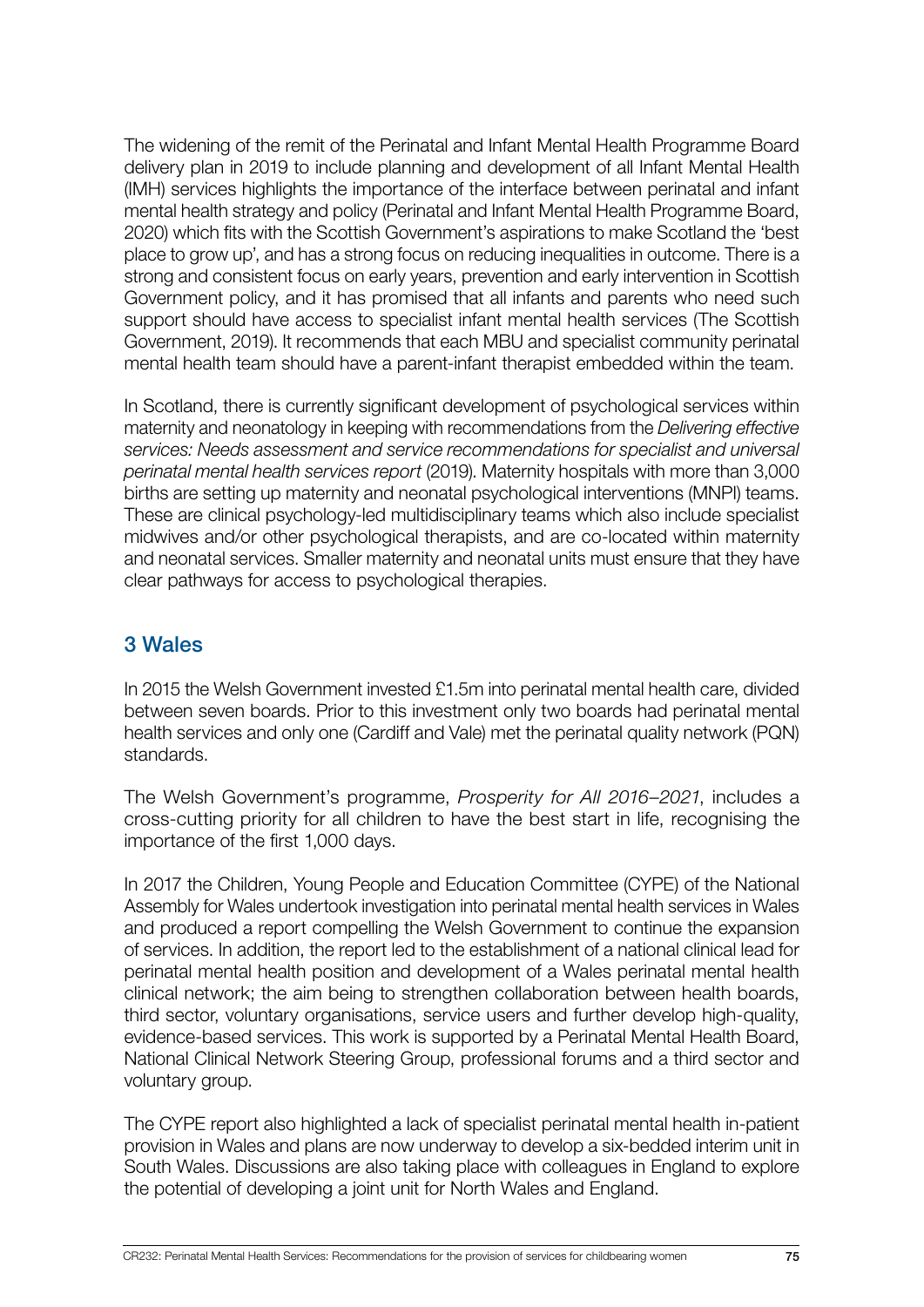In Wales, there is increasing recognition of the importance of support parent-infant relationships and further developing parent-infant services. Colleagues from all health boards are working with the Parent Infant Foundation to explore what this could look like for Wales.

Work is also underway to develop a fully integrated perinatal mental health care pathway for Wales, with recognition being given to all service areas supporting emotional health and well-being and mental health difficulties across that pathway. A framework for psychological interventions will also be part of this work.

In Wales there is, to date, no dedicated specialist psychology provision for maternity or neonatology. Individual health boards have local guidance about interfaces between maternity and perinatal mental health services. The report *From bumps to babies: Perinatal mental health care in Wales (2018)* identified gaps in perinatal mental health services but did not include specialist provision for maternity or neonatology services. A clinical psychology post has been created in the regional Neonatal Intensive Care Unit based at the University Hospital Wales, Cardiff.

All health boards in Wales are now signed up to the PQN and all have been encouraged to benchmark against the RCPsych standards for specialist community teams, with an expectation that they will have met the standards by March 2021.

Work to strengthen data collection and develop a national data-set and outcome measures framework is also taking place.

Throughout 2019-2020, training was provided for the specialist teams and wider workforce. Health Education and Innovation Wales are supporting the network to review workforce and training needs, with a plan to develop an online training resources and competency framework to include both perinatal and parent-infant mental health.

## 4 Northern Ireland

In Northern Ireland (NI), perinatal mental health care for more severe illness has been largely delivered by generic community and in-patient mental health services. As of February 2021, only one of five NI health and social care trusts had a specialist community perinatal mental health service (Belfast) and there were no MBUs. However, in January 2021 the Health Minister committed to fund the development of specialist community PMH services in each of the five Trusts and an MBU business case is under development.

In 2017, the *Models of care for specialist perinatal mental health services report*  recommended the development of a distinct 'hub and spoke' model of care; linked to maternity hospital groups (with each large maternity 'hub' having a specialist PMH service and smaller 'spoke' units continuing to be served by liaison psychiatry, with added mental health midwife roles and links to the hub specialist PMH service). This has now been superseded by a commitment to the development of specialist community PMH services.

In 2019, all NI political parties committed to a consensus statement developed by the *Maternal Mental Health Alliance Everyone's Business Campaign*; committing to close the gap in specialist mental health service provision.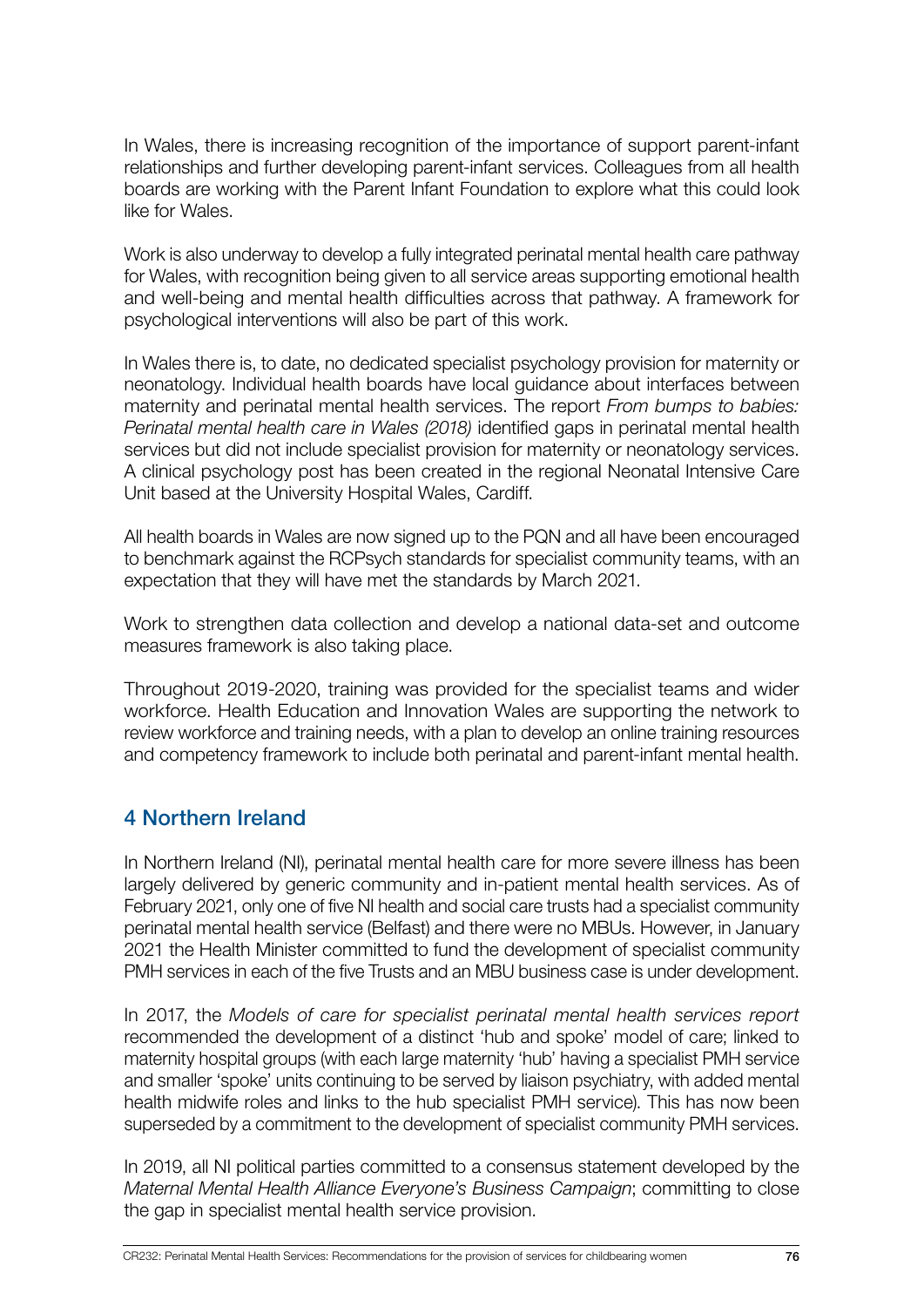In 2020, the *NI Mental Health Action Plan* made a funded commitment to the development of perinatal mental health services, with a focus on specialist community PMH services.

In January 2021, the NI Health Minister approved funding for the development of specialist community perinatal mental health teams in each of the five health and social care trusts (with an annual budget of £4.7m). The MBU business case was still under development.

In terms of infant mental health, in 2016 NI was the first part of the UK to publish an infant mental health strategy, led by the Public Health Agency (IMH Plan 2016) which, together with the Early Intervention Transformation Programme, represented a coordinated approach across different agencies and government departments to mental health provision in the early years.

There are specific recommendations for specialist psychology provision into all maternity and neonatal units in Northern Ireland but, as yet, no implementation plan (Regulation and Quality Improvement Authority Review of Perinatal Mental Health, 2017; BLISS and Tinylife Northern Ireland Baby Report, 2018). As of January 2021, only one out of five trusts had a dedicated perinatal clinical psychology service for their maternity services (Belfast Trust) and only one out of seven neonatal units had a commissioned specialist clinical psychology service (Northern Trust).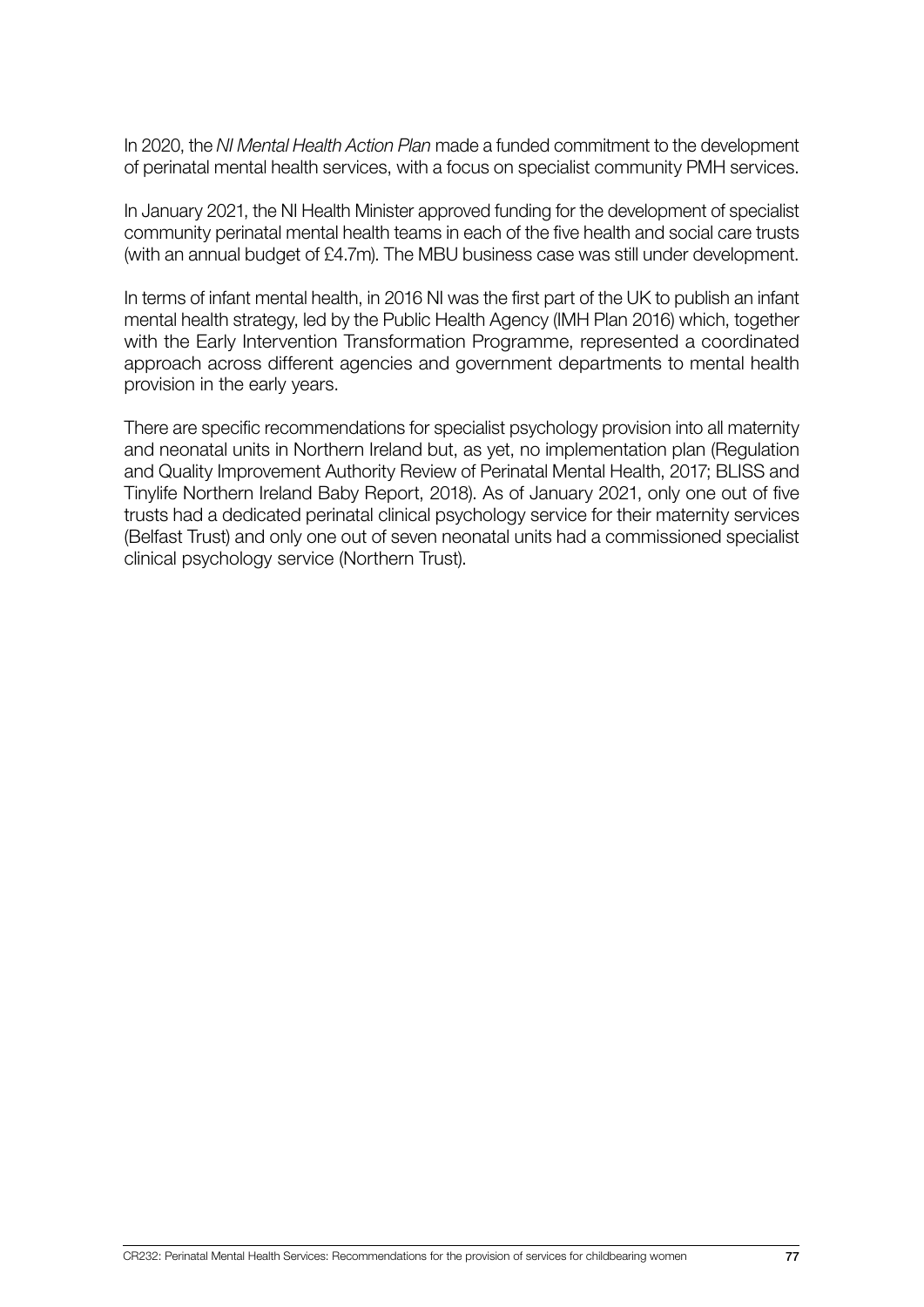#### Table A1 – The development of specialist perinatal mental health services across the devolved nations since CR197 (2015): Key national policies, guidance and strategic leadership structures

| Policy or guidance                                                                                          | <b>Summary</b>                                                                                                                                                                                                                                                                                                                                                                                                                                                                                                                                                                                                                                                                                                                                                                                                                                                                                                                                                                                                                                                                                                                                                                                                                                                                                                                                                                                                                                                                                                                                                                                                                                                                                          |
|-------------------------------------------------------------------------------------------------------------|---------------------------------------------------------------------------------------------------------------------------------------------------------------------------------------------------------------------------------------------------------------------------------------------------------------------------------------------------------------------------------------------------------------------------------------------------------------------------------------------------------------------------------------------------------------------------------------------------------------------------------------------------------------------------------------------------------------------------------------------------------------------------------------------------------------------------------------------------------------------------------------------------------------------------------------------------------------------------------------------------------------------------------------------------------------------------------------------------------------------------------------------------------------------------------------------------------------------------------------------------------------------------------------------------------------------------------------------------------------------------------------------------------------------------------------------------------------------------------------------------------------------------------------------------------------------------------------------------------------------------------------------------------------------------------------------------------|
| 1 England                                                                                                   |                                                                                                                                                                                                                                                                                                                                                                                                                                                                                                                                                                                                                                                                                                                                                                                                                                                                                                                                                                                                                                                                                                                                                                                                                                                                                                                                                                                                                                                                                                                                                                                                                                                                                                         |
| Perinatal Mental Health for<br>NHS England and regional/<br>local perinatal mental health<br>networks (PMH) | In England, strategic bodies supporting PMH service<br>development include the national Perinatal Mental Health for<br>NHS England as well as regional and local PMH networks<br>(some of which are linked with Strategic Maternity Clinical<br>Networks and other local strategic bodies).                                                                                                                                                                                                                                                                                                                                                                                                                                                                                                                                                                                                                                                                                                                                                                                                                                                                                                                                                                                                                                                                                                                                                                                                                                                                                                                                                                                                             |
| Perinatal Mental Health in<br><b>Health Education England</b>                                               | Perinatal Mental Health in Health Education England<br>focuses on workforce training and education across the<br>perinatal pathway. It has developed a perinatal mental health<br>competency framework for specialist and universal services. It<br>has developed e-learning modules, including generic as well<br>as profession-specific training resources (e.g. for health visitors<br>and occupational therapists).                                                                                                                                                                                                                                                                                                                                                                                                                                                                                                                                                                                                                                                                                                                                                                                                                                                                                                                                                                                                                                                                                                                                                                                                                                                                                 |
| The NHS Long Term Plan<br>(NHS England, 2019)                                                               | The 2019 NHS Long Term Plan sets out priorities for care<br>quality and outcomes improvement for the decade ahead, and<br>related costed work programmes.<br>The LTP includes priorities directly related to perinatal mental<br>health (within the strong start in life maternity and neonatal work<br>programme): the LTP will improve access to and the quality<br>of perinatal mental health care for mothers, their partners and<br>children by:<br>Increasing access to evidence-based care for women with<br>$\bullet$<br>moderate to severe perinatal mental health difficulties and<br>a personality disorder diagnosis and making care provided<br>by specialist perinatal mental health services available from<br>conception to 24 months after birth.<br>Expanding access to evidence-based psychological<br>$\bullet$<br>therapies within specialist perinatal mental health services<br>so that they also include parent-infant, couple, co-<br>parenting and family interventions.<br>Increasing access to evidence-based psychological<br>$\bullet$<br>support and therapy, including digital options, in a<br>maternity setting and developing Maternity Outreach<br>Clinics to integrate maternity, reproductive health and<br>psychological therapy for women experiencing mental<br>health difficulties directly arising from, or related to, the<br>maternity experience.<br>In addition to the above, there are priorities relevant to<br>$\bullet$<br>PMH services within the adult mental health services work<br>programme; including priorities related to common mental<br>disorders, severe mental health problems, crisis and in-<br>patient care and suicide prevention. |
| <b>NHS Mental Health</b><br>Implementation Plan 2019/20 -<br>2023/24 (NHS England, 2019)                    | This implementation plan set out fixed, flexible and targeted<br>deliverables related to the LTP. For PMH Services there are<br>fixed targets (with annual goals) for access to specialised PMH<br>services and flexible targets (to be reached by 2023/24) for<br>other LTP PMH goals. The plan sets out a national funding<br>profile (including a mixture of central/transformation funding<br>and CCG baseline programme funding) and an indicative<br>workforce profile for PMH services.                                                                                                                                                                                                                                                                                                                                                                                                                                                                                                                                                                                                                                                                                                                                                                                                                                                                                                                                                                                                                                                                                                                                                                                                          |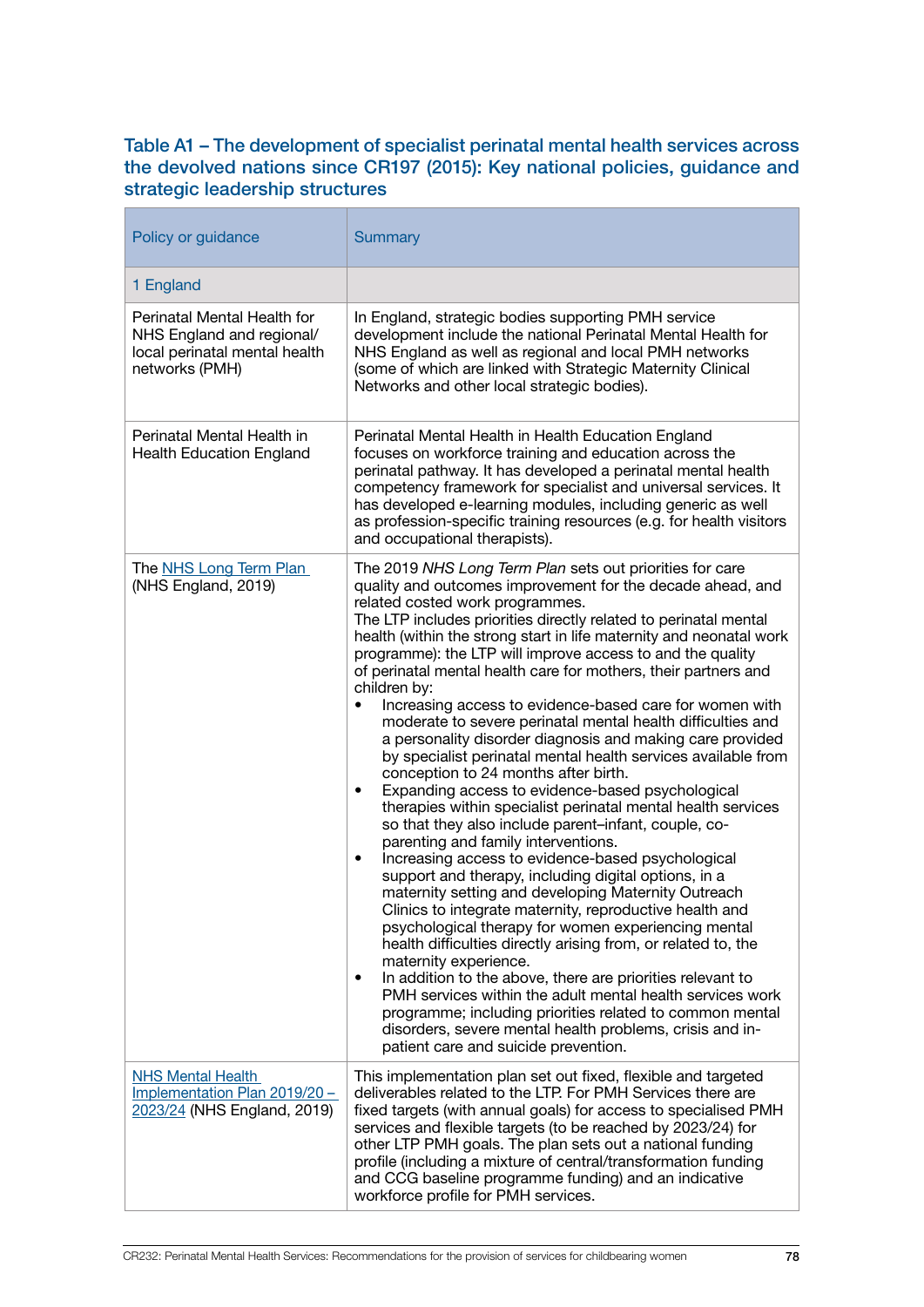| The Five Year Forward View<br>for mental health (and related<br>implementation plan) (NHS<br><b>England, 2016)</b>                                      | This national mental health plan pledged £365m for the<br>development of PMH services. A key funded priority was<br>improving access to PMH services, including in-patient and<br>community specialist services and access to psychological<br>therapy; "allowing at least an additional 30,000 women each<br>year to receive evidence-based treatment, closer to home,<br>when they need it". It recommended the establishment of<br>perinatal MH clinical networks. |
|---------------------------------------------------------------------------------------------------------------------------------------------------------|-----------------------------------------------------------------------------------------------------------------------------------------------------------------------------------------------------------------------------------------------------------------------------------------------------------------------------------------------------------------------------------------------------------------------------------------------------------------------|
| The maternity transformation<br>programme (NHS England,<br>2017)                                                                                        | The maternity transformation programme seeks to achieve the<br>vision set out in Better Births by bringing together a wide range<br>of organisations to lead and deliver across 10 work streams.<br>This includes a work stream on improving access to perinatal<br>mental health services, a joint work stream between the<br>Maternity Transformation Programme and the Mental Health<br>Programme.                                                                 |
| <b>Better Births: Improving</b><br>outcomes of maternity services<br>in England - A Five Year<br>Forward View for maternity<br>care (NHS England, 2016) | This NHS England-commissioned review sets out wide-ranging<br>proposals designed to make maternity care safer and give<br>women greater control and more choices. It identifies seven<br>priority areas, including better perinatal mental health care,<br>personalised care and continuity of carer.                                                                                                                                                                 |

| 2 Scotland                                                                                                                                      |                                                                                                                                                                                                                                                                                                                                                                                                                                                                                                                  |
|-------------------------------------------------------------------------------------------------------------------------------------------------|------------------------------------------------------------------------------------------------------------------------------------------------------------------------------------------------------------------------------------------------------------------------------------------------------------------------------------------------------------------------------------------------------------------------------------------------------------------------------------------------------------------|
| <b>Perinatal Mental Health</b><br>Network (PMHN) Scotland<br>and Perinatal and Infant<br>Mental Health Programme<br>Board (PIMH-PB)             | PMHN Scotland is a national managed clinical network that<br>aims to help develop and improve access to high-quality<br>PMH care. The related Perinatal and Infant Mental Health<br>Programme Board (PNIMH-PB) was established in March 2019<br>to help drive implementation of the Scottish Government's<br>Programme on perinatal and infant mental health.                                                                                                                                                    |
| <b>Perinatal and Infant Mental</b><br><b>Health Programme Board</b><br>(PIMH-PB) delivery plan:<br>2020-21(PIMH-PB, 2020)                       | This is the second PNIMH Programme Board delivery plan. It<br>sets out two overlapping delivery plans: for perinatal mental<br>health and for infant mental health (IMH). A key development is<br>a broadened remit and scope for IMH, to include IMH services<br>for all families facing significant adversity from pre-conception<br>to three years, across all tiers from universal to specialist<br>settings (so including but not limited to services that interface<br>with perinatal mental health care). |
| <b>Protecting Scotland,</b><br><b>Renewing Scotland: the</b><br>Government's Programme<br>for Government 2020-21<br>(Scottish Government, 2020) | This report sets out the Scottish Programme for Government<br>for 2020-2021. It highlights the relatively high impact of<br>COVID-19 on women and commits to supporting women<br>during the perinatal period through the work of the Perinatal<br>and Infant Mental Health Programme Board as well as<br>addressing the mental health impact on women of domestic<br>violence and abuse.                                                                                                                         |
| Perinatal and infant mental<br>health programme board<br>(PIMH-PB): delivery plan<br>2019-2020 (PNIMH-PB, 2019)                                 | This was the first PNIMH programme board delivery plan. It<br>sets out plans to develop perinatal MHS Services, focusing<br>on four areas: more capacity (including specialist, third sector<br>and peer support); more staff; more voices (centring the voice<br>of women and their families); and the development of infant<br>mental health networks and services (where these interfaced<br>with PMH services).                                                                                              |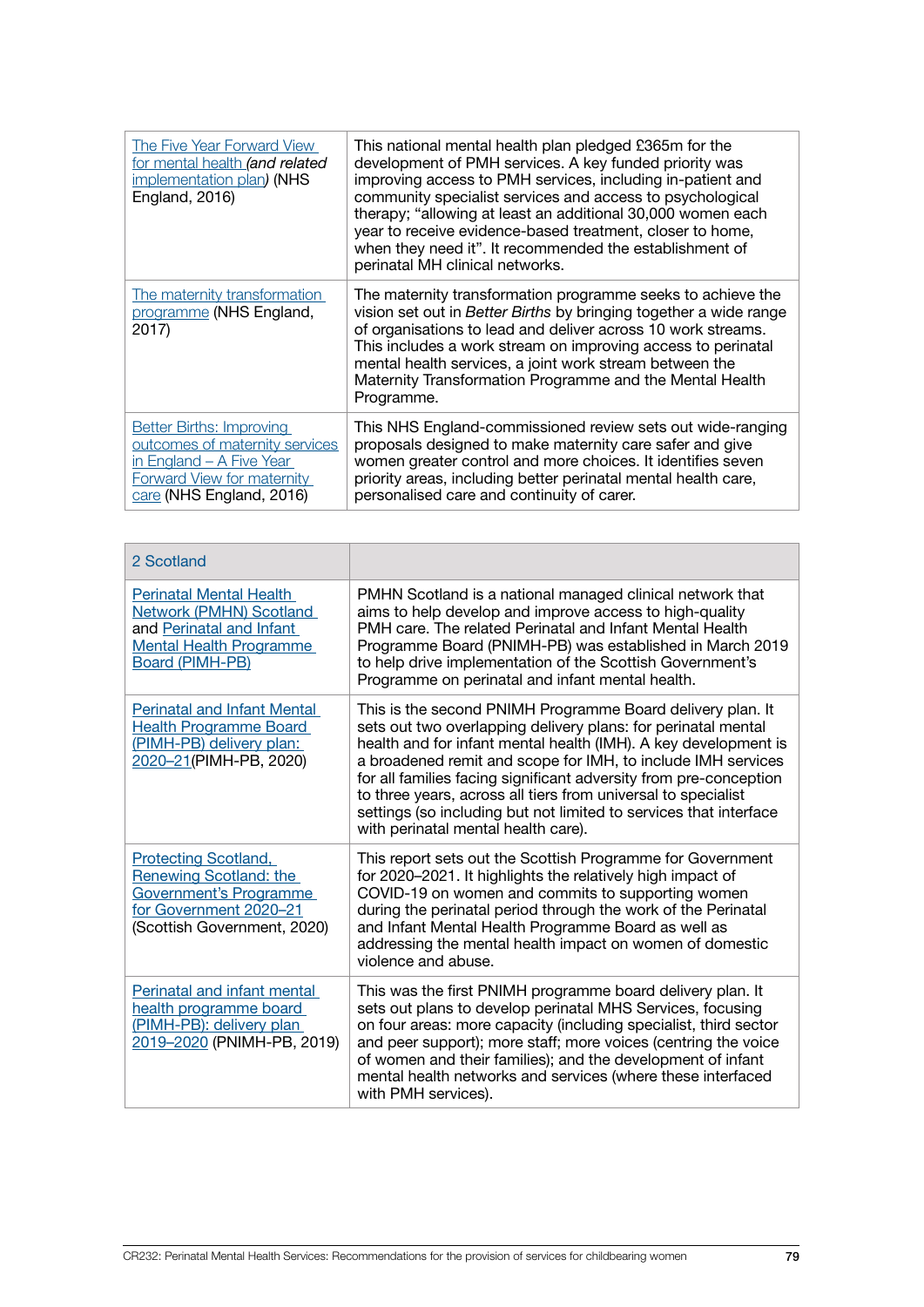| <b>Protecting Scotland's Future:</b><br>the Government's Programme<br>for Government 2019-20<br>(Scottish Government, 2019)<br>https://www.gov.scot/news/<br>mental-health-care-for-new-<br>mums/                                                                                 | This report sets out the Scottish Programme for Government<br>for 2019-2020. It highlights the £52m fund pledged in 2019 for<br>developing perinatal and infant mental health care over a five-<br>year period, including: £5m in investment for community PMH<br>services, £3m in investment for integrated infant mental health<br>hubs, increased specialist staffing in MBUs and third sector<br>support for counselling and befriending services.                                                                                      |
|-----------------------------------------------------------------------------------------------------------------------------------------------------------------------------------------------------------------------------------------------------------------------------------|---------------------------------------------------------------------------------------------------------------------------------------------------------------------------------------------------------------------------------------------------------------------------------------------------------------------------------------------------------------------------------------------------------------------------------------------------------------------------------------------------------------------------------------------|
| Delivering Effective Services:<br><b>Needs Assessment and</b><br><b>Service Recommendations</b><br>for Specialist and Universal<br><b>Perinatal Mental Health</b><br><b>Services</b> (Perinatal Mental<br>Health Network Scotland,<br>National Managed Clinical<br>Network, 2019) | This report by the Scottish Perinatal Mental Health<br>Network assesses current PMH service provision and<br>makes 28 recommendations for the development of PMH<br>services in specialist and universal settings. This includes<br>recommendations for: specialist in-patient and community<br>PMHS; infant mental health; primary care; specialist midwives;<br>maternity and neonatal psychological services; third sector and<br>peer support; substance misuse; training; quality indicators/<br>outcomes and local/regional networks. |
| Delivering for today,<br>investing for tomorrow: the<br>Government's Programme for<br>Scotland 2018-19 (Scottish<br>Government, 2018)                                                                                                                                             | This report sets out Scottish Programme for Government for<br>2018-2019. It highlights the commitment to invest in perinatal<br>and infant mental health and to substantially expand and<br>transform service provision for women with PMH problems,<br>their infants and families. It commits to PMH service<br>transformation across specialist, universal and third sector<br>settings.                                                                                                                                                  |
| <b>Perinatal Mental Health</b><br><b>Curricular Framework: A</b><br>framework for maternal and<br>infant mental health (NHS<br>Education for Scotland (NES,<br>2018)                                                                                                              | This curricular framework "sets out the levels of knowledge<br>and skills required by the Scottish workforce to promote well-<br>being and good mental health during the perinatal period and<br>to intervene when mental ill-health is present".                                                                                                                                                                                                                                                                                           |
| The Scottish Government's<br>Mental Health Strategy: 2017-<br>27 (Scottish Government,<br>2017)                                                                                                                                                                                   | The Scottish Government's 10-year strategy for mental health,<br>that commits to improving mental health services to pregnant<br>and postnatal women, their infants and their families, including<br>a pledge to "Fund the introduction of a Managed Clinical<br>Network to improve the recognition and treatment of Perinatal<br>mental health problems.                                                                                                                                                                                   |
| The Best Start: A five-year<br>forward plan for maternity<br>and neonatal care in Scotland<br>(Scottish Community, Health<br>and Social Care Directorate,<br>2017)                                                                                                                | The Scottish Government's five-year forward plan for the<br>improvement of maternity and neonatal services, that includes<br>the following recommended action on PMH: "All NHS Boards<br>should review their current access to perinatal mental health<br>services to ensure early and equitable access is available to<br>high quality services, with clear referral pathways".                                                                                                                                                            |
| <b>Getting It Right for Mothers</b><br>and Babies. Closing the gaps<br>in community perinatal mental<br>health services (NSPCC<br>Scotland, 2015)                                                                                                                                 | This NSPCC report reviews current PMH service provision<br>and makes recommendations for service development, with a<br>focus on: training; expanding specialist services (particularly<br>community PMH services); improving access to psychological<br>therapies and leadership for service design (including the<br>establishment of a national 'managed clinical network'; and<br>local perinatal mental health networks).                                                                                                              |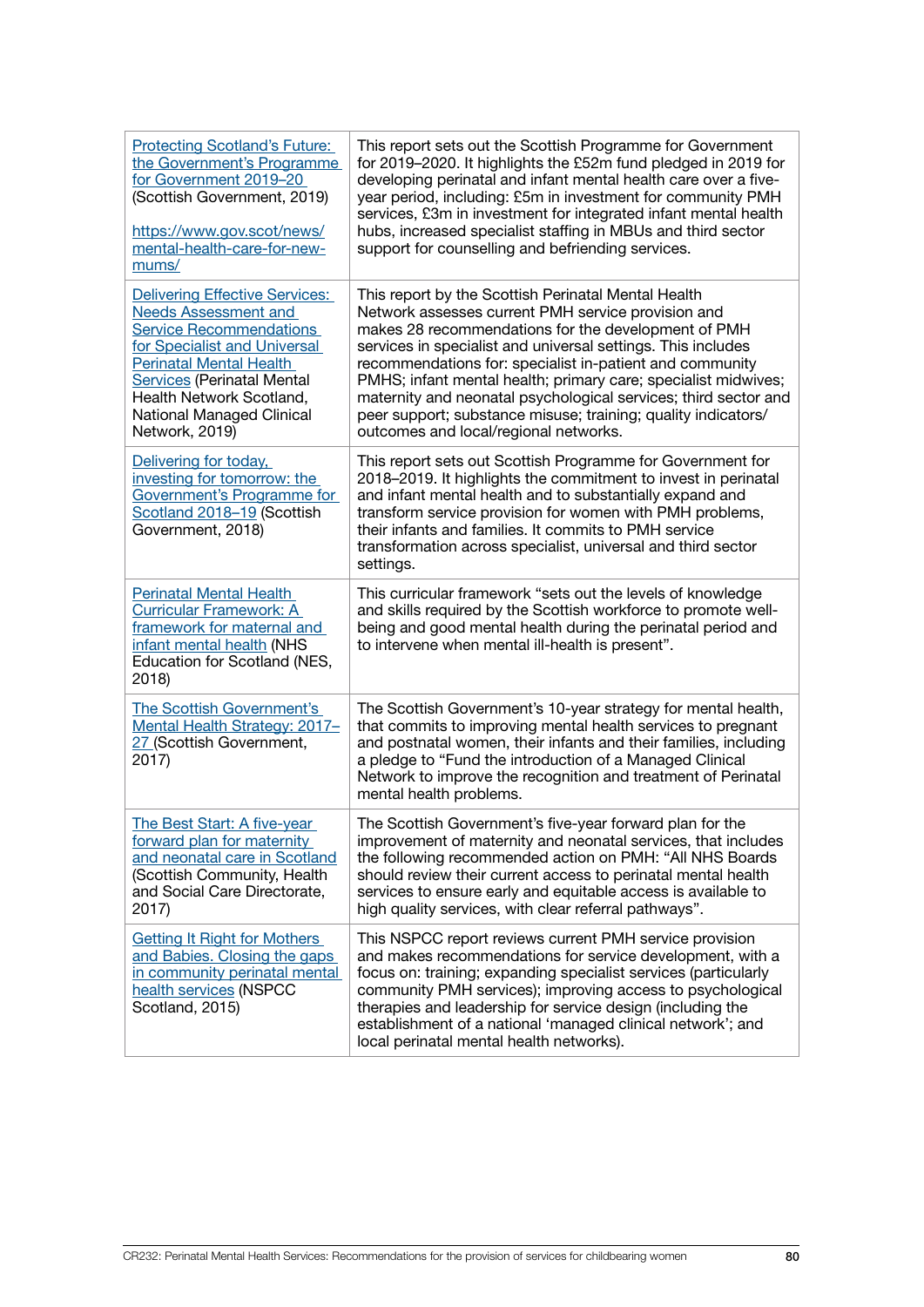| 3 Wales                                                                                                                                                            |                                                                                                                                                                                                                                                                                                                                                                                                                                                                                                                                                                                     |
|--------------------------------------------------------------------------------------------------------------------------------------------------------------------|-------------------------------------------------------------------------------------------------------------------------------------------------------------------------------------------------------------------------------------------------------------------------------------------------------------------------------------------------------------------------------------------------------------------------------------------------------------------------------------------------------------------------------------------------------------------------------------|
| Wales perinatal mental health<br>network (NHS Wales and<br>RCPsych Wales) and the All<br><b>Wales Perinatal Mental Health</b><br><b>Steering Group (NHS Wales)</b> | The Wales perinatal mental health network (a collaboration<br>between NHS Wales and RCPsych Wales) and the All Wales<br>Perinatal Mental Health Steering Group (with representation<br>from service users, third sector, specialist PMH services and<br>other health services) were established in 2017 to provide<br>strategic leadership for service development.                                                                                                                                                                                                                 |
| <b>Together for Mental Health</b><br>Delivery Plan: 2019-22 (Welsh<br>Government, 2019)                                                                            | Together for Mental Health outlines the Welsh Government's<br>10-year cross-governmental strategy to improve mental health<br>and well-being across all ages. This linked three-year action<br>plan identifies "improving access and quality of perinatal<br>mental health services" as a key priority area. It commits<br>to further development of perinatal mental health services,<br>including the establishment of a PMH Network, development<br>of community PMH services to meet national quality standards,<br>and the establishment of an MBU.                            |
| From Bumps to Babies:<br>Perinatal Mental Health Care<br>in Wales (NSPCC, 2018)                                                                                    | This report provides an overview of the findings from the<br>Perinatal Mental Health in Wales project, a collaboration<br>between NSPCC Cymru/Wales, National Centre for Mental<br>Health (NCMH), Mind Cymru and Mental Health Foundation<br>(with support from the Maternal Mental Health Alliance).<br>The project explores PMH care provision in Wales and how<br>care is experienced by women and their partners. It makes<br>recommendations on service development, including: service<br>expansion; equity of access; awareness raising; training; and<br>clinical networks. |
| Perinatal Mental Health in<br><b>Wales</b> (Welsh Government,<br>National Assembly for Wales,<br>Children, Young People and<br>Education Committee, 2017)          | This report by the Welsh Children, Young People and Education<br>Committee summarises the findings of their inquiry into current<br>national PMH service provision and makes recommendations<br>for perinatal MH service development, with a focus on: in-<br>patient specialist care following the closure of the sole Welsh<br>MBU; equitable access to high quality perinatal MH care; and<br>access to psychological therapy.                                                                                                                                                   |
| Prosperity for All: the national<br>strategy (Welsh Government,<br>2017)                                                                                           | This report set out the Welsh Programme for Government in<br>2017-2021, with five priority areas including early years and<br>mental health. This includes a commitment to: "deliver a new<br>community perinatal mental health service and review the need<br>for in-patient facilities in Wales, to stop postnatal depression<br>worsening and to allow mothers to form a strong early bond<br>with their child".                                                                                                                                                                 |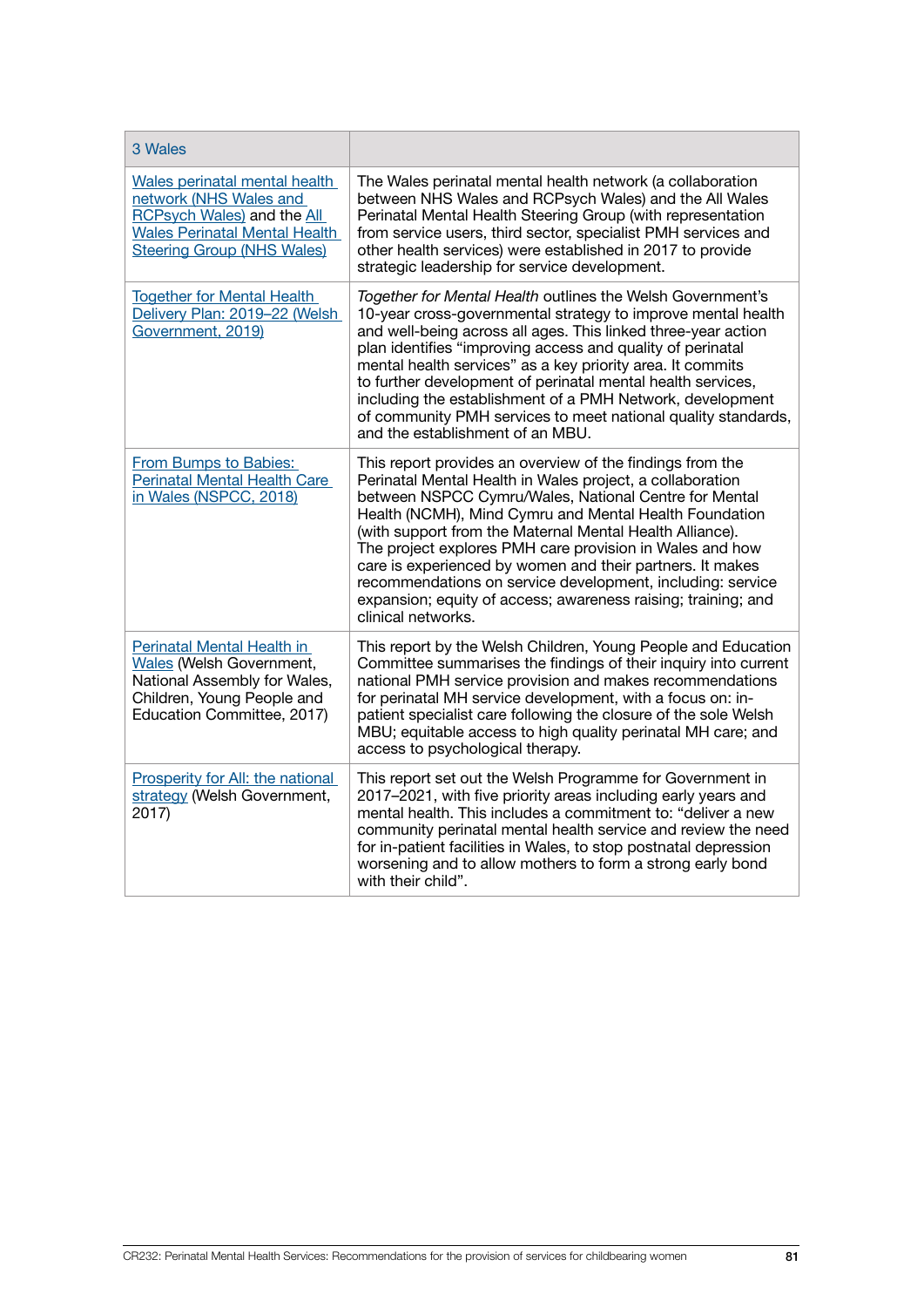| 4 Northern Ireland (NI)                                                                                                                                                                                |                                                                                                                                                                                                                                                                                                                                                                                                                                                                                                                                                                                                                                                                                                                                                                                                                                                                                                                                                                                   |
|--------------------------------------------------------------------------------------------------------------------------------------------------------------------------------------------------------|-----------------------------------------------------------------------------------------------------------------------------------------------------------------------------------------------------------------------------------------------------------------------------------------------------------------------------------------------------------------------------------------------------------------------------------------------------------------------------------------------------------------------------------------------------------------------------------------------------------------------------------------------------------------------------------------------------------------------------------------------------------------------------------------------------------------------------------------------------------------------------------------------------------------------------------------------------------------------------------|
| <b>Swann</b> (Northern Ireland<br>Health Minister) approves<br><b>Funding for New Perinatal</b><br>Mental Health Delivery Model<br>(January, 2021)                                                     | In January 2021, the NI Health Minister approved annual<br>funding of £4.7m for the development of specialist community<br>perinatal mental health teams in each of the five Health and<br>Social Care Trusts. The service will include a new stepped care<br>model to ensure regional consistency.                                                                                                                                                                                                                                                                                                                                                                                                                                                                                                                                                                                                                                                                               |
| <b>The Northern Ireland Regional</b><br><b>Perinatal Mental Health Group</b><br>(Public Health Agency and<br>Health and Social Care Board,<br>2020)                                                    | Specialist PMH services in Ireland are currently limited to one<br>community PMH service in Belfast and no MBUs nationally.<br>"To further the development of specialist services a regional<br>perinatal mental health group, led by the Public Health Agency<br>in partnership with the Health and Social Care Board, has been<br>set up to co-produce an updated service model, including<br>comprehensive community-based services".                                                                                                                                                                                                                                                                                                                                                                                                                                                                                                                                          |
| <b>Northern Ireland Mental</b><br><b>Health Action Plan</b><br>(Department of Health,<br>Northern Ireland, 2020)                                                                                       | This Mental Health Action Plan commits to service<br>developments that will underpin the upcoming 10-year Mental<br>Health Strategy. In this Action Plan, "the primary development<br>is the determination and creation of a specialist community<br>perinatal mental health service". It commits to an "agreement<br>on new service model for specialist perinatal mental health<br>services by September 2020" and to funds of up to £3.6m<br>annually for PMH services, including £900,000 in 2020/21.                                                                                                                                                                                                                                                                                                                                                                                                                                                                         |
| <b>Northern Ireland Maternal</b><br><b>Mental Health Consensus</b><br><b>Statement (Maternal Mental</b><br>Health Alliance, 2019)                                                                      | In 2019, all political parties in Northern Ireland co-signed a<br>consensus statement, drafted as part of the Maternal Mental<br>Health Alliance Everyone's Business campaign, committing<br>to close the gap in specialist mental health provision for<br>women during pregnancy and the first year after giving birth:<br>"We in Northern Ireland urgently request the commitment<br>of investment and ring-fencing of funds required to ensure<br>women, babies, families and communities get the care and<br>support they need and deserve".                                                                                                                                                                                                                                                                                                                                                                                                                                  |
| <b>Specialist Perinatal Mental</b><br><b>Health Services: Models of</b><br>Care for Northern Ireland<br>(National Mental Health<br>Division, Health Service<br>Executive of Northern Ireland,<br>2017) | The Models of Care for PMH services in Northern Ireland is<br>based on the maternity networks recommended in the National<br>Maternity Strategy and uses a 'hub and spoke' model aligned<br>to hospital groups. NI has 19 maternity units organised into<br>six hospital groups, with the largest maternity service within<br>each group designated as the hub and the smaller hospitals as<br>'spokes'. The PMH 'hub and spoke' recommends that for each<br>maternity 'hub', a multidisciplinary 'Specialist Perinatal Mental<br>Health Service' is developed (led by a consultant psychiatrist,<br>with 0.1 WTE consultant sessions per 1,000 deliveries). For<br>'spoke' maternity units, liaison psychiatry teams will continue<br>to provide PMH care, with the addition of a specialist mental<br>health midwife role and links with the 'hub' specialist PMH<br>service (for advice and training). The report also recommends<br>the development of a single national MBU. |
| <b>National Maternity Strategy</b><br>- Creating a Better Future<br>Together 2016-2026<br>(Department of Health of<br>Northern Ireland, 2016)                                                          | This is Northern Ireland's first National Maternity Strategy. It<br>highlights the high prevalence of perinatal mental illness but<br>the very limited provision of PMH care in NI. It commits to<br>improving the identification and care of women with perinatal<br>mental illness, through awareness raising and training on<br>screening for all staff involved in the maternity care pathway,<br>and increased access to specialist PMH care, at least at the<br>maternity network level.                                                                                                                                                                                                                                                                                                                                                                                                                                                                                    |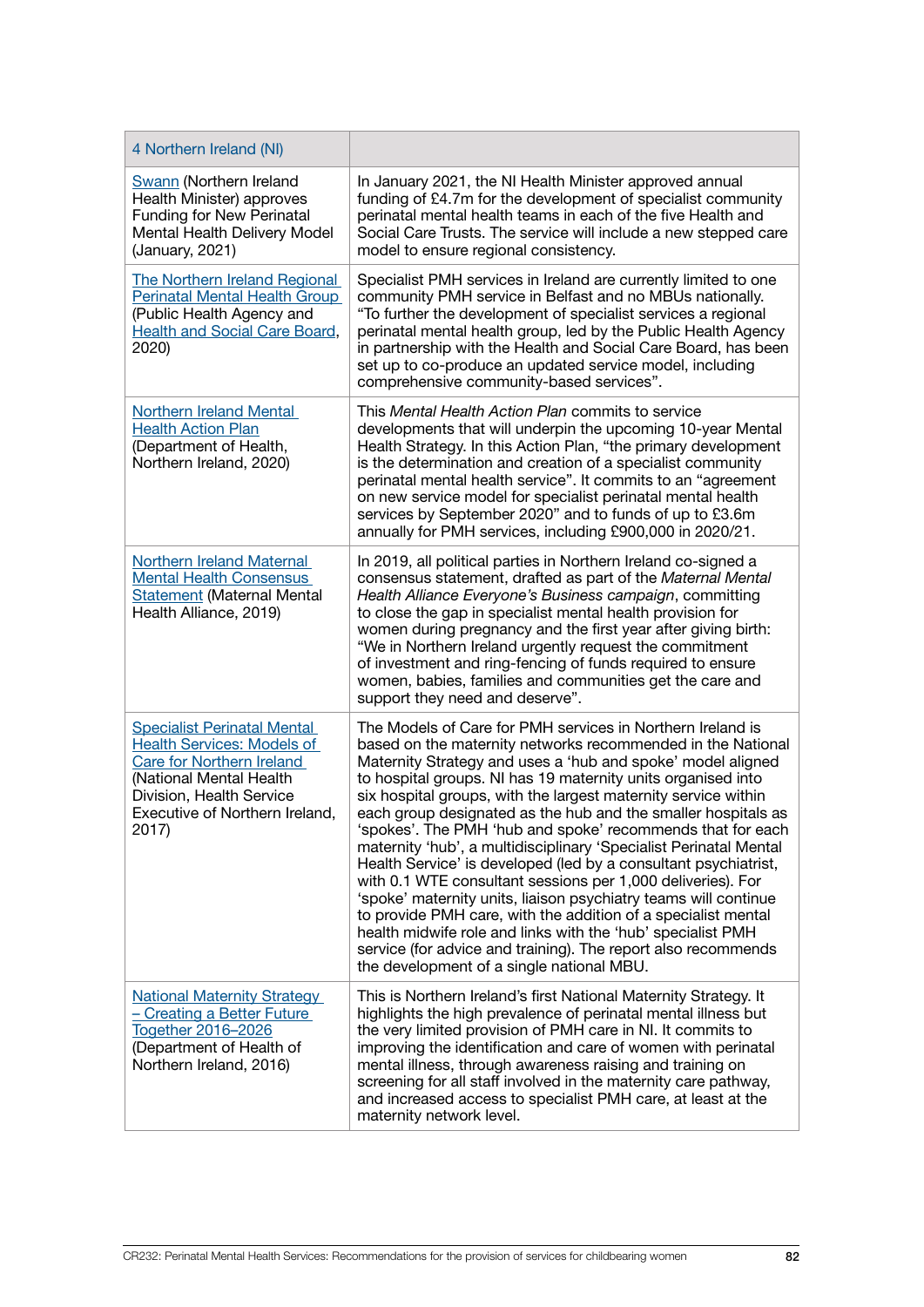| <b>The Regional Perinatal</b><br><b>Mental Health Care Pathway</b><br>(Northern Ireland Public<br>Health Agency, 2017)                                                             | This 2017 revision of Northern Ireland's 2012 PMH Care<br>recommends a stepped care framework (based on NICE<br>Guidance). The majority of the care pathway refers to existing<br>universal and secondary mental health services, with care<br>pathways for the most severely ill women involving accessing<br>adult secondary MH community and crisis services. It<br>recommends that women with the most complex needs<br>access a specialist joint perinatal mental health clinic (to be<br>developed in large maternity 'hub' hospitals). |
|------------------------------------------------------------------------------------------------------------------------------------------------------------------------------------|-----------------------------------------------------------------------------------------------------------------------------------------------------------------------------------------------------------------------------------------------------------------------------------------------------------------------------------------------------------------------------------------------------------------------------------------------------------------------------------------------------------------------------------------------|
| <b>Regulation and Quality</b><br><b>Improvement Authority</b><br><b>Review of Perinatal Mental</b><br><b>Health (The Regulation</b><br>and Quality Improvement<br>Authority, 2017) | This review "examined the implementation and effectiveness<br>of the Integrated Perinatal Mental Health Care Pathway<br>which was developed by the Public Health Agency (PHA) in<br>December 2012". It highlighted the lack of specialist PMH<br>services (with no MBUs and only one community PMH service<br>in Belfast). It made recommendations for the development of<br>a single MBU, community PMHS in each of the five trusts and<br>increasing access to psychological therapy.                                                       |
| Infant Mental Health<br><b>Framework for Northern</b><br><b>Ireland: Promoting positive</b><br>social and emotional<br>development from pre-birth to<br>three years (2016)         | This framework aims to provide evidence and guidance to<br>commissioners, policy makers and practitioners in Northern<br>Ireland that support the development of evidence-based infant<br>mental health service and practice.                                                                                                                                                                                                                                                                                                                 |

| Survey of UK PMH services in 2019 by the MMHA                                                   |                                                                                                                                                                                                                                                                                                                                                                     |
|-------------------------------------------------------------------------------------------------|---------------------------------------------------------------------------------------------------------------------------------------------------------------------------------------------------------------------------------------------------------------------------------------------------------------------------------------------------------------------|
| <b>Maternal Mental Health</b><br><b>Alliance (MMHA) PMH Service</b><br><b>Maps</b>              | The MMHA Everyone's Business Campaign has reviewed<br>specialist PMH provision across the UK and estimated the<br>number of services that meet 'green criteria' (i.e. services that<br>meets nationally agreed standards; i.e. PQN Type I standards<br>or Joint Commissioning Panel criteria).                                                                      |
| <b>Map of Specialist Community</b><br><b>Perinatal Mental Health Teams</b><br>(UK) (MMHA, 2020) | The percentage of areas meeting green criteria in 2019:<br>In England, 80% of CCGs met green criteria<br>$\bullet$<br>In Scotland, 14% of Mental Health Boards met green<br>٠<br>criteria<br>In Wales, 29% of Health Boards met green criteria<br>$\bullet$<br>In Northern Ireland, 0% of Health and Social Care Trusts<br>$\bullet$<br>met green criteria in 2019. |
| Accredited mother and baby<br>units (MMHA, 2019)                                                | This MMHA survey summarises the details of accredited MBUs<br>as of July 2019; including 19 MBUs in England and two MBUs<br>in Scotland.                                                                                                                                                                                                                            |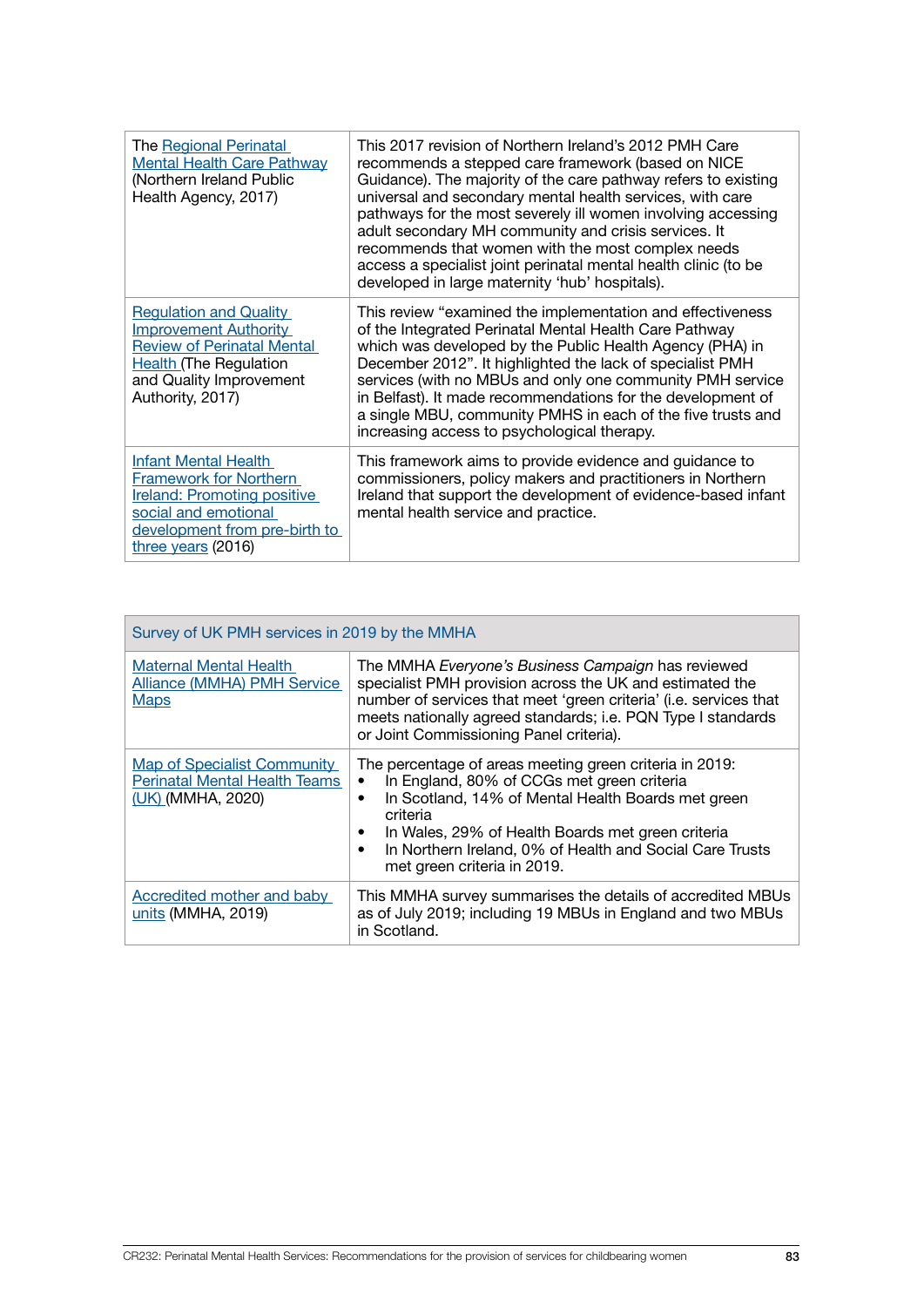### Appendix 2 Key governance bodies, policies, guidance and research reports driving developments in perinatal mental health services

| Policy, report or guidance<br>21/02/2021):<br>PERINATAL mental health:<br>RCPsych, NICE, NHSE, HEE<br>and sign resources                                                                                         | <b>Summary</b>                                                                                                                                                                                                                                                                                                                                                                                                 |
|------------------------------------------------------------------------------------------------------------------------------------------------------------------------------------------------------------------|----------------------------------------------------------------------------------------------------------------------------------------------------------------------------------------------------------------------------------------------------------------------------------------------------------------------------------------------------------------------------------------------------------------|
| <b>Perinatal Quality Network</b><br>(PQN) for Perinatal Mental<br><b>Health Services, Royal</b><br><b>College of Psychiatrists</b>                                                                               | The PQN is one of the quality networks of the RCPsych's<br>College Centre for Quality Improvement (CCQI). It works<br>with MBUs and community PMH services to promote high<br>quality care and share best practice at a national level. It sets<br>quality standards for in-patient and community PMH services<br>and runs a review and accreditation programme for network<br>members.                        |
| <b>Standards for Community</b><br><b>Perinatal Mental Health</b><br>Services, 5th Edition (Perinatal<br>Quality Network, RCPsych,<br>2020)                                                                       | The PQN's Standards for Community PMH Services, used in<br>the PQN's peer and self-reviews and accreditation process.                                                                                                                                                                                                                                                                                          |
| <b>Standards for Inpatient</b><br><b>Perinatal Mental Health</b><br>Services, 7th Edition (Perinatal<br>Quality Network, RCPsych,<br>2019)                                                                       | The PQN's Standards for Inpatient PMH Services, used in the<br>PQN's peer and self-reviews and accreditation process.                                                                                                                                                                                                                                                                                          |
| <b>Perinatal Mental Health (NHS</b><br><b>England, 2019)</b>                                                                                                                                                     | PMH services. This includes data on local demographics,<br>disorder and risk factor prevalence, access and identification<br>and PMH services. The related Joint Strategic Needs<br>Assessment (JSNA) toolkit aims to support the development of<br>a local JSNA for perinatal mental health services.                                                                                                         |
| <b>The Perinatal Mental</b><br><b>Health Care Pathways. Full</b><br>implementation guidance<br>(National Collaborating Centre<br>for Mental Health NCCMH,<br>2018)                                               | This NMCC Guidance sets out Care Pathways to support<br>the goals of the Five-year Forward View for Mental Health.<br>It highlights the principles of timely access to evidence-<br>based care for all women who need it. The report details five<br>PMH care pathways for: pre-conception advice; specialist<br>assessment; emergency assessment; psychological<br>interventions; and in-patient care (MBUs). |
| <b>RCPsych College Report 216</b><br>- FROM-Perinatal: Framework<br>for Routine Outcome<br><b>Measures in Perinatal</b><br>Psychiatry (RCPsych, 2018)                                                            | This report sets out guidance on the use of routine clinical<br>outcome measurement in perinatal services. This includes<br>measure of maternal mental health, the quality of mother-infant<br>interactions and patient-reported experience measures.                                                                                                                                                          |
| <b>NICE Clinical guideline CG192</b><br>- Antenatal and Postnatal<br><b>Mental Health: clinical</b><br>management and service<br>guidance (National Institute for<br>Health and Care Excellence<br>(NICE), 2014) | The is the first NICE clinical guideline on perinatal mental<br>health, providing a robust systematic review of the evidence<br>underpinning PMH services and interventions.                                                                                                                                                                                                                                   |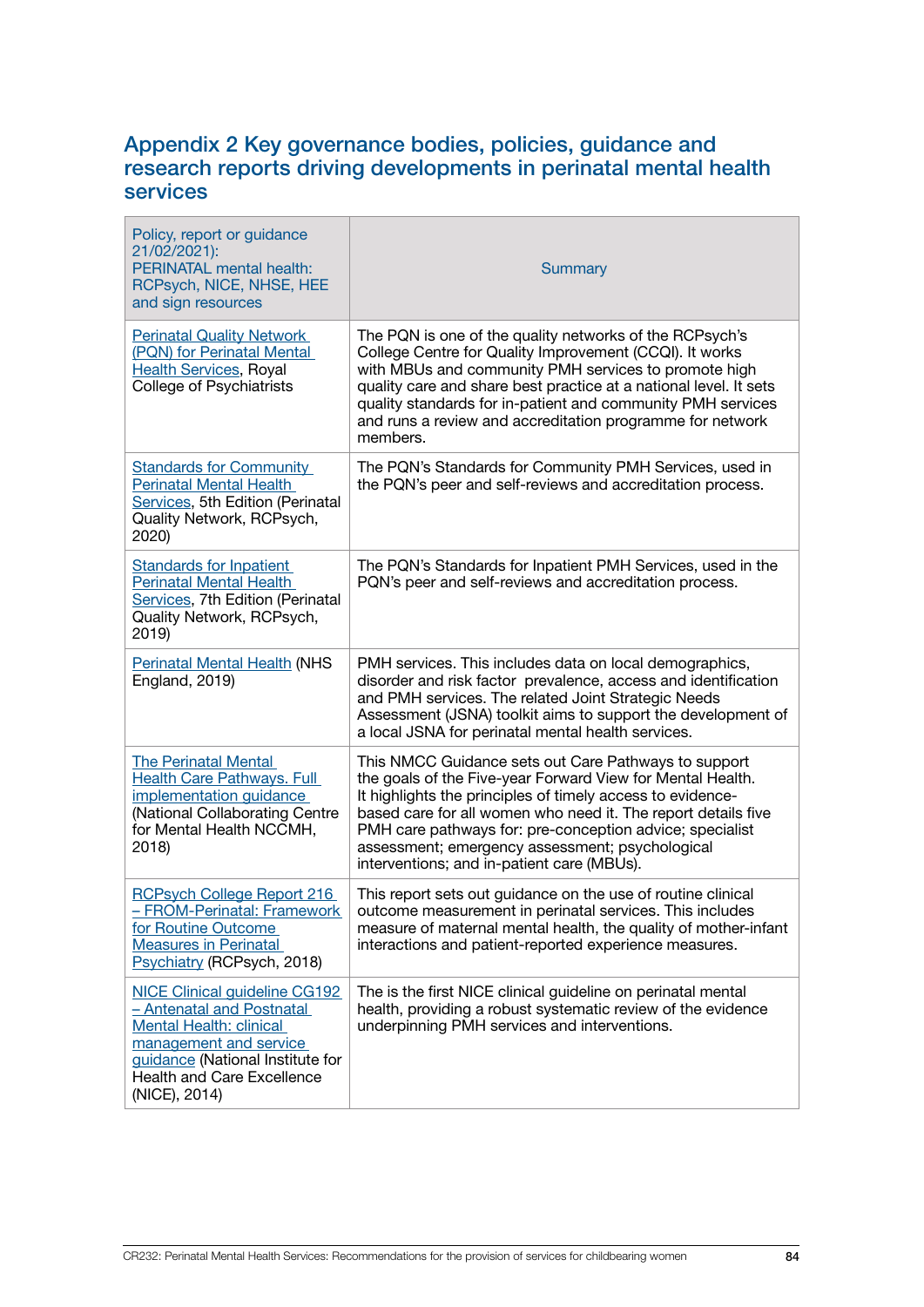| NICE Quality Standard 115 -<br><b>Perinatal Mental Health</b>                                                                                               | The NICE Quality Standards for perinatal mental health<br>include standards on: not prescribing valproate; information<br>on MH and its treatment for pre-conception and pregnant<br>women; identification of MH problems in maternity setting;<br>comprehensive MH assessment; access to psychological<br>treatment (within six weeks of referral); and access to in-patient<br>and community specialist PMH services.                                                                                                                                                                                                                                                                                                                                                                                                                                                                                                                                                                                    |
|-------------------------------------------------------------------------------------------------------------------------------------------------------------|------------------------------------------------------------------------------------------------------------------------------------------------------------------------------------------------------------------------------------------------------------------------------------------------------------------------------------------------------------------------------------------------------------------------------------------------------------------------------------------------------------------------------------------------------------------------------------------------------------------------------------------------------------------------------------------------------------------------------------------------------------------------------------------------------------------------------------------------------------------------------------------------------------------------------------------------------------------------------------------------------------|
| The costs of perinatal mental<br>health problems (LSE and<br>Centre for Mental Health,<br>2014)                                                             | This highly influential report was commissioned by the<br>Maternal Mental Health Alliance to investigate the economic<br>costs of perinatal mental illness in the UK. The authors<br>estimated that perinatal mental illnesses carried a long-term<br>cost to society of £8.1bn pounds for each annual cohort of<br>birth with 72% of this cost related to adverse impacts on the<br>child. The annual cost to the NHS was estimated at £1.2bn<br>(in comparison, the annual extra cost to develop PMH care<br>pathways in line with national guidance was estimated at<br>£280m).                                                                                                                                                                                                                                                                                                                                                                                                                         |
| The 1001 Critical Days: The<br>Importance of the Conception<br>to Age Two Period (Wave<br>Trust, 2014) and the 1001                                         | In 2014, the Wave Trust published this highly influential cross-<br>party manifesto, highlighting the importance of the early years.<br>It set a vision for early intervention, from pre-conception to<br>the age of two years, to enhance outcomes for children. The<br>influence of the 1001 Critical Days manifesto continues through<br>the work of the First 1001 Days Movement. The movement's<br>vision and mission are set out in their consensus statement:<br>"Our vision is that every baby has loving and nurturing<br>relationships in a society that values emotional wellbeing<br>and development in the first 1001 days, from pregnancy,<br>as the critical foundation for a healthy and fulfilling life. As a<br>movement of organisations and professionals, our mission is to<br>drive change together by inspiring, supporting and challenging<br>national and local decision makers to value and invest in<br>babies' emotional wellbeing and development in the first 1001<br>days". |
| <b>Guidance for Commissioners</b><br>of Perinatal Mental Health<br><b>Services (Joint Commissioning</b><br><b>Panel for Mental Health</b><br>(JCPMH), 2012) | The JCPMH, co-chaired by the RCGP and the RCPsych,<br>produced this guidance for commissioners on the need for<br>specialist PMH service, opportunities for prevention, current<br>PMH service provision, what a good PMH service looks like<br>and how commissioning PMH service would support national<br>mental health strategies.                                                                                                                                                                                                                                                                                                                                                                                                                                                                                                                                                                                                                                                                      |
| SIGN 127 - Management of<br>perinatal mood disorders:<br>a national clinical guideline<br>(SIGN, 2012)                                                      | This guideline provides recommendations based on current<br>evidence for best practice in the management of antenatal and<br>postnatal mood and anxiety disorders.                                                                                                                                                                                                                                                                                                                                                                                                                                                                                                                                                                                                                                                                                                                                                                                                                                         |
| Maternity (including MBBRACE reports)                                                                                                                       |                                                                                                                                                                                                                                                                                                                                                                                                                                                                                                                                                                                                                                                                                                                                                                                                                                                                                                                                                                                                            |
| <b>MBRRACE-UK: Mothers</b><br>and Babies: Reducing<br>Risk through Audits and<br>Confidential Enquiries across<br>the UK                                    | MBRRACE-UK runs a national programme of work on the<br>surveillance and investigation of the causes of maternal<br>deaths, stillbirths and infant deaths. It makes quality<br>improvement recommendations based on lessons learnt from<br>these inquiries. It has identified mental illness and substance<br>misuse as leading causes of maternal mortality and morbidity<br>and made recommendations relevant to PMH care across<br>universal and mental health settings.                                                                                                                                                                                                                                                                                                                                                                                                                                                                                                                                 |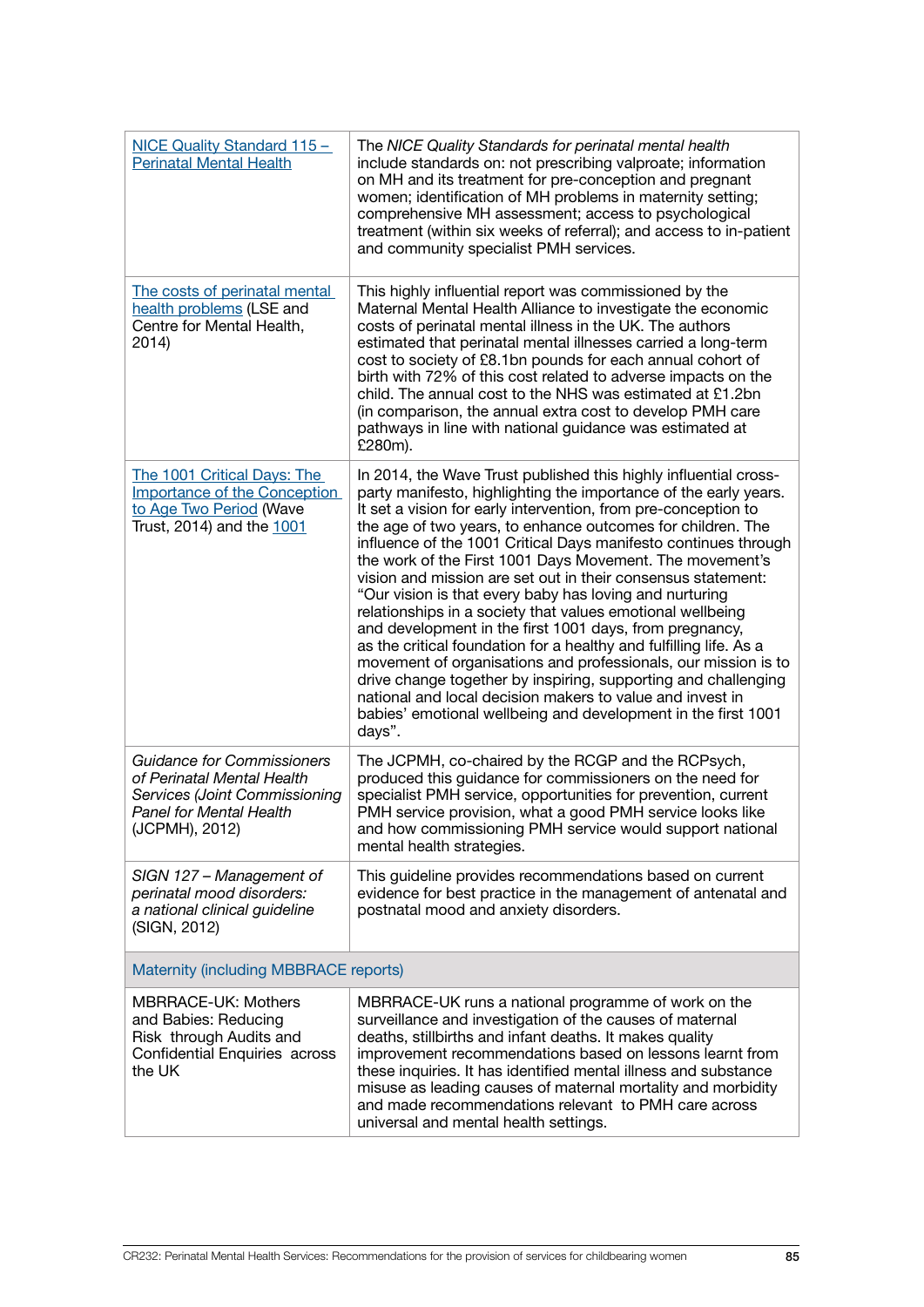| MBBRACE-UK: Saving Lives,<br>Improving Mothers' Care.<br>Rapid report: learning from<br>SARS-CoV-2-related and<br>associated maternal deaths<br>in the UK March $-$ May 2020<br>(MBRRACE-UK, 2020)                                   | This MBBRACE-UK report into maternal deaths in March-May<br>2020, during the first wave of COVID-19, identifies key lessons<br>learnt, including lessons for mental health and for care of<br>women who died as a result of domestic violence.                                                                                                                                           |
|--------------------------------------------------------------------------------------------------------------------------------------------------------------------------------------------------------------------------------------|------------------------------------------------------------------------------------------------------------------------------------------------------------------------------------------------------------------------------------------------------------------------------------------------------------------------------------------------------------------------------------------|
| MBBRACE-UK: Saving Lives,<br>Improving Mothers' Care.<br>Lessons learned to inform<br>maternity care from the UK<br>and Ireland Confidential<br><b>Enquiries into Maternal Deaths</b><br>and Morbidity 2014-16<br>(MBRRACE-UK, 2018) | This MBBRACE-UK report into findings from the UK and<br>Ireland Confidential Enquiries into Maternal Deaths and<br>Morbidity 2014-16 includes a section on 'messages for mental<br>health'.                                                                                                                                                                                              |
| Royal College of Obstetricians<br>and Gynaecologists'<br>Good Practice Guideline<br>14: Guidelines on the<br>Management of Women with<br>Mental Health Issues during<br>Pregnancy and the Postnatal<br>Period (RCOG, 2011)           | This RCOG report highlights the role of maternity services in<br>the early identification and assessment of mental illness and<br>describes principles of service organisation to meet these<br>needs. This includes recommendations on the development of<br>care pathways, training and commissioning across maternity<br>services, perinatal mental health services and primary care. |
| <b>Primary care</b>                                                                                                                                                                                                                  |                                                                                                                                                                                                                                                                                                                                                                                          |
| <b>RCGP Perinatal Mental Health</b><br>Resources and Toolkit (RCGP)                                                                                                                                                                  | An RCGP resource list and perinatal mental health toolkit ("a<br>set of relevant tools to assist members of the primary care<br>team to deliver the highest quality care to women with mental<br>health problems in the perinatal period"), developed with the<br>RCGP's PMH Special Interest Group and PMH Steering Group.                                                              |
| <b>RCGP Position Statement:</b><br><b>Perinatal Mental Health</b><br>(RCGP, 2017)                                                                                                                                                    | This RCGP Position Statement on perinatal mental health,<br>created as part of the RCGP's Clinical Priority programme,<br>makes recommendations for GPs, commissioners and NHS<br>England to support women facing perinatal mental illness.                                                                                                                                              |
| <b>RCGP Position Statement:</b><br>The Role of the General<br><b>Practitioner in Maternity Care</b><br>(RCGP, 2017)                                                                                                                  | This RCGP Position Statement on the role of GPs in maternity<br>care includes recommendations on the management of<br>perinatal mental health problems in primary care.                                                                                                                                                                                                                  |
| <b>Health visiting</b>                                                                                                                                                                                                               |                                                                                                                                                                                                                                                                                                                                                                                          |
| Health Visiting in England: A<br>Vision for the Future (Institute<br>of Health Visiting, 2019)                                                                                                                                       | This report presents the Institute of Health Visiting's vision for<br>health visiting services in England, including a vision for their<br>role in relation to perinatal mental health (in mothers, fathers<br>and partners) and infant mental health.                                                                                                                                   |
|                                                                                                                                                                                                                                      |                                                                                                                                                                                                                                                                                                                                                                                          |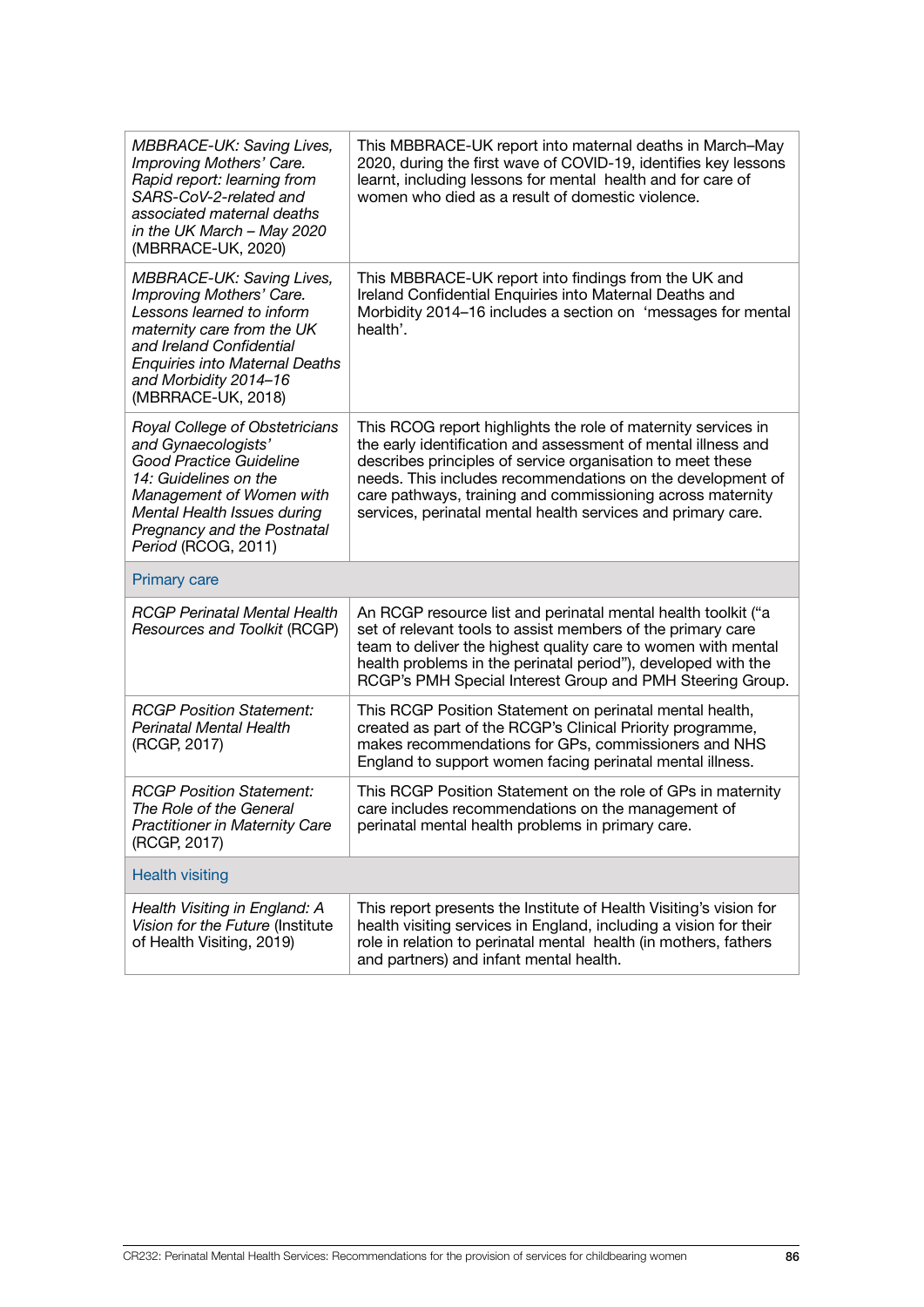| <b>Specialist Health Visitors</b><br>in Perinatal & Infant Mental<br>Health: What they do and why<br>they matter (Health Education<br>England, 2016)                                                           | This HEE document, aimed at health visitor commissioners<br>and managers, makes recommendations regarding specialist<br>perinatal and infant mental health visitor posts.                                                                                                                                                                                                                                                                                                                                                                                                                           |  |
|----------------------------------------------------------------------------------------------------------------------------------------------------------------------------------------------------------------|-----------------------------------------------------------------------------------------------------------------------------------------------------------------------------------------------------------------------------------------------------------------------------------------------------------------------------------------------------------------------------------------------------------------------------------------------------------------------------------------------------------------------------------------------------------------------------------------------------|--|
| Psychology and parent-infant therapy                                                                                                                                                                           |                                                                                                                                                                                                                                                                                                                                                                                                                                                                                                                                                                                                     |  |
| Position Paper: Perinatal<br>psychology provision in<br>specialist perinatal community<br>mental health services (British<br>Psychological Society, 2019)                                                      | This position paper by the British Psychological Society<br>outlines the role of perinatal psychology in specialist<br>community teams and provides guidance for good perinatal<br>clinical psychology provision and staffing levels.                                                                                                                                                                                                                                                                                                                                                               |  |
| <b>Briefing Paper 8. Perinatal</b><br>service provision: The role of<br>perinatal clinical psychology<br>(British Psychological Society,<br>2016)                                                              | This briefing paper from the British Psychological Society<br>details the role of perinatal clinical psychology in maternity<br>services, neonatal units, specialist community perinatal mental<br>health services, and mother and baby units.                                                                                                                                                                                                                                                                                                                                                      |  |
| Rare Jewels: Specialised<br>parent-infant relationship<br>teams in the UK (Parent-Infant<br>Partnership UK, 2019)                                                                                              | This report by the PIP-UK Foundation surveyed current<br>provision of 'specialised parent-infant relationship teams'<br>(defined as standalone 'multidisciplinary teams with expertise<br>in supporting and strengthening relationships between babies<br>and their parents or carers'. These teams work as expert<br>advisors and champions for the local workforce, as well as<br>offering direct work with families (including parents and other<br>carers of infants aged two and under). The report identifies<br>27 such teams across the UK as of 2019 and recommends<br>national expansion. |  |
|                                                                                                                                                                                                                | Substance use disorders (generic guidance of relevance to PMH services)                                                                                                                                                                                                                                                                                                                                                                                                                                                                                                                             |  |
| <b>NICE Quality Standard 188:</b><br>Coexisting severe mental<br>illness and substance misuse<br>(National Institute for Health<br>and Care Excellence Quality<br>(NICE, 2019)                                 | This set of NICE Quality Standards for people with coexisting<br>SMI and substance misuse includes quality standards on<br>identification of substance misuse among patients with SMI<br>and for those with co-occurring disorders: non-exclusion<br>from services, care coordinator allocation and follow-up after<br>missed appointments. These standards are relevant to the care<br>of women with co-occurring SMI and substance misuse in the<br>perinatal period.                                                                                                                             |  |
| Better care for people with co-<br>occurring mental health and<br>alcohol/drug use conditions.<br>A guide for commissioners<br>and service providers (Public<br>Health England, 2017)                          | This guidance aims to inform the commissioning and provision<br>of effective care for people with co-occurring mental health<br>and alcohol/drug use conditions. It promotes the two key<br>principles of joint responsibility by mental health and alcohol/<br>drug services, and a provider 'open-door policy' for people<br>with co-occurring conditions. These principles are relevant<br>to the care of women with co-occurring SMI and substance<br>misuse in the perinatal period.                                                                                                           |  |
| Learning disabilities (generic guidance of relevance to PMH services)                                                                                                                                          |                                                                                                                                                                                                                                                                                                                                                                                                                                                                                                                                                                                                     |  |
| The Working Together with<br>Parents Network (WTPN)<br>update of the DoH/DfES Good<br>Practice Guidance on working<br>with parents with a learning<br>disability (2007) (WTPN,<br>University of Bristol, 2017) | This WTPN update of the 2007 DoH/DfES Guidance on<br>working with parents with a learning disability updates the<br>relevant policy and legislative framework, and presses for<br>compliance with the basic principles of the original report, in<br>order to respect the human rights of parents with learning<br>disabilities and their children. The principles include the right<br>to accessible information, tailored support and access to<br>advocacy. This guidance is therefore relevant to the care of<br>women with learning disability and perinatal mental illness.                   |  |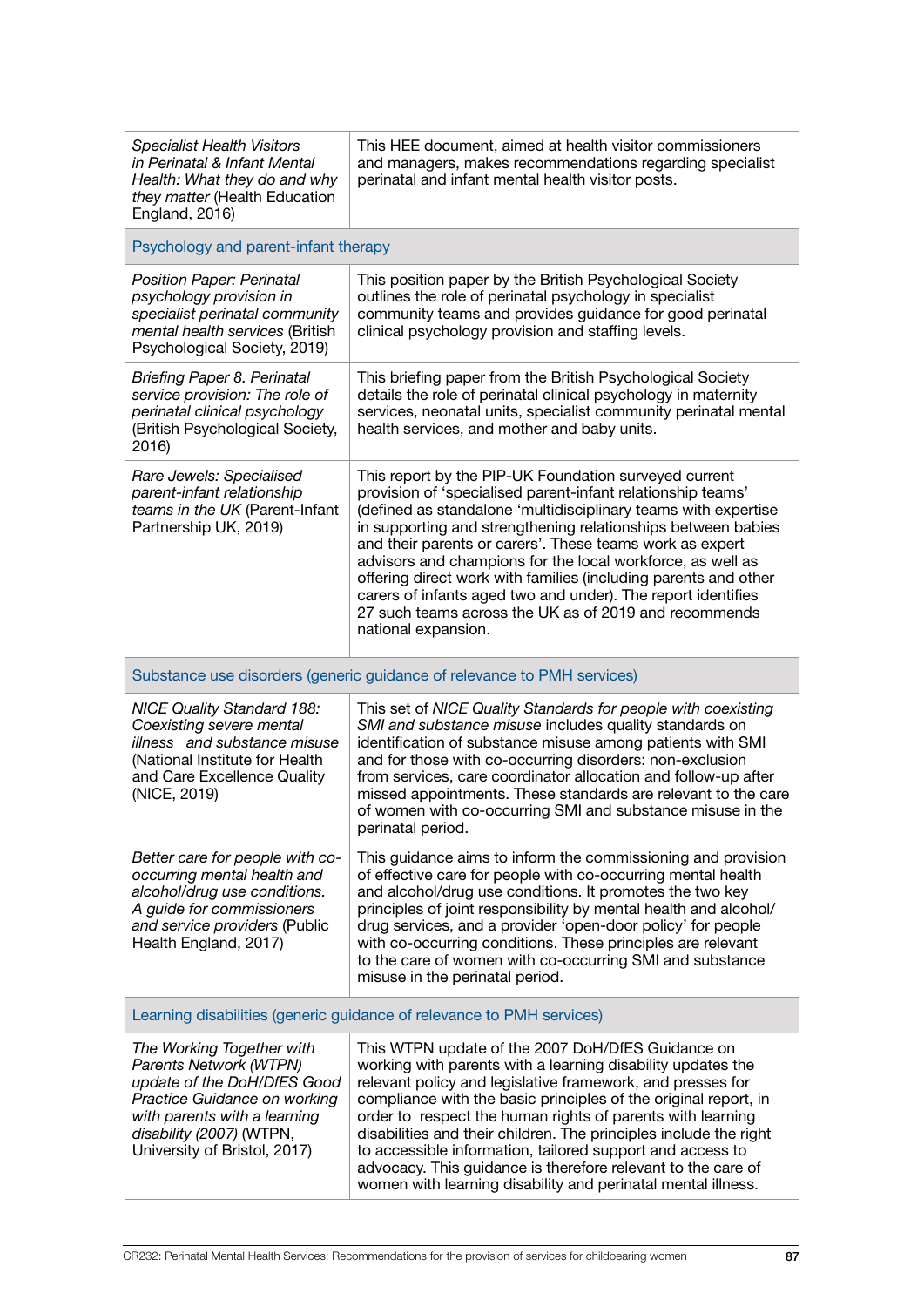| <b>Transforming Care for People</b><br>with Learning Disabilities -<br>Next Steps (NHS England,<br>2015)                                                                                                     | This NHS England-commissioned report aims to accelerate<br>the transforming of care for people with a learning disability<br>and/or autism who have a mental illness or whose behaviour<br>challenges services. It highlights key principles, including:<br>empowering people and families; getting the right care in<br>the right place; driving up quality through regulation and<br>inspection; and workforce development. The principles are<br>relevant to the care of women with a learning disability/autism<br>and perinatal mental illness. |
|--------------------------------------------------------------------------------------------------------------------------------------------------------------------------------------------------------------|------------------------------------------------------------------------------------------------------------------------------------------------------------------------------------------------------------------------------------------------------------------------------------------------------------------------------------------------------------------------------------------------------------------------------------------------------------------------------------------------------------------------------------------------------|
| Good Practice Guidance<br>on Working with Parents<br>with a Learning Disability<br>(Department of Health and<br>Department for Education and<br>Skills, 2007)                                                | This Good Practice Guidance on working with parents<br>with a learning disability, includes a summary of relevant<br>legislation and policy, and recommendations on how adult<br>and children's services should work together to improve<br>support to parents with a learning disability and their children<br>(including recommendations on safeguarding procedures and<br>commissioning). This guidance is therefore relevant to the care<br>of women with learning disability and perinatal mental illness.                                      |
| Other guidance: Trauma-informed care, child safeguarding, liaison services, preconception<br>care and mood disorders                                                                                         |                                                                                                                                                                                                                                                                                                                                                                                                                                                                                                                                                      |
| A good practice guide to<br>support implementation<br>of trauma-informed care<br>in the perinatal period<br>(commissioned by NHSE and<br>NHSI, 2021)                                                         | This good practice guide was commissioned by NHSE and<br>NHSI and aims to help staff and services understand the<br>impact of psychological trauma on women in the perinatal<br>period and respond in a sensitive and compassionate way.<br>It sets out principles of care, including: compassion and<br>recognition; communication and collaboration; consistency<br>and continuity; and recognising diversity and facilitating<br>recovery.                                                                                                        |
| <b>Working Together to</b><br>Safeguard Children: A guide<br>to inter-agency working<br>to safeguard and promote<br>the welfare of children<br>(Department for Education,<br>2018; updated December<br>2020) | Statutory guidance that covers the legislative requirements<br>and a framework for inter-agency working to safeguard and<br>promote the welfare of local children, including identifying and<br>responding to their needs.                                                                                                                                                                                                                                                                                                                           |
| How are people's mental<br>health needs met in acute<br>hospitals and how can this be<br>improved? (CQC, 2020)                                                                                               | This CQC report reviewed findings from more than 100 acute<br>hospital inspections to investigate how well the mental health<br>care needs of patients were met. It made commissioning, trust-<br>level and training recommendations to improve mental health<br>care within acute hospital settings. Perinatal mental health<br>was not specifically investigated but the recommendations are<br>relevant to the provision of perinatal mental health care within<br>acute trusts (including perinatal liaison work).                               |
| Making the case for<br>preconception care<br>(Public Health England, 2018)                                                                                                                                   | This PHE report highlights the importance of pre-conception<br>care. It advocates for services to promote healthy behaviours<br>and support early interventions to manage emerging risks<br>across the life-course - prior to first or subsequent pregnancies<br>- including risks related to mental illness and related social<br>adversities.                                                                                                                                                                                                      |
| Involving and supporting<br>partners and other family<br>members in specialist<br>perinatal mental health<br>services: good practice guide<br>(NHS England 2021)                                             | This good practice guidance, about involving and supporting<br>partners and significant others, is for commissioners and those<br>working in specialist perinatal mental health services.                                                                                                                                                                                                                                                                                                                                                            |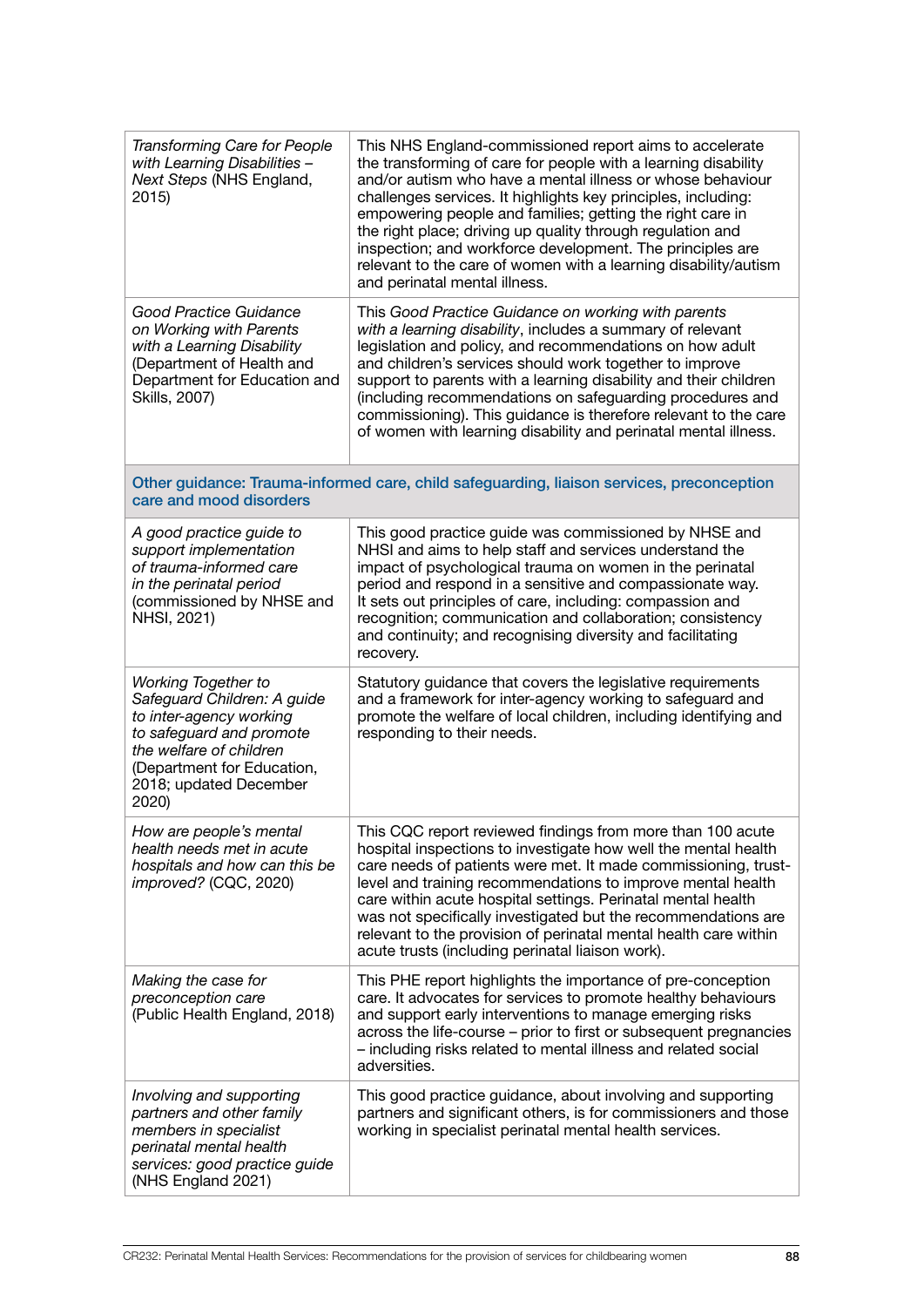## Appendix 3: Parent-infant therapy services – current provision and recent guidance

Currently, there is wide variety in the set-up, funding and therapeutic model of teams and services which provide support and therapeutic interventions for parent-infant relationships in pregnancy and the early years in the UK. Some services provide interventions (parent-infant, individual and group) for a wide range of parents/carers where there is a concern about the developing parent-infant relationship. Others are targeted at specific groups of parents considered at high risk or disruption of the parent-infant relationship, such as those where parents are struggling with substance use problems or domestic violence and may be involved in care proceedings. The age range may focus on pregnancy and the first postnatal year or may extend up until the fifth year.

Some teams are embedded within the local Child and Adolescent Mental Health Services (CAMHS), while others are primarily funded through public health budgets, local authority children's services budget, the voluntary sector or partnerships between these. A recent UK-wide survey found that many areas in the UK do not have access to specialist parent-infant mental health provision and that many teams lack sufficient resources to meet local demands (Hogg, 2019). Alongside perinatal mental health services, these teams and services form a vital part of the network available to parents experiencing perinatal mental health difficulties.

When planning and developing parent-infant mental health provision in an area, including that provided within perinatal mental health services, commissioners and their equivalents, in consultation with local stakeholders including parents and those with relevant lived experience, should map the different teams and services which work with parents, babies and infants, their 'target' populations and the existing level of collaboration and co-working between them. This will help identify gaps in provision, e.g. for parents with comorbid substance use or intellectual difficulties, or for parents struggling with emotional and behavioural issues with their preschool aged children, and support planning to address these gaps.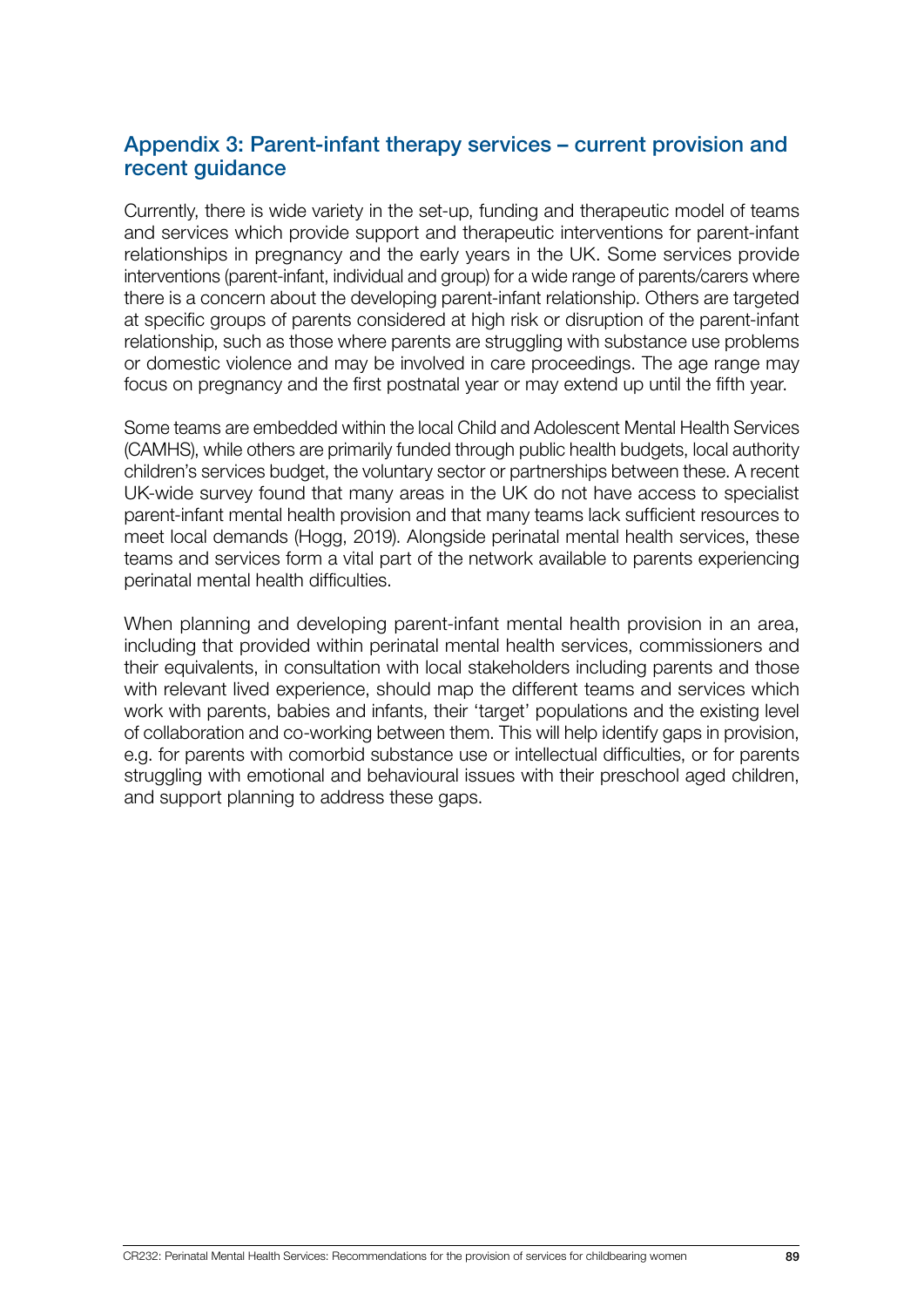## Appendix 4: Specific consideration for substance misuse in pregnancy

This appendix includes a summary of the impact and management of nicotine, alcohol and specific drugs use in pregnancy. It also includes a list of key resources relevant to the care of women with substance misuse in pregnancy. This is included here to assist non-specialists in managing this group of patients. (Wilson, Finch et al,2020).

Perinatal mental health care for women with co-occurring substance misuse and moderate to severe mental illness is discussed in the main report. Substance misuse is an important contributor to maternal and infant mortality and morbidity but women with substance misuse problems are at risk of having poor access to care and of receiving fragmented care. To improve service provision for this group, MBRRACE-UK recommends that perinatal mental health clinical networks "should always include specialist addictions services" (Knight, Bunch et al, 2019).

Nicotine use in pregnancy: Smoking tobacco products significantly increases risk for developing miscarriage, stillbirth, prematurity and low birth weight. Helpful guidance to support smoking cessation in pregnancy and beyond can be found on the National Centre for Smoking Cessation and Training (NCSCT) website.

**Cannabis use in pregnancy:** Smoking cannabis during pregnancy shares or amplifies the health risks associated with smoking nicotine products but there are additional concerns that cannabis use in pregnancy may be associated with behavioural problems in childhood.

Alcohol use in pregnancy: Both the UK and Ireland were among the top five of 187 countries in a global survey of alcohol use in pregnancy, which also estimated that one in every 67 women who consumed alcohol during pregnancy would deliver a child with FAS (Popova et al, 2017). UK Chief Medical Officers' Low Risk Drinking Guidelines (2016) identified a range of harms associated with alcohol use in pregnancy and gave the following clear advice:

- "If you are pregnant or think you could become pregnant, the safest approach is not to drink alcohol at all, to keep risks to your baby to a minimum".
- "Drinking in pregnancy can lead to long-term harm to the baby, with the more you drink the greater the risk".

Prenatal alcohol exposure is a leading preventable cause of birth defects and developmental disabilities and also increases risks of spontaneous abortion, stillbirth, weight and growth deficiencies, birth defects and prematurity.

A low threshold should be adopted for admitting pregnant women who may be dependent on alcohol to hospital for assisted withdrawal from alcohol (using reducing courses of chlordiazepoxide, diazepam or possible oxazepam in the lowest dose for the shortest possible time). Benzodiazepine use by the mother at the time of delivery can result in floppy infant syndrome or neonatal withdrawal symptoms (Thibaut et al, 2019).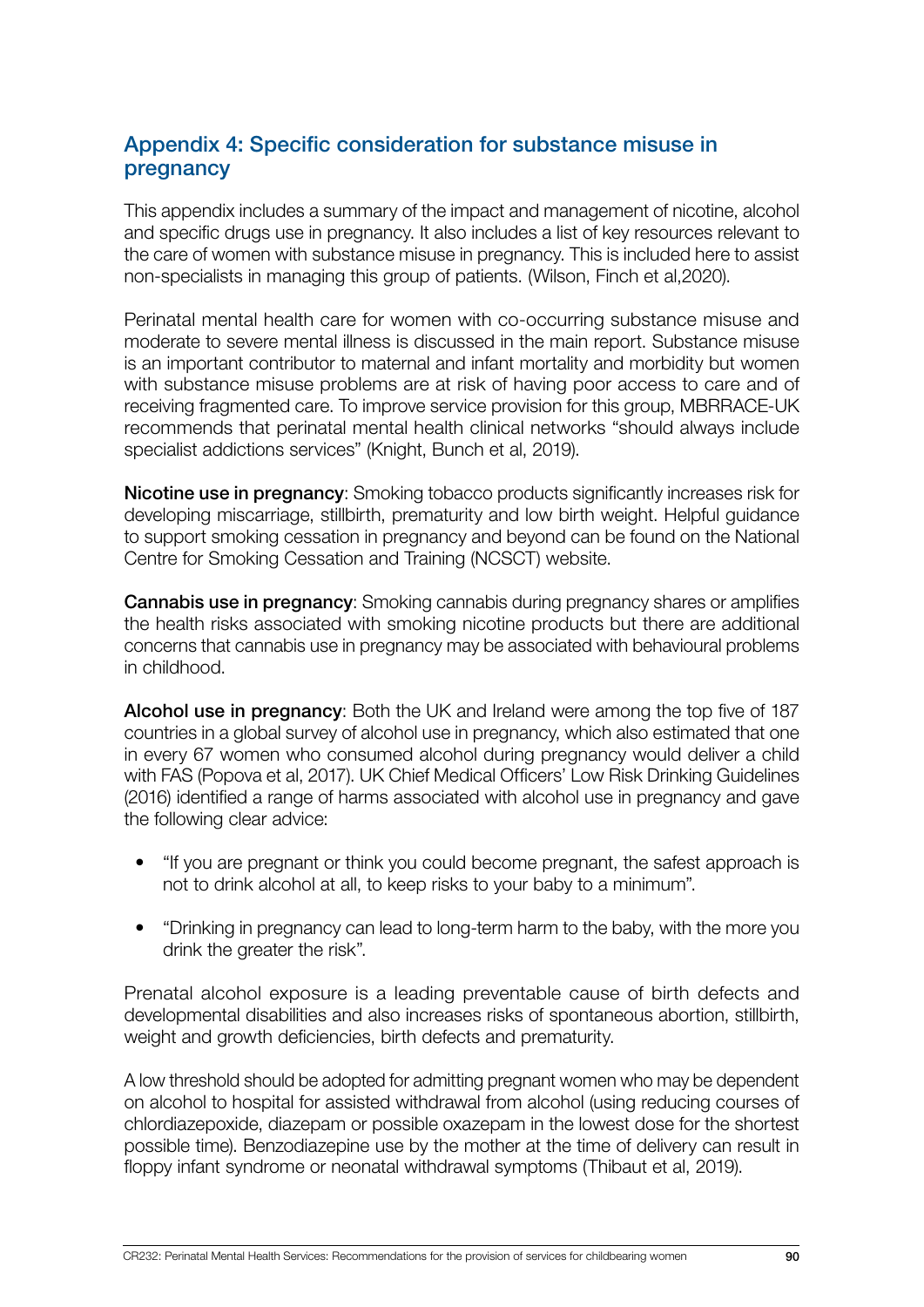A Scottish national clinical guideline on children and young people exposed prenatally to alcohol, found evidence of considerable under-reporting of affected children. Moreover, the possible role of prenatal exposure to alcohol was not always considered as the cause of neurodevelopmental disorder in some children. The same report emphasises the importance of high-quality screening for alcohol use in pregnancy and the need for ongoing monitoring of those children who were prenatally exposed to alcohol (SIGN, 2019).

Opioid use in pregnancy: Addiction services not only treat people who are addicted to heroin but also those who have become addicted to the range of opioids including heroin, oxycodone, tramadol, fentanyl, codeine and dihydrocodeine. In some cases, these medications were initially prescribed for pain, while others have accessed these drugs through illegal means. In most case the best approach is to stabilise the patient on to a long-acting opioid substitute treatment, usually methadone but sometimes buprenorphine, and to maintain the patient on this treatment throughout pregnancy.

The management of opioid dependence in pregnancy should be done in collaboration with a senior doctor who has the required competences and in line with best practice (ACOG DH, 2017).

## Additional resources

Detailed guidance on the assessment and management of drug misuse, including guidance on drug use in pregnancy and beyond, has been produced by the Department of Health across the UK (Department of Health, 2017) More specific resources on substance use in pregnancy can be accessed online from NHS Scotland, the World Health Organization (2014) and the US-based Substance Abuse and Mental Health Services Administration (SAMSHA), CDC Centers for Disease Control and Prevention, and the National Institute on Drug Abuse (NIDA).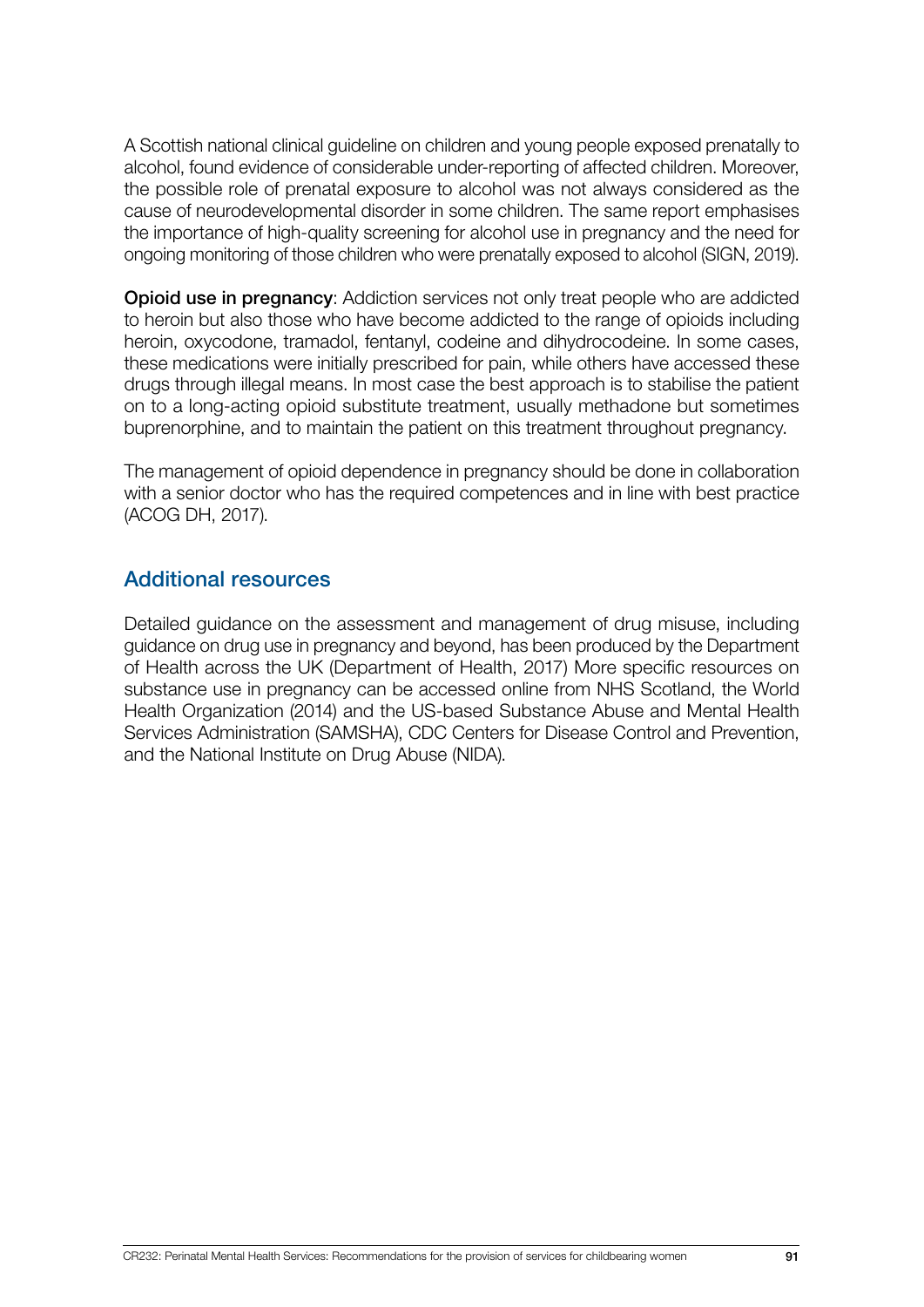## References for appendices

- American Academy of Pediatrics: *Resources to Address the Opioid Epidemic* (accessed 28.10.19) [https://www.](https://www.aap.org/en-us/advocacy-and-policy/aap-health-initiatives/Substance-Use-and-Prevention/Pa) [aap.org/en-us/advocacy-and-policy/aap-health-initiatives/Substance-Use-and-Prevention/Pages/opioid-epi](https://www.aap.org/en-us/advocacy-and-policy/aap-health-initiatives/Substance-Use-and-Prevention/Pa)[demic-resources.aspx](https://www.aap.org/en-us/advocacy-and-policy/aap-health-initiatives/Substance-Use-and-Prevention/Pa)
- American College of Obstetricians and Gynaecologists. *Online resources on substance use in pregnancy* (accessed 12.03.21) [https://www.acog.org/search#q=substance%20use%20in%20pregnancy&sort=relevancy](https://www.acog.org/search#q=substance%20use%20in%20pregnancy&sort=relevancy )
- American Society of Addiction Medicine (2011) *Public Policy Statement on Women, Alcohol and Other Drugs, and Pregnancy pp. 7–11.* [https://www.asam.org/advocacy/find-a-policy-statement/view-policy-statement/](https://www.asam.org/advocacy/find-a-policy-statement/view-policy-statement/public-policy-statements) [public-policy-statements/2011/12/15/women-alcohol-and-other-drugs-and-pregnancy](https://www.asam.org/advocacy/find-a-policy-statement/view-policy-statement/public-policy-statements)
- Clinical Guidelines on Drug Misuse and Dependence Update (2017) *Independent Expert Working Group. Drug misuse and dependence: UK guidelines on clinical management.* London: Department of Health [https://assets.publishing.](https://findings.org.uk/PHP/dl.php?f=Clinical_Guidelines_Working_Group_1.txt) service.gov.uk/government/uploads/system/uploads/attachment\_data/file/673978/clinical\_quidelines\_2017.pdf
- Clinks (2019) *Capability framework: Working effectively with people with co-occurring mental health and alcohol/drug use conditions.* London [https://www.clinks.org/publication/](https://www.clinks.org/publication/capability-framework-working-effectively-people-co-occurring-mental-health-and) [capability-framework-working-effectively-people-co-occurring-mental-health-and](https://www.clinks.org/publication/capability-framework-working-effectively-people-co-occurring-mental-health-and)
- Henshaw, C, Cox, J, Barton, J (2017) *Modern Management of Perinatal Psychiatric Disorders* (2nd Edition) RCPsych Publications (Foreword by Dr Margaret Oates OBE)
- HHS (2016). A collaborative approach to the treatment of pregnant women with opioid use disorders. HHS Publication No. (SMA) 16 – 4978. Rockville, MD: Substance Abuse and Mental Health Services Administration, 2016. Available at: [http://store.samhsa.gov/ https://ncsacw.samhsa.gov/files/Collaborative\\_Approach\\_508.pdf](https://store.samhsa.gov/product/A-Collaborative-Approach-to-the-Treatment-of-Pregnant-Women-with-Opioid-Use-Disorders/SMA16-4978)
- Knight M, Bunch K, Tuffnell D, Jayakody H, Shakespeare J, Kotnis R, Kenyon S, Kurinczuk JJ (Eds) on behalf of MBRRACE-UK (2018) *Saving Lives, Improving Mothers' Care – Lessons learned to inform maternity care from the UK and Ireland Confidential Enquiries into Maternal Deaths and Morbidity 20 14-16.* Oxford: [https://www.](https://www.npeu.ox.ac.uk/assets/downloads/mbrrace-uk/reports/MBRRACE-UK%20Maternal%20Report%202018%20-%20Web%20Version.pdf) [npeu.ox.ac.uk/assets/downloads/mbrrace-uk/reports/MBRRACE-UK%20Maternal%20Report%202018%20](https://www.npeu.ox.ac.uk/assets/downloads/mbrrace-uk/reports/MBRRACE-UK%20Maternal%20Report%202018%20-%20Web%20Version.pdf) [-%20Web%20Version.pdf](https://www.npeu.ox.ac.uk/assets/downloads/mbrrace-uk/reports/MBRRACE-UK%20Maternal%20Report%202018%20-%20Web%20Version.pdf)
- Morris-Williams Z, Monrouxe L, Grant A and Edwards A (2012) Teaching postgraduates about managing drug and alcohol misuse. *BMJ* 2012;345:e5816 [https://www.bmj.com/content/345/bmj.e5816 doi: 10.1136/bmj.e5816](https://www.bmj.com/content/345/bmj.e5816 doi: 10.1136/bmj.e5816 )
- National Centre Smoking Cessation and Training Online Training [http://elearning.ncsct.co.uk/](http://elearning.ncsct.co.uk/ )
- National Centre Smoking Cessation and Training. *Smoking cessation: A briefing for midwifery staff*. NCSCT [http://](http://www.ncsct.co.uk/usr/pub/Midwifery_briefing_%20V3.pdf ) [www.ncsct.co.uk/usr/pub/Midwifery\\_briefing\\_%20V3.pdf](http://www.ncsct.co.uk/usr/pub/Midwifery_briefing_%20V3.pdf )
- National Institute for Health and Care Excellence Quality standard [QS188] (2019) *Coexisting severe mental illness and substance misuse*. [https://www.nice.org.uk/guidance/qs188](https://www.nice.org.uk/guidance/qs188 )
- National Institute for Health and Care Excellence (2018) *Pathway Update Pregnant women who misuse substances: service provision*. [https://pathways.nice.org.uk/pathways/pregnancy-and-complex-social-fac](https://pathways.nice.org.uk/pathways/pregnancy-and-complex-social-factors-service-provision/pregnant-women-who-misuse-substances-service-provision#content=view-node%3Anodes-information-and-support)[tors-service-provision#path=view%3A/pathways/pregnancy-and-complex-social-factors-service-provision/](https://pathways.nice.org.uk/pathways/pregnancy-and-complex-social-factors-service-provision/pregnant-women-who-misuse-substances-service-provision#content=view-node%3Anodes-information-and-support) [pregnant-women-who-misuse-substances-service-provision.xml&content=view-index](https://pathways.nice.org.uk/pathways/pregnancy-and-complex-social-factors-service-provision/pregnant-women-who-misuse-substances-service-provision#content=view-node%3Anodes-information-and-support)
- National Institute for Health and Care Excellence CG 120 (2011) *Coexisting severe mental illness (psychosis) and substance misuse: assessment and management in healthcare settings* [www.nice.org.uk/guidance/cg120](http://www.nice.org.uk/guidance/cg120 )
- National Institute for Health and Care Excellence clinical guideline 110 (2010) *Pregnancy and complex social factors. A model for service provision for pregnancy women with complex social factors.* [https://www.nice.org.](https://www.nice.org.uk/Guidance/CG110 ) [uk/Guidance/CG110](https://www.nice.org.uk/Guidance/CG110 )
- NICE *Fetal alcohol spectrum disorder* (accessed 12.03.20) In development [GID-QS10139] Expected publication date: TBC [https://www.nice.org.uk/guidance/indevelopment/gid-qs10139/documents](https://www.nice.org.uk/guidance/indevelopment/gid-qs10139/documents )
- Popova S, Lange S, Probst C et al (2017) Estimation of national, regional, and global prevalence of alcohol use during pregnancy and fetal alcohol syndrome: a systematic review and meta-analysis *Lancet Glob Health* 2017. 5:e290–9[9 http://dx.doi.org/10.1016/S2214-109X\(17\)30021-9]( http://dx.doi.org/10.1016/S2214-109X(17)30021-9)
- Public Health England (2017) *Better care for people with co-occurring mental health and alcohol/drug use conditions. A guide for commissioners and service providers*. [https://www.gov.uk/government/publications/](https://assets.publishing.service.gov.uk/government/uploads/system/uploads/attachment_data/file/625809/Co-occurring_mental_health_and_alcohol_drug_use_conditions.pdf) [people-with-co-occurring-conditions-commission-and-provide-services](https://assets.publishing.service.gov.uk/government/uploads/system/uploads/attachment_data/file/625809/Co-occurring_mental_health_and_alcohol_drug_use_conditions.pdf)
- RCOG (2019) *Better for women Improving the health and wellbeing of girls and women* [https://www.rcog.org.](https://www.rcog.org.uk/better-for-women) [uk/globalassets/documents/news/campaigns-and-opinions/better-for-women/better-for-women-full-report.pdf](https://www.rcog.org.uk/better-for-women)
- Scottish Intercollegiate Guidelines Network SIGN 156 (2019) *Children and young people exposed prenatally to alcohol – a national clinical guideline.* <https://www.sign.ac.uk/media/1092/sign156.pdf>